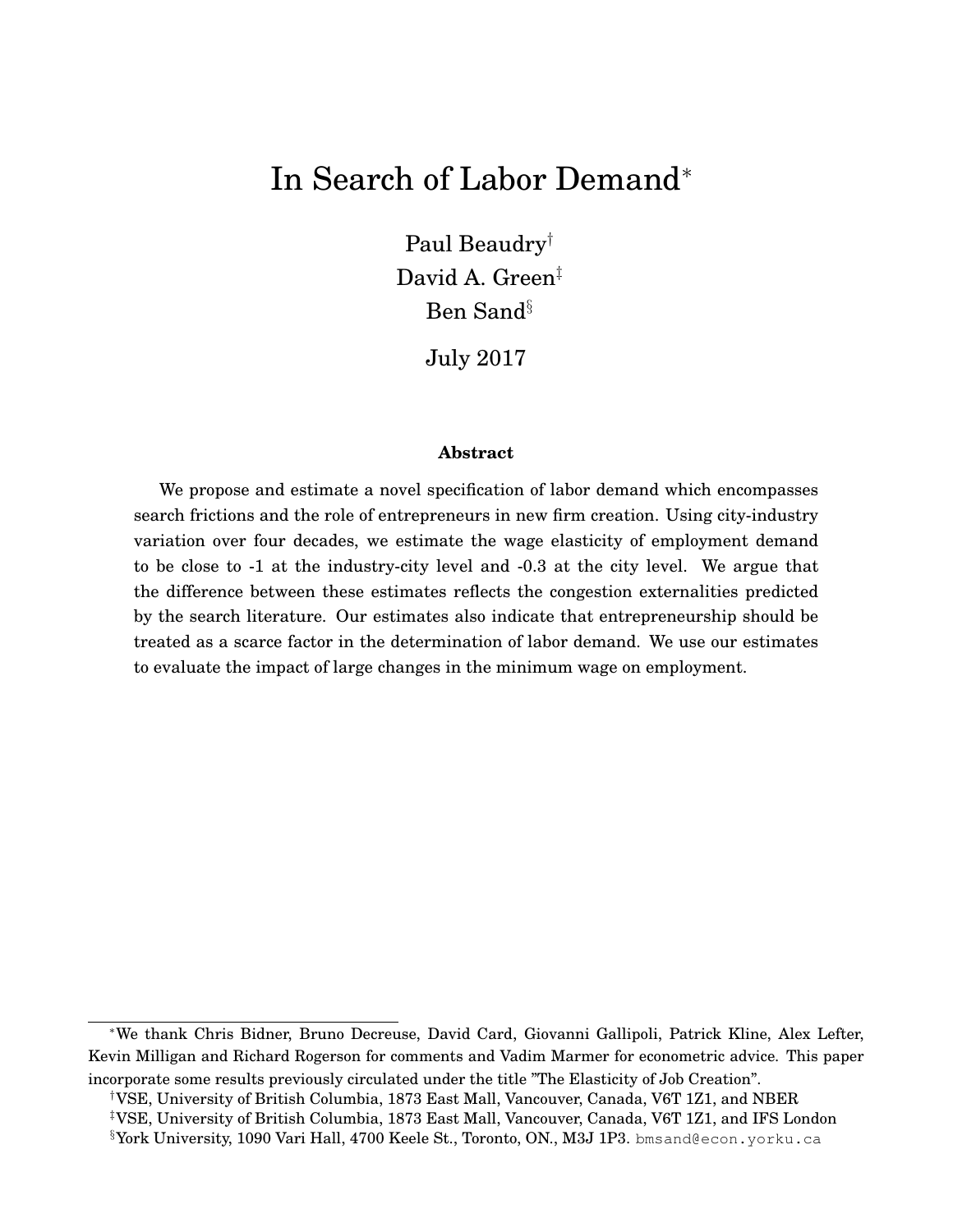# **Introduction**

North American policy makers interested in how wage costs affect employment decisions could be excused for being confused by what the economics literature has to tell them. At one extreme, studies using variation in minimum wages and payroll taxes tend to find only small wage elasticities of employment demand [\(Blau and Kahn,](#page-40-0) [1999\)](#page-40-0). At the other, studies of regional responses to labor supply shocks generally find small wage impacts and large employment changes, which is suggestive of very elastic labor demand [\(Blanchard and Katz,](#page-40-1) [1992;](#page-40-1) [Krueger and Pischke,](#page-41-0)  $1997$  $1997$ ).<sup>1</sup> Further variation in estimates arises in the literature because different studies use different units of observation, time frames and identification strategies, often without a clear reference to theory to support their choice. Our goal in this paper is to propose and estimate a new specification for labor demand that is based on a comprehensive view of the labor market and that is capable of reconciling different findings in the literature.

A natural starting place to look for answers regarding the wage elasticity of employment is the micro literature on firm demand for labor (see, for example, [Hamermesh](#page-41-1) [\(1993,](#page-41-1) Chapter 4)). The goal of this literature has traditionally been to estimate how the average firm responds to a change in wages, generally holding total output constant. It is a literature that is very close in spirit to the literature estimating production functions. Knowing the properties of a firm's production functions, such as the extent of capital labor substitutability, is certainly interesting. However, it is unlikely to provide a complete assessment of how total labor demand within a market responds to a change in wages. For example, a production function perspective on labor demand will necessarily miss any adjustment on the extensive margin since entry and exit decisions of firms are excluded. Moreover, when discussing responses at the market level, it is not particularly interesting to keep the output produced by firms fixed.

A firm perspective on labor demand may also differ from a market perspective because of search and matching frictions. When adopting a firm perspective, a change in the wage is viewed as affecting the firm's employment decision, and any external effects of that employment decision on the decisions of other firms is not considered. However, in the presence of search and matching frictions, an increase in the employment of one firm has a direct externality effect on the employment decisions of other firms, even holding wages fixed, since it increases market tightness and thereby increases the cost of recruitment. Such a mechanism may imply a difference between the market response to a change in labor costs and the simple sum of isolated firm responses. If

<span id="page-1-0"></span><sup>&</sup>lt;sup>1</sup>The two extremes are captured in the minimum wage literature on one end (where studies commonly find either small positive or small negative elasticities) and the literature on city adjustments to immigration shocks on the other (where, for example, [Card](#page-40-2) [\(1990a\)](#page-40-2) finds virtually no wage response to the Mariel Boatlift supply shock in Miami). The small elasticities related to wage policy shifts, though, may not apply to continental Europe. Both [Kramarz and Philippon](#page-41-2) [\(2001\)](#page-41-2) and [Cahuc](#page-40-3) [\(2014\)](#page-40-3) find substantial elasticities for France, for example. Uncovering the reasons for differences between Europe and North America would certainly be interesting but is beyond the scope of this paper. We focus on estimates using U.S. variation.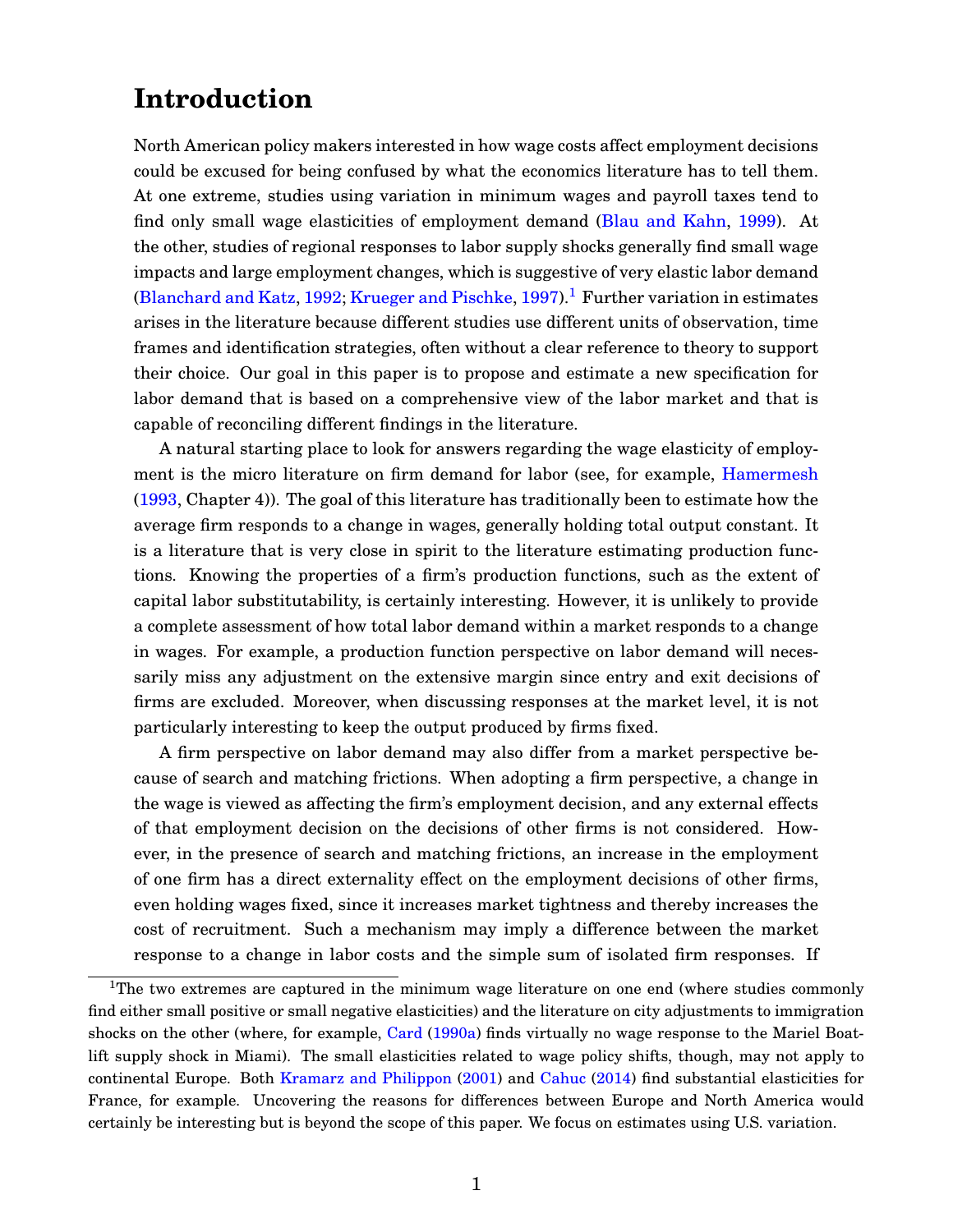one is interested in how labor demand in a market responds to wages, one must move away from a perspective focused at the individual firm level and adopt an approach that explicitly takes into account the many channels through which changes in wage costs can affect employment decisions. Accordingly, our approach will be to derive an empirically tractable specification of the market level demand for labor that takes into account several different margins of adjustment.<sup>[2](#page-2-0)</sup>

The labor demand specification we propose is built from micro-foundations and incorporates four main determinants of employment. The first is a direct wage effect of the kind that is central to any study of labor demand. In our framework, this effect will capture adjustments on both the intensive and entry margins of firm decisions. Second, there is a labor market tightness effect aimed at capturing the congestion externalities emphasized in the search and matching literature. Third, we also include population size as a determinant of employment demand. From the perspective of the traditional labor demand literature this is unconventional because one would typically expect population size to determine labor supply not labor demand. However, once one models the process of firm creation explicitly, and recognizes that entrepreneurs may be a limiting factor in job creation, it becomes necessary to include population size as a determinant of employment demand since it reflects the extent of entrepreneurship opportunities. Finally, there are the effects of technological change that will appear in the error term of our specification.

In the empirical section of the paper, we estimate our labor demand specification at both the industry-city level and at the aggregate city level using data from the 1970, 1980, 1990 and 2000 US Censuses and the American Community Survey for the pairs of years 2007/8 and 2014/15. Our approach is to treat the cities as observations on a set of local economies, allowing us to identify within-city general equilibrium effects. Since we look at changes in employment outcomes over (roughly) 10-year periods, our focus will clearly be on medium-run adjustment, and, for this reason, our approach will downplay certain adjustment costs that have been central to the dynamic labor demand literature that generally focuses on much higher frequency decisions [\(Cooper et al.,](#page-40-4) [2015;](#page-40-4) [King](#page-41-3) [and Thomas,](#page-41-3) [2006;](#page-41-3) [Kramarz and Michaud,](#page-41-4) [2010,](#page-41-4) for example).

As is common in all studies of demand or supply, the key difficulty is finding convincing data variation that allows consistent estimation of the causal impacts of the variables of interest. To this end, we rely on a set of instruments that are similar in spirit to that first proposed by [Bartik](#page-39-0) [\(1991\)](#page-39-0) to identify each of our key labor demand determinants. The instruments we build use developments at the national level to predict local outcomes and rely on the identifying assumption that changes in productivity at the local level are independent of past levels of local productivity. We discuss the plausibility of this assumption, which is certainly questionable, and provide a very informative

<span id="page-2-0"></span> $2$ Our focus on medium run wage effects on employment differentiates our work from studies of regional adjustment to aggregate labor demand changes [\(Blanchard and Katz,](#page-40-1) [1992;](#page-40-1) [Bartik,](#page-39-1) [1993,](#page-39-1) [2009\)](#page-39-2) which mainly focus on unemployment dynamics.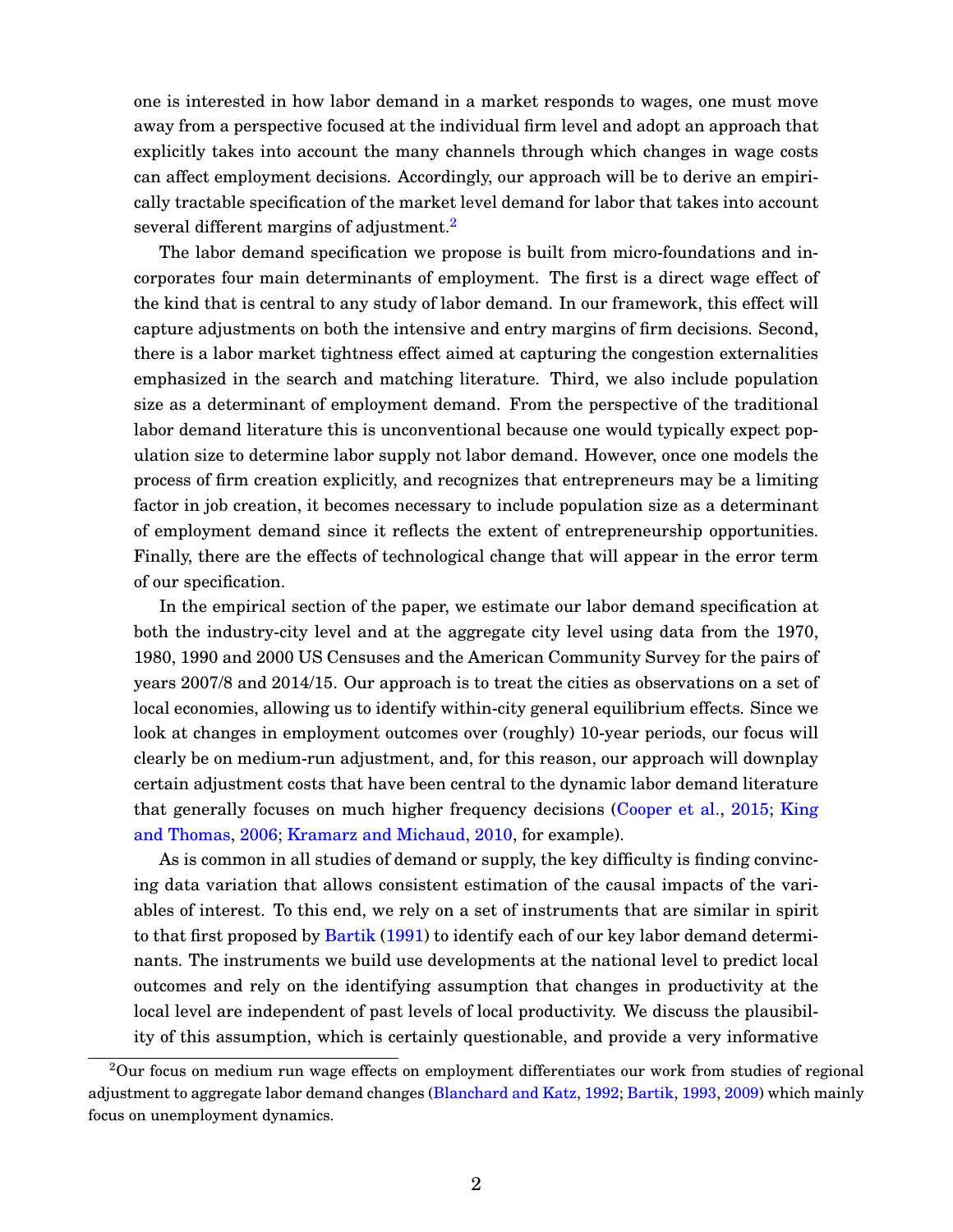over-identification test. To identify wage effects, we build two instruments (discussed in more detail below) that are based on our earlier work on search models in a multi-sector context [\(Beaudry et al.,](#page-39-3) [2012,](#page-39-3) hereafter BGS). To identify the labor market tightness effect, we exploit the commonly used Bartik instrument.<sup>[3](#page-3-0)</sup> Finally, to identify an effect of population size on labor demand, we use a variant of the commonly used ethnic enclave instrument from the immigration literature (which is also a Bartik-style instrument) along with instruments based on climate.

Since our main focus in this paper is on consistently estimating the wage elasticity of labor demand, it is worth providing some extra detail on our identification strategy for these wage effects up front. In our earlier work (BGS), we argue that wage patterns in the U.S. indicate that wages are at least partially the outcome of a bargaining process that takes place at the industry-city level. In that process, the outside option of workers is an important determinant of the wage. In BGS we point out that the outside option for workers in a particular industry-city cell is better if the industrial composition of employment in the city is weighted toward high-paying industries. That is, a worker in, say, construction can bargain a better wage if the city he lives in includes a high-paying steel plant instead of a lower paying textile plant since one of his outside options is to move to the steel mill. BGS shows how to build instruments for wage changes that are based on this insight.<sup>[4](#page-3-1)</sup> These instruments are of a similar form to the classic Bartik instrument in the sense that they rely on an assumption that productivity growth in a city is not related to the initial employment composition in the city. Since we can build more than one instrument based on this outside option insight, we can use an overidentifying test to evaluate the plausibility of the underlying identification restrictions. We show that this test is quite strong and that it is passed easily in our data.

The main empirical results of the paper are as follows. We find a statistically significant and economically meaningful negative trade-off between city-level employment rates and wages over 10 year periods. When looking at the industry level within a city, we find that a 1% increase in the wage in an industry-city cell leads to a decrease in the employment rate in that cell of approximately 1%. This result holds both when we look at all industries and when we look only at industries producing highly traded goods. When looking at the city level, we find that a 1% increase in the wages within all indus-

<span id="page-3-0"></span> $3$ This instrument was first presented by [Bartik](#page-39-0) [\(1991\)](#page-39-0) and has been used in much subsequent work [\(Bar](#page-39-1)[tik,](#page-39-1) [1993;](#page-39-1) [Blanchard and Katz,](#page-40-1) [1992;](#page-40-1) [Bound and Holzer,](#page-40-5) [2000,](#page-40-5) for example). The Bartik instrument corresponds to a prediction of employment growth in a city based on industrial growth rates at the national level combined with start-of-period employment composition in the city.

<span id="page-3-1"></span><sup>4</sup>The idea of obtaining identification using variation in workers' outside options has precedents in the literature examining union wage and employment contracts (e.g., [Brown and Ashenfelter](#page-40-6) [\(1986\)](#page-40-6); [MaCurdy](#page-41-5) [and Pencavel](#page-41-5) [\(1986\)](#page-41-5); [Card](#page-40-7) [\(1990b\)](#page-40-7)) as these papers exploit measures of alternative wages outside the specific contract in their estimation. [Card](#page-40-7) [\(1990b\)](#page-40-7) finds that the real wage in manufacturing has a positive effect on wage changes in the Canadian union contracts he studies, which echoes the mechanism underlying our basic source of identification. In a similar spirit, [MaCurdy and Pencavel](#page-41-5) [\(1986\)](#page-41-5) obtain estimates of production function parameters from data on wage and employment setting for typesetters when allowing for an alternative wage to effect the efficient outcome through an impact on union preferences.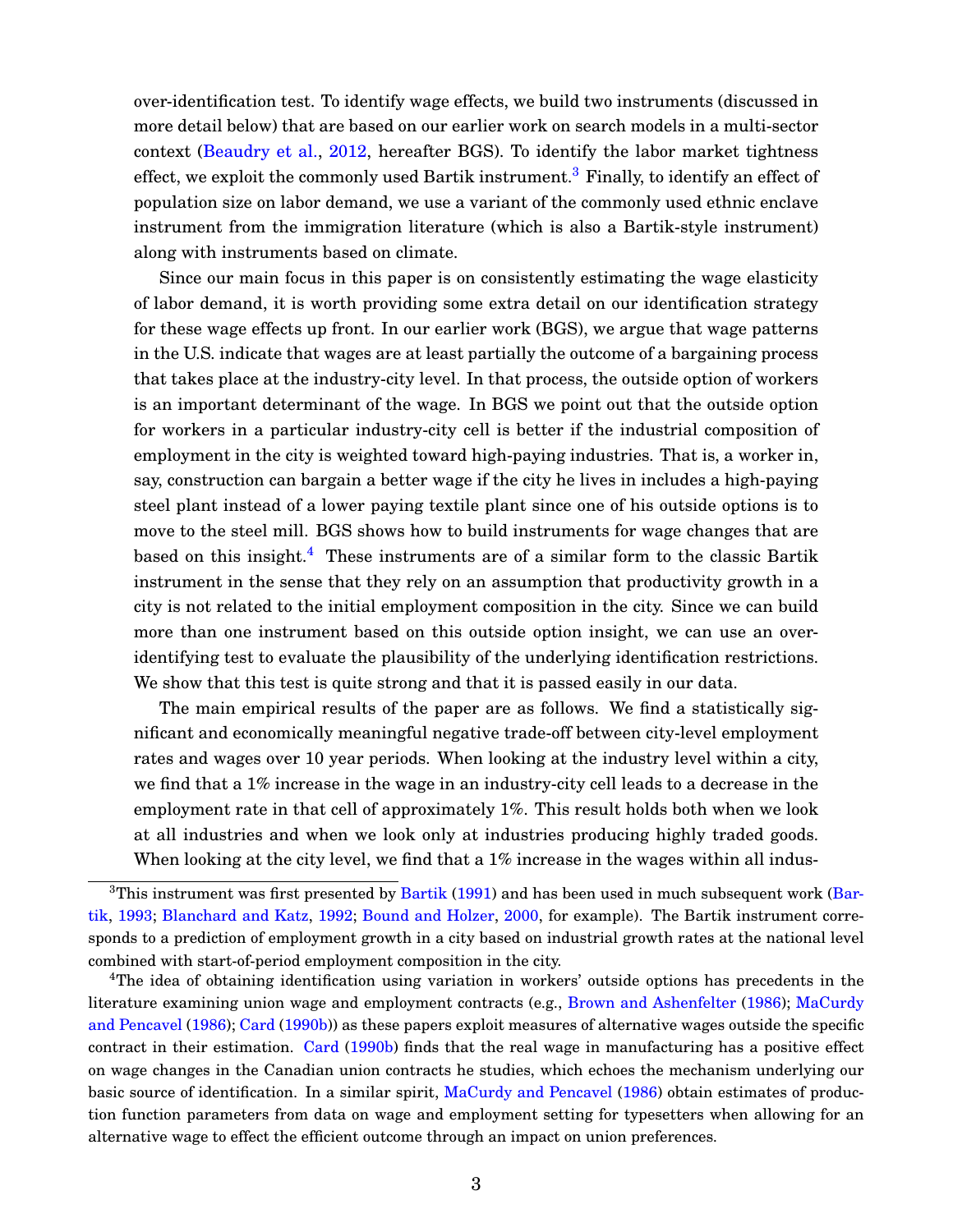tries in a city leads to only a  $0.28\%$  decrease in the employment rate.<sup>[5](#page-4-0)</sup> We argue that the smaller effect at the city level compared to the industry level reflects the impact of search externalities. In particular, we interpret the latter result as reflecting that a wage increase in all industries leads to a less tight labor market, thereby reducing search costs to firms. The fall in search costs partially compensates for the increase in wage costs, leading to a smaller fall in employment than would have happened if wages only increased in a worker's own industry.<sup>[6](#page-4-1)</sup> Finally, we find that an increase in population holding wages constant leads to an approximately proportional increase in labor demand.<sup>[7](#page-4-2)</sup> We interpret this finding as indicating that the number of entrepreneurs involved in creating jobs in a city moves proportionally with the size of the city. Moreover, we will argue that this population size result also indicates that local labor markets are unlikely to be significantly constrained by fixed physical factors when looking over a 10-year period.

An important implication of our findings relates to the identification of wage cost effects. In particular, our results imply that shifts in population caused by migration shocks cannot be used as instruments for the wage in labor demand specifications because population size is a direct determinant of labor demand. Put a different way, the wage-employment trade-offs estimated in the literature using immigration shocks do not correspond to the wage elasticity of labor demand that is of concern to most policymakers. In our view, the relevant wage elasticity of labor demand for many policy issues needs to be estimated holding population size constant.<sup>[8](#page-4-3)</sup>

The crux of our findings is found in the combination of a modest negative wage elasticity and the result that, holding wages fixed, increases in labor supply increase employment one-for-one. We believe that these findings are easiest to interpret in terms of models with explicit recognition of entrepreneurs. In particular, within our framework these results imply that 1) entrepreneurs face a span of control problem or at

<span id="page-4-0"></span><sup>&</sup>lt;sup>5</sup>In [Hamermesh](#page-41-1) [\(1993\)](#page-41-1), the main estimates he reports lie in a range near -0.3, which suggest a rather low elasticity of substitution between capital and labor. While this elasticity is numerically very close to the one we obtain here, it is not appropriate to compare them as they do not address the same question.

<span id="page-4-1"></span><sup>6</sup>Our finding of smaller effects at the city versus the industry level suggests that any possible positive demand linkages across industries in a city are dominated by the negative search externalities.

<span id="page-4-2"></span><sup>&</sup>lt;sup>7</sup>One implication from this is that specifications with the employment rate rather than the employment level as the dependent variable are appropriate. Our reading of the existing labor demand literature is that papers use either employment levels or employment rates without providing any direct rationale for their decision.

<span id="page-4-3"></span> ${}^{8}$ It is interesting to think of this result in the context of the employment effects estimated in, for example, [Card](#page-40-2) [\(1990a\)](#page-40-2)'s work on the effects of the Mariel Boatlift. Card shows that the sizeable inflow of Cuban refugees into the Miami labor market had little effect on wages. In the context of our extended model, if the inflow of migrants brings with it a proportional number of entrepreneurs then one should observe something like a replication of the existing economy; that is, a one-for-one increase in employment with little change in wages. However, according to our work, this should not be interpreted as implying a perfectly elastic labor demand curve. It simply reflects the fact that holding wages constant, employment tends to increase with the size of population.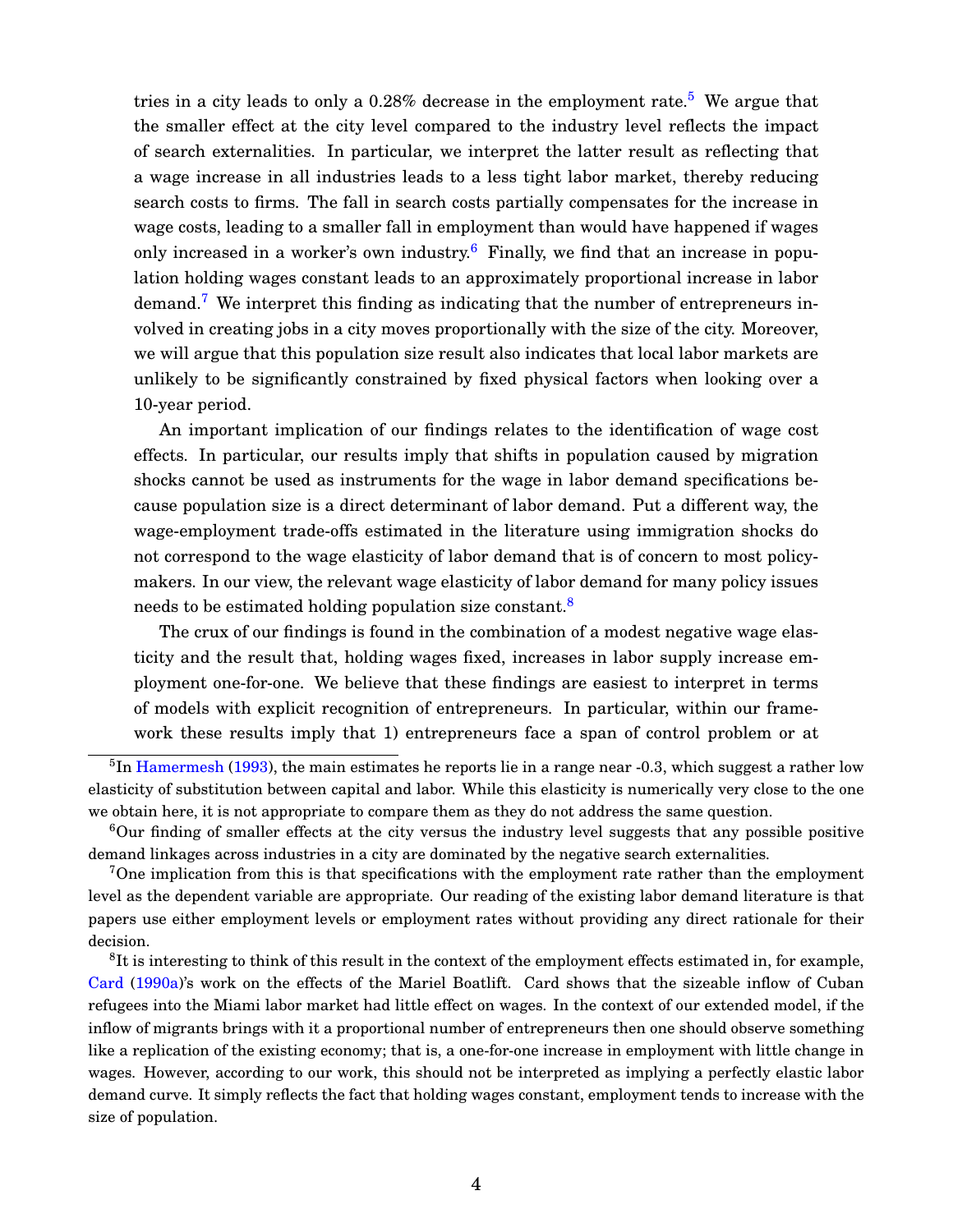least downward sloping demand for their product and 2) that the elasticity of the supply of entrepreneurial talent to higher profits is far from perfectly elastic. Our estimates suggest that both these elements have to be present to explain the data. Overall, we view our results as highly supportive of labor market models that emphasize the role of scarce entrepreneurial talent in the job creation process. In keeping with this, in a system estimation in which we break wage effects down into an intensive margin (i.e., changes in employment holding the number of entrepreneurs constant) and an extensive margin (i.e., changes in the number of entrepreneurs), the wage effect operates almost exclusively at the extensive margin.

In the last section of the paper, we use our estimates of labor demand to evaluate the effects of a large increase in the minimum wage on employment. Recently, there have been several cities in the U.S. that have either substantially increased the legal minimum wage or are expected to do soon. For example, the minimum wage in the metropolitan area of Seattle is scheduled to increase from \$9.41 to \$15 in the coming years. Our model is well suited to examine the long run response of the local employment rate to such a change. Our estimates imply that an increase in the minimum wage of the size being implemented in Seattle will lead to an overall decrease in the employment rate of 2.1 percentage points. Given our estimates of the different margins of adjustment, the short run impact may be quite small, but over time the impact should grow due to reduced entrepreneurial activity.

The remaining sections of the paper are structured as follows. In section [1,](#page-5-0) we derive our empirical specifications for labor demand. We begin deriving a labor demand specification assuming that employers can readily hire workers at the going wage. We then extend our approach to allow for search frictions and emphasize how greater tightness in the labor market should negatively affect employment at the industry level. In section [2,](#page-15-0) we discuss issues related to identification of parameters. In particular, we present and justify the instrumental variable strategy we exploit for estimation. In section [3,](#page-22-0) we discuss the data and our construction of variables. In section [4,](#page-23-0) we report our main empirical results. In section [5,](#page-29-0) we examine the robustness of our results to breakdowns by education and to incorporating slow adjustment of labor and wages. Section [6](#page-30-0) contains a summary of the main empirical results and our interpretation of them. Finally, Section [7](#page-32-0) used us estimates to evaluate the effect of a large increase in the minimum wage and Section [8](#page-38-0) offers concluding remarks.

## <span id="page-5-0"></span>**1 Deriving Labor demand**

Our goal in this section is to derive an empirically tractable specification for the locus describing the trade-off between wages and employment demand at the level of an industry or a whole economy. While it may seem natural to refer to that locus as a labor demand curve (and we will describe it in those terms as we proceed), there is a sense in which this terminology can be misleading. In particular, the traditional labor de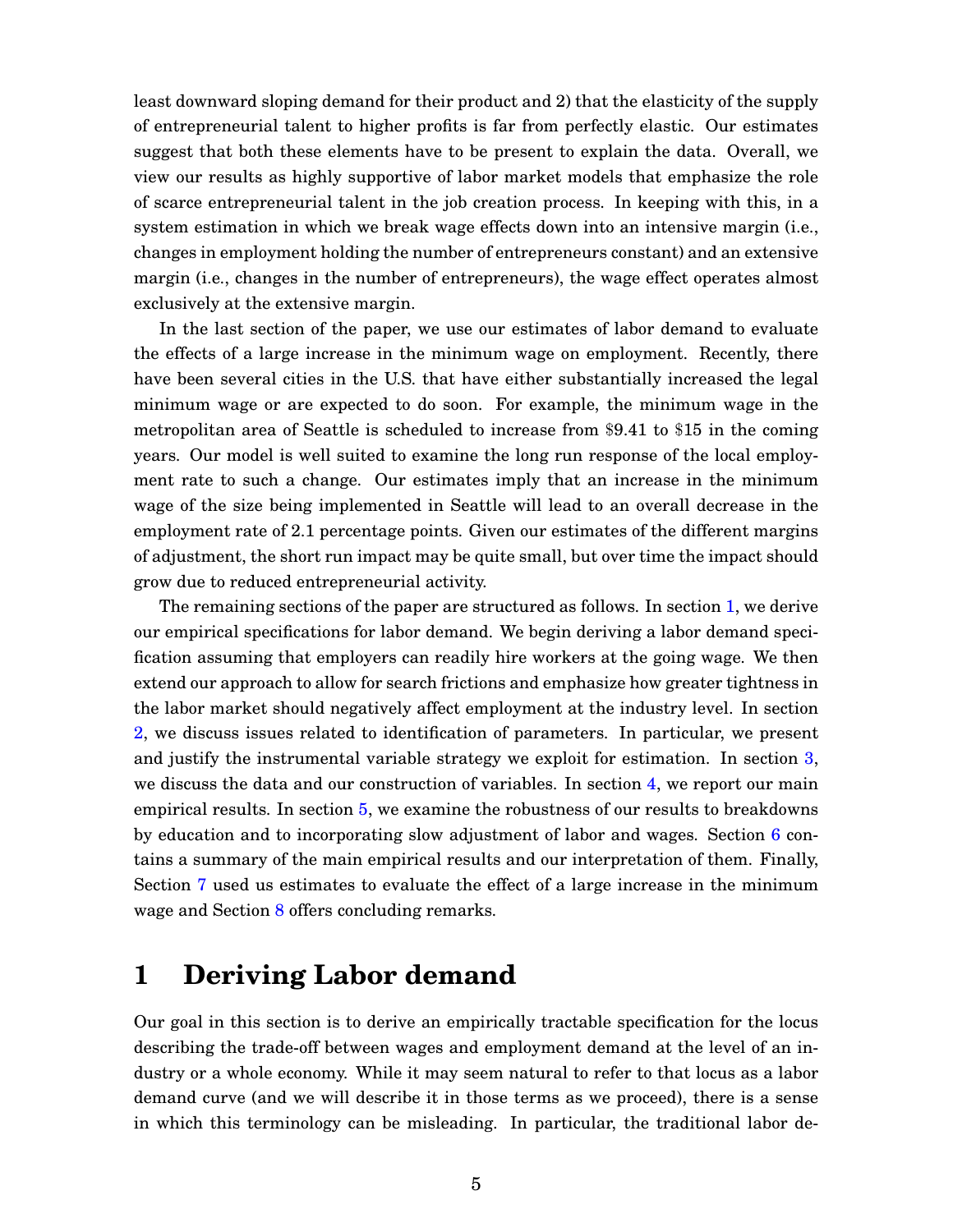mand literature has focused on identifying parameters of production functions that are relevant for firm-level employment decisions. While our approach will include such elements, we will also allow for effects of elements related to the entry process of firms and to search frictions, as both of these can affect the policy relevant trade-off that is of interest to us. As we will see, if those elements are relevant then they imply that what we will want to estimate is an equilibrium locus that reflects features beyond what is captured in the labor demand curve of any one firm.

In order to make the derivation of the labor demand locus transparent, it is helpful to use a metaphor in which firms hire workers through competitive recruitment agencies, and it is only the recruitment agencies that face search frictions when looking for workers. This allows us to temporarily disregard search frictions and first focus on the determination of firm employment and entry decisions in industry  $i$  in city  $c$ , taking wages,  $w_{ic}$ , set by the recruitment agencies as given. To this end, consider an environment where the good produced in industry  $i$  is traded on a national market at a price  $\,p_i,$  and where physical capital can be rented on the national market at a rental price  $r$ . We will also allow for the possibility of a local fixed factor in each industry, which can be rented at price  $p_{ic}^X$ . Each potential entrepreneur in this market has access to a production function  $F^i(e_{ic}^j,K_{ic}^j,K_{ic}^j,\theta_{ic}),$  where  $e_{ic}^j$  is the number of workers employed by entrepreneur  $j$  in industry  $i$  in city  $c,\,K_{ic}^j$  is capital rented by the entrepreneur,  $X_{ic}^j$  is the use of the locally fixed factor and  $\theta_{ic}$  is an exogenous productivity parameter capturing comparative advantage in the industry-city cell. We assume, for the moment, that there is only one type of labor. We discuss how to extend the framework to take into account worker heterogeneity in section [2.1.](#page-21-0) To ease presentation, we will assume that the production function takes the Cobb-Douglas form  $F^i(e_{ic}^j, K_{ic}^j, \theta_{ic}) = (e_{ic}^j)^{\alpha_1}(K_{ic}^j)^{\alpha_2}(X_{ic}^j)^{\alpha_3}\theta_{ic}$ with  $0 < \alpha_1 + \alpha_2 + \alpha_3 \leq 1$ . We will point out where restrictions imposed by the Cobb-Douglas form affect our conclusions and describe how they are extended by relaxing that assumption.

If entrepreneur  $j$  decides to enter the market, optimization implies that the employment level at his firm will be given by

$$
e_{ic}^{j} = \left[r^{-\alpha_2}p_{ic}^{X}\alpha_1^{(1-\alpha_2-\alpha_3)}\alpha_2^{\alpha_2}\alpha_3^{\alpha_3}\right]^{\frac{1}{1-\alpha_1-\alpha_2-\alpha_3}}(w_{ic})^{\frac{-(1-\alpha_2-\alpha_3)}{1-\alpha_1-\alpha_2-\alpha_3}}(\theta_{ic}p_i)^{\frac{1}{1-\alpha_1-\alpha_2-\alpha_3}}\tag{1}
$$

The issue that interests us is how to go from this firm-level labor demand to aggregate labor demand in industry  $i$  in city  $c$ . The answer to this question depends on how we specify the firm's entry process, whether we assume the presence of a span of control problem<sup>[9](#page-6-0)</sup> and how we model the market for locally fixed factors. If there is no span of control problem, then going from firm demand to market demand is trivial since firm

<span id="page-6-0"></span><sup>&</sup>lt;sup>9</sup>In the context of this production function, span of control problems are captured by assuming that there are decreasing returns to scale at the firm level, that is,  $\alpha_1 + \alpha_2 + \alpha_3 < 1$ .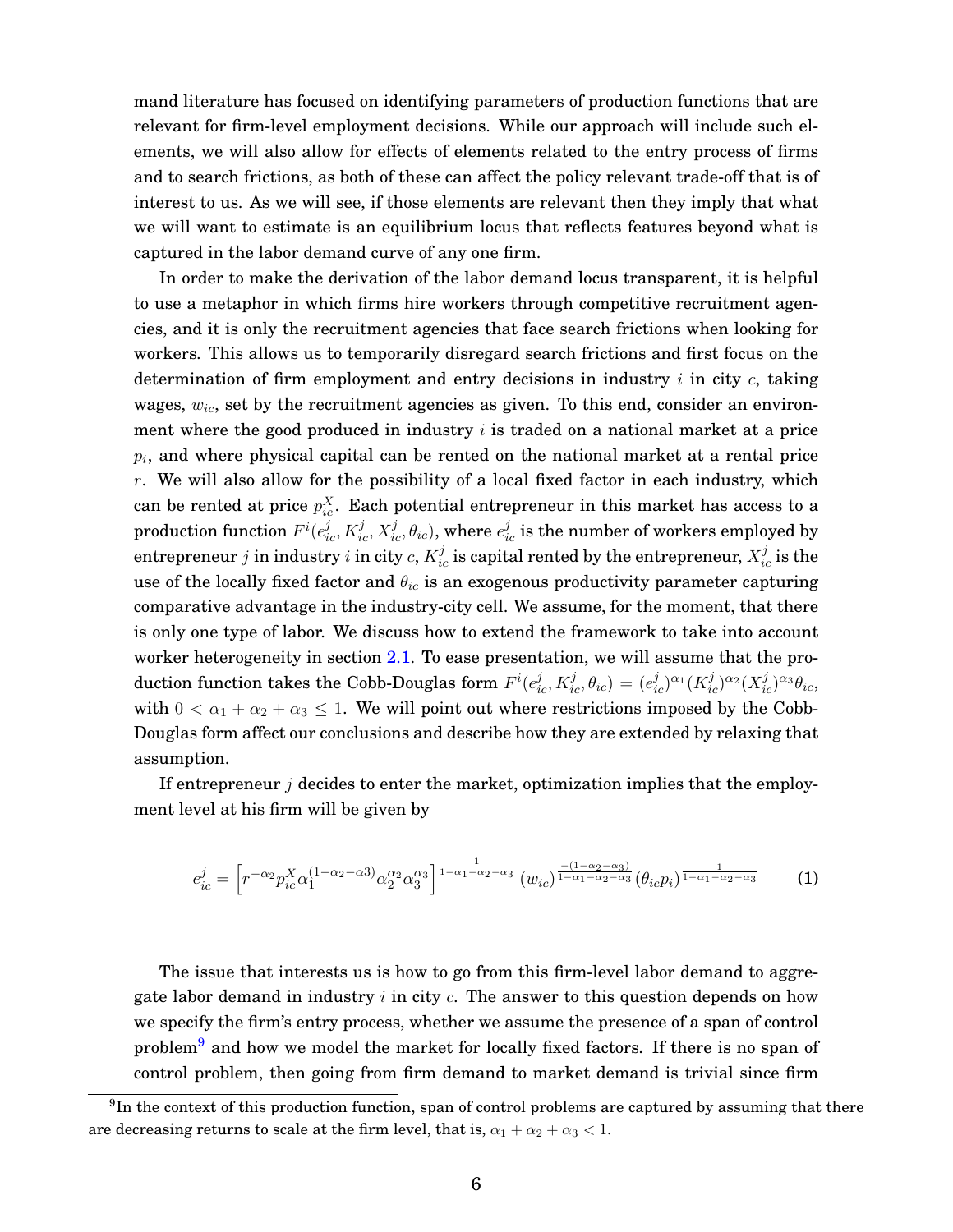size is indeterminate and therefore the firm and the market are interchangeable. This is an approach sometimes taken in the labor demand literature. In contrast, we will allow for a span of control problem at the firm level, implying that firm size is not generally indeterminate and that entry decisions become relevant. Accordingly, we need to discuss how to capture tractably the effects of firm entry on labor demand.

When considering firm entry, there are two simple but extreme cases. At one extreme, we could follow the firm entry literature (e.g., [Hopenhayn](#page-41-6) [\(1992\)](#page-41-6)), and assume that there is an infinite supply of potential entrants, with each entrant needing to pay a common fixed cost upon entry. We see this situation as extreme since it leads to a labor demand curve with has an infinite elasticity with respect to wages (holding other prices fixed), thus presupposing an answer to the question we are investigating. At another extreme is the assumption that the supply of entrepreneurs is determined exogenously. This assumption is also unattractive since it does not allow for wages or profits to feedback on entry decisions. Our objective is to choose a specification of the entry process which allows for these extremes but does not impose them. We do this by starting with a set of potential entrepreneurs who could operate firms in industry  $i,$   $N_i.$  We assume that these people can live in any city and receive opportunities in their own city or any other. A potential entrepreneur becomes aware of an opportunity in a particular city with probability,  $\psi_{ic}$ . We assume that  $\psi_{ic}$  is proportional to the size of the city, so that the number of potential entrepreneurs who are aware of options in a given industry-city cell is given by:  $N_{ic} = \gamma_{0i} L_c^{\gamma_1}$ , where  $L_c$  is the size of the local market as given by its labor force,  $\gamma_{0i}$  is an industry specific effect that is constant across markets and incorporates  $N_i$ , and  $\gamma_1\geq 0.$  The  $\gamma_1$  parameter determines whether the set of knowledgeable potential entrepreneurs is proportional ( $\gamma_1 = 1$ ), less than proportional ( $\gamma_1 < 1$ ), or more than proportional ( $\gamma_1 > 1$ ) in size to the local population, and its value is an empirical question.

We allow for heterogeneity among entrepreneurs by incorporating a margin at which potential entrepreneurs do or do not become active, in the sense of opening a firm and hiring workers. We assume that when a potential entrepreneur learns about an opportunity in a particular city  $\times$  industry cell this involves learning about the profits in that cell (which are common to all firms in the cell) as well as about the entrepreneur's own cost of opening a firm there. The latter cost,  $f$ , is drawn from a distribution with CDF,  $G(f)$ . The heterogeneity among entrepreneurs leads to a cut-off rule where only potential entrepreneurs with a fixed cost below some cut-off  $f^*$  (equal to the profits from operating in that industry and city) will become active in a market. To allow for simple analytic expressions, we further assume that  $G(f)$  takes the form  $G(f)=(\frac{f}{\Gamma})^{\phi},$  where  $0 \leq \phi$  and  $f \in [0, \Gamma]$ . With this formulation of the distribution of the entry costs, the extreme case where there is only one common fixed cost at  $\Gamma$  can be captured in the limit when  $\phi$  goes to infinity. Thus, the number of active entrepreneurs in an industry x city cell is the product of the number of potential entrepreneurs in that cell times the fraction of those entrepreneurs who find it profitable to operate a business, i.e.,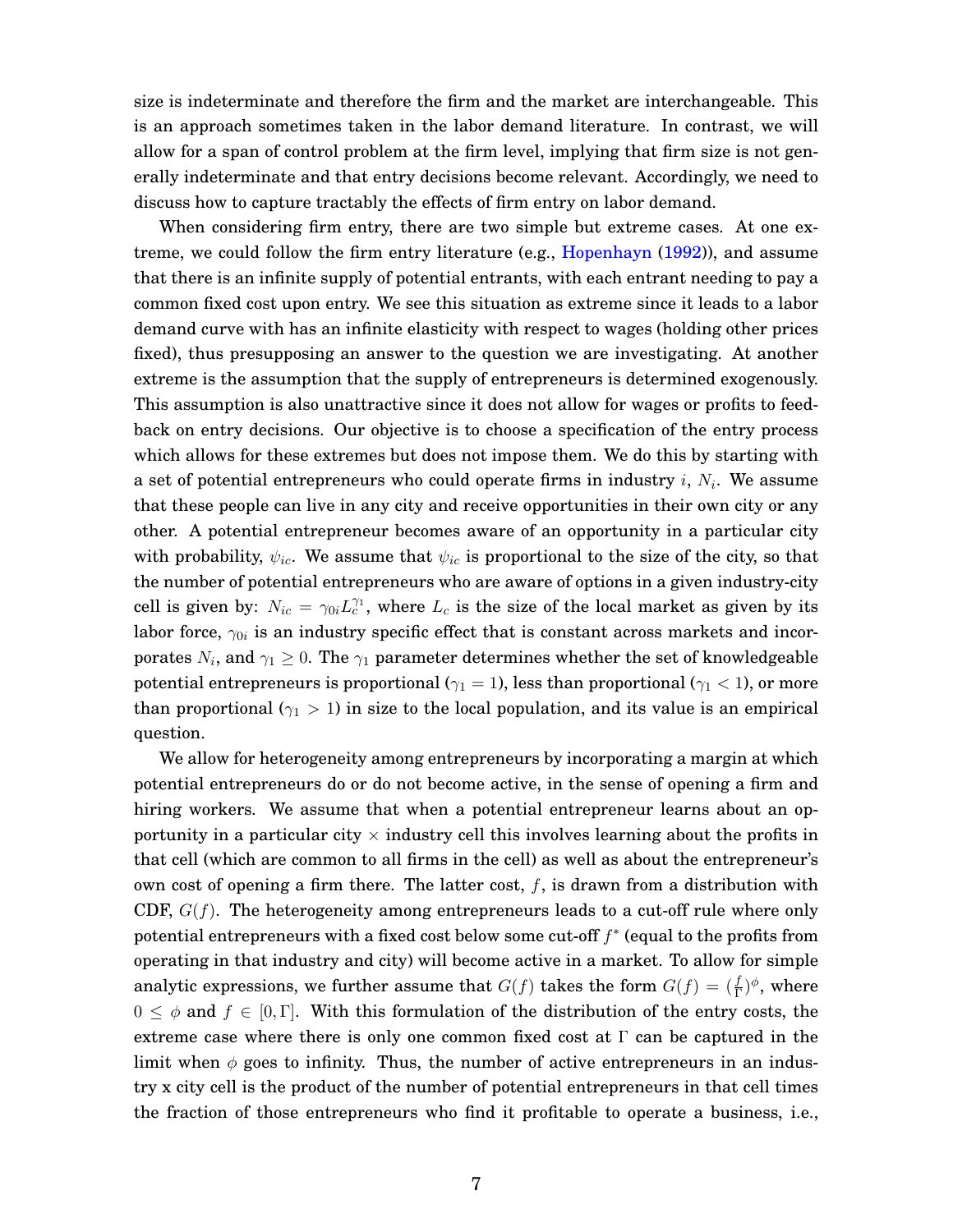$N_{ic}^{a} = N_{ic}G(f^{*}) = \gamma_{0i}L_{c}^{\gamma_{1}}G(f^{*}).^{10}$  $N_{ic}^{a} = N_{ic}G(f^{*}) = \gamma_{0i}L_{c}^{\gamma_{1}}G(f^{*}).^{10}$  $N_{ic}^{a} = N_{ic}G(f^{*}) = \gamma_{0i}L_{c}^{\gamma_{1}}G(f^{*}).^{10}$ 

Total employment demand in industry i in city c, which we will denote by  $E_{ic}$ , is the result of the aggregation of employment across all active entrepreneurs as given by  $E_{ic} = N_{ic}^a \cdot e_{ic}$ . Thus, total employment in an industry-city cell is given by:

<span id="page-8-1"></span>
$$
E_{ic} = \gamma_{0i} e_{ic} G(f^*) L_c^{\gamma_1} \tag{2}
$$

In the absence of any fixed factors ( $\alpha_3 = 0$ ), it is straightforward to replace  $e_{ic}$  and  $f^*$ in [\(2\)](#page-8-1) to express total employment in an industry-city cell as a function of wages. In the presence of a fixed factor, one needs to also take into account that the price of the fixed factor will adjust to clear its market. Taking all these effects into account, we get the following expression in log form for employment in industry  $i$  in city  $c$ .

<span id="page-8-2"></span>
$$
\ln E_{ic} = \alpha_{0i} - \frac{1 - \alpha_2 + \phi(\alpha_1 + \alpha_3)}{1 - \alpha_1 - \alpha_2 + \alpha_3 \phi} \ln w_{ic} + \frac{\gamma_1 (1 - \alpha_1 - \alpha_2 - \alpha_3)}{1 - \alpha_1 - \alpha_2 + \alpha_3 \phi} \ln L_c + \epsilon_{ic},
$$
 (3)

where  $\alpha_{0i}$  captures industry effects (such as price of the good and the rental rate of capital) which are common across cities and the error term is  $\epsilon_{ic} = \frac{1+\phi}{1-\alpha_1-\alpha_2}$  $\frac{1+\varphi}{1-\alpha_1-\alpha_2+\alpha_3\phi}(\ln\theta_{ic}+$  $\alpha_2X_{ic}$ ).

A first aspect to note about equation [\(3\)](#page-8-2) is the appearance of local population size on the right hand side. This reflects the fact that the set of potential entrepreneurs who are aware of opportunities in the city is taken to be increasing with population size. We believe it is important to allow for a potential role for population size in the determination of labor demand, in part, because of its implications for identifying the wage elasticity of labor demand. In particular, if population size is important then how wages adjust in response to a change in the population in a local labor market (e.g., due to an immigration shock) may reveal nothing about the wage elasticity of labor demand implied by [\(3\)](#page-8-2). An increase in population in a local labor market could be met with a proportional increase in employment at fixed wages. In a standard labor demand specification, this would be interpreted as implying that the labor demand curve is perfectly elastic while in the specification here, this pattern could be observed even if the wage elasticity of labor demand in [\(3\)](#page-8-2) is very small. Allowing for population size to affect labor demand is also useful because looking at how population growth affects employment holding wages fixed can provide substantial information about the functioning of the labor market. For example, if population enters into this equation with a coefficient of 1 then one potentially can infer that entrepreneurship is proportional to the population

<span id="page-8-0"></span> $10$ We can incorporate the entrepreneurs choosing between opening a firm in the city where they get a business option and remaining as a paid worker in their current city. If potential entrepreneurs are spread around the country this would introduce a national average wage into our specification that would become part of the general time term in our empirical specification. We omit this element for simplicity. Similarly, we could allow for the arrival of opportunities in an industry  $\times$  city cell to be proportional to the productivity of that cell,  $\theta_{ic}$ , as well as city size. That would alter the coefficient on  $\ln \theta_{ic}$  in the error term but otherwise leave our specification unchanged and so we also omit this for simplicity.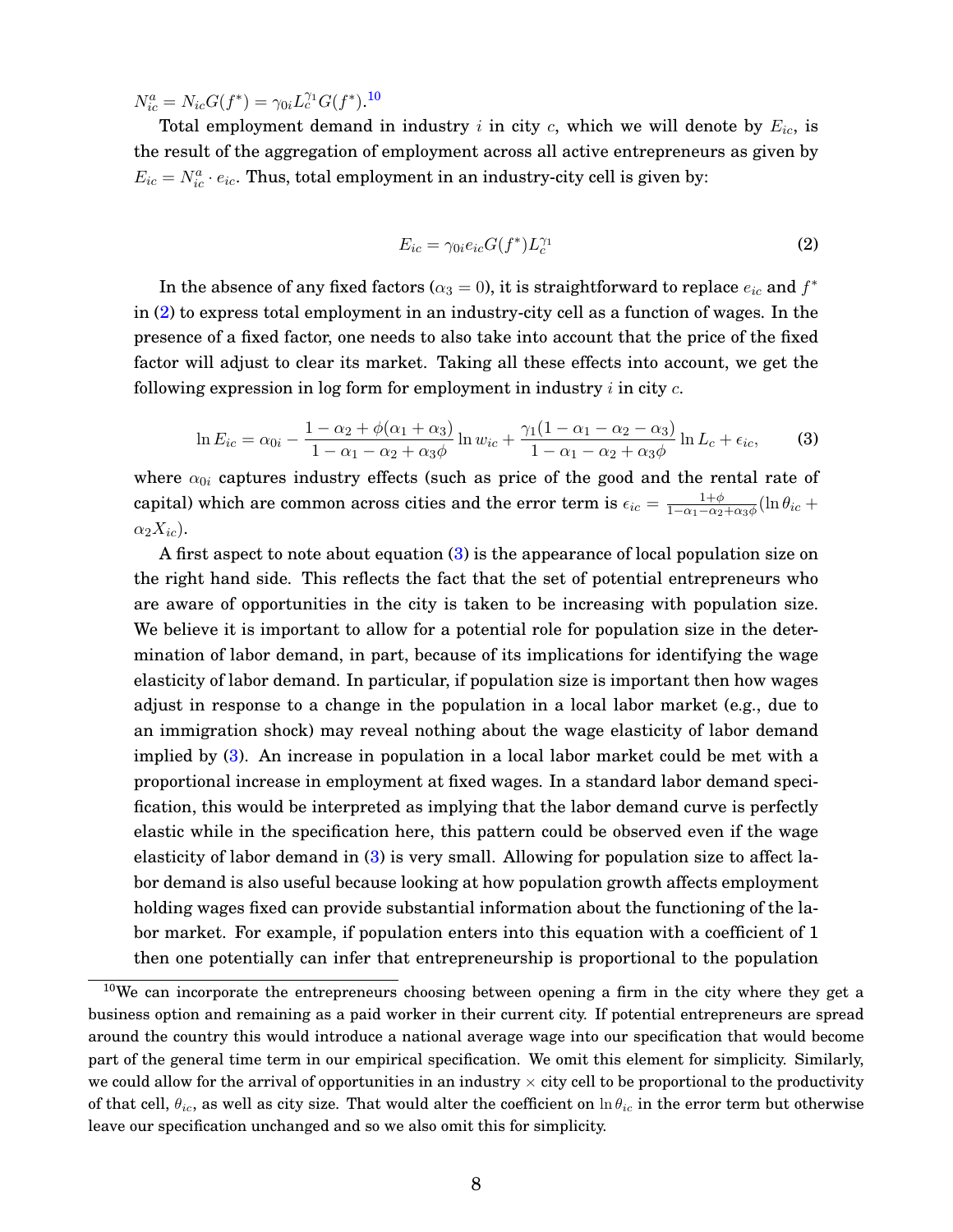and that fixed factors are unimportant. In such a case, it would be more appropriate to describe the wage-employment trade-off in a market as one between wages and the employment rate as opposed to one between wages and the level of employment. Our empirical results will, in fact, support a wage - employment rate specification as we will show that employment appears to increase one-for-one with population, holding wages fixed.

We next turn our focus to the coefficient on the wage in  $(3)$ . This coefficient is always negative since it is given by  $-\frac{1-\alpha_2+\phi(\alpha_1+\alpha_3)}{1-\alpha_1-\alpha_2+\phi(\alpha_2)}$  $\frac{-\alpha_2+\varphi(\alpha_1+\alpha_3)}{1-\alpha_1-\alpha_2+\varphi\alpha_3}$ . There are two scenarios under which this coefficient equals minus infinity, i.e., where there is perfectly elastic demand.<sup>[11](#page-9-0)</sup> Both require that there be no fixed factor ( $\alpha_3 = 0$ ). First, if there is no span of control problem (and there are no fixed factors), then  $1 - \alpha_1 - \alpha_2 = 0$  and the wage elasticity becomes infinite. Alternatively, if potential entrepreneurs all face the same cost of entry, Γ, then  $\phi$  must equal infinity as there is a mass point in the function  $G(\cdot)$ , which again implies an infinitely elastic labor demand curve. Importantly, for the wage elasticity to be less than infinite, neither of these conditions can hold. Hence, finding evidence of both a less than infinite wage elasticity and that employment moves proportionally to population conditional on the wage can be interpreted as indicating the likely presence of both a span of control problem and that there is not an infinitely elastic supply of entrepreneurs waiting to take advantage of any profit opportunity.<sup>[12](#page-9-1)</sup>

We see the introduction of a fixed physical factor in our set-up as helping clarify the empirical differences implied by a span of control problem versus the presence of a fixed factor. With the presence of a fixed factor, the effect of population on labor demand is likely to be smaller than 1 even if  $\gamma_1 = 1$ ; that is, even if available entrepreneurs are proportional to the population. This is intuitive as population growth will cause the fixed factor to become more constraining even in the presence of more entrepreneurs. However, and most importantly, if we assume away the span of control problem  $(1-\alpha_1 \alpha_2-\alpha_3=0$ , then even if  $\gamma_1>0$ , population will not enter the labor demand specification. The presence of a fixed factor can justify why the wage elasticity of labor demand may be less than minus infinity but it cannot rationalize why an increase in population may be met with increased employment at fixed wages. To rationalize this, while maintaining the feature that the wage elasticity of labor demand is less than infinite, one needs the

<span id="page-9-1"></span> $12$  A more subtle issue in equation [\(3\)](#page-8-2) is the implicit restriction on the wage elasticity of labor demand embedded in it. For example, if  $\alpha_3 = 0$  this elasticity should always be greater than 1 in absolute value. This feature is actually an artifact of the Cobb-Douglas structure and does not hold for more general production functions. For this reason, it should not be viewed as a relevant restriction.

<span id="page-9-0"></span> $11$  We derived equation [\(3\)](#page-8-2) under the assumption that all goods in an industry are perfect substitutes. If, instead, we assume that goods from each entrepreneur are a differentiated product then there is a further reason, beyond the span of control problem, for a fall in wages to have a limited effect on employment demand within a firm. Since the extension of the above specification to the case where the outputs of the different entrepreneurs are not perfect substitutes is rather straightforward, we omit it here. However, it should be noted that such an extension does change the interpretation of the coefficient on wages from one that is driven mainly by the span of control problem and firm entry decisions to one that also takes into account the substitutability of products within the industry.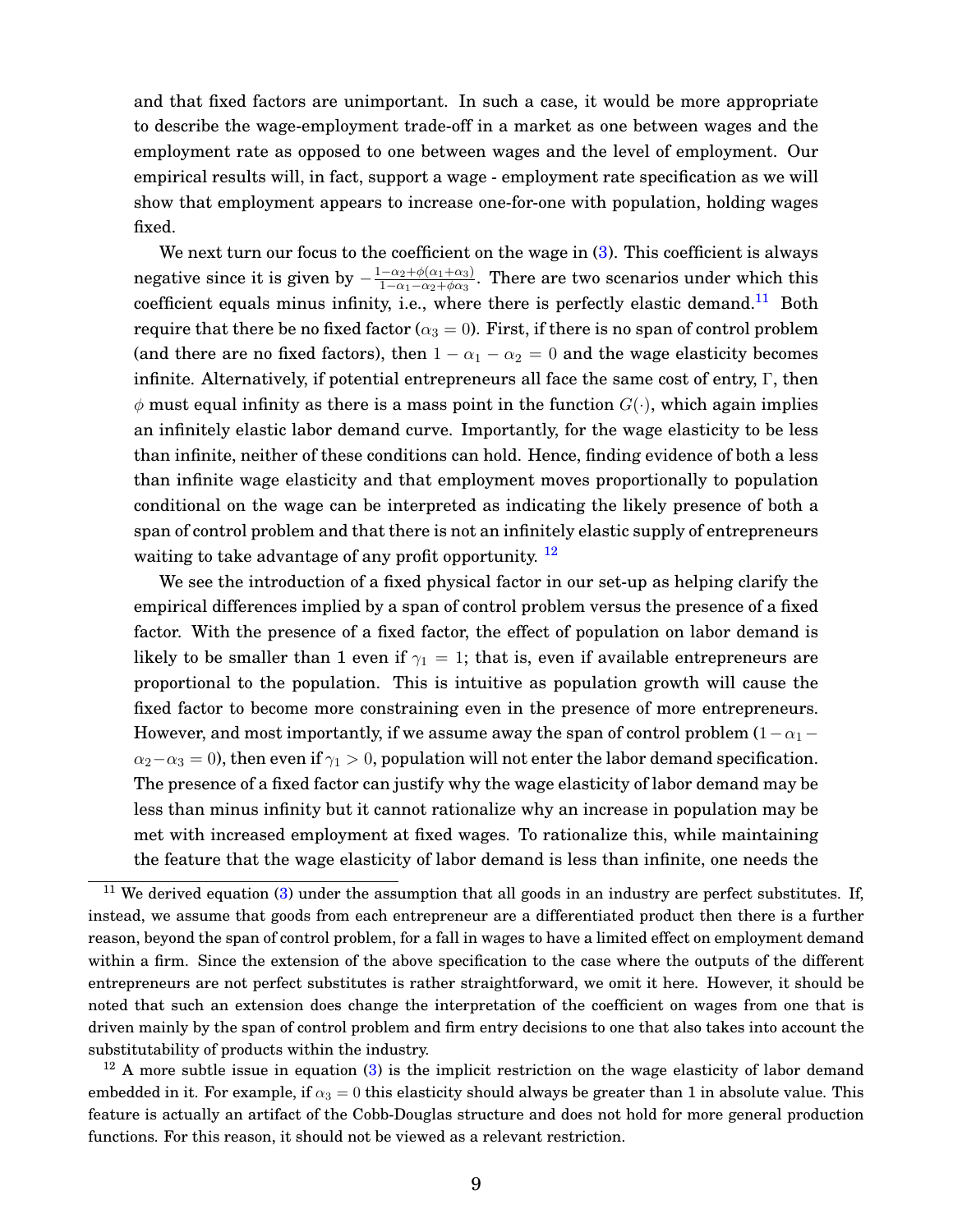presence of a limiting factor that grows with population. Entrepreneurs play that role in our framework.

#### **1.1 Recruitment agencies and search frictions**

In our derivation of equations [\(3\)](#page-8-2), we assumed that firms did not face search frictions in the labor market as they could hire workers from recruitment agencies at the going wage. In this subsection, we examine how the cost of labor to firms changes if the recruitment agencies face search frictions. We continue to assume that entrepreneurial firms rent labor from recruitment firms at a price  $w_{ic}^z$ , which they take as given. This allows us to introduce search frictions while leaving the other elements of firm behaviour (deciding whether to produce and how much to buy of the different inputs if production takes place) the same as in the previous section.

In order to introduce search frictions faced by the recruitment firms, we need to be explicit about the dynamic setting. Accordingly, we will assume that time is continuous and that all the costs facing entrepreneurs discussed previously now represent instantaneous costs for flow services. Since the decision faced by our entrepreneurial firms did not involve a dynamic component, the demand for labor as given by [\(3\)](#page-8-2) is valid at every point in time. We now assume the existence of a large set of recruitment agencies, each of which can decide whether to post a vacancy at any point in time; where a vacancy is aimed to hire someone for a specific industry. The flow cost of posting a vacancy for industry i in city c is denoted  $h_{ic}$ . When a recruitment agency finds a worker, she offers the labor services on the market and obtains a flow return of  $w_{ic}^{z} - w_{ic}$ , where  $w_{ic}$  is now the wage received by the worker which in general is less that the wage,  $w_{ic}^z$ , paid by the good producing firms. Workers are hired from a common pool, regardless of the industry to which they will ultimately be allocated. Job vacancies and unemployed workers match according to a constant returns to scale matching function given by  $M(L_c - E_c, V_c) = (L_c - E_c)^{\nu} V_c^{1-\nu}$ , where  $E_c$  is total employment in the city and  $V_c$ is the number of vacancies. Given this matching function, the flow rate at which a recruitment agency finds a worker is given by  $(\frac{L_c-E_c}{V})$  $\frac{e^{-E_c}}{V_c}$ <sup> $)\nu$ </sup>. Assuming that matches break up exogenously at rate  $\delta$ , the steady state flow rate at which recruitment agencies find workers will be given by  $\left[\frac{1}{\delta}\right]$  $\frac{1}{\delta} \Big( \frac{1}{\frac{E_c}{L_c}}$  $\left[-1\right]$ <sup> $\frac{\nu}{1-\nu}$ </sup>. Letting  $\rho$  denote the discount rate for these firms, the equilibrium condition imposing that the value of a vacancy be zero implies the following simple expression between  $w_{ic}^z$  and  $w_{ic}$ : $^{13}$  $^{13}$  $^{13}$ 

<span id="page-10-1"></span>
$$
w_{ic}^{z} = w_{ic} + \frac{(\rho + \delta)h_{ic}}{\left[\frac{1}{\delta}\left(\frac{1}{\frac{E_{c}}{L_{c}}}-1\right)\right]^{\frac{\nu}{1-\nu}}}
$$
(4)

<span id="page-10-0"></span> $\frac{13}{13}$  To derive this relationship, we use the fact that the value of a filled job for a recruitment agency, which we can denote by J, must satisfy  $\rho J = w_{ic}^z - w_{ic} + \delta(W - J)$  where W is the value of a vacancy. We combine this with the fact the W must satisfy  $\rho W = -h_{ic} + [\frac{1}{\delta}(\frac{E_c}{\frac{E_c}{L_c}}-1)]^{\frac{\nu}{1-\nu}}(W-J)$ , and  $W=0$ .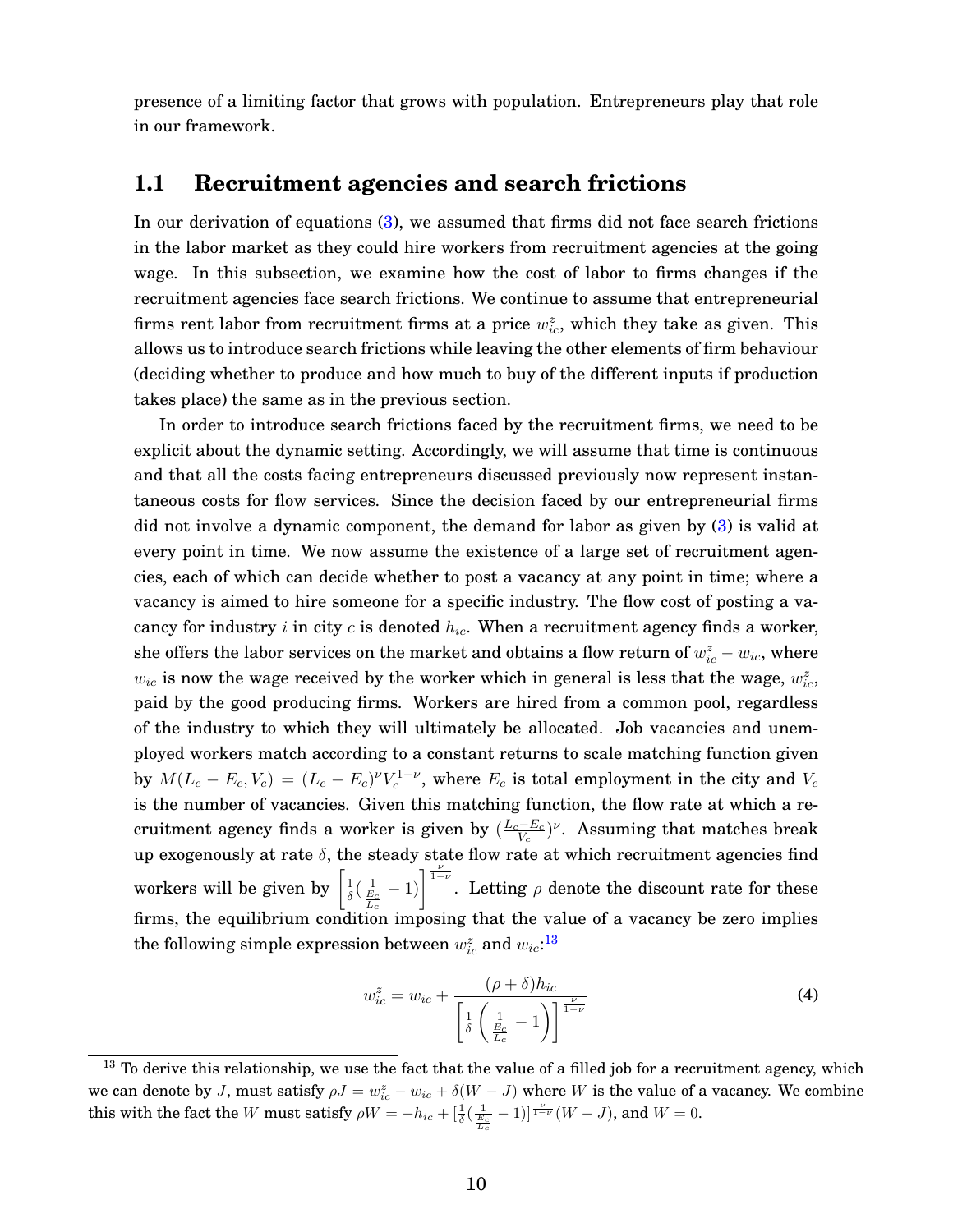In [\(4\)](#page-10-1), we see that the rental price of labor paid by firms is equal to the wage paid by the recruitment agency to workers plus a term capturing the cost of search. If  $h_{ic}$  were equal to zero, there would be no search costs and therefore  $w_{ic}^z$  would simply be equal to the wage. The importance of this search cost for the rental cost of labor depends on how firms discount the future, on the job destruction rate, and, most importantly, on the average time a recruitment agency spends searching for a worker which is given by  $1/\sqrt{\frac{1}{\overline{s}}}$ δ  $\left(\frac{1}{\frac{E_c}{L_c}}\right)$  $(-1)^{\frac{\nu}{1-\nu}}$ .<sup>[14](#page-11-0)</sup> In this latter expression, it is important to note that time spent looking for a worker can be expressed as an increasing function of the employment rate in the city: the tighter is the labor market, the higher is the employment rate and the longer it takes to fill a vacancy. Hence, the flow cost of the labor service,  $w_{ic}^z$ , will be greater in a tighter labor market, holding wages fixed. If we simplify matters further by assuming that the cost of posting a vacancy,  $h_{ic}$ , is proportional to the wage in the industry-city cell (that is,  $h_{ic} = h_i \cdot w_{ic}$ ), then we can use [\(4\)](#page-10-1) and [\(3\)](#page-8-2) to get the following generalized demand for labor relationship, which now includes a term that reflects search frictions:

<span id="page-11-1"></span>
$$
\ln E_{ic} = \beta_{0i} + \beta_1 \ln w_{ic} + \beta_1 \ln \left( 1 + \frac{(\rho + \delta)h_i}{\left[ \frac{1}{\delta} \left( \frac{1}{\frac{E_c}{L_c}} - 1 \right) \right]^{\frac{\nu}{1-\nu}}} \right) + \beta_2 \ln L_c + \epsilon_{ic},\tag{5}
$$

where  $\beta_1 = -\frac{1-\alpha_2+\phi(\alpha_1+\alpha_3)}{1-\alpha_1-\alpha_2+\alpha_3\phi}$  $\frac{1-\alpha_2+\phi(\alpha_1+\alpha_3)}{1-\alpha_1-\alpha_2+\alpha_3\phi}$ , β<sub>2</sub> =  $\frac{\gamma_1(1-\alpha_1-\alpha_2-\alpha_3)}{1-\alpha_1-\alpha_2+\alpha_3\phi}$  $\frac{1(1-\alpha_1-\alpha_2-\alpha_3)}{1-\alpha_1-\alpha_2+\alpha_3\phi}$ ,  $\epsilon_{ic}=\frac{1+\phi}{1-\alpha_1-\alpha_2}$  $\frac{1+\phi}{1-\alpha_1-\alpha_2+\alpha_3\phi}(\ln\theta_{ic}+\alpha_2 X_{ic})$ , and  $\beta_{0i}$ again captures industry specific terms.

Equation [\(5\)](#page-11-1) provides, in our view, a simple but rich framework for exploring the trade-off between wages and employment demand. In particular, this specification departs from traditional labor demand specifications by embedding elements of both the search and firm entry with span of control literatures. As a result, our specification for labor demand includes a wage effect, a search cost effect and a population effect: the latter two not being commonly included in traditional specifications of labor demand. Note that the coefficient on population,  $\beta_2$ , will equal 1 if  $\gamma_1 = 1$  and  $\alpha_3 = 0$ ; that is, when available entrepreneurs are proportional to the population and there is no fixed physical factor. This is an important special case and one that, we will see, appears to be supported by the data. It is relevant to recall that we used steady state conditions for the search process to derive this equation. Thus, [\(5\)](#page-11-1) is most likely appropriate for studying medium-run or longer outcomes, and this is what we will do in our empirical work.[15](#page-11-2)

<span id="page-11-0"></span><sup>&</sup>lt;sup>14</sup> In the search literature, it is most common to use the ratio of vacancies to unemployed workers as the measure of tightness. However, at the steady state, the unemployment to vacancy ratio can be written as a simple function of the employment rate. In particular with the matching function in Cobb-Douglas form,  $\frac{L-E}{V} = \frac{(1-\frac{E}{L})^{\frac{2-\nu}{1-\nu}}}{(s E)^{\frac{1}{1-\nu}}}$  $(\delta \frac{E}{L})^{\frac{1}{1-\nu}}$ 1 .

<span id="page-11-2"></span><sup>&</sup>lt;sup>15</sup>Out of steady state, the link between price of labor  $w_{ict}^z$  and the wage paid to workers would be more complicated than what is given in [\(4\)](#page-10-1), as the search cost could not be summarized by a function of the current employment rate.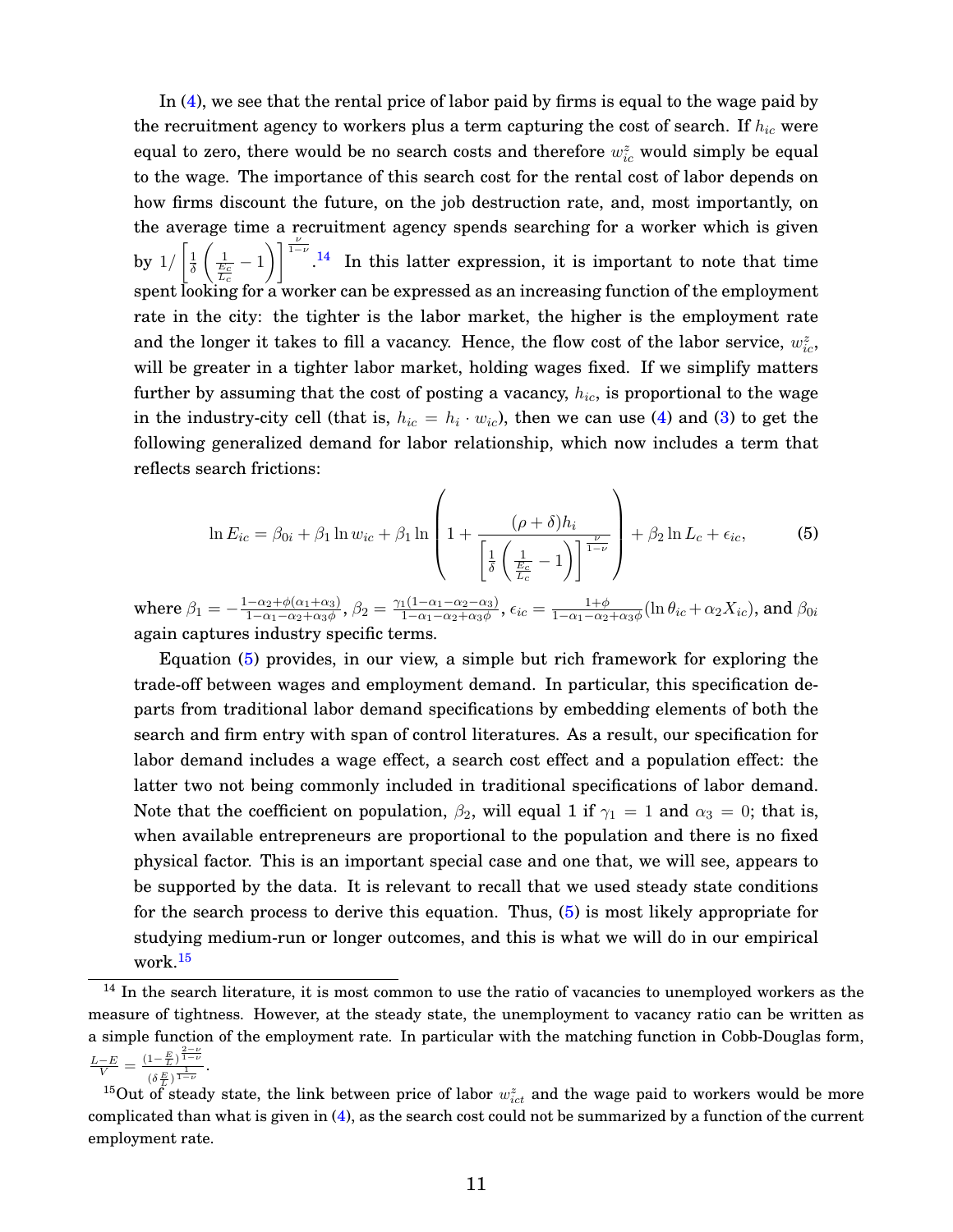In our empirical work, we will actually focus on a log-linear approximation of this equation so as to emphasize the first order effects of the aggregate employment rate,  $\frac{E_c}{L_c},$ on the industry-specific employment rate,  $\frac{E_{ic}}{L_{c}}.$  In particular, we will generally work with the equation in the form:

<span id="page-12-1"></span>
$$
\Delta \ln E_{ic} \approx \Delta \beta_{0i} + \beta_1 \Delta \ln w_{ic} + \beta_3 \Delta \ln \frac{E_c}{L_c} + \beta_2 \Delta \ln L_c + \Delta \epsilon_{ic},\tag{6}
$$

where  $\beta_1$  and  $\beta_2$  are unchanged from before. The term  $\beta_3$ , which can be written as  $\beta_3 = \beta_1 \Phi$ , where  $\Phi$  is greater than zero and corresponds to the log linear approximation of  $1 + \frac{(\rho + \delta)h_i}{\left[\frac{1}{\delta}\left(\frac{L_c}{E_c} - 1\right)\right]^{\frac{\nu}{1-\nu}}}$  with respect to  $\frac{E_c}{L_c}$ . Thus,  $\beta_3$  reflects the log-linear effect of labor market tightness, as captured by the local employment rate (evaluated at parameter values such that all cities share the same employment rate), on the cost of filling a vacancy and is ultimately a function of parameters of the matching function, the cost of maintaining a vacancy, the discount rate, and the job destruction rate. We have written the equation in differences over time in order to eliminate time invariant city-industry effects, and this is the way we will estimate it.<sup>[16](#page-12-0)</sup> In the data work, time periods will, for the most part, be 10 years apart.

The important element in  $(5)$ , relative to  $(3)$ , is the presence of a negative feedback from the aggregate rate of employment to the rate of employment in one industry. This negative feedback, which reflects search externalities, may, at first pass, appear counterintuitive since one might expect that cross-good demand linkages would imply a positive feedback. However, for goods traded on a national market, the demand effects in our formulation should be captured by the industry specific terms contained in  $\beta_{0i}$ , implying that the local aggregate employment rate captures the effect of search frictions.

#### **1.2 The Intensive and Extensive Margins of Labor Demand**

Equation [\(6\)](#page-12-1) constitutes our baseline specification for labor demand at the industry city level as it relates hiring decisions to readily observable variables. This equation captures adjustments in employment demand along two distinct margins: the intensive margin (along which a given number of employers react to changes in labor costs) and an extensive margin (along which the number of active entrepreneurs is determined). For most policy questions the combined effect from both margins is the main object of interest, but it can nevertheless be useful to know the importance of each of these two margins separately. In this subsection we will derive simple analogs to  $(6)$  for each of the margins. We have previously noted that the intensive margin of employment is governed by the relation  $E_{ic} = N_{ic}^a \cdot e_{ic}$ , that is, employment along the intensive margin is the aggregation of individual level employment decisions for all active firms. The extensive margin, on the other hand, reflects the decisions of potential entrepreneurs to become active, as captured by the relationship  $N_{ic}^a = \gamma_{0i} G(f^*) L_c^{\gamma_1}$ . Taking the same steps that

<span id="page-12-0"></span><sup>&</sup>lt;sup>16</sup>Differencing also eliminates the fixed factor component of the error term since it does not vary over time by definition.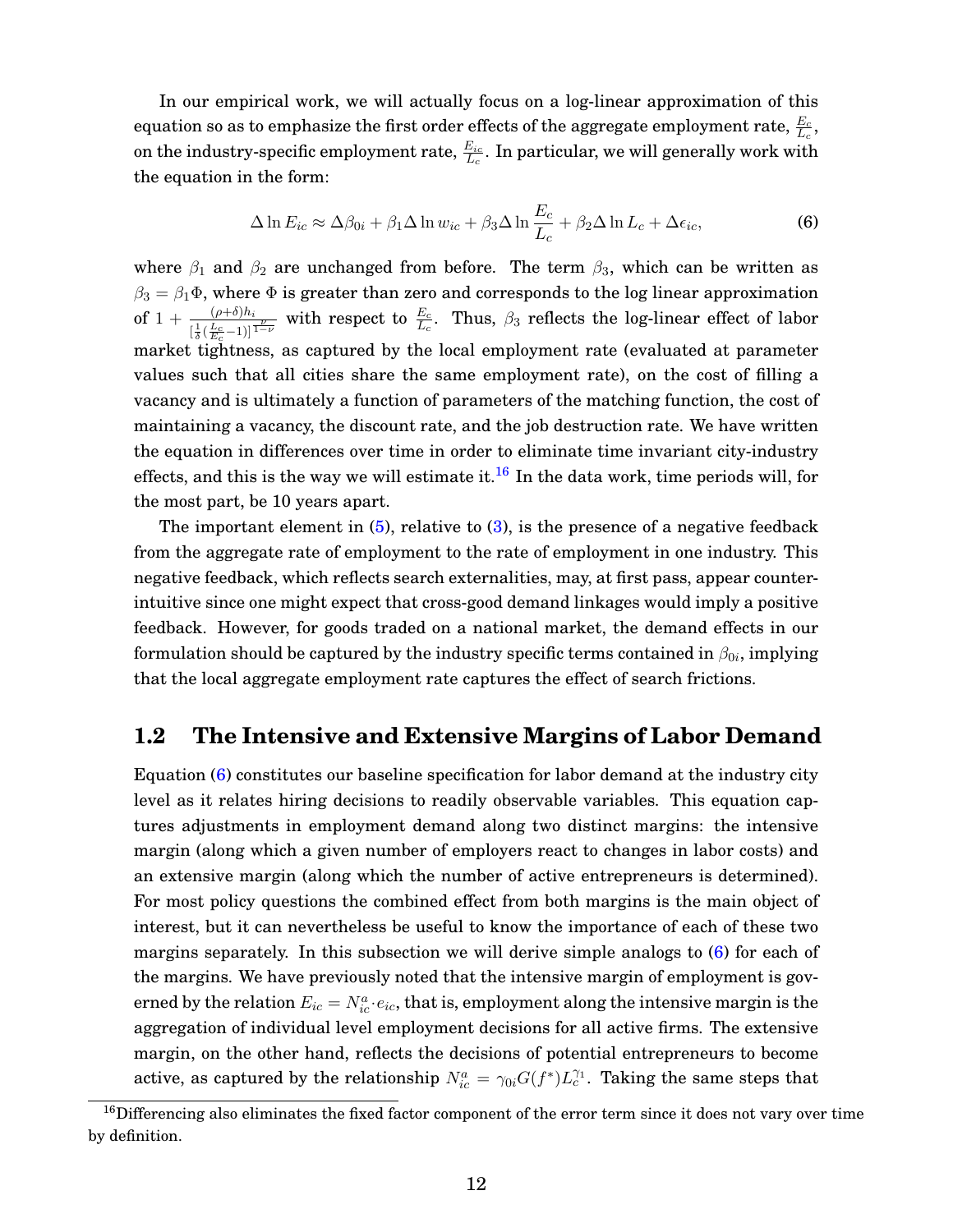allowed the derivation of  $(3)$  and then using  $(4)$  to replace the cost to a firm of hiring a worker with the combination of the wage received by the worker and a search cost, we can express the intensive margin of labor demand expression in log differences as

<span id="page-13-0"></span>
$$
\Delta \ln E_{ic} \approx \beta_{0i}^I + \beta_1^I \Delta \ln w_{ic} + \beta_1^I \Phi \Delta \ln \frac{E_c}{L_c} + \beta_2^I \Delta \ln N_{ic}^a + \epsilon_{ic}^I,
$$
\n(7)

where  $\beta_1^I = -\frac{(1 - \frac{\alpha_1 \alpha_3}{1 - \alpha_1 - \alpha_2} - \alpha_2 - \alpha_3)}{1 - \alpha_1 - \alpha_2 - \alpha_3}$  $\frac{\frac{\alpha_1\alpha_3}{1-\alpha_1-\alpha_2-\alpha_3}-\alpha_2-\alpha_3}{1-\alpha_1-\alpha_2-\alpha_3},\; ,\; \beta_2^I\,=\,1-\alpha_3,\; \epsilon_{ic}\,=\,\frac{1-\frac{\alpha_3}{1-\alpha_1-\alpha_2}}{1-\alpha_1-\alpha_2-\alpha_3}(\Delta\ln\theta_{ic}),\text{ and } \beta_{0i}^I \text{ again}$ gathers industry specific terms that are common across cities.

The extensive margin of adjustment, which can be referred to as the entrepreneurship equation, is accordingly represented by

<span id="page-13-1"></span>
$$
\Delta \ln N_{ic}^a \approx \beta_{0i}^E + \beta_1^E \Delta \ln w_{ic} + \beta_1^E \Phi \ln \frac{E_c}{L_c} + \beta_2^E \Delta \ln L_c + \epsilon_{ic}^E,
$$
\n(8)

where  $\beta_1^E \,=\, -\frac{\phi \alpha_1}{1-\alpha_1-\alpha_2}$  $\frac{\phi\alpha_1}{1-\alpha_1-\alpha_2+\alpha_3\phi}$ ,  $\beta_2^E$  =  $\frac{\gamma_1(1-\alpha_1-\alpha_2)}{1-\alpha_1-\alpha_2+\alpha_3\phi}$  $\frac{\gamma_1(1-\alpha_1-\alpha_2)}{1-\alpha_1-\alpha_2+\alpha_3\phi}$ ,  $\epsilon^E_{ic} = \frac{\phi}{1-\alpha_1-\alpha_3}$  $\frac{\phi}{1-\alpha_1-\alpha_2+\alpha_3\phi}(\Delta\ln\theta_{ic}),$  and  $\beta_{0i}^E$  are industry specific terms.

Relative to equation  $(6)$ , the estimation of equations  $(7)$  and  $(8)$  can provide additional insight into the determination of employment demand. For example, by looking at the ratio of the coefficients on wages ( $\beta_1^I$  and  $\beta_1^E$ ), we can get an estimate of the relative importance of the two margins in explaining how employment demand responds to changes in the cost of hiring workers. Note that each of the coefficients should be smaller in absolute value than the coefficient on wages estimated from [\(6\)](#page-12-1). Furthermore, and possibly more importantly, by looking at the coefficients  $\beta_2^I$  and  $\beta_2^E$  one can evaluate the relevance of the mechanisms we have put forward on the role of entrepreneurs and of population in determining labor demand. In particular, our proposed mechanisms imply that entrepreneurship activity responds strongly to population (i.e.,  $\beta_2^E$  should be large and significant) and that employment demand responds strongly to active entrepreneurship (i.e.,  $\beta_2^I$  should also be large and significant). The most telling case would be if both these coefficients are close to 1, which would underline the key importance of entrepreneurship in the determination of employment demand as well implying that entrepreneurship tends to increase in proportion to population for fixed factor prices. Finally, by looking separately at the coefficients in these two equations, we can get a better sense of the role of fixed factors versus span of control problems in explaining a less than infinite elasticity of employment with respect to wages. Since the coefficient  $\beta_2^I$ should provide a direct estimate of the relevance of fixed factors, if this coefficient is close to 1, it would imply that a small estimate of the effect of wages on employment demand should be interpreted as mainly reflecting a combination of a span of control problem combined with the local supply of entrepreneurs being less than perfectly elastic.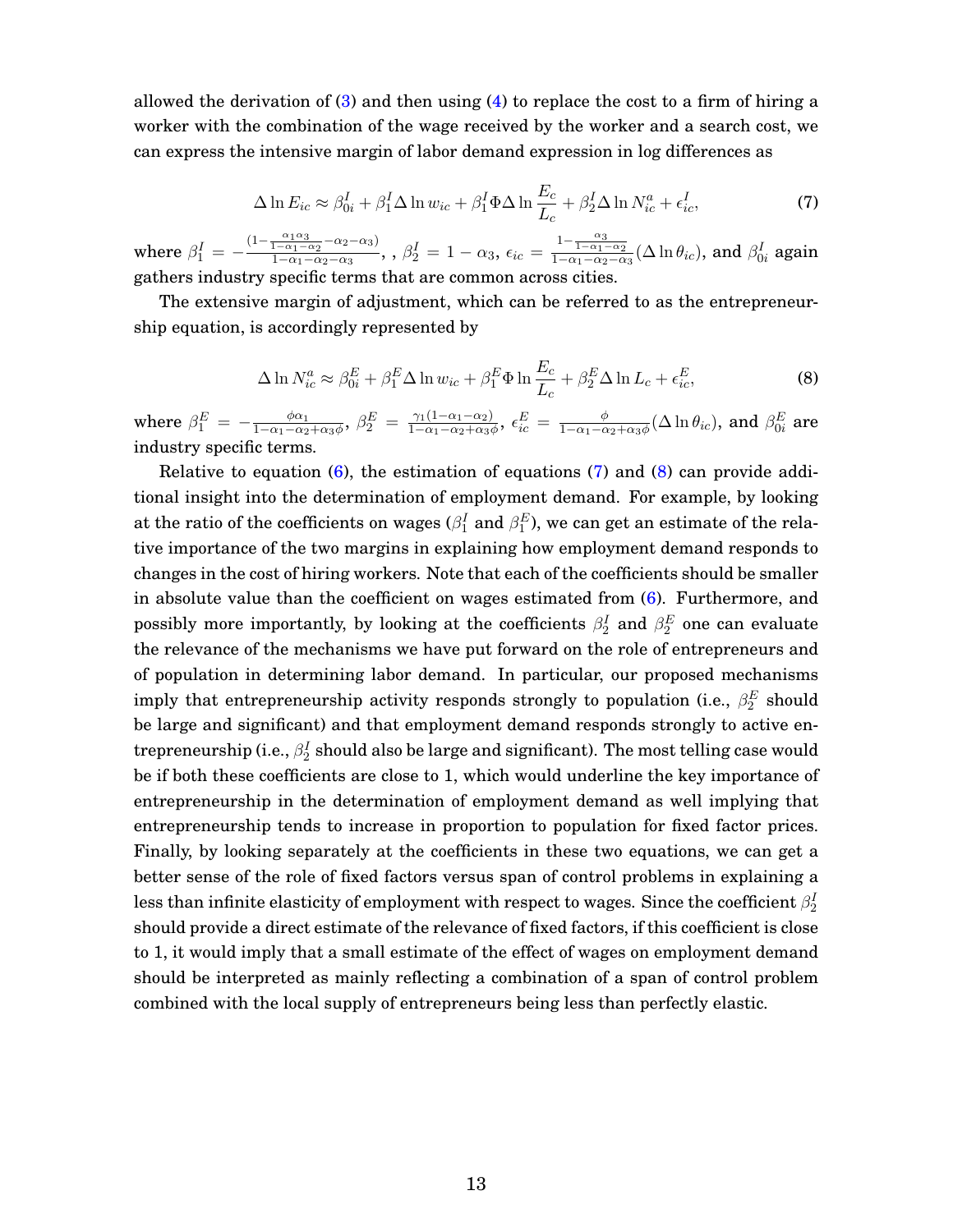### **1.3 Aggregating Industry level labor demand to city level demand**

Equation [\(6\)](#page-12-1) expresses a labor demand curve at the industry-city level. Since policy analysis is more often focused on aggregate outcomes, as opposed to industry specific outcomes, it is of interest to derive a city-level labor demand curve from [\(6\)](#page-12-1). In the absence of search frictions, the aggregation of labor demand from the industry level to the city level can be done through simple adding up: there is no equilibrium interaction as wages are taken as given. However, in the presence of search frictions, and even at given wages, the hiring decisions in one industry affect the hiring decisions in other industries through labor market congestion effects. We need to take this element into account in deriving a city level labor demand. To this end, let us first define  $\eta_{ict}$  as the fraction of employment in industry *i* in city *c* (i.e.  $\eta_{ict} = \frac{E_{ict}}{\sum_{i} E_i}$  $\frac{E_{ict}}{j\;E_{jet}}$ ). Now consider aggregating Equa-tion [\(6\)](#page-12-1) using weights  $\eta_{ict}$ , and using the approximation  $\sum_i \eta_{ict-1}\Delta \ln \frac{E_{ict}}{L_{ct}} \approx \Delta \ln \frac{E_{ct}}{L_{ct}},$  in order to get

$$
\Delta \ln E_{ct} = \frac{1}{1 - \beta_3} \sum_i \eta_{ict-1} \cdot \Delta \beta_{0it} + \frac{\beta_1}{1 - \beta_3} \sum_i \eta_{ict-1} \cdot \Delta \ln w_{ict} + \frac{\beta_2 - \beta_3}{1 - \beta_3} \Delta \ln L_{ct}
$$
 (9)  
+ 
$$
\sum_i \eta_{ict-1} \frac{\Delta \epsilon_{ict}}{1 - \beta_3}.
$$

This equation expresses the change in the employment within a city as being negatively affected by the average wage change in the city ( $\sum_i \eta_{ict-1} \cdot \Delta \ln w_{ict}$ ), and positively affected by the weighted sum of the  $\beta_{0it}$ . Notice that  $\beta_{0it}$  reflects a national-level effect associated with an industry. To express  $\beta_{0it}$  as a function of observables, we average [\(9\)](#page-14-0) across cities (using the weights  $\frac{1}{C}$ , where  $C$  is the number of cities). This gives:

$$
\sum_{c} \frac{1}{C} \Delta \ln E_{ict} = \beta_{0it} + \beta_1 \sum_{c} \frac{1}{C} \Delta \ln w_{ict} + \beta_3 \cdot \sum_{c} \frac{1}{C} \Delta \ln E_{ct} + (\beta_2 - \beta_3) \cdot \sum_{c} \frac{1}{C} \Delta \ln L_{ct},
$$

where we have used the assumption that  $\sum_c\frac{1}{C}\Delta\epsilon_{ict}=0$  since  $\Delta\epsilon_{ict}$  reflects changes in comparative advantage.

The latter equation implies that  $\beta_{0it}$  can be written as

<span id="page-14-2"></span><span id="page-14-1"></span><span id="page-14-0"></span>
$$
\beta_{0it} = \sum_{c} \frac{1}{C} \Delta \ln E_{ict} - \varphi_2 \sum_{c} \frac{1}{C} \Delta \ln w_{ict} + d_t, \qquad (10)
$$

where  $d_t$  is a year effect that is common across cities. The first two terms on the right side of the above equation can be approximated as the growth of employment in industry i at the national level, denoted  $\Delta \ln E_{it}$ , and the growth of wages in industry i at the national level, denoted  $\Delta \ln w_{it}$ . Thus, equation [\(10\)](#page-14-1) indicates that the industry specific intercept in [\(6\)](#page-12-1) is approximately equal to the national level growth in employment in the industry corrected for the average wage growth in the industry. Using [\(10\)](#page-14-1), we can write the job creation curve at the city level as

$$
\Delta \ln E_{ct} = d_t + \frac{1}{1 - \beta_3} \cdot \sum_i \eta_{ict-1} \cdot \Delta \ln E_{it} + \frac{\beta_1}{1 - \beta_3} \cdot \sum_i \eta_{ict-1} \Delta \ln \frac{w_{ict}}{w_{it}} + \frac{\beta_2 - \beta_3}{1 - \beta_3} \Delta \ln L_{ct} + \tilde{\zeta}_{ct},
$$
\n(11)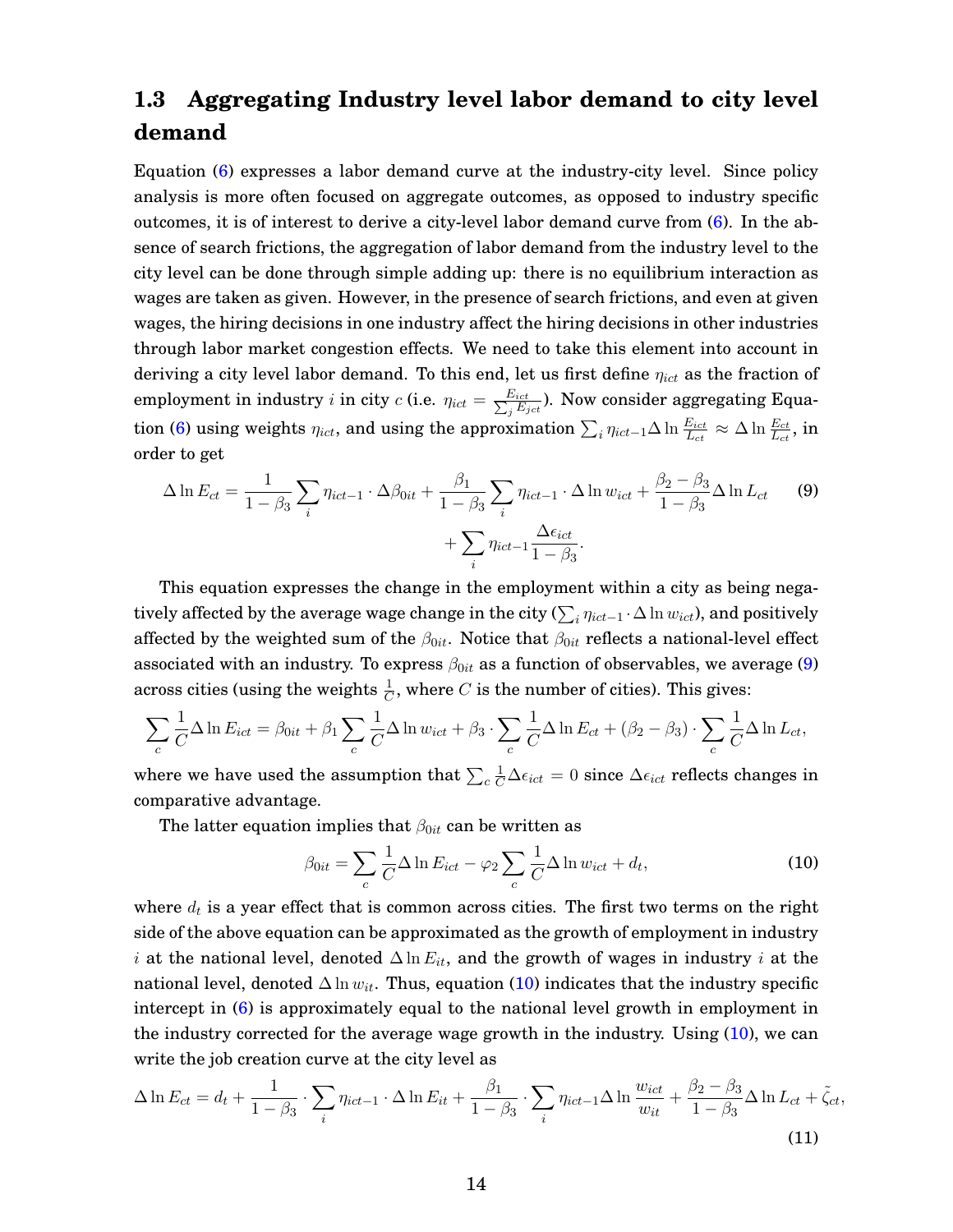where  $\tilde\zeta_{ct}$  is the error term given by  $\sum_i \eta_{ict-1} \frac{\Delta\epsilon_{ict}}{1-\beta_3}$  $\frac{\Delta \epsilon_{ict}}{1-\beta_3}$ .

Equation [\(11\)](#page-14-2) now expresses cross-city differences in employment changes as a function of three main components. The first is a general growth effect captured by  $\sum_i \eta_{ict-1}\cdot$  $\Delta \ln E_{it}$ , which reflects the notion that a city should have a better employment outcome if it is initially concentrated in industries which are growing at the national level. Second, we have a negative wage effect, which captures within-industry adjustments to a change in the cost of labor. This is given by the term  $\sum_i \eta_{ict-1} \Delta \ln \frac{w_{ict}}{w_{it}}$ , which is large if a city experiences wage growth across industries that is higher on average than that experienced nationally. Since  $\beta_1$  is negative, a high value of  $\sum_i \eta_{ict-1}\Delta \ln\frac{w_{ict}}{w_{it}}$  will result in lower employment outcomes in the city. The third term corresponds to a population growth effect. Finally, the error term reflects changes in the city's comparative advantage.

A comparison of equations [\(11\)](#page-14-2) and [\(6\)](#page-12-1) reveals an important difference in the wage coefficients in each. The coefficient on the city-industry specific wage change in equation [\(6\)](#page-12-1) is the direct effect of a wage change on the employment rate in an industry-city cell holding the aggregate employment change in the city constant. This reflects the response of firms in an industry if that industry is too small to have a substantial effect on the overall equilibrium in the city. However, in general, we would expect that the immediate effect of a wage change in i, as captured in  $\beta_1$ , would only be a first-round response. The decrease in employment in  $i$  would imply a less tight overall labor market in the city which would raise the value of a vacancy for entrepreneurs to an extent captured by  $\beta_3$ . The resulting employment changes would then have further effects. The ultimate outcome of that process on total employment in the city is given by  $\frac{\beta_1}{1-\beta_3},$ which is the coefficient on the aggregated wage change in [\(11\)](#page-14-2). Given that  $\beta_3$  is predicted to be negative, the total impact of the wage change at the city level will be smaller than the direct, industry specific effect, reflecting the self-correcting nature of the search externalities. Recall that  $\beta_3 = \beta_1 \Phi$  and so, the ratio of the direct wage effect to that at the city level equals,  $\frac{1}{(1-\beta_1\Phi)},$  making it a function of the determinants of  $\Phi$ : the average tightness of the labor market, flow costs of hiring, etc.. Thus, for example, larger flow costs of hiring imply that the congestion externality effect is larger and, as a result, the city level elasticity is smaller relative to the direct effect.

### <span id="page-15-0"></span>**2 Identification**

In general, we would not expect OLS to provide consistent estimates of the coefficients in equation  $(6)$ , as the error term consists of changes in city-industry comparative advantage in production (the  $\theta_{ic}$  terms). We expect changes in comparative advantage to be correlated with both changes in the wage in a given industry-city cell and with movements in the city level employment rate. If worker migration decisions are based only on wages and employment rates then there may be no reason to expect a correlation between the change in the city size and the error term once we condition on wage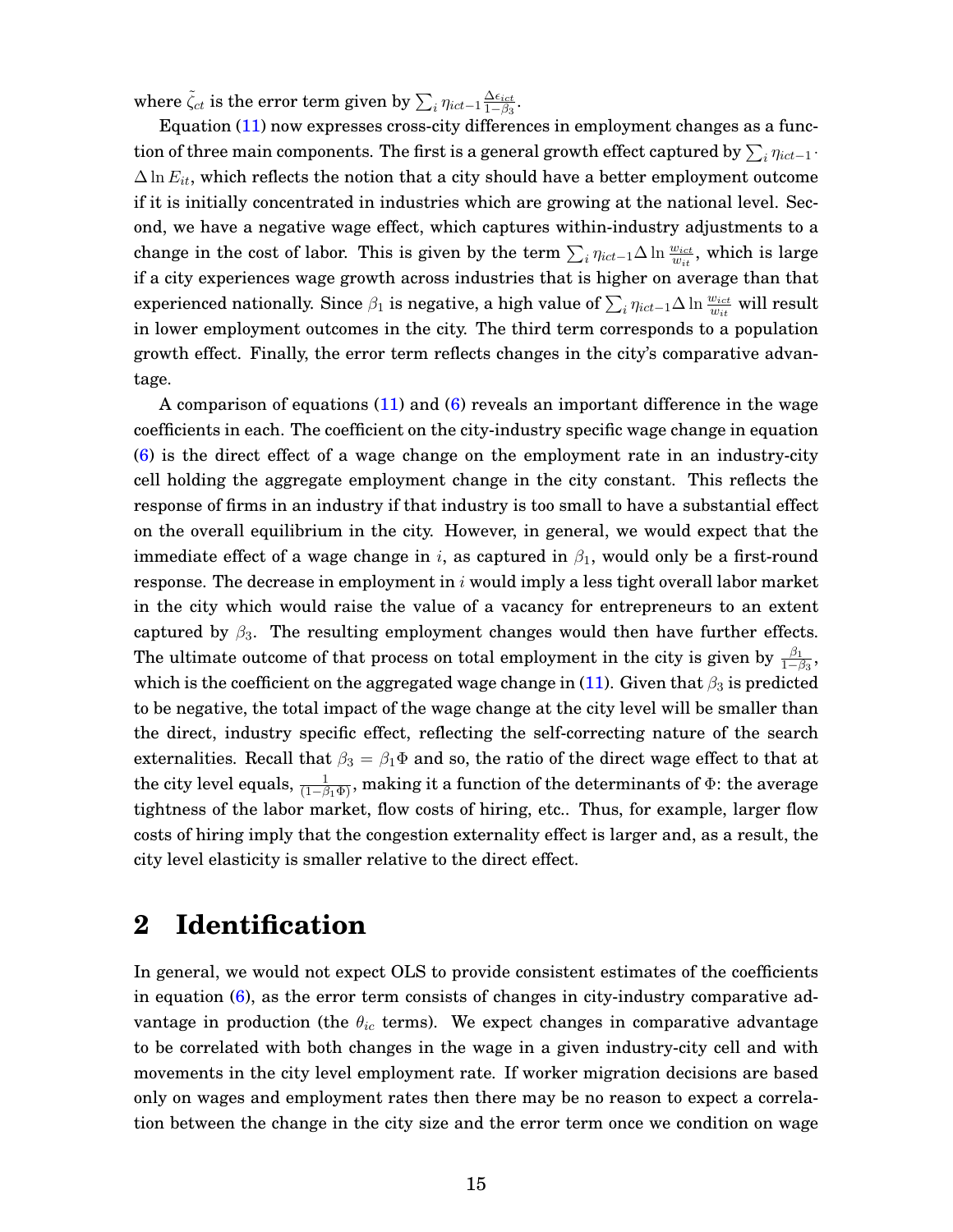and employment rate changes; that is, there would be no correlation if a productivity change is only of interest to workers to the extent it changes wages and the chance of getting a job. However, we allow for the possibility of a more direct connection, using instrumental variables related to each of the main right hand side variables.

The main pillar of our instrumental variable strategy will be to follow and extend ideas first presented in [Bartik](#page-39-1) [\(1993\)](#page-39-1) and used in many subsequent studies.<sup>[17](#page-16-0)</sup> The idea in [Bartik](#page-39-1) [\(1993\)](#page-39-1) is to work within a regional setting to construct instruments of the form:  $\sum_i\omega_{ict}\Delta Q_{it}$ , where  $\omega_{ict}$  are a set of weights specific to city  $c$ , and  $\Delta Q_{it}$  is a change in the variable  $Q_i$  at the national level. In the specific case considered by Bartik, the weights are the beginning-of-period employment shares across industries within a city and  $\Delta Q_i$  is the growth rate in employment at the national level in industry *i* between  $t-1$  and t. The result is a prediction of the end-of-period city employment rate based on the idea that if a particular industry grows or declines at the national level, the main effects from that change will be felt most in the cities that have the highest initial concentration in that industry. Note that this particular Bartik instrument is actually the first variable on the right side of our equation  $(11)$ . Moreover, we can see from  $(11)$ that this instrument is potentially a good candidate for instrumenting the employment rate in equation [\(6\)](#page-12-1) as, if  $\beta_2$  is close to 1, then  $\sum_i \eta_{ict-1}\!\cdot\!\Delta\ln E_{it}$  should be correlated with the change in the city level log employment rate. We will call that instrument,  $Z_{1ct}$ .

Given our reliance on Bartik-type instruments, it is important to clarify the condi-tions under which they are valid.<sup>[18](#page-16-1)</sup> We will specify those conditions for  $Z_{1ct}$  first, then set them out in more general terms. Recall that the error term in [\(6\)](#page-12-1) is given by  $\Delta \epsilon_{ict}$ and corresponds to changes in local (industry-city level) productivity. It seems reasonable to be concerned that this error term is correlated with changes in the employment rate in the city. Now consider the potential correlation of this error term with  $Z_{1ct}$ . Since  $Z_{1ct}$  varies across cities, we are concerned with the cross-city correlation between it and the error term, which we can write as,

$$
\sum_{c} \frac{1}{C} \sum_{i} \eta_{ict-1} \Delta \ln E_{it} \Delta \epsilon_{ict} = \sum_{i} \Delta \ln E_{it} \sum_{c} \frac{1}{C} \eta_{ict-1} \Delta \epsilon_{ict}.
$$

Taking the limit of the correlation as  $C$  goes to infinity implies that the instrument is asymptotically uncorrelated with the error term if

$$
\text{plim}_{C \to \infty} \sum_{c} \frac{1}{C} \eta_{ict-1} \Delta \epsilon_{jct} = 0 \tag{12}
$$

It is intuitive (and straightforward to show) that  $\eta_{ict-1}$  is a function of the values of the  $\epsilon_{jet-1}$ 's. Thus, this latter condition can be written in terms of the  $\epsilon$ 's, in which form it is equivalent to the following condition holding for all  $c$  and  $i$ :

<span id="page-16-2"></span>
$$
\text{plim}_{C \to \infty} \sum_{c} \frac{1}{C} \epsilon_{ict-1} \Delta \epsilon_{jct} = 0 \tag{13}
$$

<span id="page-16-1"></span><span id="page-16-0"></span><sup>&</sup>lt;sup>17</sup> See in for example [Blanchard and Katz](#page-40-1) [\(1992\)](#page-40-1).

<sup>&</sup>lt;sup>18</sup>This discussion builds on an earlier one in BGS. [Goldsmith-Pinkham et al.](#page-41-7)  $(2017)$  also discuss the sources of variation in Bartik-type instruments and provide advice for practitioners.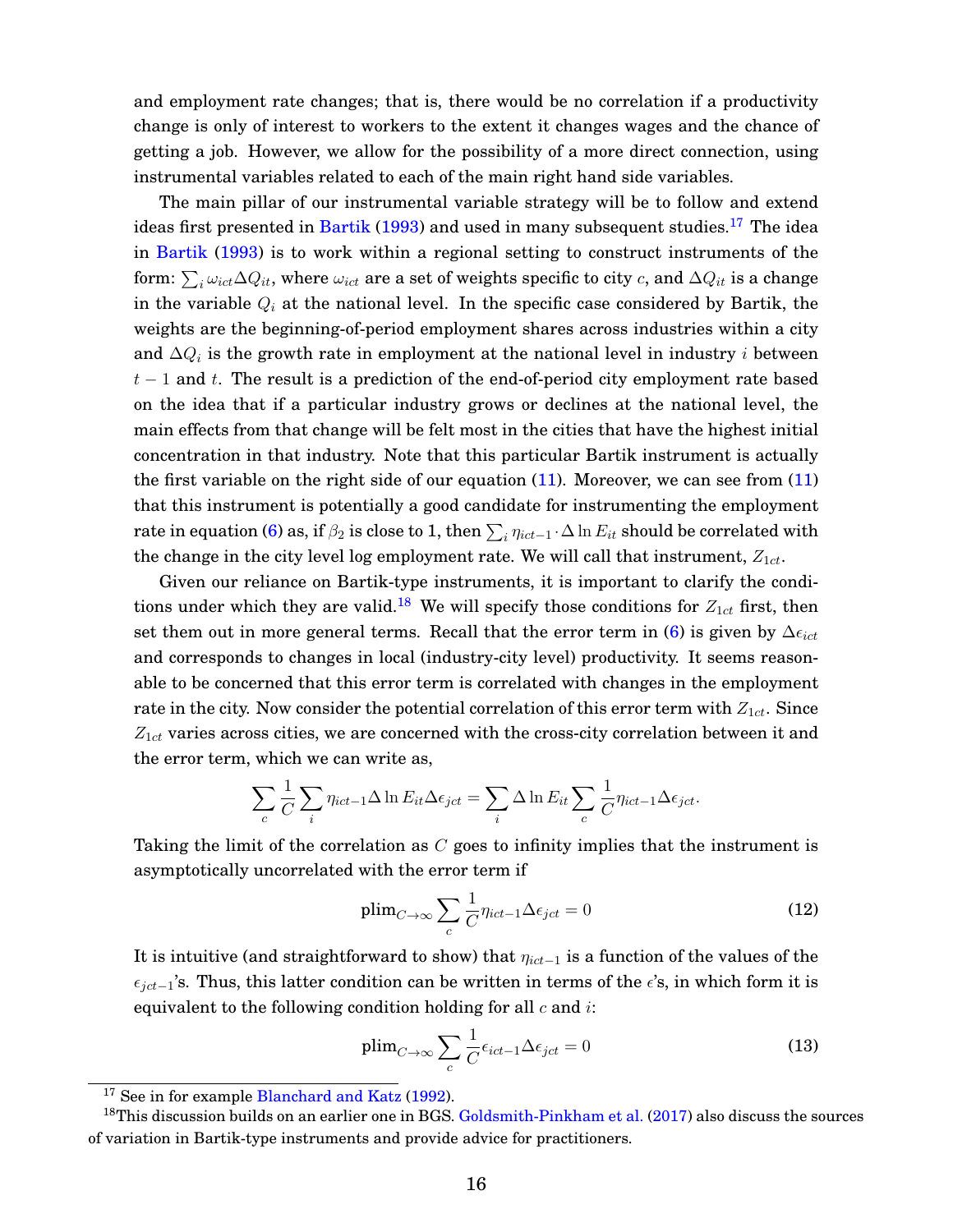where  $\Delta \epsilon_{jet} = (\epsilon_{jet} - \epsilon_{jet-1})$ . Thus, the validity of the instrument depends on a random walk-type assumption. This is clearly a stringent assumption, and we would like to be able to test it. This is possible if there is more than one instrument, allowing for overidentifying tests of the underlying assumptions. This is precisely how we will proceed. We will take as a maintained assumption that the driving forces in the model, given by the set of  $\epsilon$ s, satisfy the conditions for Bartik-type instruments to be potentially valid. We will then propose a set of such instruments and test the over-identifying restrictions to see if such an assumption is reasonable.

We view several of the features of this example as reflecting general characteristics of Bartik-type instruments: (1) the estimation is done in over-time differences; (2) the error term often is a function of differences in productivities; and (3) the weights (which we called  $\omega$ 's earlier) are plausibly functions of the lagged productivity levels.<sup>[19](#page-17-0)</sup> From this, two lessons carry over to other implementations of Bartik-type instruments. First, validity of the instruments requires a random walk-type assumption, typically in terms of productivity processes. Second, the national-level change component of the Bartik instrument (the  $\Delta Q$ ) does not enter the asymptotic consistency condition. This is true because the validity of the instrument depends on cross-city correlations and the crosscity variation in the Bartik instruments comes from differences in the  $\omega_{ic}$  vectors and not from  $\Delta Q_i$ , which takes a common value across cities. This means that, asymptotically, there is no reason to worry about how city-level changes aggregate to a national value for Q. It is important, though, that this is an asymptotic statement that is based on an assumption that as the number of cities goes to infinity, industries are spread across many of them (i.e., there is no industry that operates only in one, or a handful of cities, as the number of cities gets large).

We now turn to discussing instruments of the Bartik form that are likely correlated with the change in wages. We have argued previously that labor supply shifters provide dubious instruments for the wage since they may be correlated with shifts in the supply of entrepreneurs. Hence, we need to turn to other forces that may drive wage changes. To this end, we draw on search and bargaining theory and exploit insights presented in [BGS](#page-39-3) regarding the role of industrial composition in affecting workers' outside options and, through bargaining, wages. The idea in [BGS](#page-39-3) is straightforward. Consider two identical workers who meet with potential employers in the same industry but in different cities. Upon meeting, the worker and employer can form a match and begin production or they can continue to search. With search frictions, a match will produce a bilateral monopoly, and workers and firms can bargain over the available match surplus

<span id="page-17-0"></span> $19F$ or example, in what is commonly called the Ethnic Enclave instrument used in examining the impacts of immigration on a local economy, the concern is that immigrants move to the economy because of changes in productivity (captured, at least partially, in the error term). The  $\omega$ 's in that example correspond to the proportion of immigrants from some source country that were located in a given city in an earlier period. That distribution of immigrants is plausibly correlated with productivity in the city in the earlier period, and the identifying assumption is that those earlier productivity levels are uncorrelated with the changes in productivity in the sample period.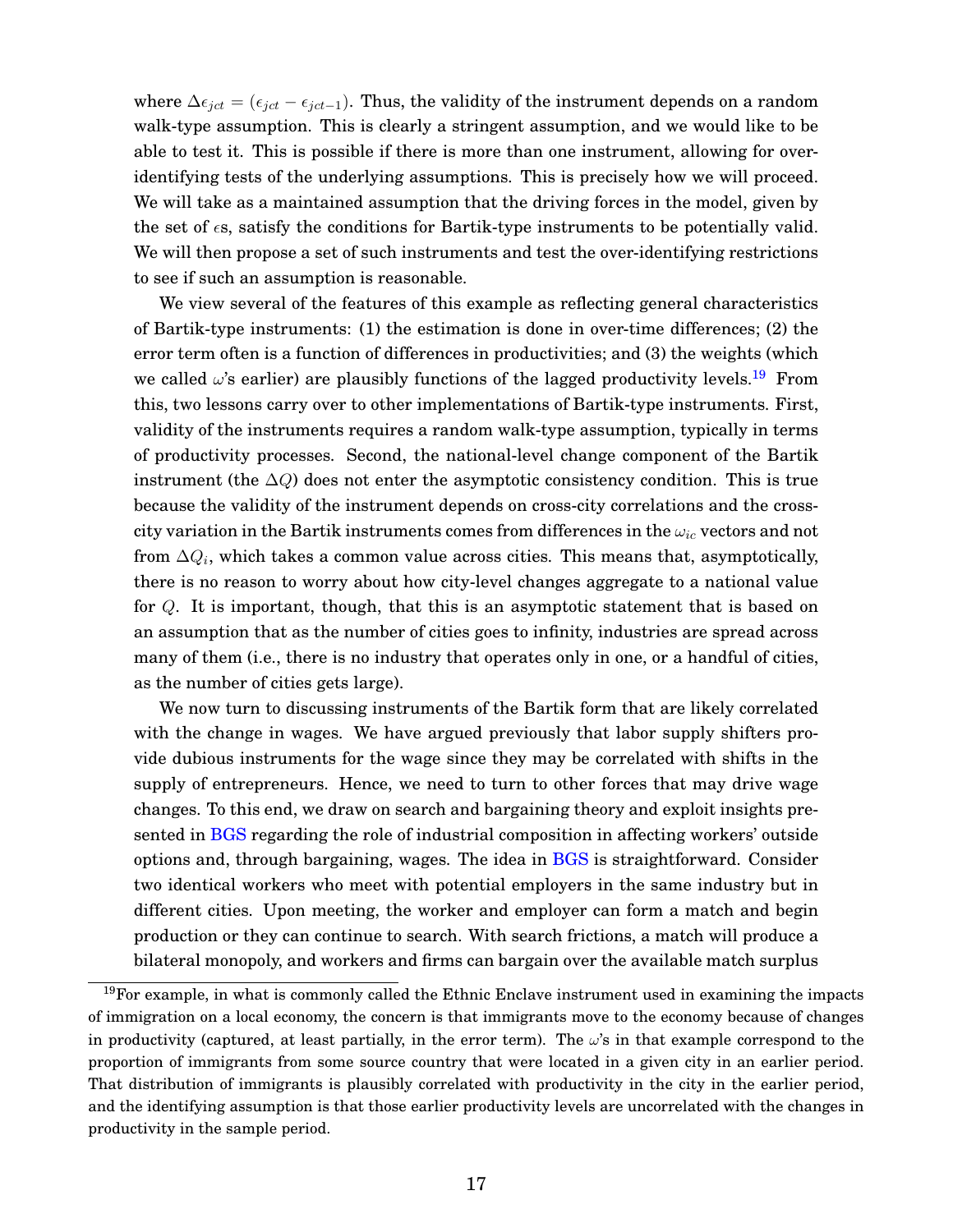to determine the wage paid. For the worker, the value of continuing to search serves as an outside option in the bargaining process. If there are frictions hindering perfect and costless mobility across cities, the value of continued search will depend on local labor market conditions. Within a local labor market, this value will depend, in part, on the expected quality of other potential matches and the expected duration of search. In particular, [BGS](#page-39-3) show that when workers can potentially meet firms in any industry, the value of a worker's outside options will depend on the industrial composition of her city. Differences in local industrial composition will translate into differences in wages via bargaining, even if the tightness of the labor markets are the same, since higher outside options allow workers to capture more of the surplus. For example, workers in, say, the chemical industry should be able to bargain a higher wage if they live in a city with high-paying steel mills than if they live in a city where the steel mills are replaced with low-paying textile mills. We exploit this idea to justify two instrumental variables that will help to consistently estimate  $(6)$  and  $(11)$ . The two instruments will be valid under the same assumption as we stipulated for  $Z_{1ct}$ .

Putting this idea a bit more formally, [BGS](#page-39-3) show that in the context of a multiple sector search and bargaining model, industry-city wages,  $w_{ict}$ , will tend to be higher in cities where  $\sum_j \eta_{jct} w_{jt}$  is higher (where  $w_{it}$  represents wages in sector  $i$  at the national level and  $\eta_{ict}$  is the relative size of industry  $i$  at the city level).  $\sum_j \eta_{jet}w_{jt}$  proxies the outside options of workers and is higher in cities where workers are more likely to meet vacancies in high wage industries.<sup>[20](#page-18-0)</sup> Notice that this is not a mechanical result since the ability of workers to switch industries implies that it would arise even if we just focused on other industries by dropping  $i$  when calculating the city average wage.

It is useful to decompose the movements in  $\sum_j \eta_{jc}w_j$  as follows:

<span id="page-18-1"></span>
$$
\Delta \sum_{j} \eta_{jct} w_{jt} = \left( \sum_{j} \eta_{jct-1}(w_{jt} - w_{jt-1}) \right) + \left( \sum_{j} w_{jt-1}(\eta_{ict} - \eta_{ict-1}) \right). \tag{14}
$$

Equation [\(14\)](#page-18-1) indicates that for a worker in a particular city, outside options will increase over time if employment in that city is concentrated in industries where wages are increasing at the national level or if the worker is in a city where there is a shift in industrial composition toward relatively high-paying sectors. Importantly, [BGS](#page-39-3) show that workers value each source of change in the value of outside options equally; a worker bargaining a wage in a given sector doesn't care whether her outside options change because of shifts in industrial structure or shifts in industry wages since all that matters is the expected wage in the city outside the current firm. In our empirical work,

<span id="page-18-0"></span> $20$ This formulation assumes that all searchers meet jobs in a sector in proportion to the size of the sector in the local economy. [Tschopp](#page-42-0) [\(2015\)](#page-42-0) and [Tschopp](#page-42-1) [\(2016\)](#page-42-1) extends this model by allowing workers in cells defined by a combination of occupation and industry to have differential mobility to other cells. She shows that this differential mobility is relevant for understanding wage setting but also that working with our simpler, industry-only specification generates similar overall effects of shifts in composition on wages. We work with the simpler specification here in order to highlight firm responses to wage changes rather than the specific mechanisms of wage setting.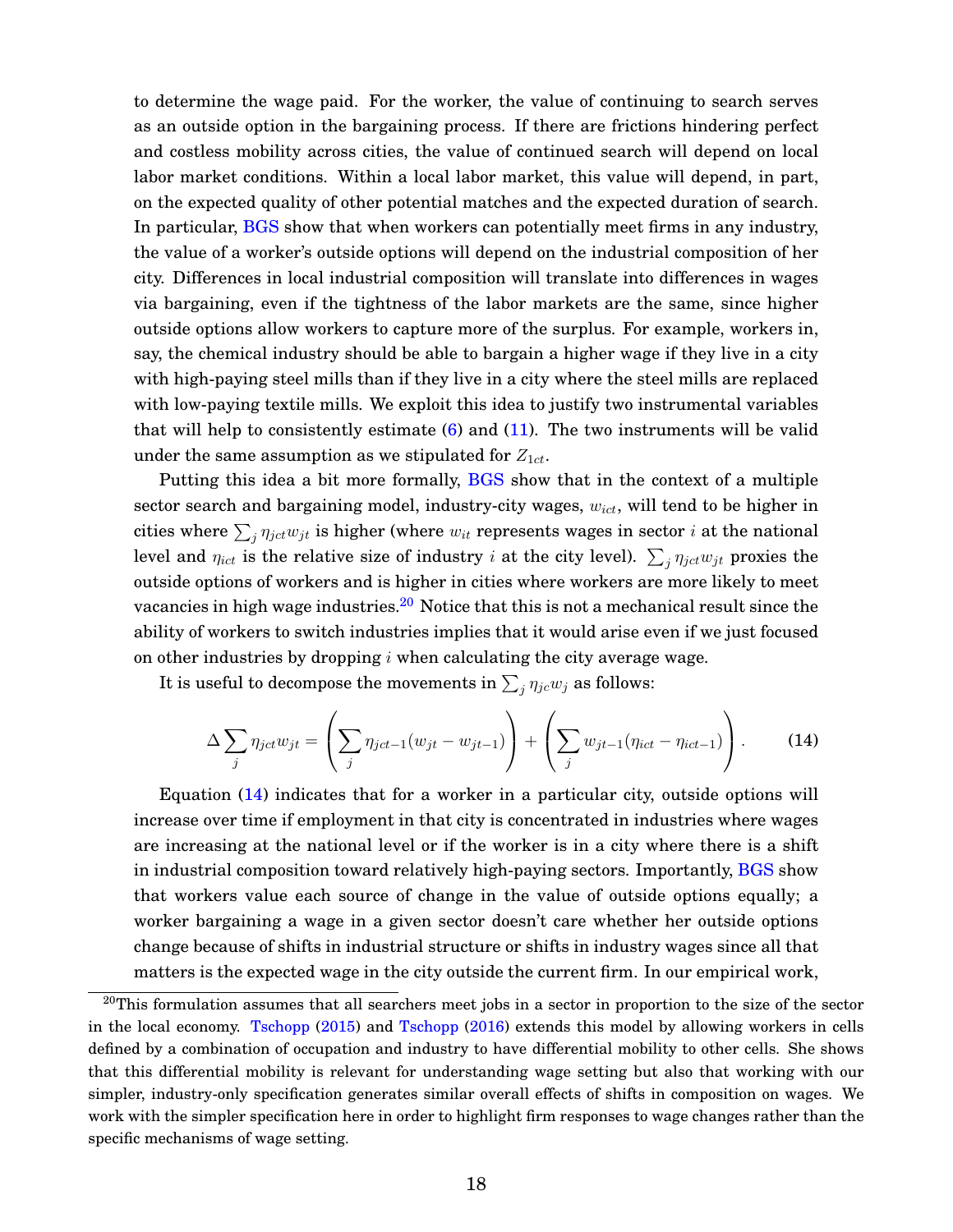we use each component of the shifts in outside options to form the basis of an instrument for wages in  $(6)$  and  $(11)$ .

We construct our first wage instrument, which we will call  $Z_{2ct}$ , based on the first term in  $(14)$ :

$$
Z_{2ct} = \sum_{j} \eta_{jct-1} (\ln w_{jt} - \ln w_{jt-1}).
$$

[BGS](#page-39-3) show that this instrument is a good predictor of wage growth at the industrycity level and give a formal justification for its relevance based on the wage bargaining story discussed previously. Importantly,  $Z_{2ct}$  varies across cities and obtains its variation entirely from the  $\eta_{ict-1}$ 's (the initial period local industrial composition). As in our discussion of  $Z_{1ct}$ , the national-level wage changes are not relevant for our consistency considerations since they are common across cities. As such,  $Z_{2ct}$  will be uncorrelated with the error terms in  $(6)$  and  $(11)$  (and, hence, will be a valid instrument) under the assumption given in [\(13\)](#page-16-2), that the comparative advantage terms,  $\epsilon_{ict}$ , behave as random walks with changes independent of past levels.<sup>[21](#page-19-0)</sup>

The second instrument we propose for wages builds on the second term of [\(14\)](#page-18-1),  $\sum_j w_{jt-1}(\eta_{ict}-\eta_{ict-1})$ . This term would not be an appropriate instrument since its dependence on the current industrial structure as captured by the  $\eta_{ict}$ 's implies that it will not be orthogonal to the error terms in  $(6)$  or  $(11)$ . Instead, consider the closely related variable given by:

$$
Z_{3ct} = \sum_{i} \ln w_{it-1} \cdot (\hat{\eta}_{ict} - \eta_{ict-1}) = \sum_{i} \eta_{ict-1} \cdot (g_{it}^{*} - 1) \cdot \ln w_{it-1},
$$
 (15)

where  $g_{it}^* = \frac{1+\Delta\ln E_{it}}{\sum_i \eta_{ict-1}(1+\Delta)}$  $\frac{1+\Delta\ln E_{it}}{j\,\eta_{jet-1}(1+\Delta\ln E_{it})}.$  For the variable  $Z_{3ct},$  we have replaced the current industrial composition term  $\eta_{ict}$  with its predicted value based on  $\eta_{ict-1}$  and the national-level trend in employment patterns.<sup>[22](#page-19-1)</sup> As with  $Z_{1ct}$  and  $Z_{2ct}$ , the resulting variable's crosscity variation stems from the  $\eta_{ict-1}$ 's and the same random walk assumption is needed for consistency. Furthermore, it should have predictive power for industry-city wage changes as it should capture the higher value of outside options for workers in a city where we predict that the industrial composition is tilting toward higher-paying jobs.

The availability of two instruments for wages raises the possibility of implementing an over-identification test.  $Z_{2ct}$  and  $Z_{3ct}$  are both predicted to have an impact on cityindustry wages through channels related to workers' outside options. But the channels

$$
\hat{E}_{ict} = E_{ict-1} \left( \frac{E_{it}}{E_{it-1}} \right).
$$

Thus, we predict period t employment in industry i in city c using the employment in that industry-city cell in period  $t - 1$  multiplied by the national-level growth rate for the industry. We then use these predicted values to construct predicted industry-specific employment shares,  $\hat{\eta}_{ict} = \frac{\hat{E}_{ict}}{\sum_i \hat{E}_{ict}}$ , for the city in period  $t.$ 

<span id="page-19-0"></span> $^{21}$ BGS presents a formal derivation of the form of the error term in the wage equation and prove that the conditions listed here imply that these instruments are valid.

<span id="page-19-1"></span><sup>&</sup>lt;sup>22</sup>To create the predicted share term, we first predict the level of employment for industry i in city c in period t as: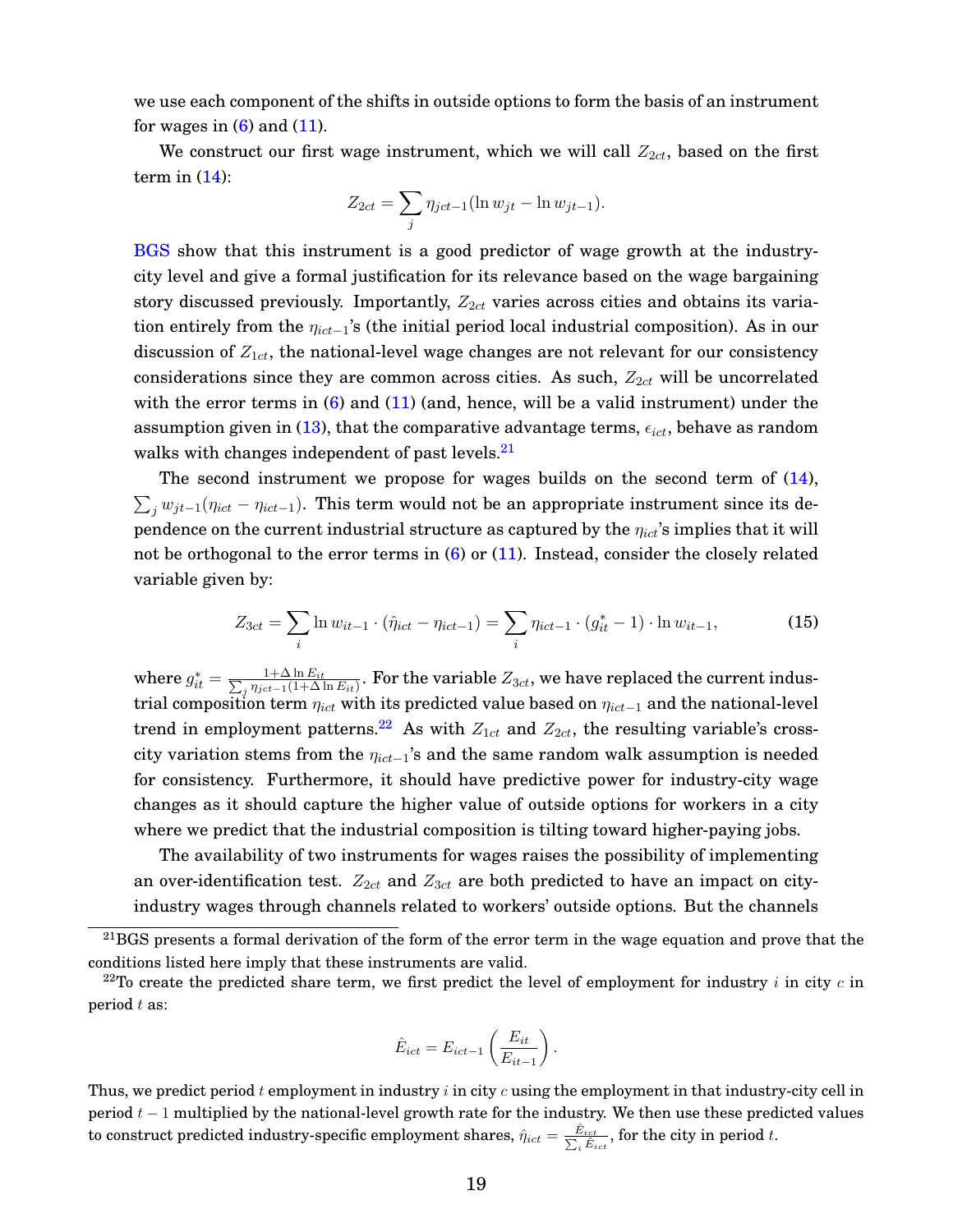that each exploits are quite different – one related to shifts in industrial structure and one to within industry wage movements. As discussed above, theory predicts that each source of variation in outside options should have the same impact on wages since what matters for workers' bargaining positions is the change in the average wage in other industries, regardless of whether that change stems from changes in industrial composition or the industrial wage premia. Likewise, since what matters for employers is the bargained wage, variation in wages induced by either  $Z_{2ct}$  or  $Z_{3ct}$  should produce the same employment response. Since  $Z_{2ct}$  and  $Z_{3ct}$  rely on different forms of variation but are predicted to have the same employment impacts, this set-up lends itself naturally to an over-identification test of the validity of our identification assumptions. Recall that both  $Z_{2ct}$  and  $Z_{3ct}$  are valid under the same random-walk assumption, that the  $\eta_{ict-1}$ 's are uncorrelated with the  $\Delta \epsilon_{ic}$ 's in equations [\(6\)](#page-12-1) and [\(11\)](#page-14-2). If this assumption were violated, the offending correlations will be weighted differently by the two instruments (with changes in national-level industrial wages in  $Z_{2ct}$  and national-level employment changes in  $Z_{3ct}$ ). This would, in turn, imply that the two instruments should result in quite different estimated coefficients if the key correlations do not equal zero. Thus, we can test our identification assumption by testing that estimation of  $(6)$  and  $(11)$  using either  $Z_{2ct}$  or  $Z_{3ct}$  produces similar results. We view this test as quite strong because  $Z_{2ct}$  and  $Z_{3ct}$  work from quite different sources of variation; in fact, in our data their correlation is only 0.18 after removing year effects.

Recall that in equation [6](#page-12-1) we have three explanatory variables for employment (besides the industries dummies). As we suspect all three of these variables to be potentially correlated with the error term, we need at least three instruments to estimate this equation. We have now proposed three instruments and, so, meet the order condition. But we are concerned that we may not met the order condition since the instrument presented so far are justified in relation to the wage and employment rate variables, not the third endogenous variable: population growth. For that reason, we we now propose an instrument aimed at helping isolate admissible variation in the latter variable.

The population related instrument is again of the Bartik form, and will be referred to as  $Z_{4ct}$ . The idea behind this instrument is to use historical patterns of interstate migration to predict inflows and outflows of people to a city.<sup>[23](#page-20-0)</sup> For example, suppose a city has a large proportion of its population at the beginning of a period which is born out of state, young, female and black. We infer that such a city is likely attractive to young, black females. Our proposed instrument is based on the prediction that such a city will grow if the out-of-state population of young female black people grows. To be more precise,  $Z_{4ct}$  is constructed as follows:

$$
Z_{4ct} = \sum_{j} \omega_{jct-1} \cdot g_{jst},
$$

<span id="page-20-0"></span><sup>&</sup>lt;sup>23</sup> This is very similar in nature to the ethnic enclave instrument that has been used in the literature estimating the effect of immigration on local labor markets starting with [Card](#page-40-8) [\(2001\)](#page-40-8). We use a slightly different form because we want to capture population effects relating to more than immigration since immigration may be a special type of shock [\(Peri and Sparber,](#page-42-2) [2009\)](#page-42-2).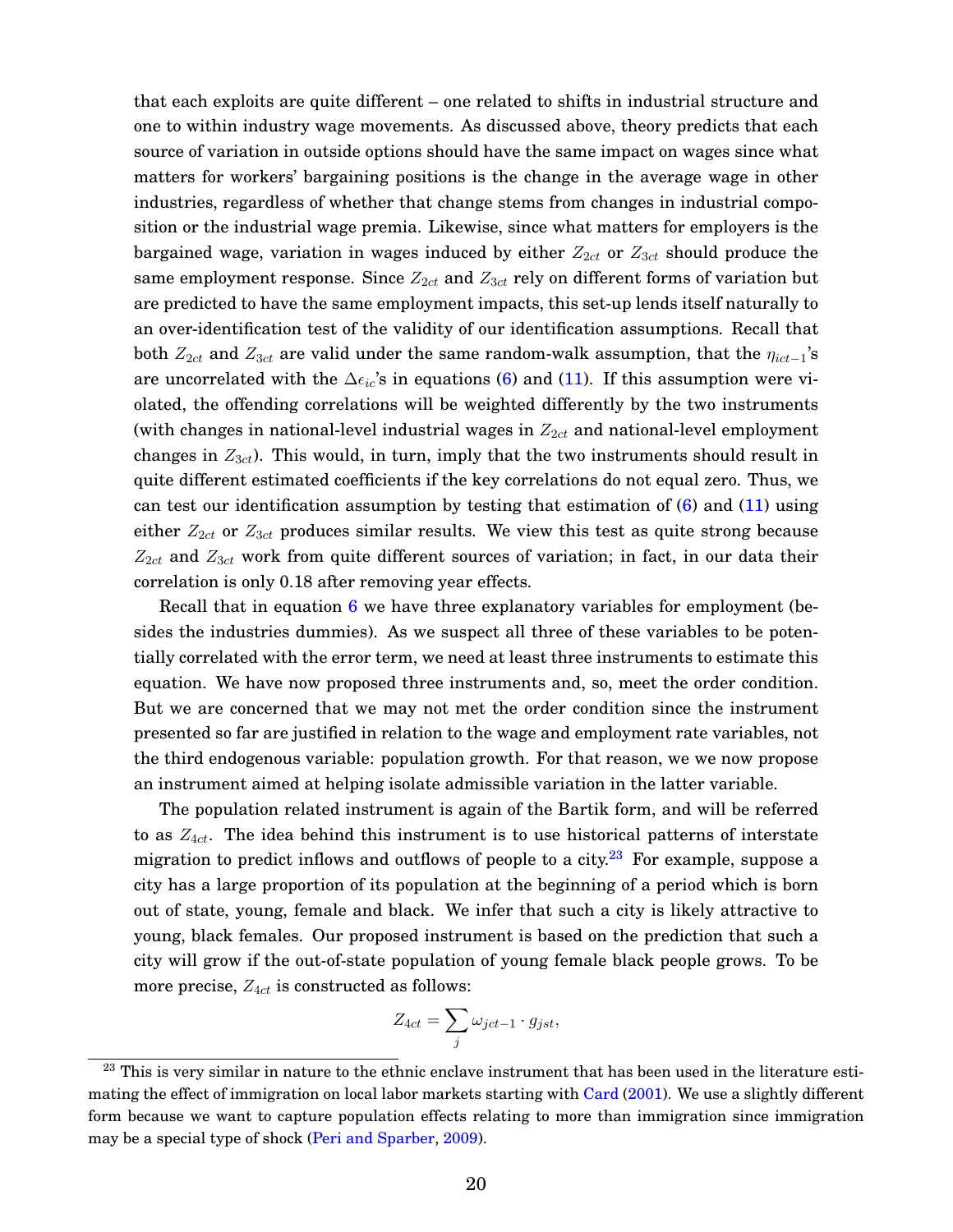where  $\omega_{jct-1}$  is the fraction of the population in city c at time  $t-1$  that is both born out of state and is in demographic group j; and  $g_{jst}$  is the growth between  $t-1$  and t of the out-of-state population in demographic group  $j$ . We segment the population into  $40$ demographic groups based on indicators for female, black and age grouped into 5-year bins, using only those born in the U.S.. $^{24}$  $^{24}$  $^{24}$  Note that one of the sources of variation for this instrument is the ageing of the baby boom, with this instrument predicting high population growth in cities where people of a given age group have tended to locate in the past as the baby boom moves through that age range.<sup>[25](#page-21-2)</sup>

#### <span id="page-21-0"></span>**2.1 Worker Heterogeneity**

As we have emphasized, our aim in this paper is to provide an estimate of how employment decisions, on average, are affected by an across-the-board increase in the cost of labor. By its very nature, this question is about an aggregate labor market outcome. In the model developed so far workers are identical and so all parameters are "aggregate" by definition. However, in our data, workers are heterogeneous in many dimensions including, among others, education and experience, and we need to address this heterogeneity in order to proceed appropriately. Depending on the assumptions that one makes, there are several ways to approach this issue.

The first approach, which we use for our main set of results, is to treat individuals as representing different bundles of efficiency units of work, where these bundles are treated as perfect substitutes in production. Therefore, in our baseline results we control for skill differences in wages via a rich regression adjustment and we correct for selection of workers across cities. This approach implicitly introduces an additional term in [\(6\)](#page-12-1) which represents changes in average efficiency units per worker. In our baseline specification we treat this extra term as a part of the error structure, while in the robustness section we will show that our results are not sensitive to explicitly controlling for measures of efficiency units per capita at the local level. An alternative assumption is that labor markets are segregated along observable skill dimensions and that our model applies to homogeneous workers within these markets. Based on this, we also perform our analysis separately by education group as a specification check.

<span id="page-21-2"></span><span id="page-21-1"></span><sup>&</sup>lt;sup>24</sup> The weights  $\omega_{ict-1}$  in this case do not sum to one.

<sup>&</sup>lt;sup>25</sup>We also investigated a second set of population growth instruments built on measures of local amenities from the Urban Economics literature. In particular, we use average rainfall, humidity and temperature to predict migration to and from cities. The downside of these instruments is that they do not vary much over time and so their use relies on arguments that people's valuations of amenities have changed over time. We present results using these instruments in Appendix  $E$ . This set of instruments generates very similar results to the ones based on  $Z_{4ct}$  that are presented here.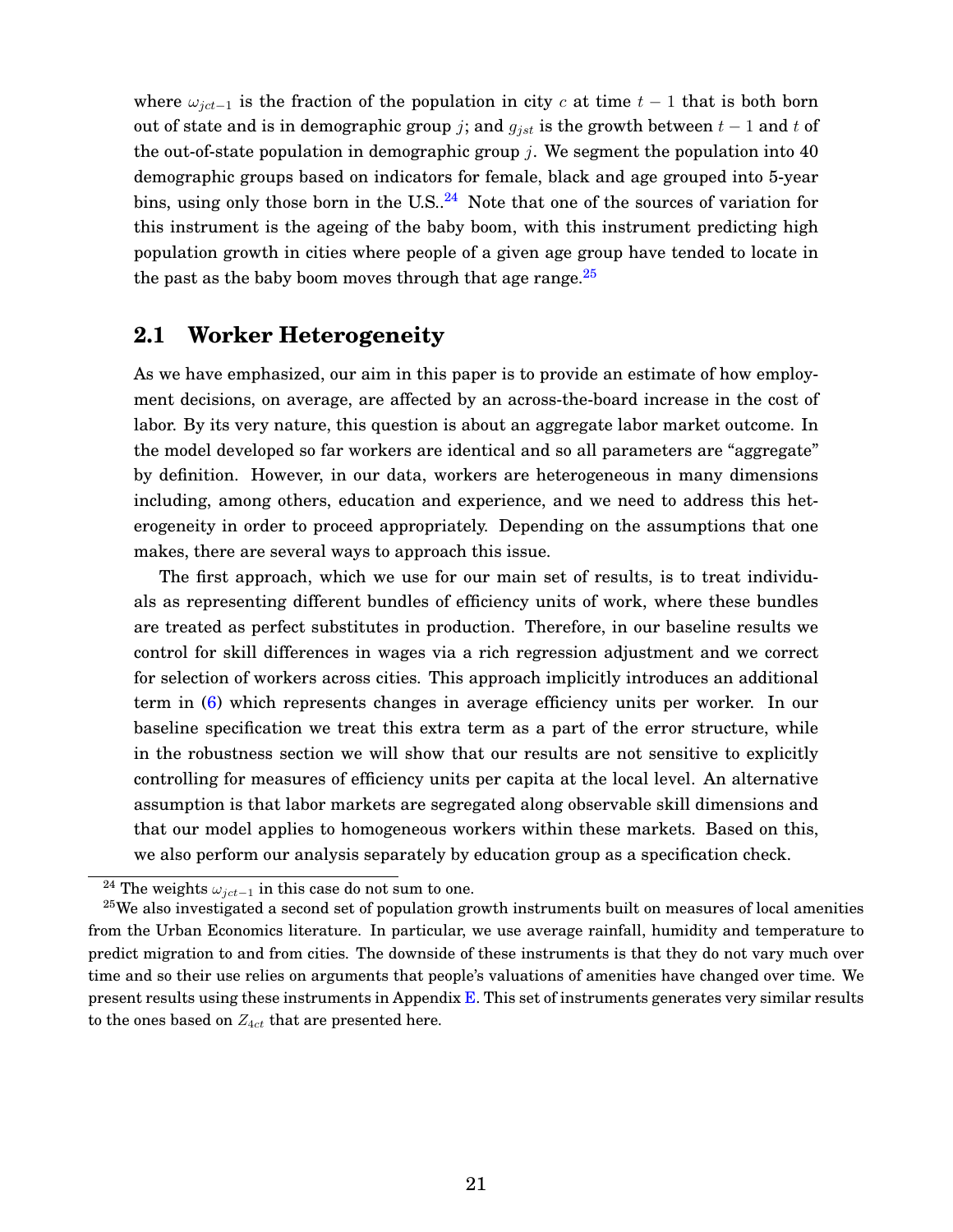## <span id="page-22-0"></span>**3 Data Description and Implementation Issues**

Our main data we come from the U.S. decennial Censuses for the years 1970 to 2000 and from the American Community Survey (ACS) for 2007, 2008, 2014, and 2015. We pool together the 2007 and 2008 ACS data for sample size reasons and also do the same thing for the 2014 and 2015 ACS years. For the 1970 Census data, we use both metro sample Forms 1 and 2 and adjust the weights for the fact that we combine two samples.[26](#page-22-1) We focus on individuals residing in one of our 152 metropolitan areas at the time of the Census. Census definitions of metropolitan areas are not comparable over time. The definition of cities that we use in this paper attempts to maximize geographic consistency across Census years. Since most of our analysis takes place at the city-industry level, we also require a consistent definition of industry affiliation. Details on how we construct the industry and city definitions are left to Appendix [A.](#page-55-0)

As discussed earlier, our approach to dealing with worker heterogeneity is to control for observed characteristics in a regression context. Since most of our analysis takes place at the city-industry level, we use a common two-step procedure. Specifically, using a national sample of individuals, we run regressions separately by year of log weekly wages on a vector of individual characteristics and a full set of city-by-industry dummy variables. $27$  We then take the estimated coefficients on the city-by-industry dummies as our measure of city-industry average wages, eliminating all cells with fewer than 20 observations. We adjust our standard errors to account for wages being a generated regressor.<sup>[28](#page-22-3)</sup> Our  $Z_{2ct}$  and  $Z_{3ct}$  instruments are constructed as functions of the nationalindustrial wage premia and the proportion of workers in each industry in a city. We obtain national-industrial premia by retaining the coefficients from regressions of the adjusted city-industry average wages on a set of industry dummies, estimated separately by year.

Our interpretation of the regression adjusted wage measure is that it represents the wage paid to workers for a fixed set of skills. However, since we only observe the wage of a worker in city k if that worker chooses to live and work in  $k$ , self-selection of workers across cities may imply that average city wages are correlated with unobserved worker characteristics such as ability. In this case, our wage measure will not only represent the wage paid per efficiency unit but will also reflect (unobservable) skill differences of workers across cities. To address this potential concern, when we estimate our wage equations we control for worker self-selection across cities with a procedure developed

<span id="page-22-1"></span><sup>&</sup>lt;sup>26</sup>Our data was extracted from IPUMS, see [Ruggles, Alexander, Genadek, Goeken and Schroeder, Matthew](#page-42-3) [B. Sobek](#page-42-3) [\(2015\)](#page-42-3)

<span id="page-22-2"></span><sup>&</sup>lt;sup>27</sup>We take a flexible approach to specifying the first-stage regression. We include indicators for education (4 categories), a quadratic in experience, interactions of the experience and education variables, a gender dummy, black, hispanic and immigrant dummy variables, and the complete set of interactions of the gender, race and immigrant dummies with all the education and experience variables.

<span id="page-22-3"></span> $28$ We derive the relevant correction for our asymptotic variance-covariance matrix in Appendix x. Note that our instruments are also a function of the generated, adjusted wages but generated regressors as part of instruments do not required added adjustments to standard errors.(Wooldridge())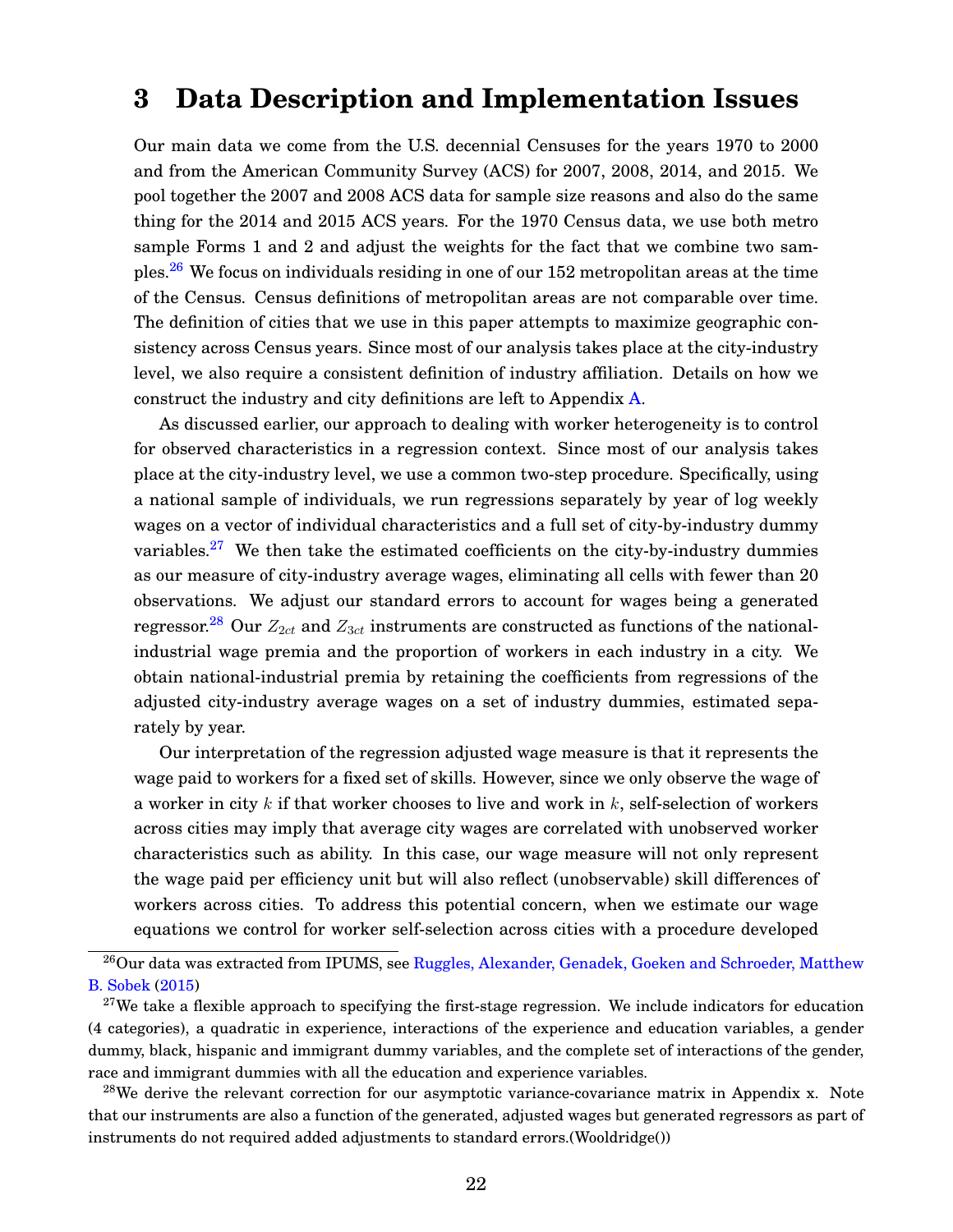and implemented by [Dahl](#page-40-9) [\(2002\)](#page-40-9) in a closely related context.

Dahl proposes a two-step procedure in which one first estimates various location choice probabilities for individuals, given their characteristics such as birth state. In the second step, flexible functions of the estimated probabilities are included in the wage equation to control for the non-random location choice of workers.<sup>[29](#page-23-1)</sup> The actual procedure that we use is an extension of Dahl's approach to account for the fact we are concerned with cities rather than states, as in his paper, and that we also include individuals who are foreign born. When we estimate the wage equations, the selection correction terms enter significantly, which suggests that there are selection effects. Our results with or without the Dahl procedure are very similar. Nevertheless, all estimates presented below include the selection corrected wages.<sup>[30](#page-23-2)</sup>

The dependent variable in our analysis is the log change in industry-city-level employment. We construct this variable by summing the number of individuals working in a particular industry. Our measure of  $L_c$  for a city is the city working-age popula- $\mu$  for most of our estimates, we use decadal differences within industry-city cells for each pair of decades in our data (1980-1970, 1990-1980, 2000-1990) plus the 2007/8- 2000 difference and the 2014/15-2007/8 difference, pooling these together into one large dataset and including period specific industry dummies. In all the estimation results, we calculate standard errors allowing for clustering at the city-level.

In our estimation of intensive and extensive margin responses, we also use data on net changes in establishments by industry and city cell from the Quarterly Census of Employment and Wages. We describe the details of matching that data to our city and industry definitions in Appendix [A.](#page-55-0)

## <span id="page-23-0"></span>**4 Estimates of Labor Demand: Basic Results**

### **4.1 Industry-City level results**

In Table [1,](#page-44-0) we present estimates of our main equation of interest, [\(6\)](#page-12-1). All the reported regressions include a full set of year-by-industry dummies. Column 1 reports OLS results. For the OLS results, both the coefficients on the wage and the city-level employment rate are positive and highly significant. This is the opposite of what our theory predicts. However, the employment equation derived from the model implies that OLS estimation of this equation should not provide consistent estimates. The fact that productivity

<span id="page-23-1"></span> $^{29}$ Since the number of cities is large, adding the selection probability for each choice is not practical. Therefore, [Dahl](#page-40-9) [\(2002\)](#page-40-9) suggests an index sufficiency assumption that allows for the inclusion of a smaller number of selection terms, such as the first-best or observed choice and the retention probability. This is the approach that we follow.

<span id="page-23-2"></span> $30$ Details on our implementation of the Dahl's procedure are contained in Appendix [C.](#page-66-0) Results without the selection corrections are available upon request.

<span id="page-23-3"></span> $31$  We have verified the robustness of our results to restricting the population to include only those individuals that report themselves as being in the labor force.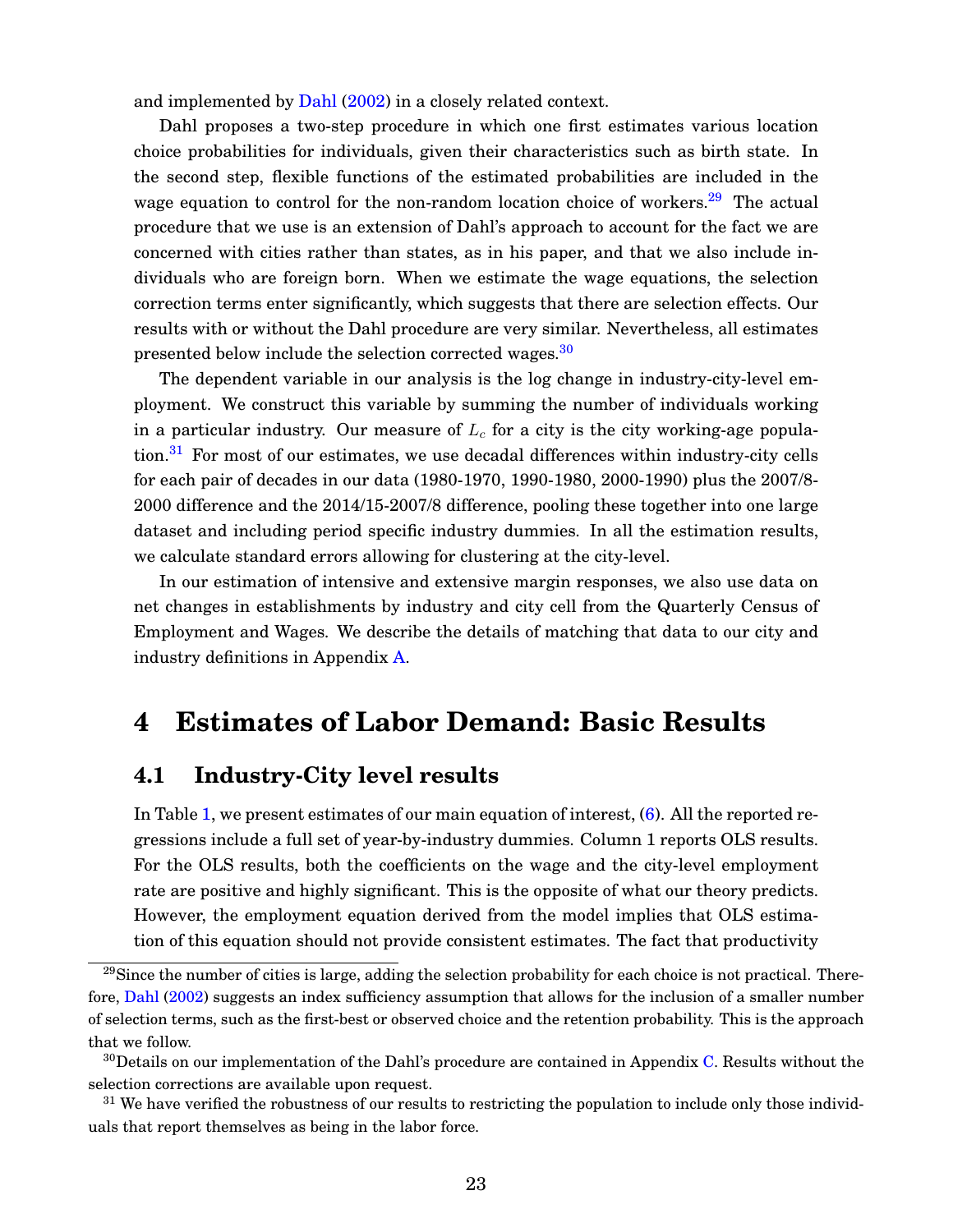shocks,  $\Delta \epsilon_{ict}$ , enter the employment equation's error terms, and that wages are likely positively related to productivity, explains why the OLS regression coefficient on wages is positive.

Column 2 contains results associated with estimating [\(6\)](#page-12-1) using our full set of instruments,  $Z_{1ct}$  to  $Z_{4ct}$ . In the bottom rows of the table, we report the *p*-values associated with conventional F-tests of the joint null hypothesis that our four instruments have zero coefficients in the first stage regressions associated with each of our endogenous variables. The p-values, in each case, are zero to two decimals, indicating that we do not have a weak instrument problem.

The first aspect to note about the IV results, relative to OLS, is that the IV coefficients on wages and the city-employment rate have the predicted negative sign. In particular, the coefficient on wages is estimated to be -1.03, while the coefficient on the employment rate is estimated to be -2.09, with both being statistically significantly different from zero at the 5% level. The negative effect of the local employment rate on industry-level employment fits with the negative congestion effect suggested by search theory. For population changes, we find a strongly positive relationship, with a coefficient not significantly different from  $1<sup>32</sup>$  $1<sup>32</sup>$  $1<sup>32</sup>$  Thus, holding wages constant, an increase in the labor force is associated with a close to proportional change in employment. Recall from Section 2 that a coefficient of population growth of 1 likely indicates that there are no important fixed factors at the industry-city level beyond that associated with a span of control problem. In the remaining columns of Table [1,](#page-44-0) we follow up on this result by imposing a coefficient of 1 on population growth. We implement this by using as our dependent variable the employment rate in an industry-city cell instead of the level of employment. Our results after imposing this restriction remain very similar. In particular, in column 6, which contains results using  $Z_{1ct}$ ,  $Z_{2ct}$  and  $Z_{3ct}$  as instruments, the estimates of the wage elasticity  $(\beta_1)$  and employment rate elasticity  $(\beta_3)$  are both statistically significant and take values of approximately -1 and -2, respectively.

In columns 4 and 5, we repeat our estimation but include only  $Z_{2ct}$  or  $Z_{3ct}$  separately (along with  $Z_{1ct}$ ) rather than both together as in column 6. Recall that these two instruments exploit very different data variation and so offer a good set-up for exploring over-identification restrictions. In particular, if our identification assumptions are correct then we should get very similar results for the wage elasticity if we use either one

<span id="page-24-0"></span> $32$ [Manning and Amior](#page-42-4) [\(2015\)](#page-42-4) document a strong persistence of employment rates by location in the US over time and show that this is accompanied by (somewhat less strong) population inflows to high employment rate locations. They argue that these patterns fit with a model with gradual population adjustments to persistent employment shocks. Their estimation is based on a model with changes in population regressed on coincident changes in employment and the lagged employment rate and uses Bartik instruments. They obtain a coefficient on current employment that is less than 1. This seems to contradict our finding of a coefficient of 1 for the effect of population changes on employment rate changes. However, our result refers to a specification that controls for wage changes, which they do not include. Amior and [Manning and Amior](#page-42-4) [\(2015\)](#page-42-4) suggest that the differences in our results stems from the use of a different population variable but we use the same variable as they do.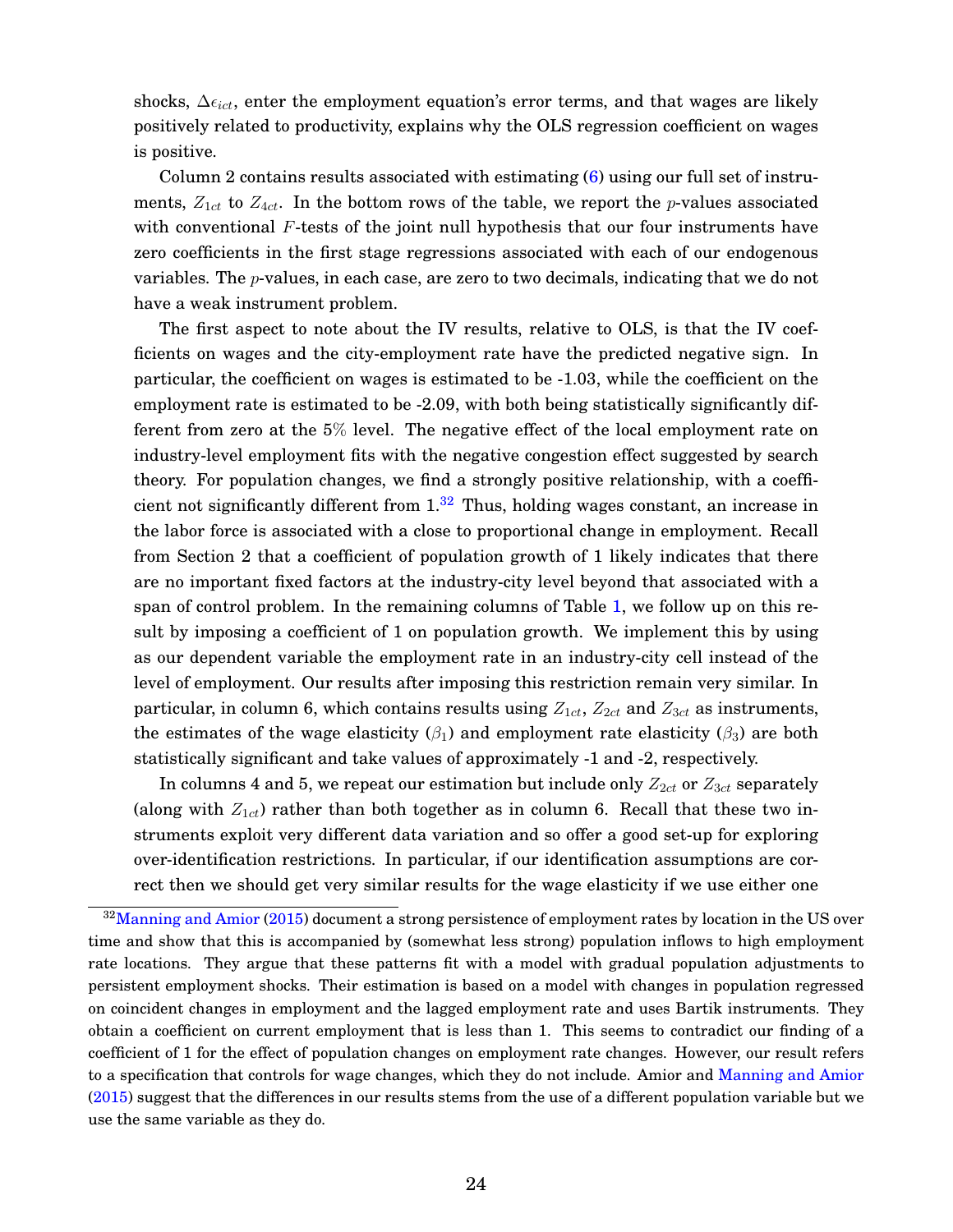of these instruments. This conjecture is confirmed as the wage elasticity is close to -1 using either set of instruments. The last row of Table [1](#page-44-0) provides the  $p$ -value from a Hansen's J test of over-identification in which we test for differences between the estimated coefficients in column 4 and column 5. Not surprisingly, given the similarity of the estimated coefficients in the two columns, we do not reject the null hypothesis that the coefficients are the same across the different instrument sets. In fact, the  $p$ -value associated with the test is 0.91. We view the fact that our IV estimates are both changing the coefficients quite drastically compared to OLS results and are stable across instrument sets as strong support for our IV approach and the search theory underlying it. In BGS, we show the same sort of over-identifying result for wage equations and provide a more detailed interpretation. The other key prediction from the model is that an increase in labor market tightness in a city (as represented by the city-level employment rate) should negatively affect within industry-employment rates. Once we instrument, we do, in fact, find evidence of this negative effect. This is a striking result since it may have been reasonable to expect a positive relationship between these variables. In our opinion, it is rather difficult to explain this later result without relying on search costs.

#### **4.1.1 Separating the Margins of Adjustment**

As we discussed earlier, our estimates of the response of labor demand to changes in the cost of labor reflects both an intensive margin of adjustment (holding the number of entrepreneurs/firms fixed) and an extensive margin of adjustment (where the number of active entrepreneurs adjusts). To explore the relevance of each of these margins, we turn now to estimating equations [\(7\)](#page-13-0) and [\(8\)](#page-13-1). In order to estimate these equations, we need a measure or proxy for  $N_{ict}^a$ . Recall from the model that  $N_{ict}^a$  is what we call active entrepreneurs - that is, entrepreneurs with active firms with employees. It is difficult to find a direct measure of entrepreneurs of this type since surveys mainly ask about self-employment which could include what is essentially contract labor and people who incorporate for tax reasons rather than to create an employment generating firm. Measures of number of firms captures some of what we want but misses the individual entrepreneur element. In response, we use a combination of self-employment and enterprise data. The self-employment data comes from our Census and ACS data and corresponds to incorporated self-employed individuals in non-professional occupations. We choose incorporated self-employed, as opposed to non-incorporated self-employed as these individuals are much more likely to employ others [\(Light and Munk,](#page-41-8) [2015;](#page-41-8) [Levine](#page-41-9) [and Rubinstein,](#page-41-9) [2013\)](#page-41-9), and we use non-professionals in order to avoid doctors and accountants who are generally not job creators. $33$  Our second measure is the number of establishments in the relevant industry  $\times$  city cell which we obtain from the Quarterly Census of Employment and Wages (QCEW). The QCEW reports establishment counts

<span id="page-25-0"></span><sup>&</sup>lt;sup>33</sup>One drawback from using this measure is that The number of incorporated self-employed in many of the city-industry-decade cells is zero or very small. Since our specification is in logs, this forces us to drop close to a third of the sample, and results in noisier estimates than in our base sample.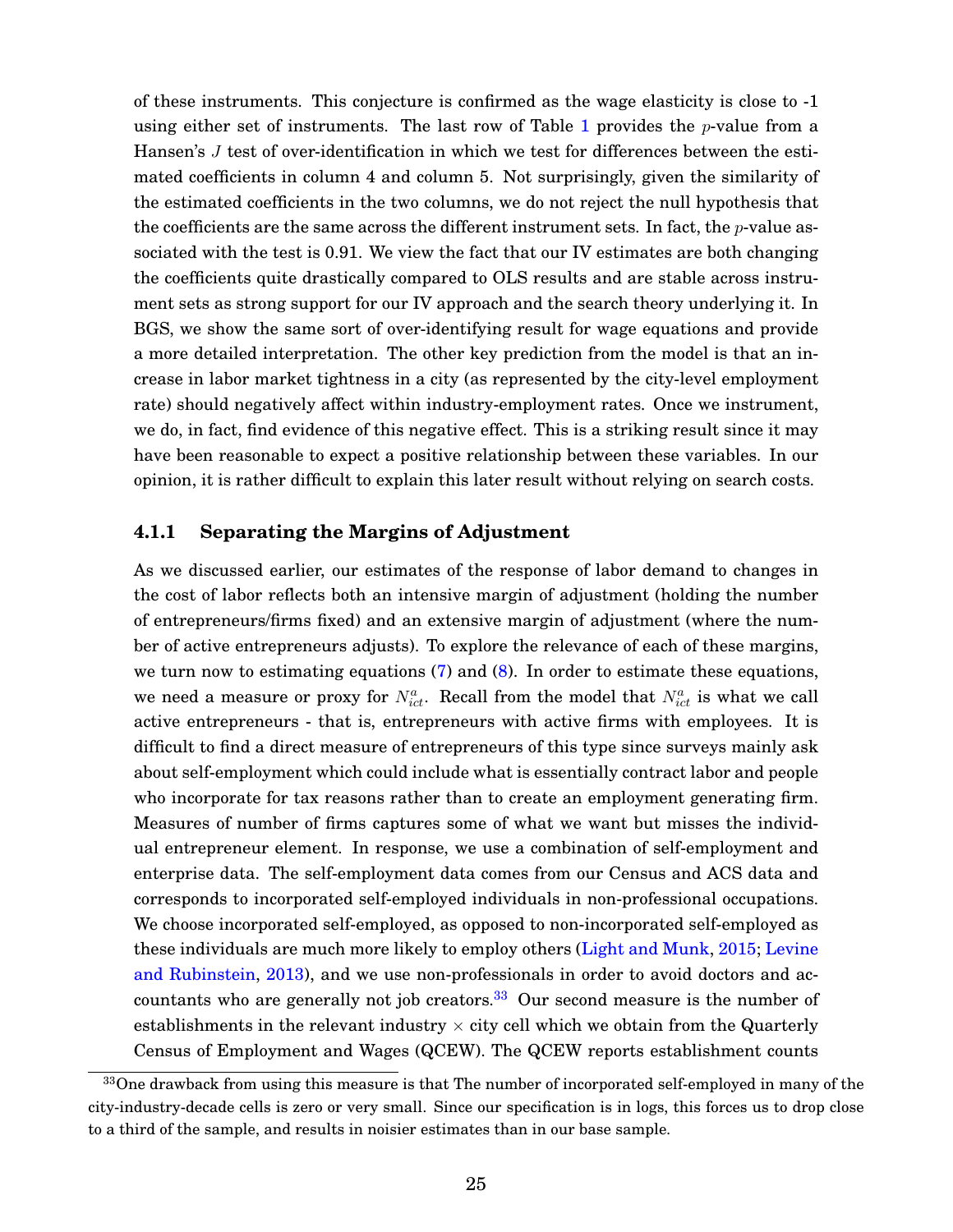based on county and industry, subject to disclosure limitations to prevent the release of identifying information regarding single establishments. We believe that movements in a common factor in these two very different measures is a good proxy for movements in active entrepreneurship of the type our model emphasizes. Interestingly, there is a relatively strong element of commonality between the two measures as the cross-city correlation in their log changes is 0.4.

To capture the common movements of our two measures, we estimate a system of four equations: equation [\(7\)](#page-13-0) estimated using the self-employment measure of  $N_{ict}^{a}$  on the right hand side; equation [\(7\)](#page-13-0) using the establishment measure of  $N_{ict}^a$  on the right hand side; equation [\(8\)](#page-13-1) using the self-employment measure as the dependent variable; and equation [\(8\)](#page-13-1) using the enterprise measure as the dependent variable. We impose cross-equation restrictions such that the coefficients in each of the versions of equation [\(7\)](#page-13-0) are restricted to be the same and the same for the versions of equation [\(8\)](#page-13-1). This is effectively equivalent to using an average of the two measures in order to focus on their common movements. The other variables in [\(7\)](#page-13-0) and [\(8\)](#page-13-1) are the same as those used for the estimation of [\(6\)](#page-12-1). Since the error terms in these two equations are changes in the productivity parameters,  $\theta_{ict}$ , the instruments used for the estimation of [\(6\)](#page-12-1) will remain valid under the same assumption.

In Table [2](#page-45-0) we report estimates of equations [\(7\)](#page-13-0) and [\(8\)](#page-13-1) from a three-stage least squares procedure implemented to account for the cross-equation correlation structure of the error terms.<sup>[34](#page-26-0)</sup> The intensive margin (equation  $(7)$ ) and extensive margin (equation [\(8\)](#page-13-1)) estimates are reported in the upper and lower panels of the table, respectively. Our preferred specification is reported in column 3, where we use both measures of entrepreneurship, imposing cross-equation restrictions as described earlier. Columns 1 and 2 contain estimates using each of the entrepreneurship measures on its own as a point of comparison.

Focussing on the results in column 3, several interesting patterns emerge. First, the estimates of the effects of  $\Delta \ln N^a$  in [\(7\)](#page-13-0) and of  $\Delta \ln L_c$  in [\(8\)](#page-13-1) take values of 0.99 and 0.98, respectively. Both are strongly statistically significantly different from zero and not statistically significantly different from 1 at any conventional level of significance. This supports the ideas that entrepreneurship may be an important factor for understanding labor demand and that, even at fixed wages, entrepreneurship grows with population size. Together these two observations provide a coherent explanation for our finding of a coefficient close to 1 on  $\Delta \ln L_c$  when estimating [\(6\)](#page-12-1). The fact that the effect of  $\Delta \ln N^a$ on labor demand is essentially 1 can be interpreted as supporting the notion that locally fixed factors likely play a limited role in the determination of employment demand since this coefficient should be an estimate of  $1 - \alpha_3$ . The observations that the IV estimates of  $\beta_2^I$  and  $\beta_2^E$  are not significantly different from  $1$  leads to to impose these restrictions in column (4), which yields estimates that are very similar to those in column (3) and a

<span id="page-26-0"></span> $34$ The reported standard errors are clustered at the city level to account for potential serial correlation and are again adjusted to account for the wage being a generated regressor.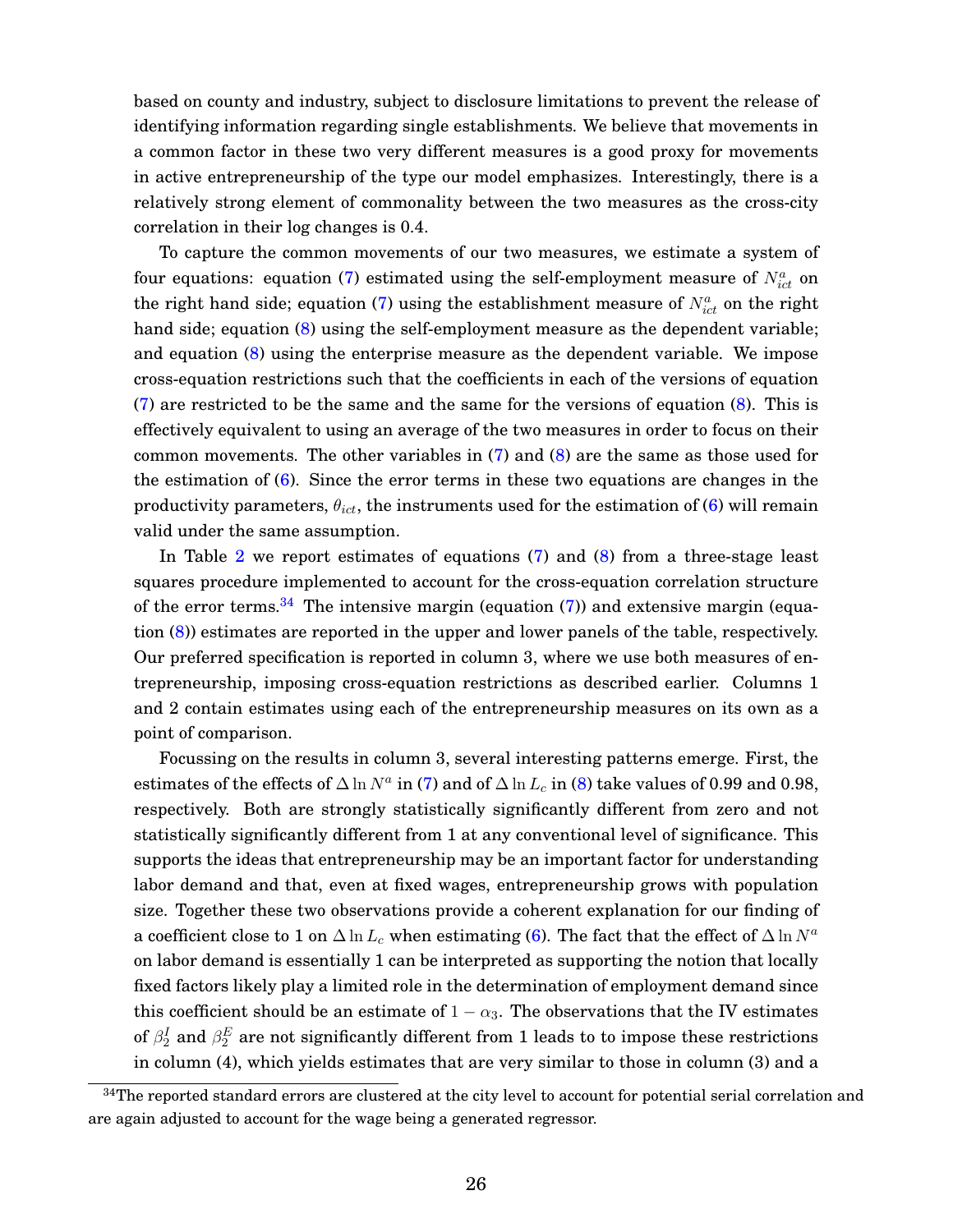bit more precise.

It is interesting to note that the point estimates of the effects of wages in Table [2](#page-45-0) are close to adding to what we observed for the combined effect when estimating [\(6\)](#page-12-1). The estimated coefficients on wages also suggest that the extensive margin may be more important than the intensive margin, with the wage coefficient in the extensive margin results in column (4) being close to the combined effect of -1 while the intensive margin wage effect is small and not statistically significantly different from zero. It seems reasonable to expect that the intensive margin adjustments occur in the short run after a wage increase while the extensive margin adjustments are longer run in nature since they involve the opening and closing of firms. To the extent this is true, the fact that the estimated wage effect is significant in the entrepreneurship equation (the lower panel) but not in the intensive margin equation (the upper panel), may fit with findings that immediate employment reactions to minimum wage changes are much smaller than those in the longer run [\(Baker et al.](#page-39-4) [\(1999\)](#page-39-4) and [Sorkin](#page-42-5) [\(2015\)](#page-42-5)).

When looking at the breakdown of the effect of the congestion externality on employment demand, as captured by the coefficient on the employment rate, it is hard to make any strong inferences given the imprecision of the estimates. Nonetheless, the point estimates also support the idea that the extensive margin of adjustment is likely more important than the intensive margin. Overall, we interpret Table [2](#page-45-0) as providing more direct support for our view that: (1) firms face a span and control problem; (2) that the incentive to create new firms is important for understanding the determination of labor demand; and (3) that the creation of new firms, even at fixed wage and prices, likely grows with population size.

### **4.2 City Level Results**

We turn now to comparing the wage elasticity of labor demand at the industry-city versus city-level. First, consider a wage increase in a particular industry, holding overall employment rates constant. If the industry in question is not large enough to have a significant impact on overall employment rates, the IV estimates in Table [1](#page-44-0) imply a labor demand elasticity at the industry level of about −1.

What about wage increases for a city as a whole? Since all industries will adjust employment downward in response to a general wage increase, there will be feedback effects on overall employment rates. Allowing these equilibrium effects to play out us-ing our estimates of equation [\(6\)](#page-12-1) implies a city-level labor demand elasticity of  $\frac{\beta_1}{1-\beta_3}$  or of  $-0.33$  based on our estimates in column (2) of Table [1.](#page-44-0) In other words, since  $\beta_3$  is predicted to be less than zero in the presence of search frictions, overall wage increases in a locality have a built in dampening effect on employment responses because they simultaneously increase the availability of workers. In our model, this leads to reduced search costs for firms. Thus, our framework suggests that the city-level labor demand curve should be less elastic than the industry level demand curve by a factor of  $1 - \beta_3$ .

Recall that we can also obtain an estimate of the city-level demand elasticity through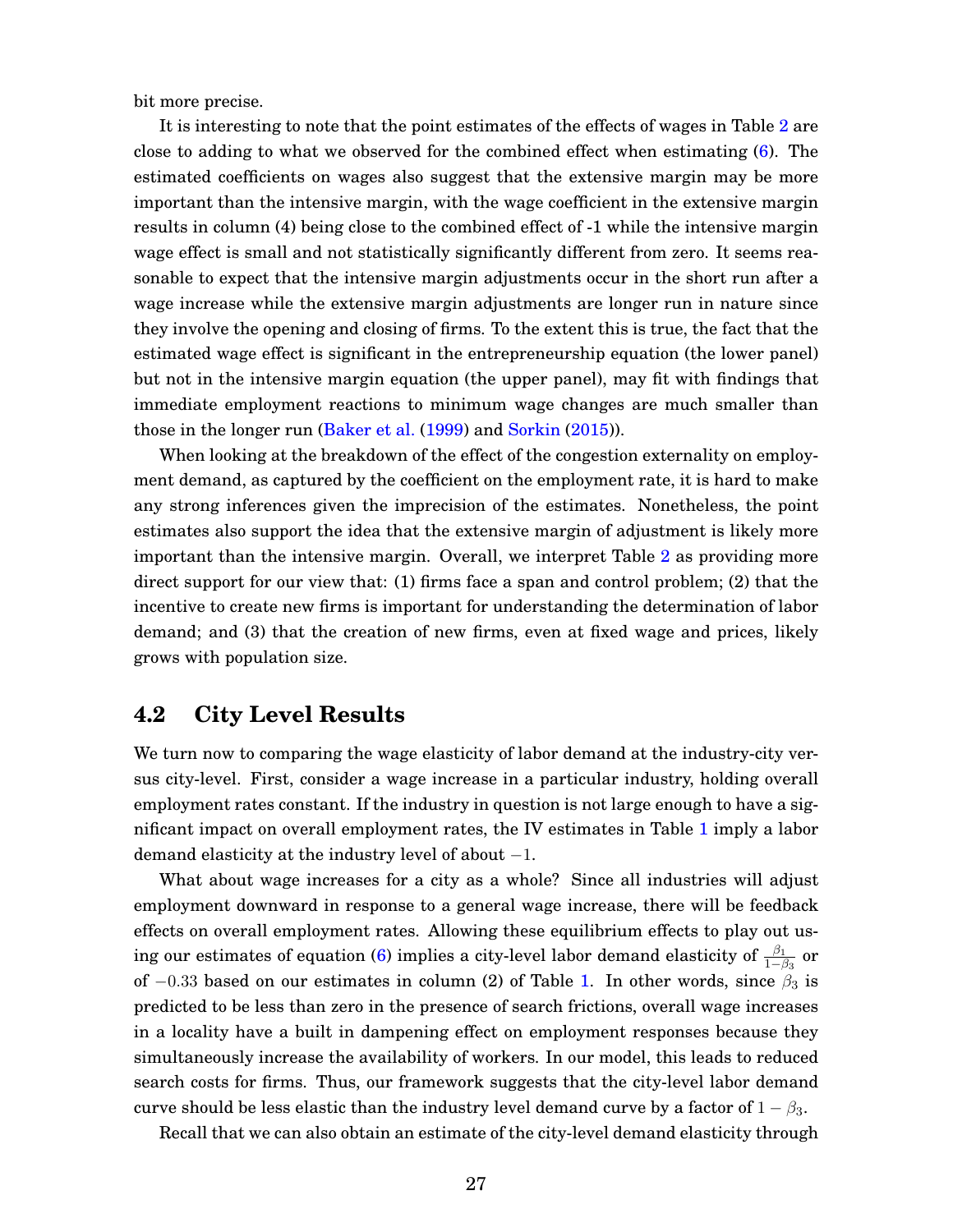direct estimation of the city-level specification [\(11\)](#page-14-2). Estimates of [\(11\)](#page-14-2) are presented in Table [3,](#page-46-0) columns 1 and 2, with estimates where we use the employment rate as the dependent variable in columns 3-6. All estimations in the table contain a full set of year dummies, whose coefficients we suppress for brevity. Our IV estimates of the coefficient on log changes in average city wages, which represents an estimate of  $\frac{\beta_1}{1-\beta_3},$  range from  $-0.27$  to  $-0.29$ . The coefficients on labor force growth are very close to 1, regardless of whether we estimate by OLS or IV. In the last three columns of the table, the wage elasticity obtained using  $Z_{2ct}$  and  $Z_{3ct}$  are again nearly identical to each other, and the over-identification test again fails to reject the null hypothesis associated with these being valid instruments (in this case, the test has an associated  $p$ -value of 0.89). Thus, in this city-level specification, the results continue to support our proposed framework for studying labor demand. It is important to emphasize that the estimates of the citylevel demand elasticities using the aggregated data are almost identical to what we just calculated using the estimated coefficients from the industry level specification [\(6\)](#page-12-1). Since estimation of  $(6)$  and  $(11)$  use very different levels of aggregation, and since there is no mechanical reason the two specifications should provide the same results for  $\frac{\beta_1}{1-\beta_3},$ we view the similarity of the estimates of the city-level elasticity obtained from the two different approaches as evidence supporting our framework.<sup>[35](#page-28-0)</sup> Finally, note that in Table  $3, Z_{1ct}$  $3, Z_{1ct}$  has a positive and strongly statistically significant direct effect on the city-level employment rate, supporting the idea that it is a good instrument for that employment rate in the dis-aggregated equation estimation presented in Table [1.](#page-44-0)

#### **4.3 Breakdown between traded and non-traded goods**

In our model and interpretation of the data, we have assumed that all goods are traded across cities. This assumption allows us to treat the price of goods as being common across cities and, therefore, to fully capture their effects through time-varying industry effects. If there are goods produced that are not tradeable across cities, it will create a city-specific component in prices that will appear in the error term of our labor demand regressions. A simple way to get around this problem is to focus only on labor demand in tradeable goods sectors. To this end, we define tradeable and non-tradeable sectors using an approach from [Jensen and Kletzer](#page-41-10) [\(2006\)](#page-41-10). They argue that the share of employment in tradeable goods should vary widely across regional entities (cities in our case) since different cities will concentrate in producing different goods which they can then trade. For non-tradeable goods, on the other hand, assuming that preferences are the same across cities, one should observe similar proportions of workers in their production across cities. We therefore rank industries by the variance of their employment shares across cities in the 1970 Census and label the industries in the top, middle and

<span id="page-28-0"></span><sup>&</sup>lt;sup>35</sup>Note that the OLS estimate of  $\frac{\beta_1}{1-\beta_3}$  obtained from the city-level estimation (0.11) is not close to that obtained from the OLS estimates of the industry city equation (which equals 0.62). This supports the claim that there is no obvious mechanical link forcing a similar result from the two estimates.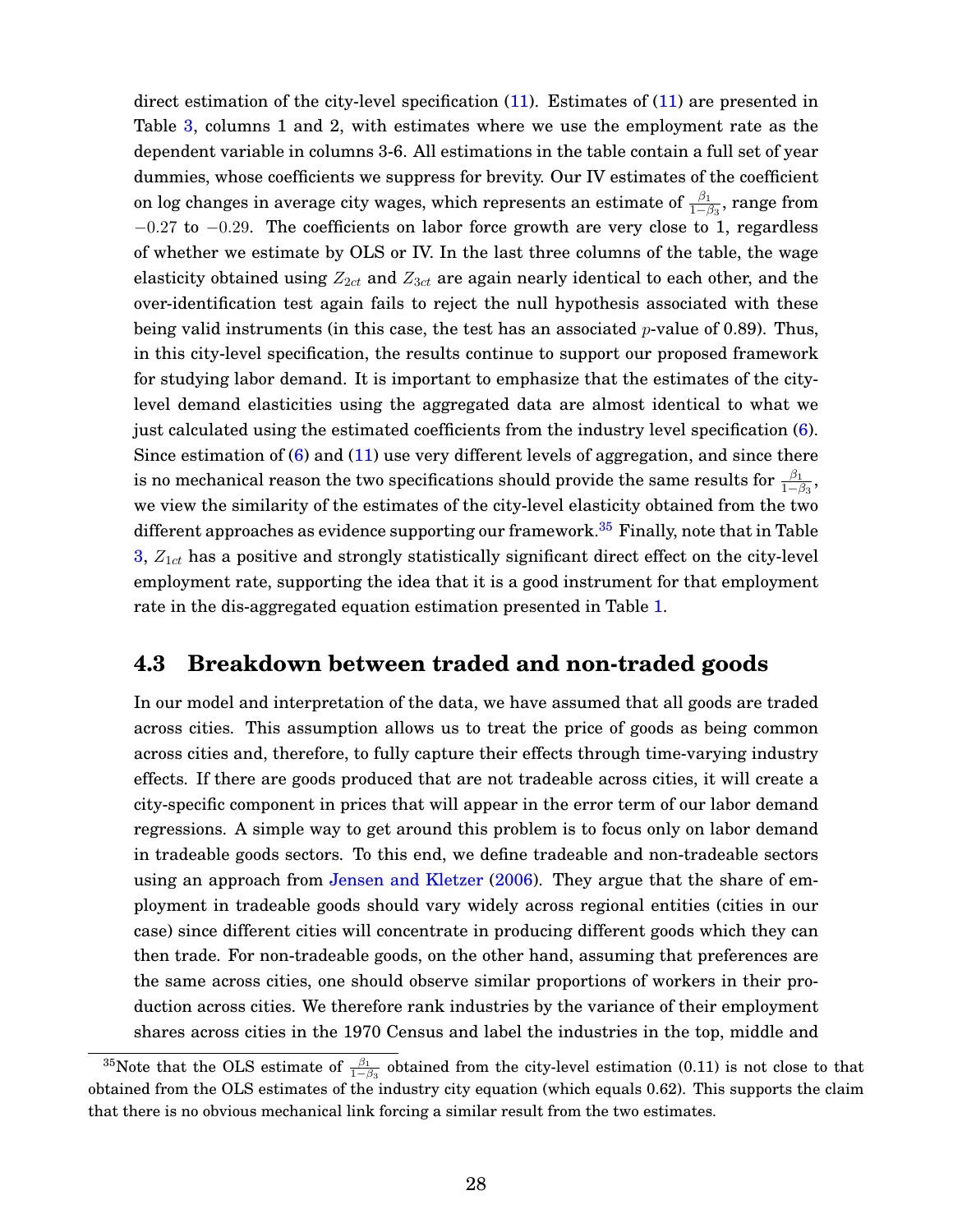bottom third as high-, medium- and low-trade industries.<sup>[36](#page-29-1)</sup>

In Table [4,](#page-47-0) we present estimates of equation [\(6\)](#page-12-1) carried out separately for the low- , medium- and high-trade industries with the coefficient on population constrained to be 1. Estimates derived without constraining that coefficient are given in Appendix  $\overline{E}$ , and they show that the population coefficient is not significantly different from 1 for any of the groups. The odd numbered columns of Table [4](#page-47-0) report OLS estimates, while the even numbered columns report IV estimates. The IV estimates mirror our overall results in showing impact  $(\beta_1)$  estimates that are close to -1 and substantial congestion externality effects in all three groups. But they are not identical. The implied long run wage cost elasticities are -0.32, -0.27, and -0.42 for the low, medium and high trade groups, respectively. This fits with intuition that one would expect a higher elasticity in high trade industries since, effectively, there are more substitutes available for the final goods in those industries.

To push potential industry differences further, in Table [5](#page-48-0) we report estimates of the wage elasticity of labor demand for seven common industry groupings. In the first column of this table we report OLS estimates of this elasticity and in the second column we report IV estimates. For these estimates we have constrained the coefficient of population growth to equal  $1^{37}$  $1^{37}$  $1^{37}$  The estimated wage elasticity is negative in all industries and is only not statistically significant in the Agriculture, Mining and Construction. For the other six industry groupings wage elasticities range between -0.78 and -1.51. The average of the IV estimates using the industry shares as weights, reported in the last row of the table, is -1.05. Hence, it appears reasonable to conclude that the wage elasticity of labor demand at the industry-city level is close to -1.

### <span id="page-29-0"></span>**5 Robustness**

We have explored the robustness of our results along various dimensions. In Appendix [E,](#page-68-0) we present results separately for workers with high school or less education and those with some post secondary or more. The results for the high school educated indicate a higher initial impact of a wage cost increase than for the post-secondary educated but both imply similar longer run elasticities of about -.30 once congestion externalities are taken into account. In Appendix  $E$ , we also present an exercise in which we include lagged wage effects to allow for the possibility of dynamic effects that extend over periods of more than 10 years. In particular, we re-estimated our labor demand equation allowing for the initial level of wages to affect the change in employment, instrumenting

<span id="page-29-1"></span><sup>&</sup>lt;sup>36</sup>Note that our interest in this exercise is not in the potential effects of trade shocks in shifting labor demand – something that has been examined using similar regional variation to ours by [Autor et al.](#page-39-5) [\(2013\)](#page-39-5). Rather, we are interested in focusing on traded goods in order to cut out local, non-traded good price changes. In our context, the kinds of trade-induced demand shifts examined in [Autor et al.](#page-39-5) [\(2013\)](#page-39-5) will be captured partly in the general demand shifts reflected in our Bartik instrument for  $ER<sub>c</sub>$  and partly in the instruments for the average wage in a city that are based on predicted shifts in the industrial composition.

<span id="page-29-2"></span><sup>&</sup>lt;sup>37</sup>We have omitted the estimates on the city-level employment rate to save space.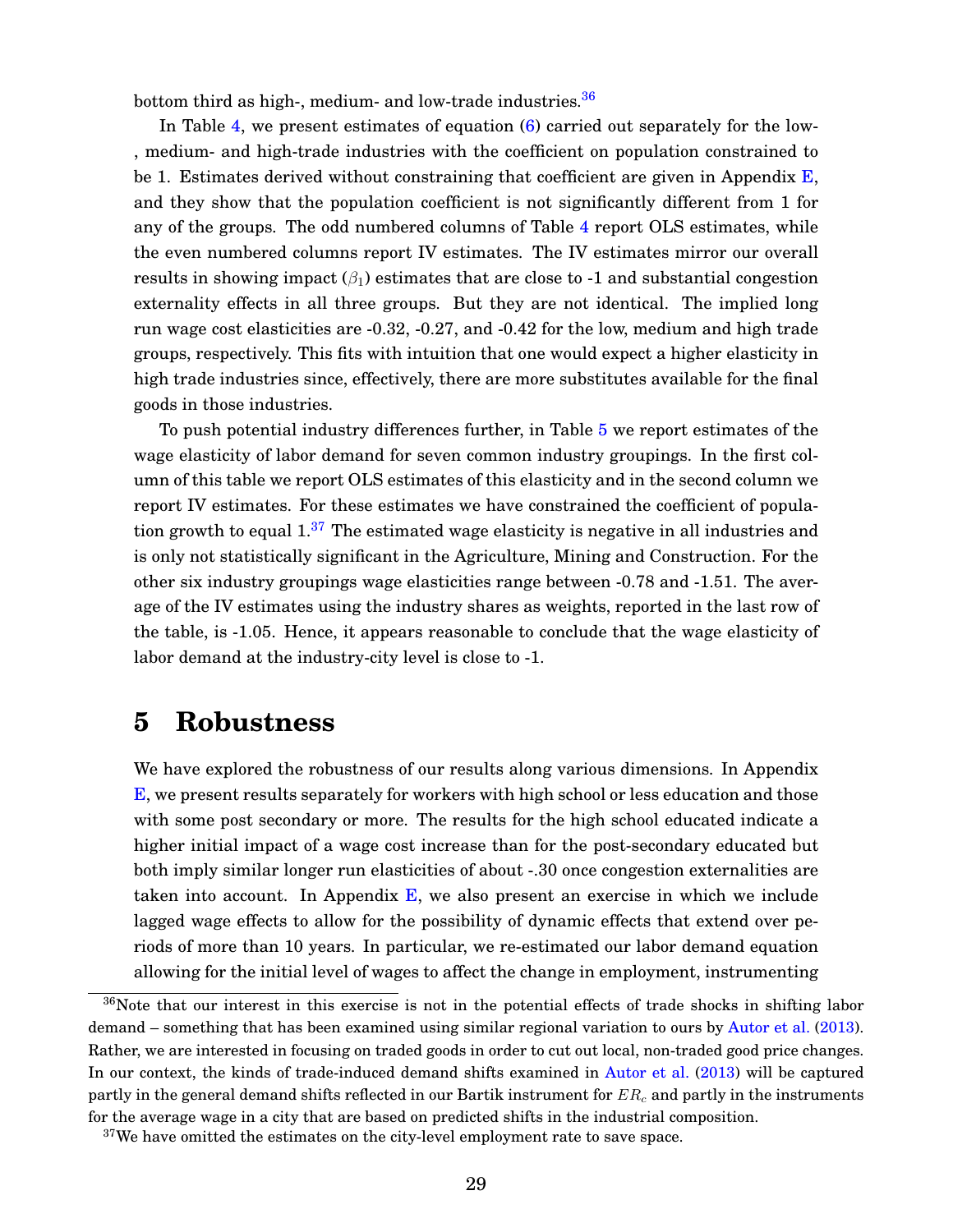for the initial wage with the wage level 10 years prior. While the first stage is strong, we do not find substantial lagged wage effects and our main results are unchanged. Although this does not imply that other types of dynamic effects are not present, it does provide some support for the claim that our rather static specification of labor demand may be appropriate for studying changes in employment over decades.

# <span id="page-30-0"></span>**6 Summary and Interpretation of Empirical results**

From our estimation of equation [\(6\)](#page-12-1) using data over four decades, we have found strong support for the following three patterns. First, we found a significant and robust negative wage elasticity of labor demand. This wage elasticity is estimated to be close to -1 at the industry-city level and -0.3 at the city level. Second, holding wages constant, an increase in the size of labor force is associated with an increase in employment in a proportion close to one-to-one. Finally, tighter labor markets at the city level reduce industry-level employment within the city.

How should we interpret these results? The finding we believe to be most interesting is the joint observation of a wage elasticity of labor demand far from infinity combined with an estimated elasticity of labor demand to population close to 1. The model presented in section 2 suggests that one should infer from the latter observation on the effects of population that fixed inputs such as, for example, land, are unlikely to be placing important constraints on employment at the local level. This estimated population effect therefore also implies that the non-infinite wage elasticity of labor demand we estimate should not be interpreted as reflecting decreasing returns to scale due to some fixed physical factor. Recall from equation [\(3\)](#page-8-2) that, in the absence of a fixed physical factor, the wage elasticity of labor demand should be equal to infinity if there is either an infinite supply of potential entrepreneurs or if there is no span of control problem.<sup>[38](#page-30-1)</sup> Hence, observing a far from infinite wage elasticity of labor demand combined with a proportional effect of population on employment implies that there is a limited supply of entrepreneurs willing to open shop in response to profit opportunities and that those entrepreneurs face span of control problems within their firms. We emphasize this finding because it is rather common in the macro-labor literature to assume that the supply of entrepreneurs is infinitely elastic with respect to any profit opportunities. Our extensive margin estimates, instead, imply an elasticity of the supply of active entrepreneurs (i.e., entrepreneurs who open firms that take part in job creation) with respect to the wage they pay of -1. While this elasticity is large, it indicates that assumptions of an infinite supply elasticity are unwarranted even when looking over rather long time spans.

It is interesting to reconsider the wide range of available estimates of the elasticity

<span id="page-30-1"></span><sup>&</sup>lt;sup>38</sup>As noted previously, our approach does not allow us to differentiate evidence of decreasing returns at the firm level between a span of control problem or a limited demand for differentiated goods.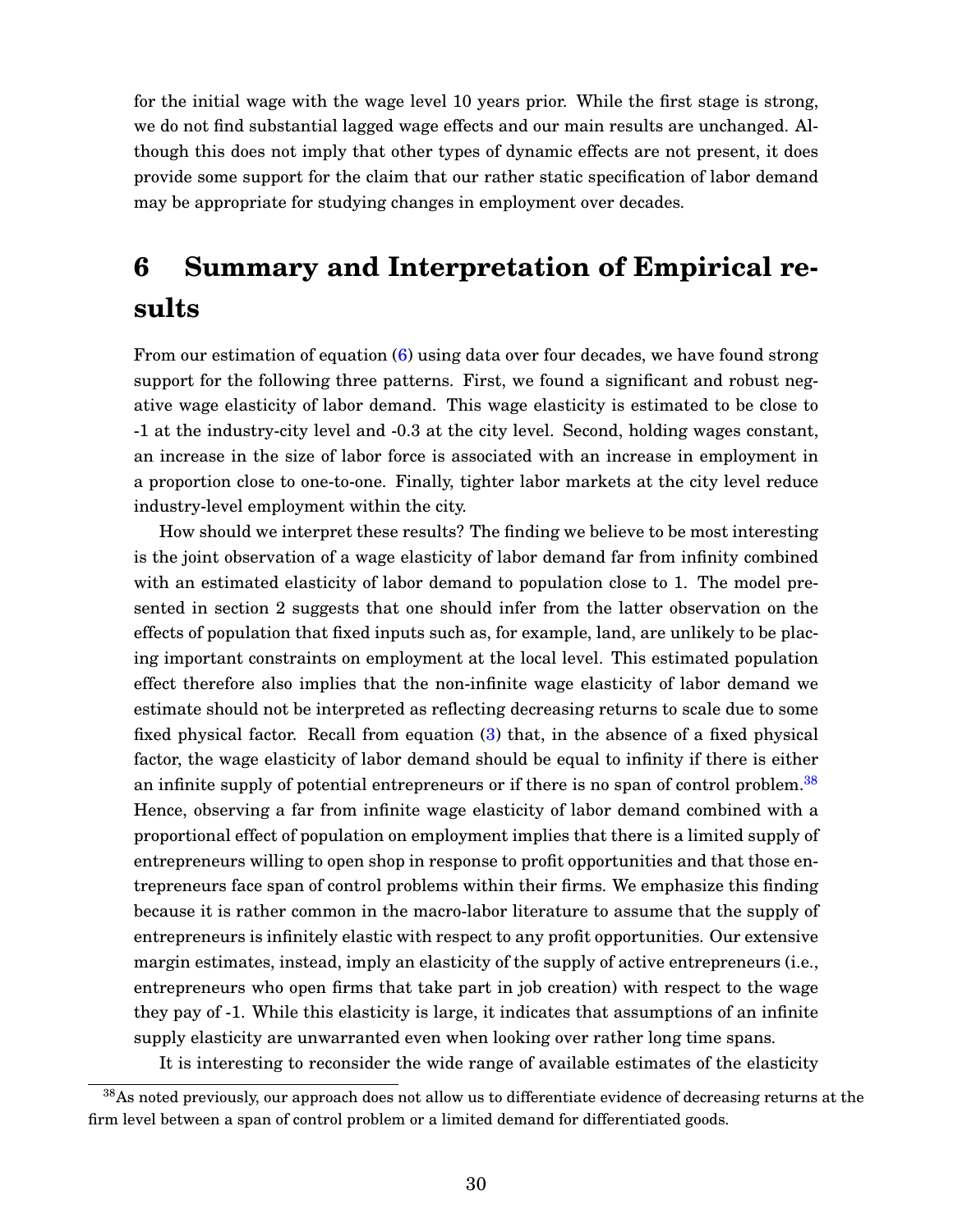of labor demand in light of these results. At one extreme, studies examining local labor market effects of migration-related supply shocks tend to find large increases in the number of workers employed in the receiving labor market but little change in wages. This is what David Card found in his famous study of the 7% increase in the population of Miami generated by the Mariel boatlift. In a standard neoclassical framework, this could be interpreted as implying a nearly perfectly elastic labor demand curve. However, we argue that the population inflow would likely bring with it more entrepreneurs and that this, alone, would imply an increase in employment.<sup>[39](#page-31-0)</sup> Importantly, in our very general specification the resulting wage and employment changes cannot be used to identify the effects of a wage change on employment at the level of the local labor market. Instead, one would need to focus directly on mechanisms for generating reliable variation in wage costs. This is the goal of the minimum wage literature, but, there, one might be worried that the resulting estimates are specific to the low wage labor market. We, instead, make use of insights from the search and bargaining literature to obtain identifying variation based on wage spillovers from changes in the industrial composition of a city. The resulting estimates indicate that the city-level labor demand curve is much less than perfectly elastic.

The second insight we believe should be taken from our estimates is the relevance of search frictions. Allowing for such frictions in the estimation of labor demand curves has certainly not been the norm. However, our results suggest they are important. In particular, we saw from our estimates of industry-city level labor demand curves that, holding wages constant, employment at the industry level decreased when employment at the city level increased. Viewed through the lens of our framework, this pattern also implies that the wage elasticity of labor demand at the city level should be smaller than that at the industry level, which is precisely what we found. While there may exist other explanations for such a pattern, search frictions offer a simple rationalization of the observed effects. In summary, our framework explains the rather small wage elasticity of labor demand that we estimate at the city level as reflecting a combination of three factors: decreasing returns to scale at the firm level, limited supply of new firms, and search externalities. Our quasi-structural approach does not allow us to identify the exact extent of the decreasing returns to scale but does provide us with direct estimates of the supply elasticity of active entrepreneurs (-1), and of the extent of search externality effects (which are given by our estimates of  $\beta_3$  and are large). Recall that we earlier wrote  $\beta_3$  as a function of underlying structural parameters. Our derived empirical specification indicates that it is that function that captures the actual congestion effect and, so, we view it as more interesting than the underlying parameters.

<span id="page-31-0"></span><sup>&</sup>lt;sup>39</sup>The idea that immigrant inflows could bring with them flows of complementary factors of production goes back at least to [Mutti and Gerking](#page-42-6) [\(1983\)](#page-42-6). Our results in [Beaudry et al.](#page-39-6) [\(2014\)](#page-39-6) indicate that increases in a city's population do not alter the wage rate over the medium term. Combined with the employment rate results here, this indicates that a search model with proportional entry of entrepreneurs can rationalize the findings in [Card](#page-40-2) [\(1990a\)](#page-40-2).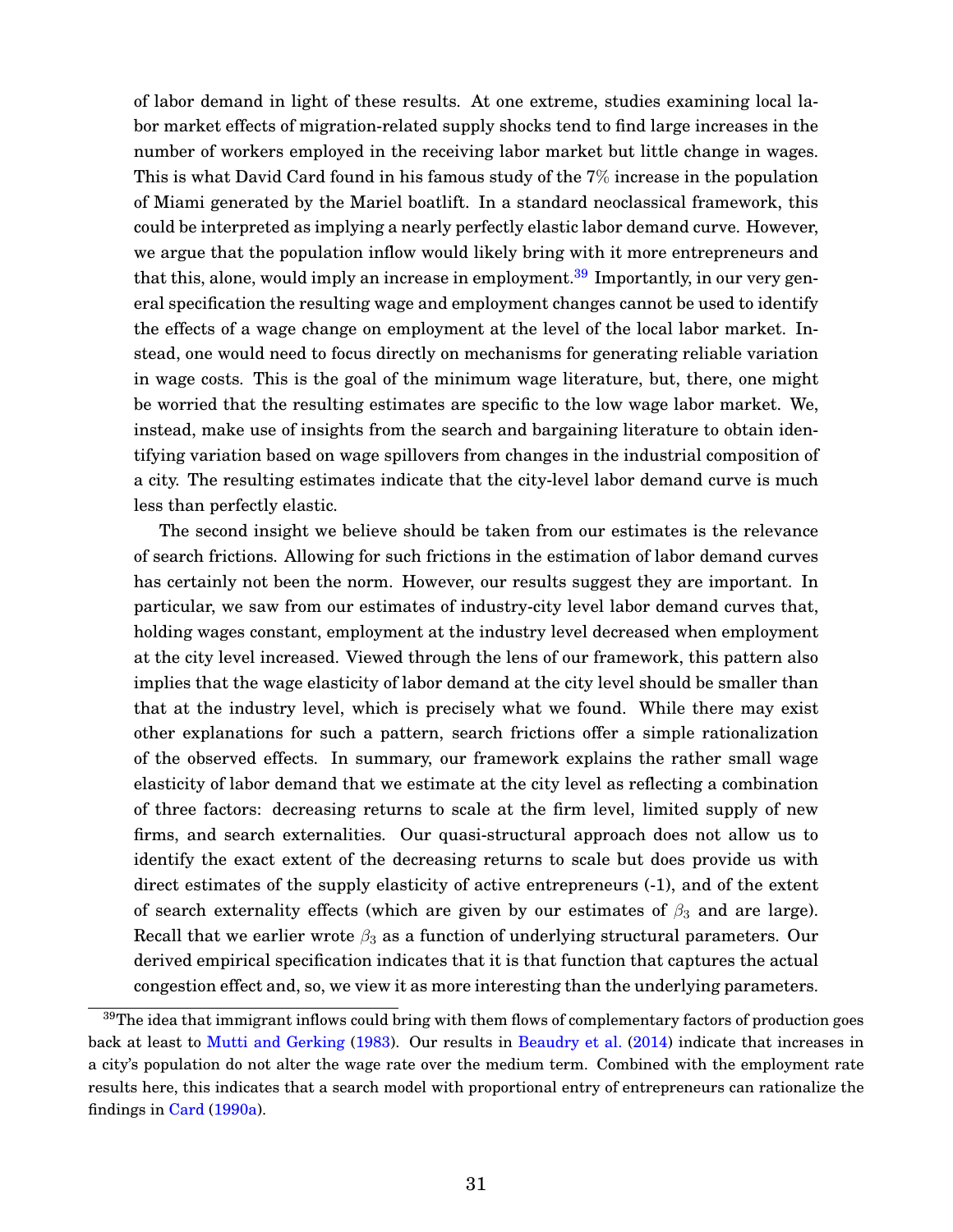# <span id="page-32-0"></span>**7 Application: the Employment Effects of a 15 Dollar Minimum Wage**

The movements in several large U.S. cities to introduce a \$15 per hour minimum wage has renewed interest in the merits and costs of higher minimum wages. Leading examples of this movement include Seattle, which decided in 2014 to increase its minimum wage from the prevailing level of \$9.34 to \$15 beginning in 2017, and San Francisco, where residents voted to increase their minimum wage from \$10.74 to \$15 by 2018. In 2015, Los Angeles decided to follow suit, raising its minimum wage from \$9 to \$15 by 2020. The primary goal of these changes is to help lift working families out of poverty. Balanced against any such benefits are potential costs, particularly in terms of reductions in employment. In this section, we use our estimates of city-level wage elasticities to assess the likely employment effects of the moves to a \$15 minimum wage in Seattle, San Francisco and Los Angeles. We take account of the fact that the increase will vary by firm size and be staged differently over time in the three cities. In addition, the fact that these cities have different wage distributions and industrial compositions will lead to different employment implications in each case.

Before describing our estimated impacts in detail, it is worth asking why one would not simply use the large existing set of estimates of the elasticity of employment with respect to the minimum wage. The first weakness we see with those estimates relates to the mechanics of how the effects in that literature are generally estimated. In most papers, researchers regress changes in employment rates on changes in minimum wages with varying sets of controls for local labor market conditions, etc.. This means that the estimated employment effects should be seen as reduced form entities which aggregate across two underlying steps in the way minimum wages affect employment. The first step involves calculating how a minimum wage change alters the cost of labor to firms while the second translates that cost change into employment effects at both the firm intensive and extensive margins. Given this, standard reduced form estimates will obviously vary depending on where the minimum wage change fits into the distribution of wages. For example, if the minimum wage remained below the lowest wage paid in the market even after being raised then a standard estimate would, by construction, equal zero regardless of how responsive is employment to changes in labor costs. This does not raise problems if the minimum wage change being considered is small and fits in the range of minimum wage changes that have been used to estimate the employment response elasticity. But the moves to \$15 minimum wages represent large changes that are outside the range of variation used in obtaining existing minimum wage effect estimates. Seattle's minimum wage change, for example, involves moving the minimum wage from the 8th to the 28th percentile of the overall wage distribution, which sits much higher up the wage distribution than recent minimum wages in any jurisdiction in the U.S..<sup>[40](#page-32-1)</sup> Accordingly, it is not clear to us how to use estimates from the existing

<span id="page-32-1"></span> $40$ The \$15 minimum wage, even taking into account the fact that inflation will eat into its impact by the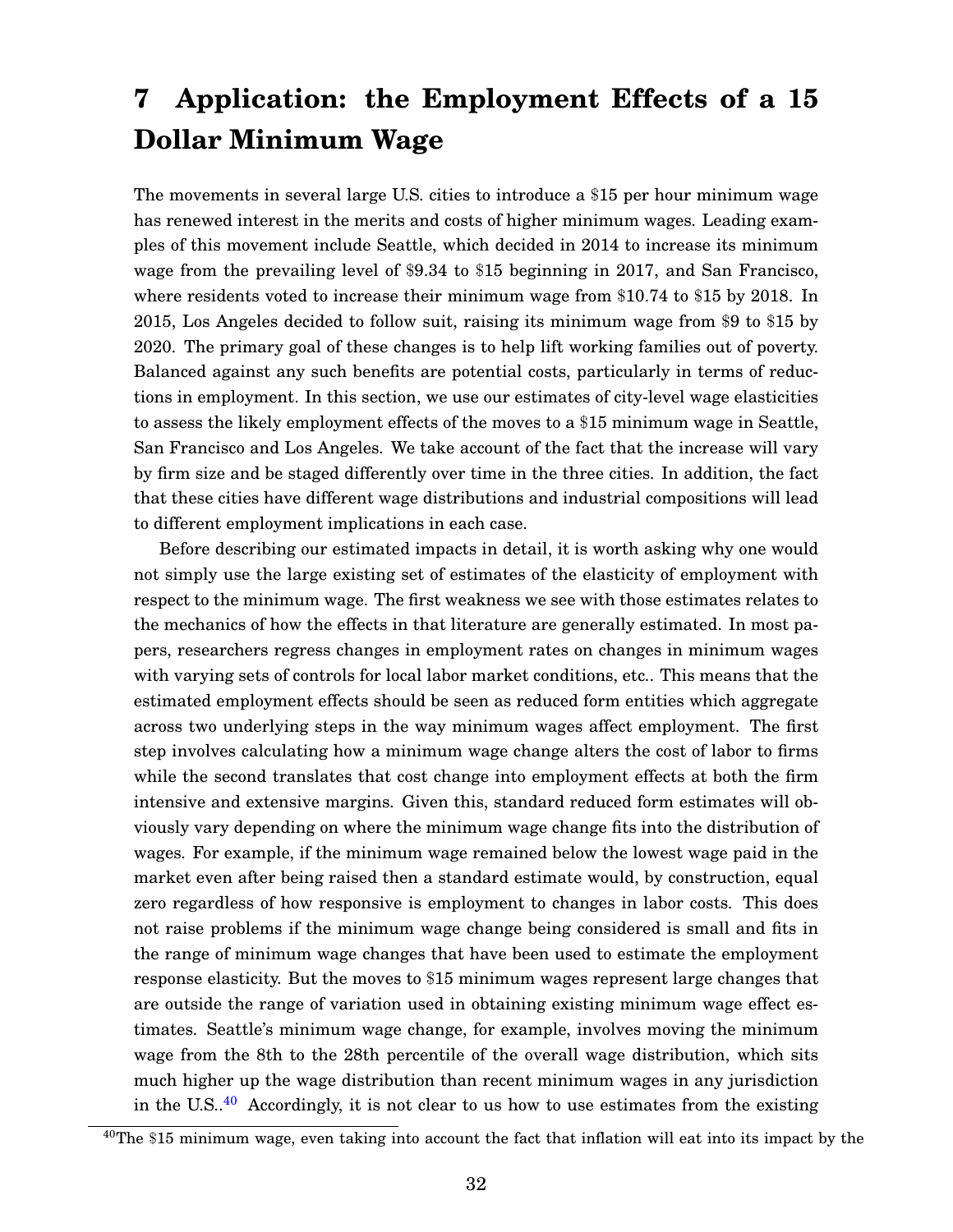minimum wage literature to extrapolate employment effects from a change which af-fects a large segment of the wage distribution.<sup>[41](#page-33-0)</sup> In contrast, our estimates are aimed at directly capturing how a change in labor costs affects employment, and therefore can be used to evaluate the impact of small or large changes in the minimum wage as long as the induced change in the average wage is within our sample variation.

A second weakness of the existing minimum wage literature is its focus on specific sub-markets. In particular, the vast majority of existing estimates are for teenagers and/or the restaurant sector.<sup>[42](#page-33-1)</sup> But our results indicate an important role for congestion externalities in the impact of changes in labor costs on employment in an economy. Thus, extrapolating from estimates for teenagers or one sector to impacts for the economy as a whole is problematic. In contrast, our predictions take direct account of congestion externalities. Once again, if a proposed change in the minimum wage is very targeted or small, such general equilibrium effects are likely small and therefore may be reasonably ignored. However, in the case at hand, the proposed minimum wage changes will have broad based and substantial impacts, and therefore it is likely important to take into account any general equilibrium effects.<sup>[43](#page-33-2)</sup>

Finally, given that we work with differences across Censuses, our estimates capture medium to long run effects of changes in wage costs on employment rates. While many studies in the minimum wage literature try to capture long run effects, the time frame

<span id="page-33-0"></span><sup>41</sup>This criticism does not apply to structural model applications such as those in [Flinn](#page-41-11) [\(2006\)](#page-41-11) and [Ahn et](#page-39-7) [al.](#page-39-7) [\(2011\)](#page-39-7) but those papers face the problem of focusing on a narrow subset of workers and not taking into account the type of general equilibrium interactions we associated with congestion externalities.

<span id="page-33-1"></span> $42$ See [Belman and Wolfson](#page-39-8) [\(2014\)](#page-39-8) for a recent, thorough review of the minimum wage literature. The existing literature focuses on groups that are perceived to be most vulnerable to small shifts in the existing minimum wage (teenagers, restaurant workers, single mothers, immigrants, etc.) while a move to \$15 will be relevant for a much wider range of workers. Very few, if any recent studies present estimates for workers over age 30, perhaps because when minimum wage effects are estimated for older workers they are invariably economically insubstantial [\(Brochu and Green,](#page-40-11) [2013\)](#page-40-11). But it is unclear whether they are insubstantial because minimum wages truly don't affect these workers (i.e., they face very inelastic demand curves) or because minimum wages in the ranges witnessed in previous data have no "bite" on their wage distribution.

<span id="page-33-2"></span> $^{43}$ In Appendix [B,](#page-57-0) Table B, we present proportions by various characteristics for Seattle and Los Angeles workers with wages near the current minimum wage and near \$15. Those proportions indicate the broader effects of the higher minimum. For example, in Seattle, 17% of those earning within a dollar of the current minimum wage are teenagers and 30% work in the restaurant industry. In contrast, only 1% of workers with wages between 14\$ and \$15 are teenagers and 10% work in the restaurant industry.

time it is actually implemented in most cities, lies above the range of much of the variation in minimum wages that has been used in existing research. [Evans and Zipperer](#page-40-10) [\(2014\)](#page-40-10) plot the ratio of the minimum wage to the median hourly wage for paid employees working at least 35 hours per week by state from 1980 through 2014. In the most recent 20 years, the weighted average of that ratio across states has stayed persistently near 40% and there are only one or two years in which any state reaches 50%. In comparison, in [Reich et al.](#page-42-7) [\(2014\)](#page-42-7)'s evaluation of the LA minimum wage (which is scheduled to reach \$15.25 in 2019), the minimum wage will reach 66.5% of the full-time median hourly wage by 2019 under their medium wage growth scenario. Similarly, using data from the 2013 CPS outgoing rotation sample for Seattle, we find that the \$15 minimum wage in that city will be at 63% of the median when it is first implemented.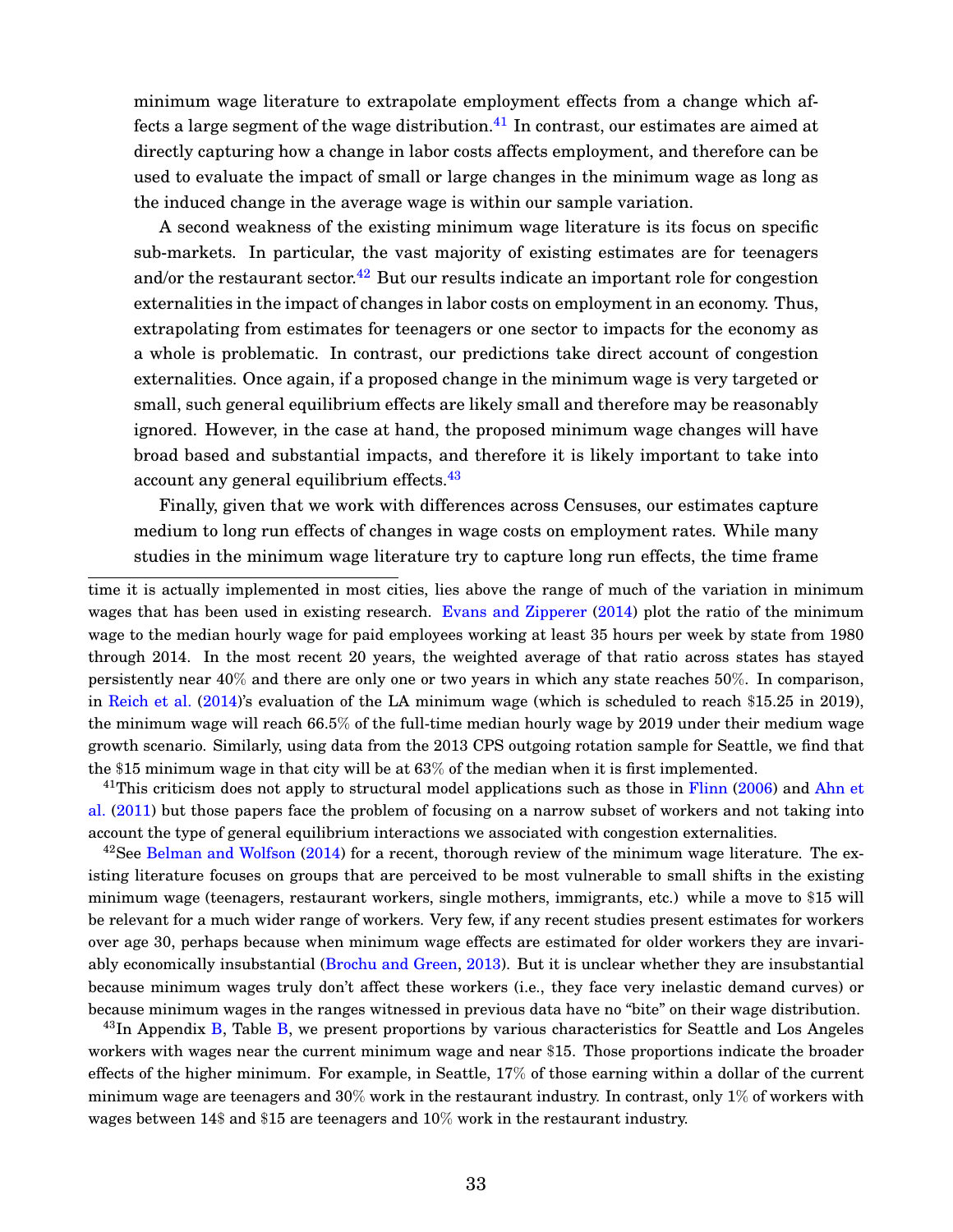examined varies greatly. Many natural experiment type papers focus on rather short term variation of one or two years. Studies that exploit time series variation in minimum wages often include a lagged term to capture dynamics. However, it is well known that such an approach to capturing dynamics has pitfalls. [Sorkin](#page-42-5) [\(2015\)](#page-42-5) points out that if the nominal minimum wage is increased but then left unchanged for several years afterwards then the real minimum wage change is, in essence, temporary and firms will not change their capital-labor ratios much. In that situation, estimates of long run effects that are obtained as the coefficient on lags of the minimum wage in reduced form specifications will be negligible. But if (as is the case in many of the \$15 minimum wage policies) the minimum wage is pegged to inflation after being set at its new level then there will be more adjustment and, eventually, a greater loss of employment. Given this, it is relevant that our results are based on decade level variation in wages and employment. Thus, our estimates allow time for adjustments at both the intensive (hiring by existing firms) and extensive (firm entry and exit) margins. This fits with the putty-clay model in [Sorkin](#page-42-5) [\(2015\)](#page-42-5).

### **7.1 Implementation**

In our baseline model, wages at the industry-city level are assumed to be set in efficiency units and workers only differ in terms of the number of efficiency units they represent. However, to explore the effects of minimum wages it appears more reasonable to think of workers as differing more than simply in terms of efficiency units. In particular we will think of workers as being of one particular skill type among Q possibilities. There is a market for each of these types of workers and entrepreneurs can hire them to produce goods – which are skill and industry specific – that are sold on the national market. In this extended set-up, the relevant unit for the determination of employment and wages is at the skill-industry-city level while the price of the good produced is determined at the national level. Under these slightly modified assumptions, one can use the same steps as presented previously to derive the demand for a skill of type  $q$  in industry i in city c, which will be given by  $44$ 

<span id="page-34-1"></span>
$$
\Delta \ln \frac{E_{qic}}{L_{qc}} = \beta_{0i} + \beta_{q1} \Delta \ln w_{qic} + \beta_{q3} \Delta \ln \frac{E_q}{L_{qc}} + \epsilon_{qic},\tag{16}
$$

Equation [16](#page-34-1) is well suited to examine the effects of an increase in minimum wage, as we can associate each different skill group with its wage payment. Accordingly, the effect of a minimum wage increase can then be calculated as being the employment effect of increasing the wages of the skill groups which previously had wages below the new minimum wage. Recall this this effect would be capturing adjustments at both the intensive and extensive margin. Such a calculation would be quite straightforward to carry out if we had estimates of  $\beta_{q1}$  and  $\beta_{q3}$  for each skill group. However, we do not have such a detailled set of estimates. To get a handle on how much these  $\beta s$  may

<span id="page-34-0"></span><sup>&</sup>lt;sup>44</sup> In this specification, we are assuming that each of these market exhibit constant returns to market size.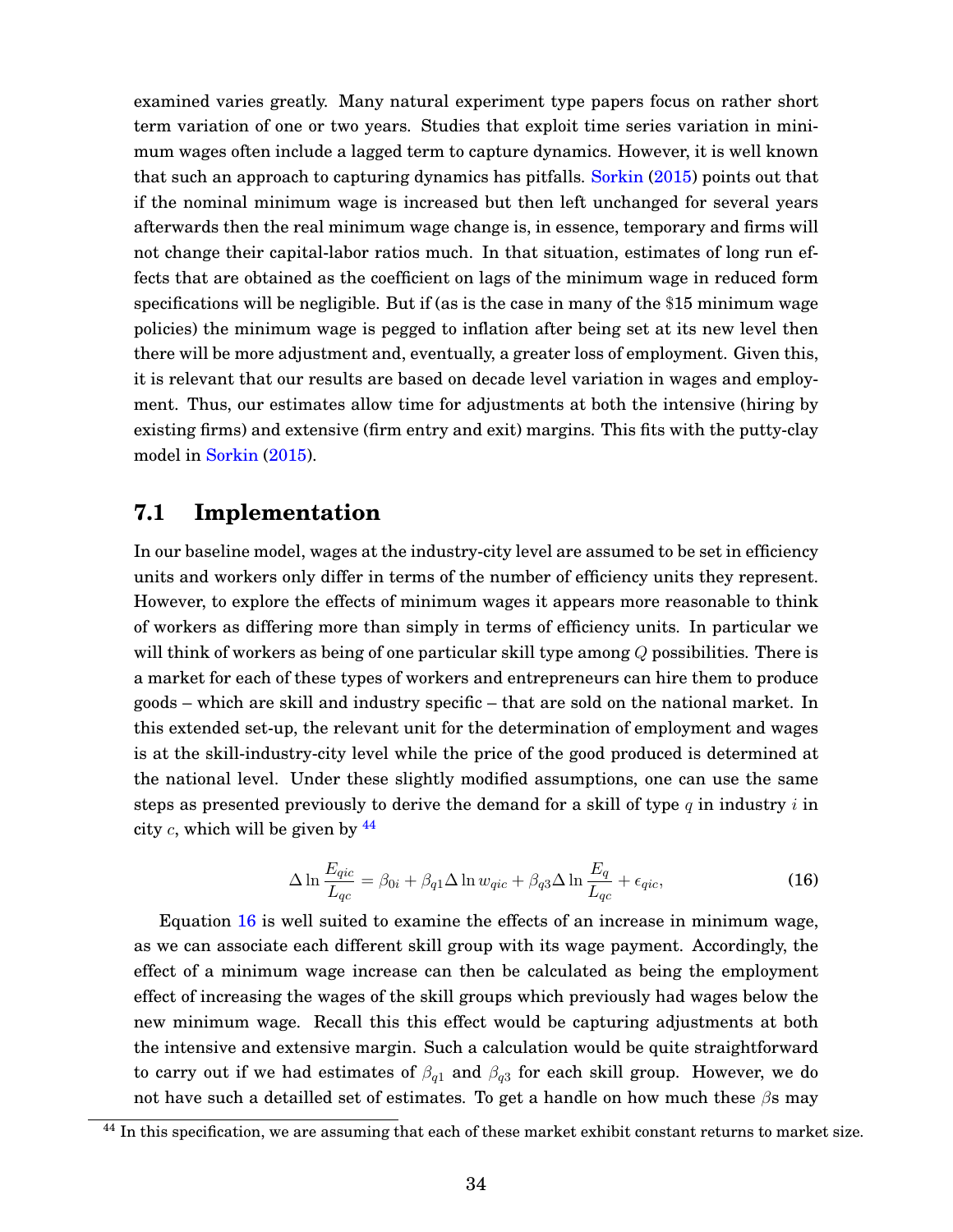vary across skill groups, we can first consider the case of only two skills: high school educated workers and college educated workers. In Table E10 (in the appendix), we report estimates of equation [\(16\)](#page-34-1) allowing for these two skill groups. The key outcome of this exercise is that the estimated complete wage elasticity,  $\frac{\beta_{1q}}{1-\beta_{3q}}$  is nearly identical for the two education groups. Estimates using alternative groupings (for example, defined by gender and education) yield similar invariance results. From this we conclude that it is reasonable to make our calculations under the assumption that  $\beta_{1q}$  and  $\beta_{3q}$  do not vary with q and we base our actual calculations on that assumption. $45$  However, to give a slightly richer structure to these calculations, we will allow  $\beta_1$  to differ by broad industry groupings as reflected in Table 5. Although we will be using the same estimates of the  $\beta$ 's across skill groups, our calculations will nevertheless imply that different skill groups (defined by their initial wages) will be more affected by the minimum wage than others. Accordingly, we will complement our estimates of city wide effect with results on the distributional effect for workers with different initial period wages.

Our evaluation of the impact of the different proposed increases in the minimum wage on employment uses individual data from the Current Population Survey's Outgoing Rotation Groups and proceeds in three steps. $46$  First, for each city, industry and skill we calculate how the minimum wage increase is likely to increase the wage. Second, we use our estimate(s) of  $\beta_1$  at the industry level to calculate how the the resulting increase in labor cost would reduce employment for each skill group in the absence of any feedback effects due to changes in overall market tightness (where the skill groups are defined by the inital wage). Third, we use our estimate of  $\beta_3$  to adjust our skill level estimates to incorporate the general equilibrium effects induced by changes in overall market tightness. Combining the three steps, aggregating over all the skill groups, yields our estimate of the impact of the increase in the minimum wage on the employment rate in a city. Given our estimates of  $\beta$ , it is very simple to perform steps two and three. The main issues arise in step one as this is where differences between cities come into play.

In order to calculate the effect of a minimum wage rise on the cost of labor in a city, we construct a counterfactual in which workers with wages below the new minimum have their wages replaced with that new minimum. For other, above minimum earners, we do not alter their wages. That is, we assume that the rise in the minimum wage does not have any spillover effects on the wages of workers paid above the new minimum. This fits with many previous estimates of the impact of minimum wages on the wage distribution (e.g., [Dickens and Manning](#page-40-12) [\(2004\)](#page-40-12)). We discuss , in Appendix [B](#page-57-0) results when using the wage setting model in BGS, in which wage spillovers are possible. Our approach generates wage changes that differ by initial wage level. For example, if a worker was

<span id="page-35-0"></span><sup>&</sup>lt;sup>45</sup> While this assumption may appear somewhat extreme, a similar assumption is generally being made when using natural experiment type estimates of the effects of the minimum wage, which are generally based on small changes in certain particular markets, to extrapolate large changes affecting many markets. The advantage of our approach is that our estimates of  $\beta_1$  and  $\beta_3$  are base on large segment of the population.

<span id="page-35-1"></span> $46$  Details on data processing can be found in Appendix [A.2.](#page-56-0)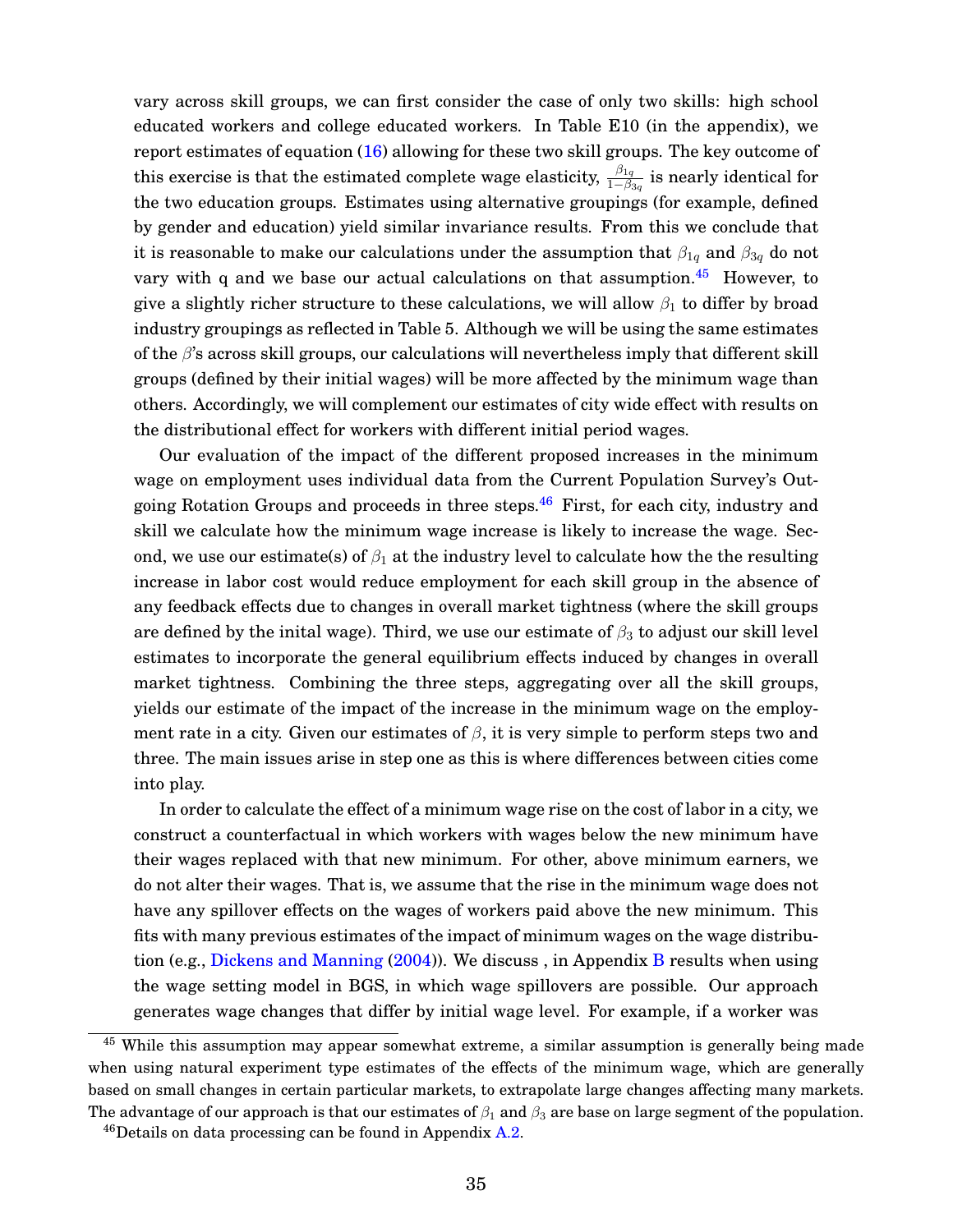previously paid \$12/hour, then a minimum wage change to 15\$ induces a wage increase of 25%, while a worker previously paid \$14.50/hour only receives an increase of 3.4%  $(\frac{.5}{14})$  $\frac{.5}{14.5}$ ). As a result, our estimates will differ with the initial wage distribution.

The only minor implementation complication is that the targeted minimum wages are being phased in gradually over time and in different manners across cities. We present details of how we calculate the wage effects of the planned minimum wage increases in Seattle, San Francisco, and Los Angeles in Appendix [B.](#page-57-0) In all cases, we first inflate the wage distribution from our most recent data (2014) to the year in which the \$15 minimum takes effect using a  $2\%$  inflation rate.<sup>[47](#page-36-0)</sup> Since the year in which the new minimum takes effect varies between 2017 and 2021, this immediately implies that the employment effects are smaller than would be the case if the minimum wages were moved to \$15 in the current distribution. In the case of Seattle and LA, we also take into account the fact the minimum wage differentially effects workers at large and small firms.

#### **7.1.1 Estimated effects of the minimum wage**

In Table [6,](#page-49-0) we present the nominal and real minimum wage schedules for Seattle, LA, and San Francisco. For both Seattle and LA, the phasing in of the \$15 minimum wage differs for small versus large firms, with large firms being over 500 workers in Seattle and over 25 workers in LA. The \$15 minimum does not cover all workers until 2019 in Seattle and 2021 in LA. In Table [7,](#page-50-0) we show how the minimum wage phase-in affects the average log wage and the proportion of workers with wages at the minimum wage in Seattle under our assumption of no wage spillover effects. The annual changes in the average log wage are consistently around  $1\%$ , with the ultimate impact being a  $5\%$ increase in the average wage.

In Table [8,](#page-51-0) we report estimates of the employment-rate impact of the minimum wage induced changes in the wage distribution for Seattle for each year until full phase-in.<sup>[48](#page-36-1)</sup> The top left entry in the table shows the initial employment rate in the city before the first step in the minimum wage schedule that takes place in 2015. The second row shows that the direct effect of the change from a \$9.32 to a \$10.78 minimum wage without accounting for congestion externalities is a decline in the employment rate by 1.4 percentage points. Row 3 shows that once congestion externalities are taken into account,

<span id="page-36-0"></span> $47$ We chose  $2\%$  because the U.S. Federal Reserve has committed to a  $2\%$  inflation target. Given the long periods over which the new minimum wages are phased in, our results are sensitive to the inflation rate and we provide some related robustness checks in Appendix [B.](#page-57-0)

<span id="page-36-1"></span><sup>&</sup>lt;sup>48</sup>We believe that our estimates are best interpreted as providing an estimate of the effect of the minimum wage on the employment rate in a city, not on the employment level. A change in the minimum wage may well lead to migration of workers across cities, which is an additional difficulty in trying to evaluate effects of the minimum wage on employment levels. However, as we find that the effects of migration is to increase employment proportionally, we do not need to take a stance on how minimum wages affect inter-city migration patterns when evaluating the effects on employment rates.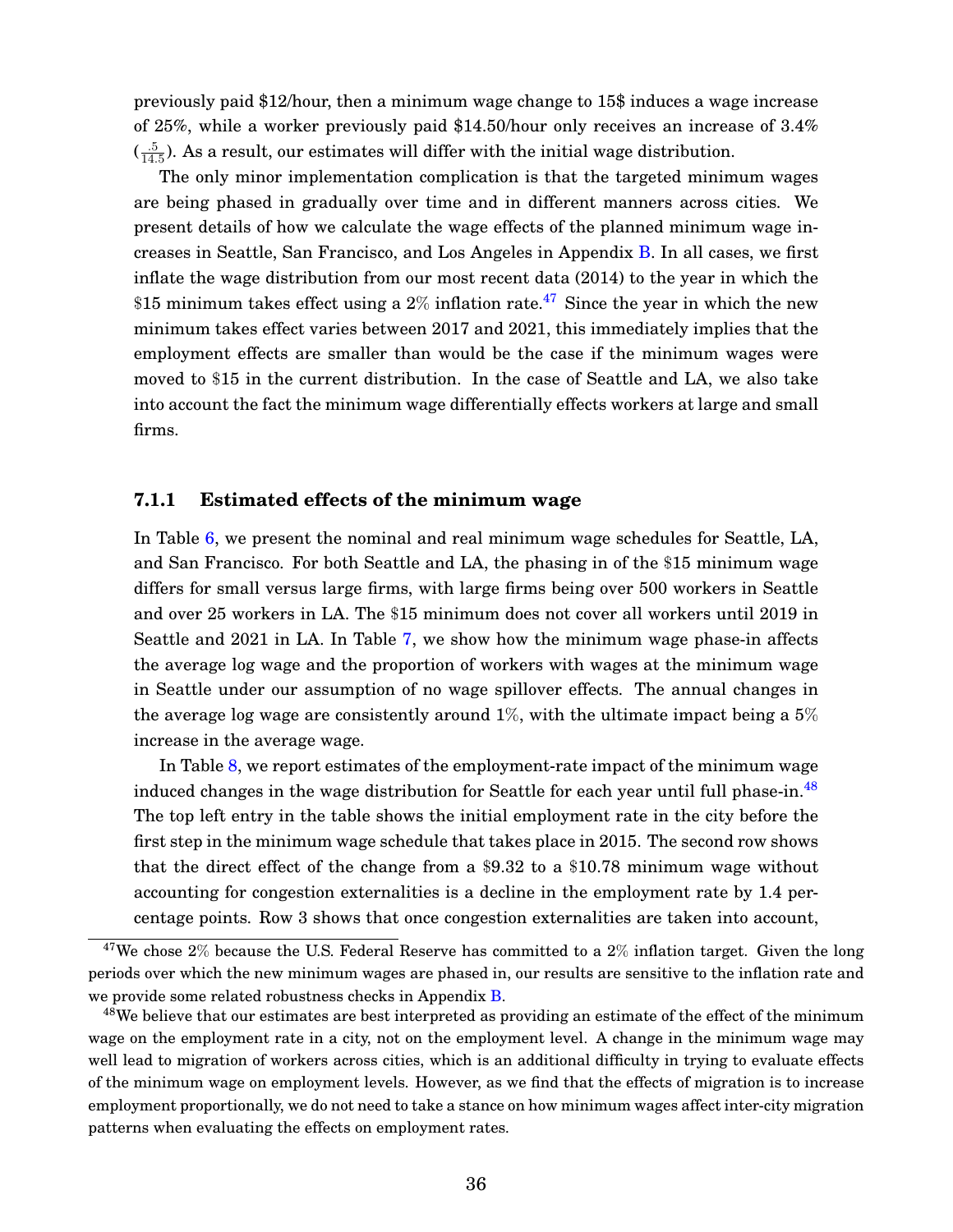the net impact of this initial wage change on the city employment rate is a decline of 0.4 percentage points. While this initial \$1.46 increase in the minimum wage is large by historical standards, it is close to variation that has been used in the existing literature. The small size of the resulting employment rate effect can then be seen as fitting with other estimates in that literature. However, as we emphasized earlier, the subsequent changes in the minimum wage take us well beyond the range of variation available for reduced form minimum wage effects estimates. As we move across the columns, we see our estimates of the impacts of those further changes.<sup>[49](#page-37-0)</sup> The ultimate impact once the \$15 minimum is fully phased in is given in the lower right corner of the table and amounts to a reduction in the employment rate of 2.1 percentage points.

In Table [9,](#page-52-0) we investigate industrial variation in the impact of the minimum wage change on the wage structure in Seattle. In particular, we again raise each sub-minimum wage worker to the minimum wage relevant for the given year and the worker's firm size but do so separately for each 1-digit industry. These calculated wage effects vary with the initial year wage distribution in each industry and so, not surprisingly, the biggest wage effects are in the lowest paid sector: the personal services and restaurant sector. There, the initial increases in the minimum wage imply over  $6\%$  increases in the average wage in each of the first three years. In contrast, in the financial sector, where the initial wage is 0.6 log points higher than in personal services, the effects on the average wage are always below  $2\%$  and often below  $1\%$ . In Table [10,](#page-53-0) we combine these wage changes with coefficients from a specification in which we allow  $\beta_1$  and  $\beta_3$  to vary by industry to obtain industry specific employment rate effects. The effects presented here incorporate the congestion externality effects. The key point from this table is that our overall average employment rate effect from Table [8](#page-51-0) conceals considerable variation by industry, with the employment rate declines in the service and restaurant industry being approximately triple those in the higher paying manufacturing sector.

In Appendix [B,](#page-57-0) we present the same analyses of the scheduled moves to \$15 minimum wages in LA and San Francisco. Table [11](#page-54-0) summarizes those results along with the results for Seattle. For each city, we show the initial wage and employment rate and the final wage, employment rate, and percentage of workers whose wages are raised. The third column for each city shows the long term changes in each outcome. The LA wage distribution is located considerably to the left of that for Seattle, resulting in a much larger proportion of workers directly affected by the minimum wage increase. Following from this, the average wage in LA is predicted to rise by 17% and the employment rate to fall by 3 percentage points – both substantially larger than for Seattle. San Francisco lies on the other side of Seattle, with a predicted average wage increase of 6% and a decline in its employment rate of 1.16 percentage points. Thus, San Francisco, with its higher wage distribution will face a smaller adjustment to a \$15 minimum wage than the other two cities.

<span id="page-37-0"></span><sup>&</sup>lt;sup>49</sup>Note that we use the wage and employment rate values predicted at the end of each year as the basis for the calculations in the following year.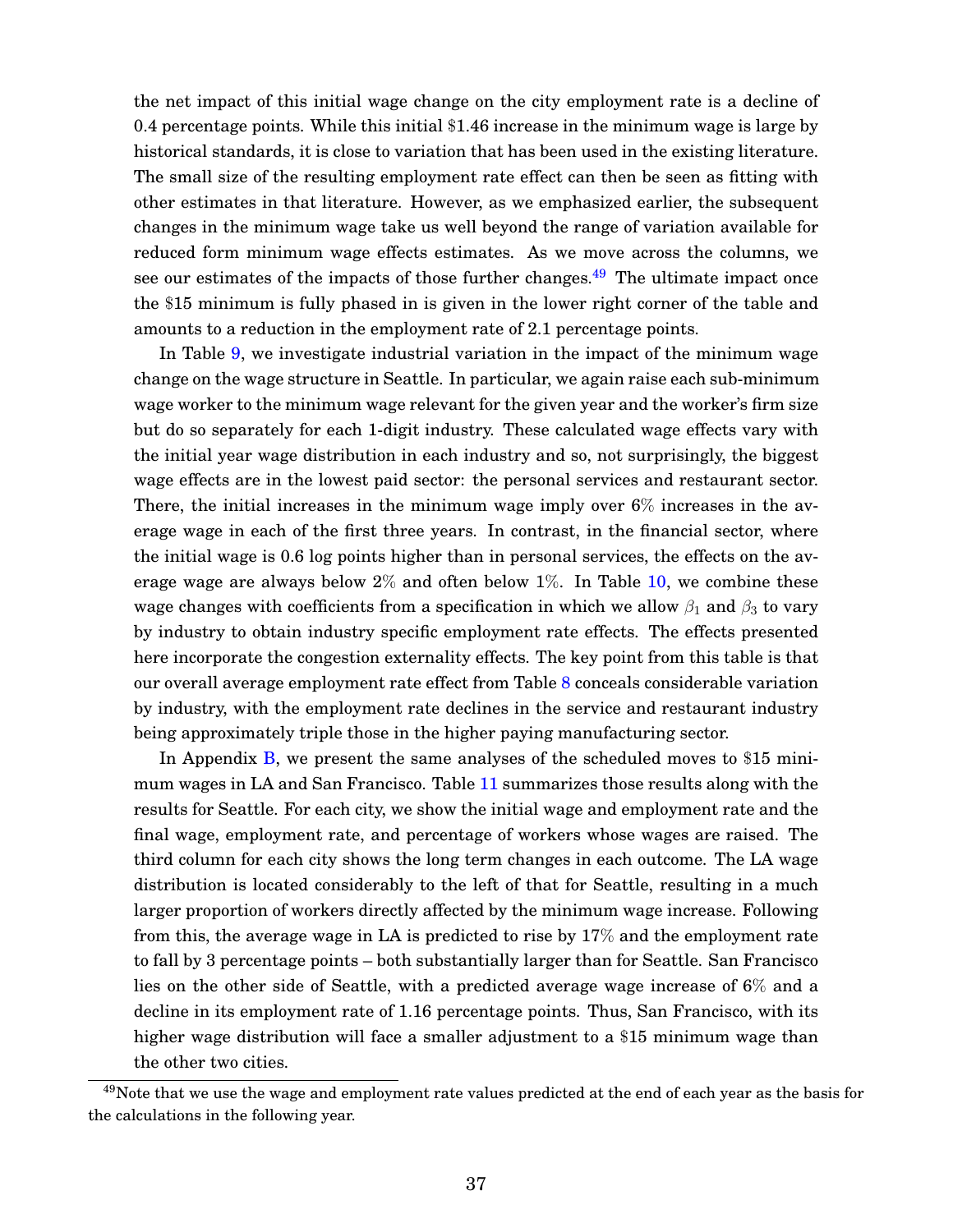Up to this point we have focused on the effects of minimum wage changes for the entire labor force. However, increases in the minimum wage are also likely to have distributional effects since initially low paid workers will experience greater increases in wages than initially higher paid workers. As noted in Section 7.2.1, if we treat individuals in different wage bins as workers with different skills, we can use our estimates to form predictions of how increases in the minimum wage affect different segments of the population. In particular, we predict the impact on employment rates of an increase in the minimum wage to \$15 for different groups defined as having initial wages below a given wage cut-off. For example, we can look at the effect of the minimum wage on all workers that are initially paid below \$15 hour or alternatively below \$10. We plot these distribution effects in Figure [1,](#page-43-0) reporting predicted changes in the employment rate for a set of thresholds defined by cut-offs at each dollar between \$10 and \$24 per hour (i.e., at \$10, \$11, \$12, ...\$24). There are three lines in the figure, one for each city we study. The bin marked 25 actually corresponds to the aggregate effect previously reported. As can be seen in this figure, for workers below \$10 per hour in Seattle, the employment rate declines by over 10% in response to raising the minimum wage to \$15. Meanwhile, for the larger group with wages at or below \$15, the decline is approximately 7%. In line with with the aggregate effects, the negative employment implications of the minimum wage change are greatest for Seattle and smallest for San Francisco due to the relative initial locations of their wage distributions. Note that the effects report on this figure for low wage workers are quite large as compared to the implied aggregate effects, indicating that such policies imply substantially different employment effects across the population.

## **8 Conclusion**

In this paper, we present an empirically tractable labor demand framework which incorporates several insights from the macro-labor literature. The data we use to evaluate the framework involves city-industry level observations that span a period of four decades. Although our proposed labor demand framework is extremely parsimonious, we find considerable empirical support for it in the sense that (i) estimates of the main forces implied by the model are of the theoretically predicted sign and are statistically significant, (ii) over-identifying restrictions implied by the theory are not rejected by our data, and (iii) the results are robust and consistent across different levels of aggregation.

Our main motivation for re-exploring the issue of labor demand was to shed light on the question: how does a reduction in the labor costs borne by firms affect the employment prospects of individuals. As noted in the introduction, there remains considerable debate over this quesiton. Some researchers infer that labor demand is very elastic based on how economies react to migration flows while others infer that it is quite inelastic based on, for example, the observed effects of minimum wage changes. Our framework offers a reconciliation of these two views by separating out wage effects and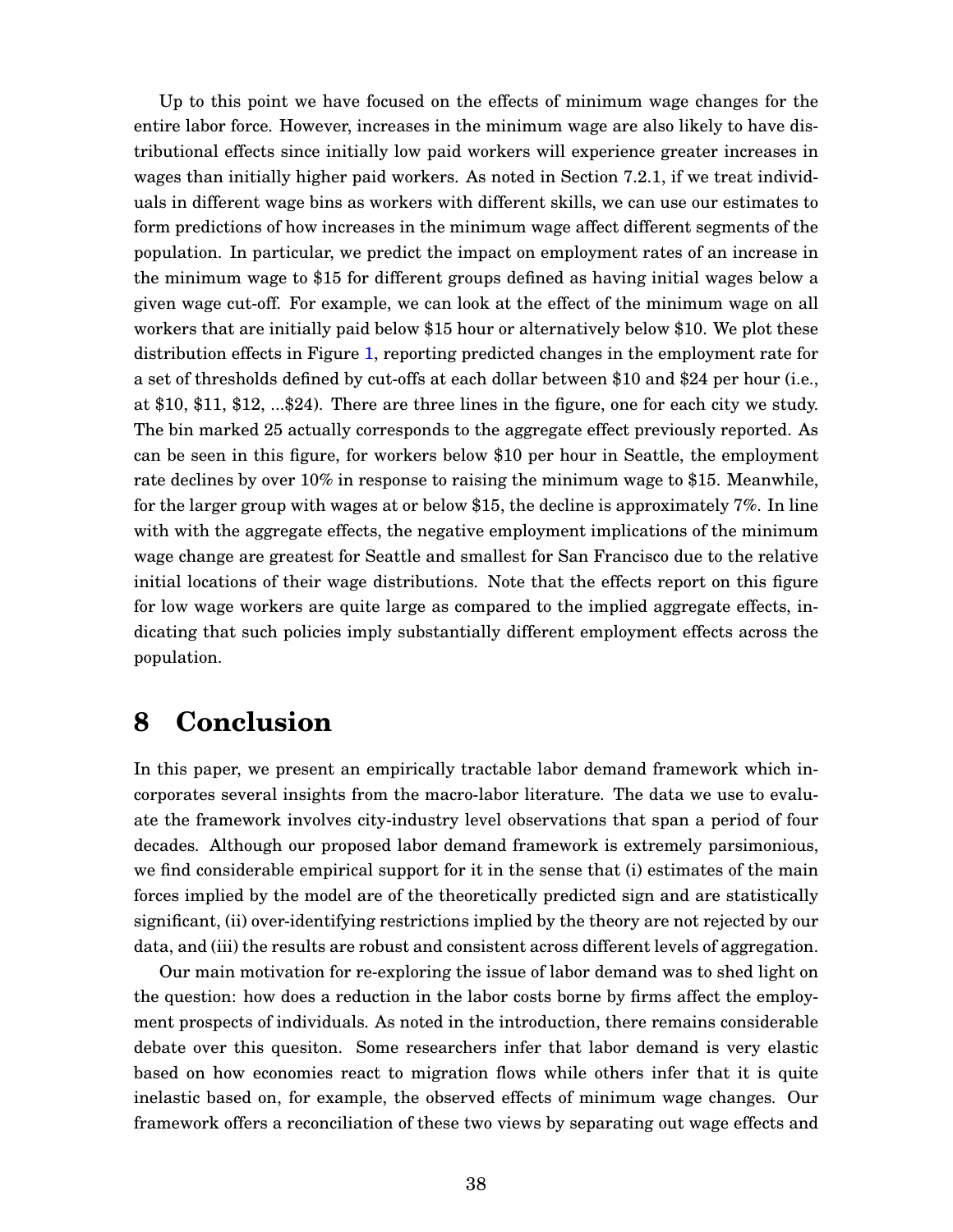population growth effects. Looking at the data through the lens of our model, we found there to be a significant negative effect of wages on employment, with an elasticity of close to -1 at the industry level and an elasticity of -0.28 at the city level. We argue that the lower elasticity at the city level is consistent with congestion externalities driven by search frictions. We also find that, holding wages constant, an increase in population is associated with a proportional increase in employment. We argue this latter pattern is consistent with the view that potential job creators are a special scarce factor because it is a scarce factor that is likely proportional to the population. An important insight we draw from our analysis is the importance of allowing a role for scarce entrepreneurial talent in the determination of labor demand.

## **References**

- **Ahn, Tom, Peter Arcidiacono, and Walter Wessels**, "The Distributional Impacts of Minimum Wage Increases When Both Labor Supply and Labor Demand Are Endogenous," *Journal of Business & Economic Statistics*, 2011, *29* (1), 12–23.
- **Autor, David H, David Dorn, and Gordon H Hanson**, "The China Syndrome: Local Labor Market Effects of Import Competition in the United States," *American Economic Review*, oct 2013, *103* (6), 2121–2168.
- **Baker, Michael, Dwayne Benjamin, and Shuchita Stanger**, "The highs and lows of the minimum wage effect: A time-series cross-section study of the Canadian law," *Journal of labor Economics*, 1999, *17* (2), 318–350.
- **Bartik, Timothy J**, *Who Benefits from State and Local Economic Development Policies?*, Kalamazoo, MI: Upjohn Press, W.E. Upjohn Institute for Employment Research., 1991.
- , "Who benefits from local job growth: migrants or the original residents?," *Regional studies*, 1993, *27* (4), 297–311.
- $\ldots$ , "How Do the Effects of Local Growth on Employment Rates Vary With Initial Labor Market Conditions?," Technical Report No. 09-148, W.E. Upjohn Institute for Employment Research, Kalamazoo, MI 2009.
- **Beaudry, Paul, David A. Green, and Benjamin M. Sand**, "Does Industrial Composition Matter for Wages? A test of search and bargaining theory," *Econometrica*, 2012, *80* (3), 1063–1104.
- $\mathbf{I} = \mathbf{I}$ ,  $\mathbf{I} = \mathbf{I}$ , "Spatial equilibrium with unemployment and wage bargaining: Theory and estimation," *Journal of Urban Economics*, jan 2014, *79*, 2–19.
- **Belman, Dale and Paul J Wolfson**, "The New Minimum Wage Research," *Employment Research*, 2014, *21* (2), 4–5.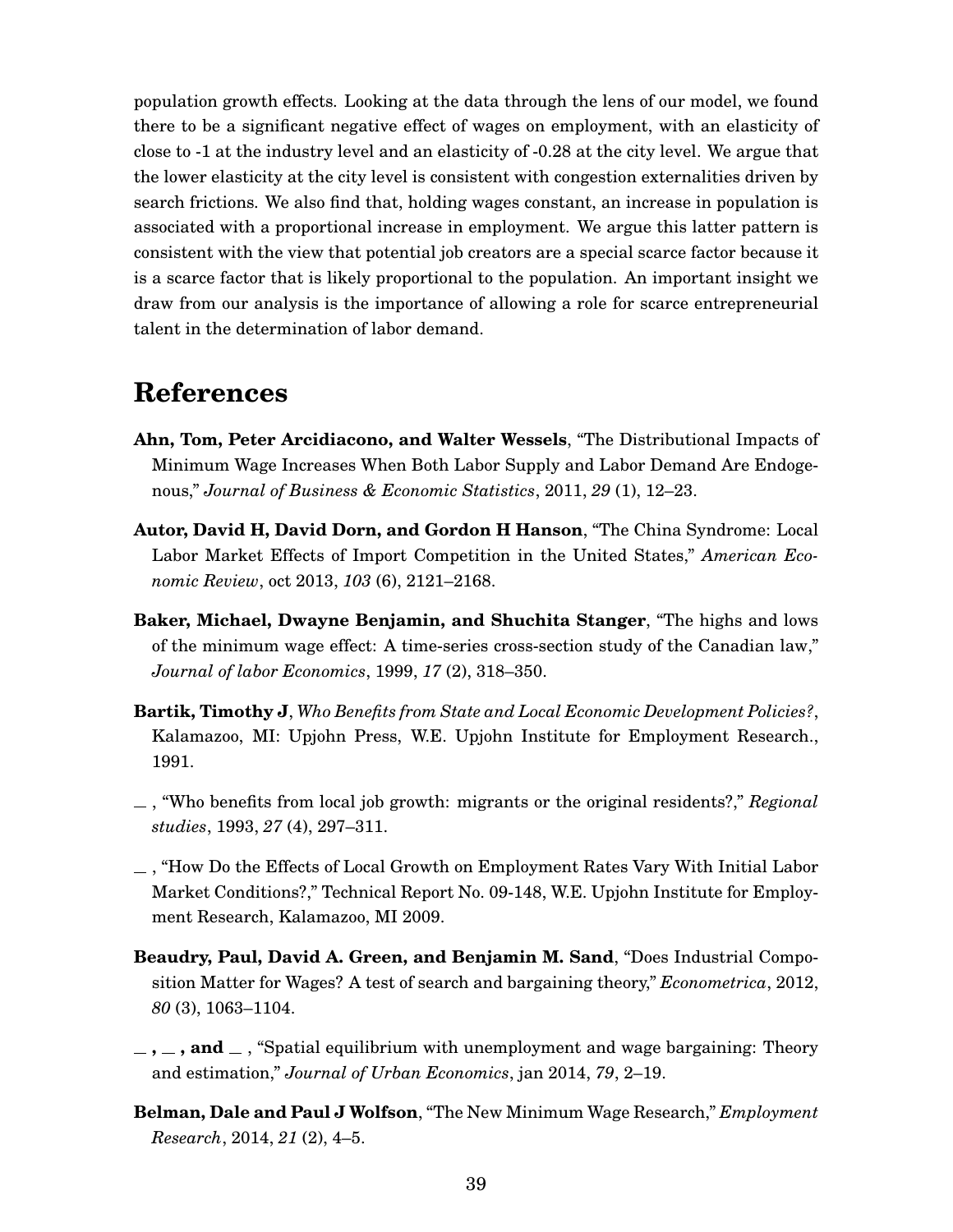- **Blanchard, Oliver J and Lawrence F Katz**, "Regional Evolutions," *Economic Studies Program, The Brookings Institution*, 1992, *23* (1), 1–76.
- **Blau, Francine D and Lawrence M Kahn**, "Institutions and laws in the labor market," in Orley Ashenfelter and David Card, eds., *Handbook of Labor Economics*, Vol. 3 1999, chapter 25, pp. 1399–1461.
- **Bound, John and Harry J. Holzer**, "Demand shifts, population adjustments, and labor market outcomes during the 1980s," *Journal of labor Economics*, 2000, *8* (1), 20–54.
- **Brochu, Pierre and David a. Green**, "The impact of minimum wages on labour market transitions," *Economic Journal*, 2013, *123* (573), 1203–1235.
- **Brown, James N and Orely Ashenfelter**, "Testing the Efficiency of Employment Contracts," *The Journal of Political Economy*, 1986, *94* (3), S41–S87.
- **Cahuc, Pierre**, "Do Hiring Credits Work in Recessions ? Evidence from France," 2014, (8330), 1–58.
- **Card, David**, "The impact of the Mariel boatlift on the Miami labor market," *Industrial and Labor Relations Review*, 1990, *43* (2), 245–257.
- $-$ , "Unexpected Inflation, Real Wages, and Employment Determination in Union Contracts," *The American Economic Review*, 1990, *80* (4), 669–688.
- $-$ , "Immigrant Inflows, Native Outflows, and the Local Labor Market Impacts of Higher Immigration," *Journal of Labor Economics*, 2001, *19* (1), 22–64.
- <span id="page-40-2"></span>, "Immigration and Inequality," *American Economic Review: Papers & Proceedings*, 2009, pp. 1–21.
- **Cooper, Russell, John Haltiwanger, and Jonathan L. Willis**, "Dynamics of labor demand: Evidence from plant-level observations and aggregate implications," *Research in Economics*, 2015, *69* (1), 37–50.
- <span id="page-40-1"></span>**Dahl, Gordon B**, "Mobility and the return to education: Testing a Roy model with multiple markets," *Econometrica*, 2002, *70* (6), 2367–2420.
- <span id="page-40-0"></span>**Deaton, Angus and Darren Lubotsky**, "Mortality, inequality and race in American cities and states.," *Social science & medicine*, mar 2003, *56* (6), 1139–53.
- **Dickens, R. and A. Manning**, "Has the national minimum wage reduced UK wage inequality?," *Journal of the Royal Statistical Society Series A*, 2004, *167* (4), 613–626.
- **Evans, David and Ben Zipperer**, "Where does your state's minimum wage rank against the median wage?," 2014.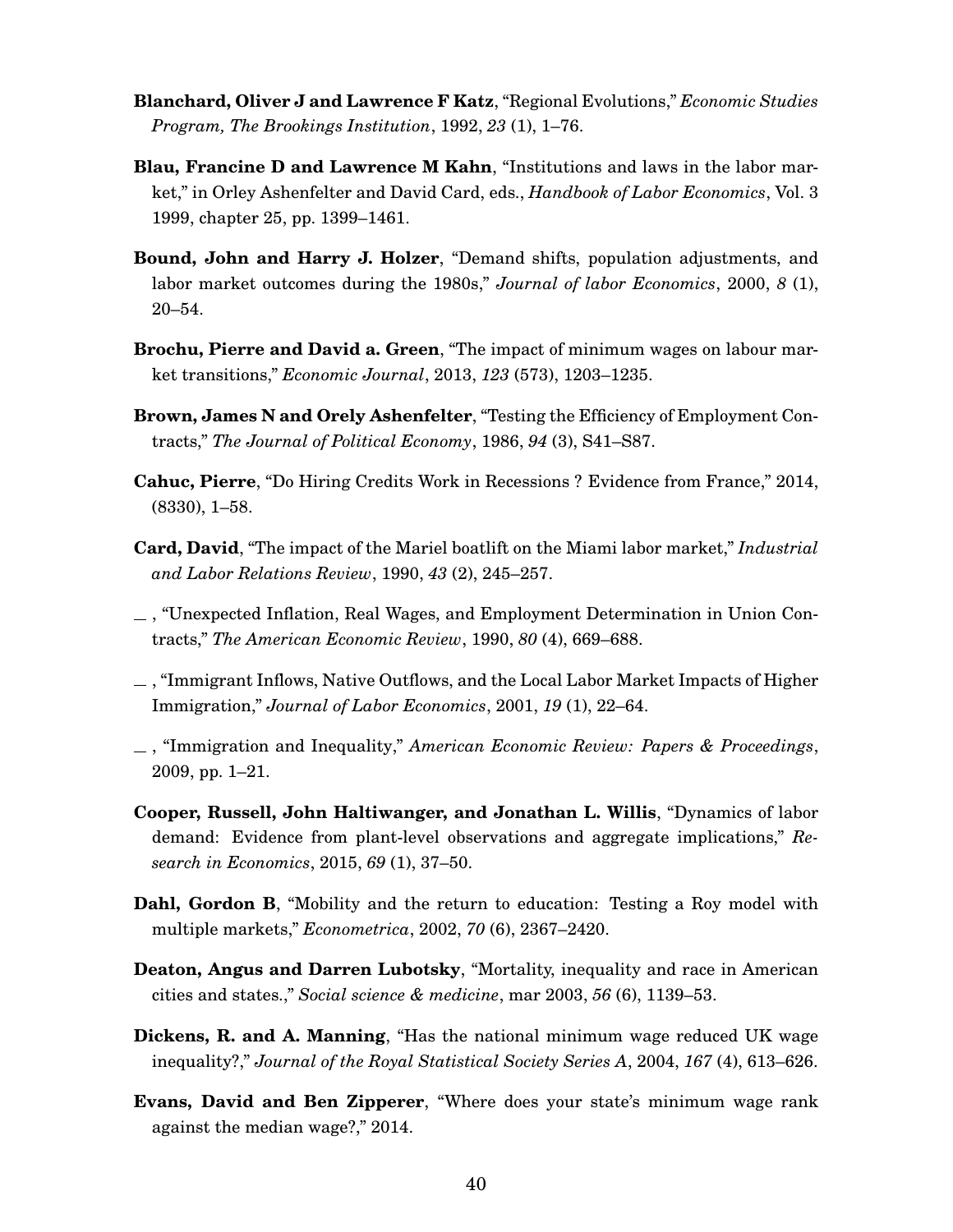- **Flinn, Christopher J**, "Minimum Wage Effects on Labor Market Outcomes," 2006, *74* (4), 1013–1062.
- <span id="page-41-1"></span>**Flood, Sarah, King Miriam, Ruggles Steven, and Warren J. Robert**, "Integrated Public Use Microdata Series, Current Population Survey: Version 4.0," 2015.
- **Goldsmith-Pinkham, Paul, Isaac Sorkin, and Henry Swift**, "Bartik Instruments : What, When, Why, and How," 2017.
- **Hamermesh, Daniel**, *Labor Demand*, New Jersey:Princeton University Press, 1993.
- **Hopenhayn, HA**, "Entry, Exit, and firm Dynamics in Long Run Equilibrium," *Econometrica*, 1992, *60* (5), 1127–1150.
- **Jensen, J Bradford and Lori G Kletzer**, "Tradable Services: Understanding the Scope and Impact of Services Outsourcing," in M.S. Collins and L. Brainard, eds., *Brookings trade forum, offshoring white-collar work*, Vol. 6, Washington, D.C: Brookings Institution, 2006, pp. 75–134.
- **King, Robert G and Julia K Thomas**, "Partial adjustment without apology," *International Economic Review*, 2006, *47* (3), 779–809.
- **Kramarz, Francis and Marie-Laure Michaud**, "The shape of hiring and separation costs in France," *Labour Economics*, jan 2010, *17* (1), 27–37.
- **and Thomas Philippon**, "The impact of differential payroll tax subsidies on minimum wage employment," *Journal of Public Economics*, 2001, *82* (1), 115–146.
- **Krueger, Alan B and Jörn steffen Pischke, "Observations and Conjectures on the** US Employment Miracle," Working Papers 769, Industrial Relations Section, Princton University 1997.
- <span id="page-41-0"></span>**Lemieux, Thomas**, "Increasing Residual Wage Inequality: Composition Effects, Noisy Data, or Rising Demand for Skill?," *The American Economic Review*, 2006, *96* (3), pp. 461–498.
- **Levine, Ross and Yona Rubinstein**, "Smart and illicit: Who becomes an entrepreneur and does it pay?," NBER Working Papers 19276, National Bureau of Economic Research, Inc. 2013.
- **Light, Audrey and Robert Munk**, "Business Ownership vs. Self-Employment," 2015.
- **MaCurdy, Thomas E. and John H. Pencavel**, "Testing between Competing Models of Wage and Employment Determination in Unionized Markets," *Journal of Political Economy*, jan 1986, *94* (S3), S3.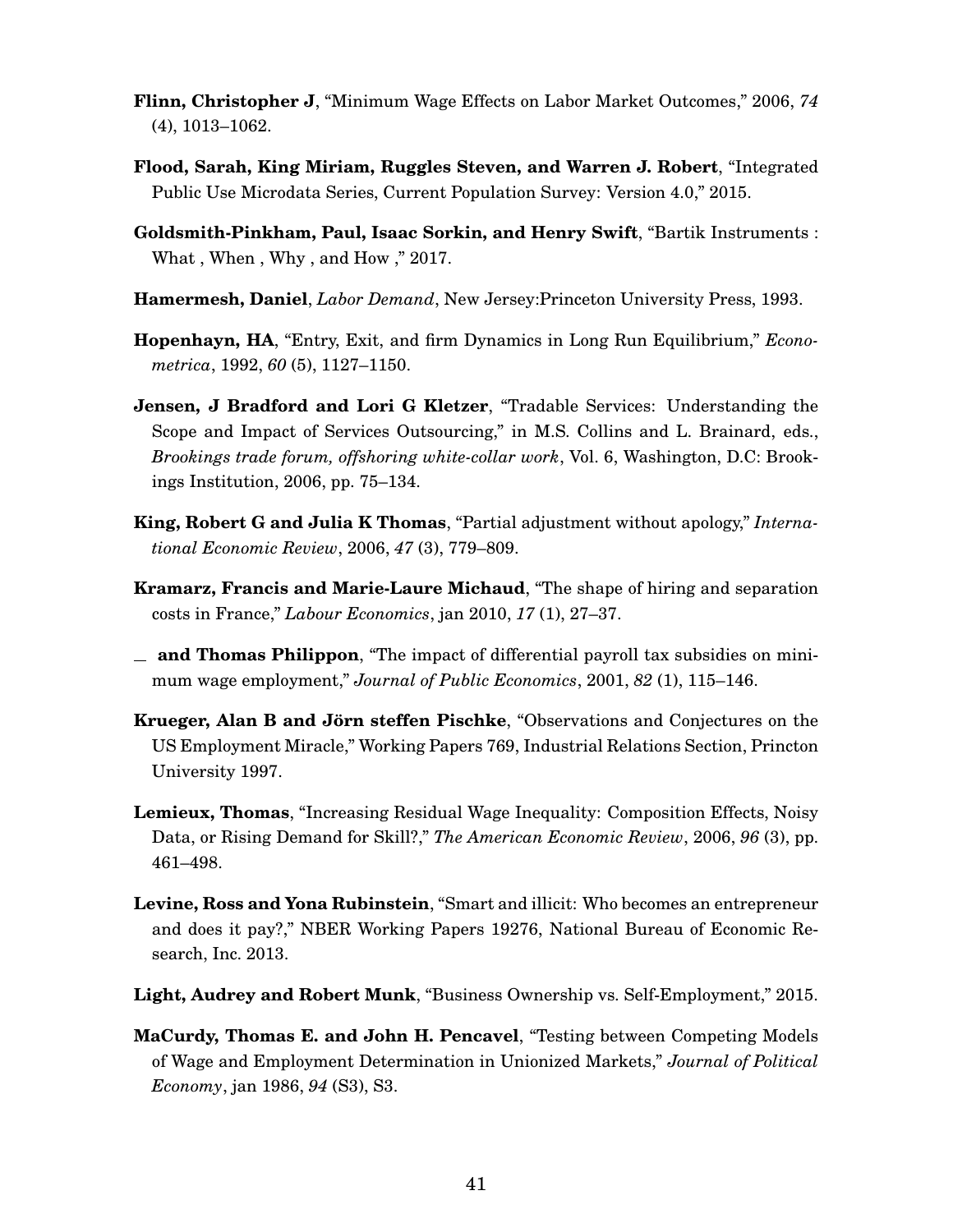- **Manning, Alan and Michael Amior**, "CEP Discussion Paper No 1357 June 2015 The Persistence of Local Joblessness Michael Amior," CEP Discussion Papers 1357, Centre for Economic Performance, LSE 2015.
- **Mutti, John and Shelby Gerking**, "Changes in income distribution and welfare from greater immigration of unskilled workers," *European Economic Review*, 1983, *23* (1), 103–116.
- <span id="page-42-2"></span>**Pacas, Jose and Sarah Flood**, "Using the Annual Social and Economic Supplement with Current Population Survey Panels Jose Pacas & Sarah Flood Minnesota Population Center University of Minnesota," Technical Report, Minnesota Population Center, University of Minnesota 2015.
- <span id="page-42-1"></span>**Park, Jin Heum**, "Estimation of Sheepskin Effects and Returns to Schooling Using he Old and the New CPS Measures of Educational Attainment," Working Paper 717, Princeton University, Industrial Relations Section 1994.
- **Peri, Giovanni and Chad Sparber**, "Task Specialization, Immigrant, and Wage," *American Economic Journal: Applied Economics*, 2009, *1* (3), 135–169.
- **Reich, Michael, Ken Jacobs, Annette Bernhardt, and Ian Perry**, "The Impact of Oakland's Proposed City Minimum Wage Law: A Prospective Study," Policy Brief, Center on Wage and Employment Dynamics jun 2014.
- <span id="page-42-0"></span>**Ruggles, Steven, Trent J. Alexander, Katie Genadek, Ronald Goeken, and Matthew Schroeder, Matthew B. Sobek**, "Integrated Public Use Microdata Series: Version 6.0 [Machine-readable database]," Technical Report, University of Minnesota 2015.
- **Sorkin, Isaac**, "Are there long-run effects of the minimum wage?," *Review of Economic Dynamics*, 2015, *18* (2), 306–333.
- **Tschopp, Jeanne**, "The Wage Response to Shocks: The Role of Inter-Occupational Labour Adjustment," *Labour Economics*, 2015, *37* (June), 28–37.
- $-$ , "Wage Formation: Towards Isolating Search and Bargaining Effects from the Marginal Product," *The Economic Journal*, 2016, p. (forthcoming).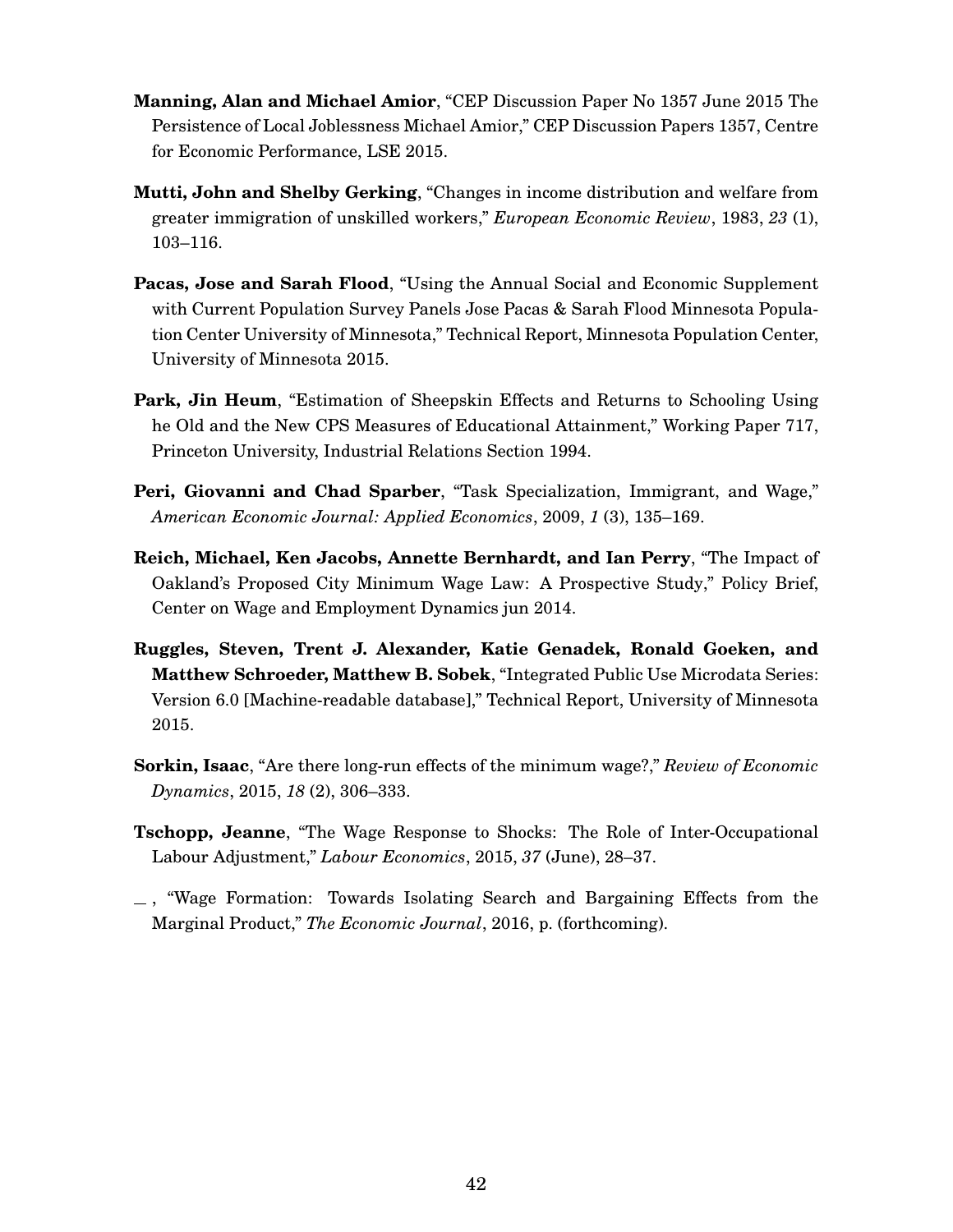

<span id="page-43-0"></span>Figure 1: Predicted Distributional Effects of Minimum Wage Changes

**NOTES**: Distribution impacts of the minimum wage changes are calculated by taking the average of  $\frac{\beta_{1i}}{1-\beta_3}\times\max(0,15-w_q)$  for those workers with wage less than or equal to  $w_q$ . All figures are in 2014.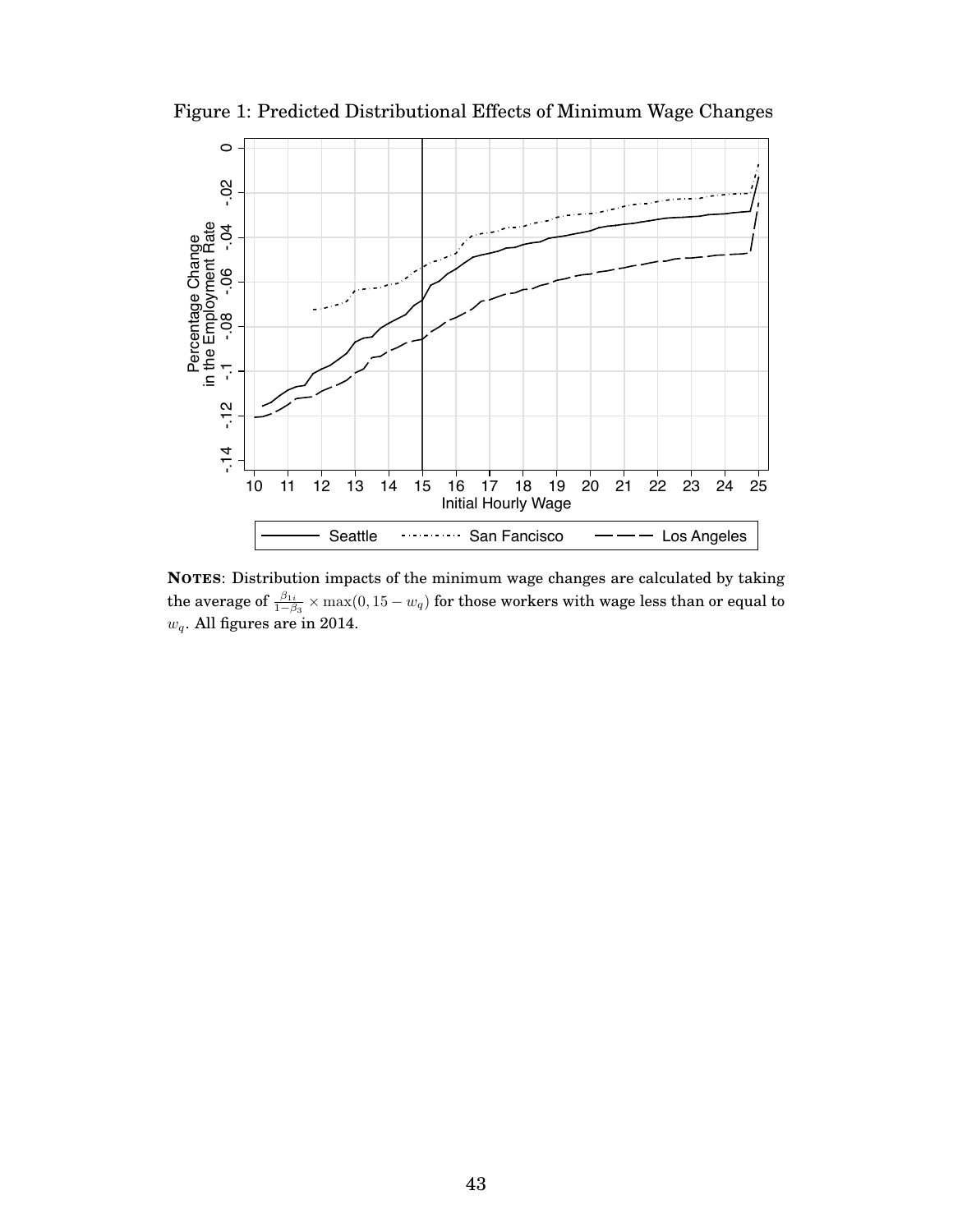|                                     | <b>OLS</b> | IV                   | <b>OLS</b> |            | IV         |                 |
|-------------------------------------|------------|----------------------|------------|------------|------------|-----------------|
|                                     | (1)        | (2)                  | (3)        | (4)        | (5)        | (6)             |
| $\Delta \log w_{ict}$               | $0.13*$    | $-1.03*$             | $0.12*$    | $-1.07*$   | $-1.04*$   | $-1.05*$        |
|                                     | (0.013)    | (0.37)               | (0.014)    | (0.29)     | (0.31)     | (0.27)          |
| $\Delta \log \frac{E_{ct}}{L_{ct}}$ | $0.79*$    | $-2.09*$             | $0.79*$    | $-2.10*$   | $-2.22*$   | $-2.15*$        |
|                                     | (0.054)    | (1.03)               | (0.057)    | (1.06)     | (0.83)     | (0.81)          |
| $\Delta \log L_{ct}$                | $0.89*$    | $0.99*$              |            |            |            |                 |
|                                     | (0.014)    | (0.093)              |            |            |            |                 |
| Observations                        | 44028      | 44028                | 44028      | 44028      | 44028      | 44028           |
| $R^2$                               |            |                      |            |            |            |                 |
| Instruments                         |            | $Z_1, Z_2, Z_3, Z_4$ |            | $Z_1, Z_2$ | $Z_1, Z_3$ | $Z_1, Z_2, Z_3$ |
| F-Stats:                            |            |                      |            |            |            |                 |
| $\Delta \log w_{ict}$               |            | 27.80                |            | 40.65      | 25.07      | 32.93           |
| $\Delta \log \frac{E_{ct}}{L_{ct}}$ |            | 6.90                 |            | 7.40       | 11.68      | 8.58            |
| $\Delta \log L_{ct}$                |            | 19.70                |            |            |            |                 |
| $AP$ <i>p</i> -val:                 |            |                      |            |            |            |                 |
| $\Delta \log w_{ict}$               |            | 0.00                 |            | 0.00       | 0.00       | 0.00            |
| $\Delta \log \frac{E_{ct}}{L_{ct}}$ |            | 0.00                 |            | 0.00       | 0.00       | 0.00            |
| $\Delta \log L_{ct}$                |            | 0.00                 |            |            |            |                 |
| Over-id. p-val                      |            | 0.92                 |            |            |            | 0.91            |

Table 1: Estimates of Labour Demand Equation [\(6\)](#page-12-0)

**NOTES**: Standard errors, in parentheses, are clustered at the city-year level. (\*) denotes significance at the 5% level. All models estimated on our sample of U.S. cities using Census and ACS data for 1970-2015 and include year fixed-effects. The dependent variable is the decadal change in log industry-city employment (columns 1-2) or log industry-city employment rates (columns 3-6).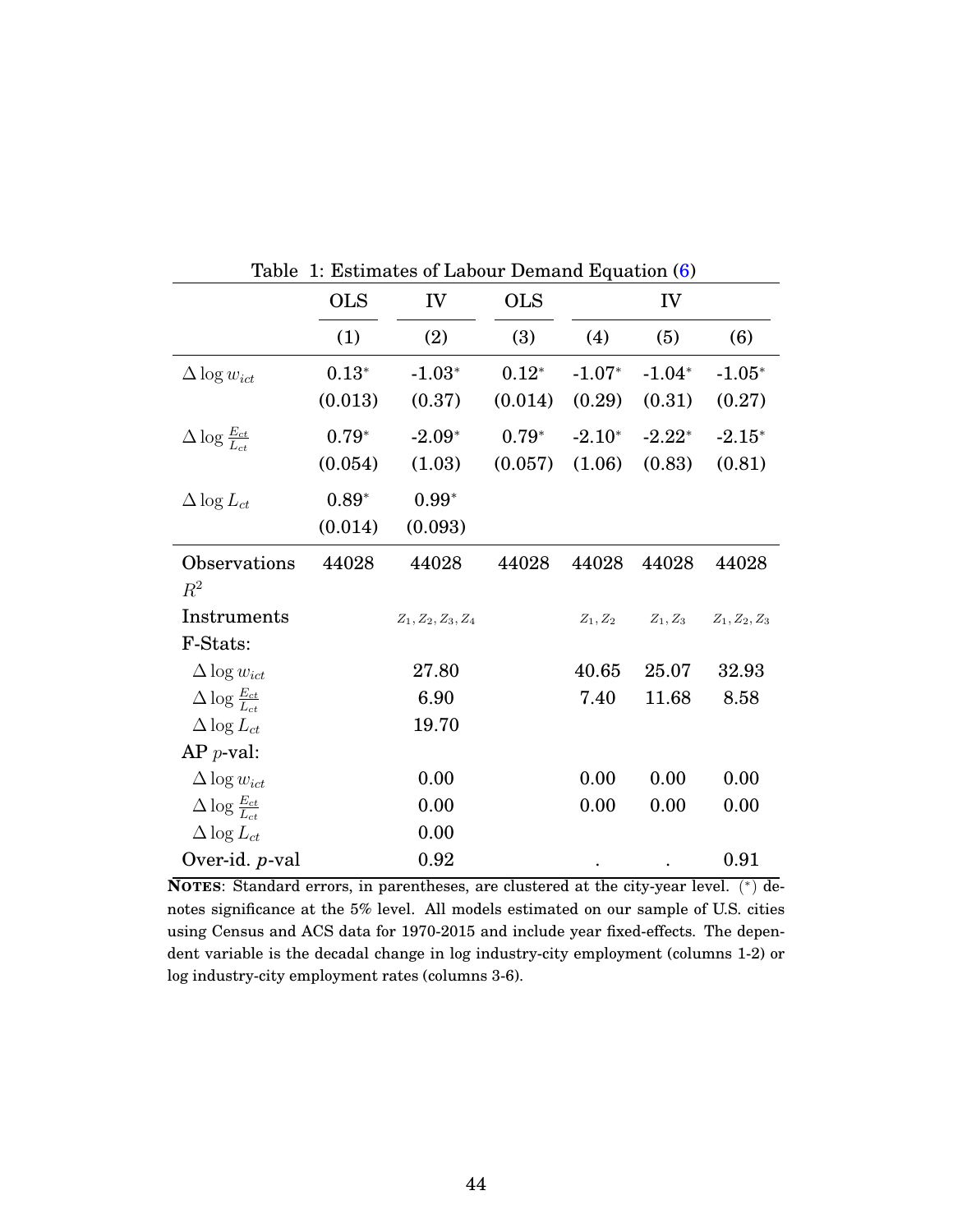|                                     |                      |                                           | 1970-2015 |                      |
|-------------------------------------|----------------------|-------------------------------------------|-----------|----------------------|
|                                     | (1)                  | (2)                                       | (3)       | (4)                  |
| Employment                          |                      |                                           |           |                      |
| $\Delta \ln w_{ict}$                | 0.24                 | 0.11                                      | 0.088     | 0.085                |
|                                     | (0.31)               | (0.25)                                    | (0.20)    | (0.19)               |
| $\Delta \log ER_{ct}$               | $-0.72$              | 0.80                                      | $-0.39$   | $-0.42$              |
|                                     | (3.53)               | (1.42)                                    | (1.58)    | (1.37)               |
| $\Delta \ln \text{Estabs}_{ict}$    | $1.07*$              |                                           | $0.99*$   | $1.00*$              |
|                                     | (0.26)               |                                           | (0.11)    | $(4.4e-17)$          |
| $\Delta \ln \text{Self Emp.}_{ict}$ |                      | $0.84*$                                   |           |                      |
|                                     |                      | (0.14)                                    |           |                      |
| Entrepreneurship                    |                      |                                           |           |                      |
| $\Delta \ln w_{ict}$                | $-1.04+$             | $-1.13+$                                  | $-0.86*$  | $-0.90*$             |
|                                     | (0.62)               | (0.66)                                    | (0.37)    | (0.27)               |
| $\Delta \log ER_{ct}$               | $-1.47$              | $-4.50+$                                  | $-2.26$   | $-2.42$              |
|                                     | (4.20)               | (2.59)                                    | (2.15)    | (1.57)               |
| $\Delta$ Labour Force               | $0.91*$              | $1.21*$                                   | $0.98*$   | $1.00*$              |
|                                     | (0.27)               | (0.26)                                    | (0.15)    | $(6.8e-17)$          |
| Observations                        | 36443                | 23139                                     | 23139     | 23139                |
| Instruments                         | $Z_1, Z_2, Z_3, Z_4$ | $Z_1, Z_2, Z_3, Z_4$ $Z_1, Z_2, Z_3, Z_4$ |           | $Z_1, Z_2, Z_3, Z_4$ |

Table 2: Three-stage estimation for systems of simultaneous equations

**NOTES**: Standard errors, in parentheses, are clustered at the city level. ( ∗ ) denotes significance at the 5% level. All models estimated on our sample of U.S. cities using Census and ACS data for 1970-2015 and include a full set of Industry  $\times$  Year fixed-effects. The dependent variable is the decadal change in log industry-city employment (panel 1) or decadal change in log industry-city entrepreneurs (panel 2). Column (1) measures entrepreneurship using establishment counts from the QCEW, column (2) measures entrepreneurship using incorporated self-employed from the Census/ACS, and columns (3) and (4) use both measures with cross-equation restrictions imposed as discussed in the text.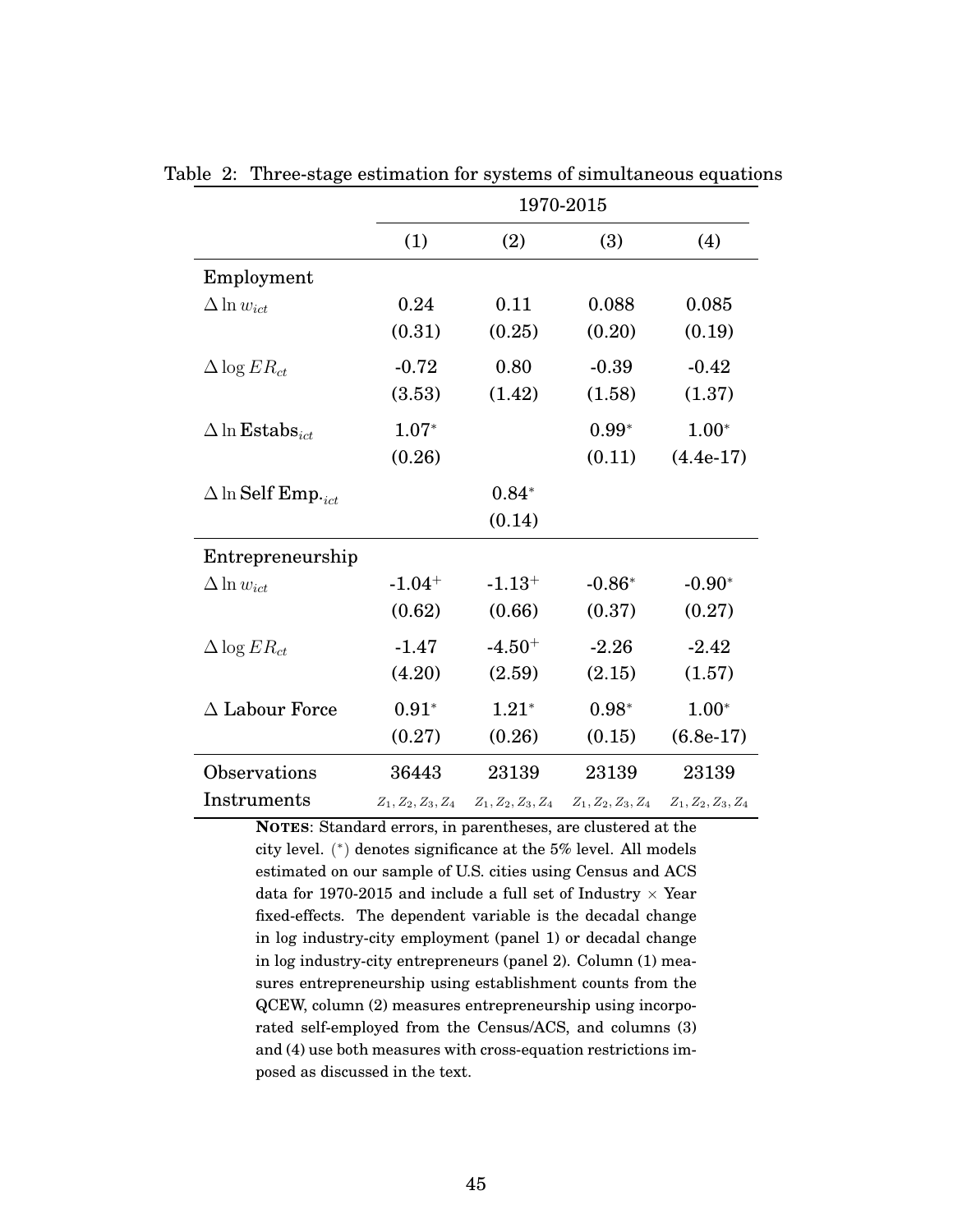|                       | <b>OLS</b> | IV              | <b>OLS</b> |          | IV       |            |
|-----------------------|------------|-----------------|------------|----------|----------|------------|
|                       | (1)        | (2)             | (3)        | (4)      | (5)      | (6)        |
| $\Delta \log w_{ct}$  | $0.11*$    | $-0.28*$        | $0.11*$    | $-0.29*$ | $-0.27*$ | $-0.28*$   |
|                       | (0.032)    | (0.091)         | (0.032)    | (0.12)   | (0.10)   | (0.092)    |
| $\Delta \log L_{ct}$  | $1.00*$    | $0.99*$         |            |          |          |            |
|                       | (0.010)    | (0.031)         |            |          |          |            |
| $Z_{1ct}$             | $0.095*$   | $0.22*$         | $0.091*$   | $0.21*$  | $0.21*$  | $0.21*$    |
|                       | (0.046)    | (0.064)         | (0.039)    | (0.047)  | (0.038)  | (0.038)    |
| Observations          | 760        | 760             | 760        | 760      | 760      | 760        |
| $R^2$                 |            |                 |            |          |          |            |
| <b>Instrument Set</b> |            | $Z_2, Z_3, Z_4$ |            | $Z_2$    | $Z_3$    | $Z_2, Z_3$ |
| F-Stats:              |            |                 |            |          |          |            |
| $\Delta \log w_{ict}$ |            | 46.99           |            | 78.87    | 51.38    | 69.80      |
| $\Delta \log L_{ct}$  |            | 7.42            |            |          |          |            |
| $AP$ p-val:           |            |                 |            |          |          |            |
| $\Delta \log w_{ict}$ |            | 0.00            |            | 0.00     | 0.00     | 0.00       |
| $\Delta \log L_{ct}$  |            | 0.00            |            |          |          |            |
| Over-id. p-val        |            | 0.94            |            |          |          | 0.89       |

Table 3: Estimates of the Aggregate Labour Demand Equation [\(11\)](#page-14-0)

**NOTES:** Standard errors in parentheses. (\*) denotes significance at the 5% level. All models estimated on our sample of U.S. cities using Census and ACS data for 1970- 2015 and include year fixed-effects. The dependent variable is the decadal change in log industry-city employment (columns 1-2) or log industry-city employment rates (columns 3-6).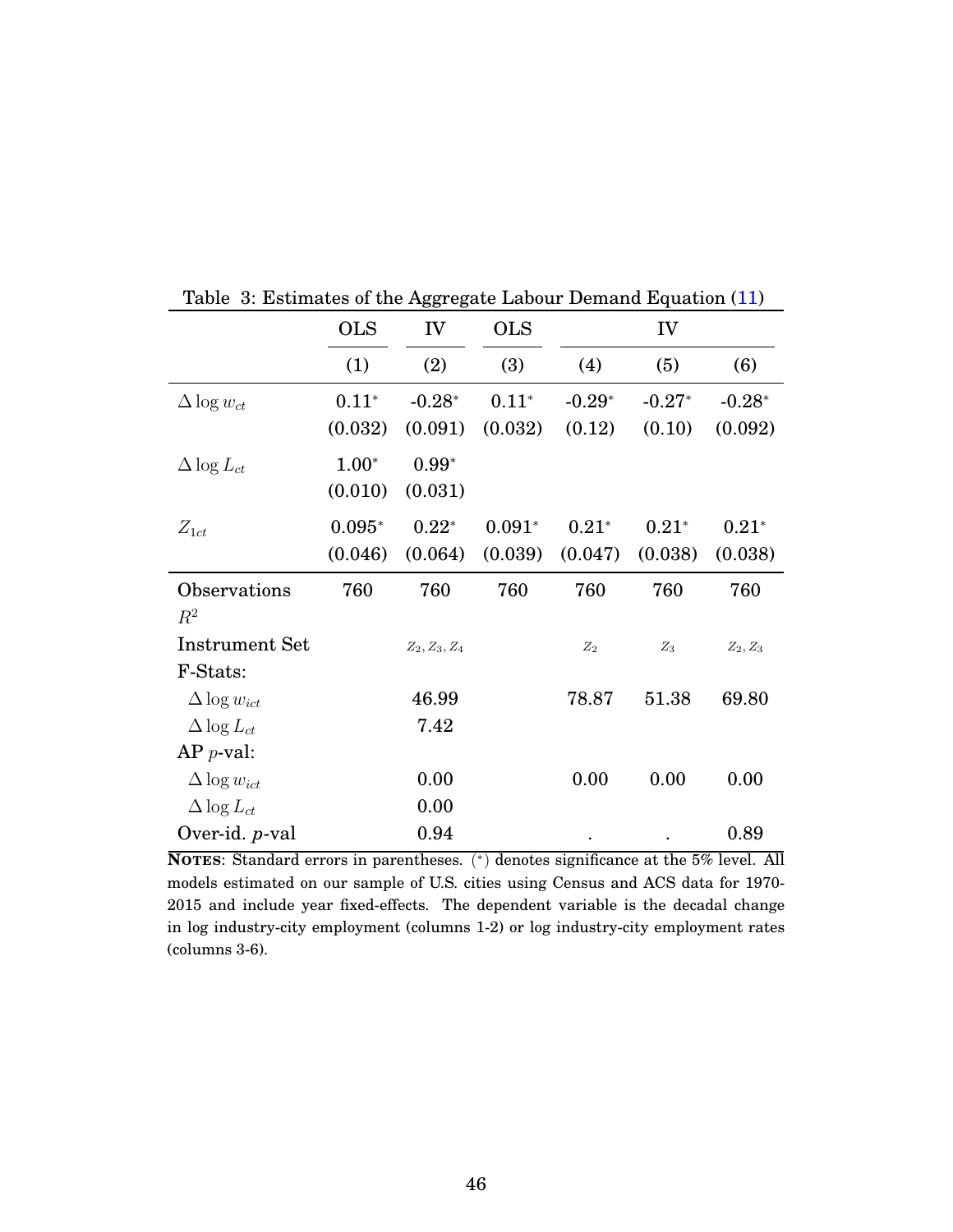|                                      |         | Low Trade            |          | Medium Trade         |         | High Trade           |
|--------------------------------------|---------|----------------------|----------|----------------------|---------|----------------------|
|                                      | (1)     | (2)                  | (3)      | (4)                  | (5)     | (6)                  |
| $\Delta \log w_{ict}$                | $0.13*$ | $-1.24*$             | $0.090*$ | $-1.14*$             | $0.15*$ | $-0.93*$             |
|                                      | (0.026) | (0.56)               | (0.020)  | (0.37)               | (0.025) | (0.20)               |
| $\Delta \log \frac{E_{ct}}{L_{tot}}$ | $0.66*$ | $-2.84$              | $0.83*$  | $-3.23*$             | $0.81*$ | $-1.22*$             |
|                                      | (0.13)  | (2.58)               | (0.078)  | (1.18)               | (0.088) | (0.57)               |
| Observations                         | 6824    | 6824                 | 18469    | 18469                | 18735   | 18735                |
| $R^2$                                |         |                      |          |                      |         |                      |
| <b>Instrument Set</b>                |         | $Z_1, Z_2, Z_3, Z_4$ |          | $Z_1, Z_2, Z_3, Z_4$ |         | $Z_1, Z_2, Z_3, Z_4$ |
| F-Stats:                             |         |                      |          |                      |         |                      |
| $\Delta \log w_{ict}$                |         | 9.63                 |          | 27.50                |         | 46.88                |
| $\Delta \log \frac{E_{ct}}{L_{ct}}$  |         | 2.28                 |          | 7.52                 |         | 12.05                |
| $AP$ <i>p</i> -val:                  |         |                      |          |                      |         |                      |
| $\Delta \log w_{ict}$                |         | 0.00                 |          | 0.00                 |         | 0.00                 |
| $\Delta \log \frac{E_{ct}}{L_{ct}}$  |         | 0.04                 |          | 0.00                 |         | 0.00                 |
| Over-id. p-val                       |         | 0.77                 |          | 0.99                 |         | 0.86                 |

Table 4: Estimates of Labor Demand Equation [\(6\)](#page-12-0) by Trade Groups

**NOTES**: Standard errors, in parentheses, are clustered at the city-year level. (\*) denotes significance at the 5% level. All models estimated on a sample of 152 U.S cities using Census and ACS data for 1970-2007. The dependent variable is the decadal change in log industry-city employment rates.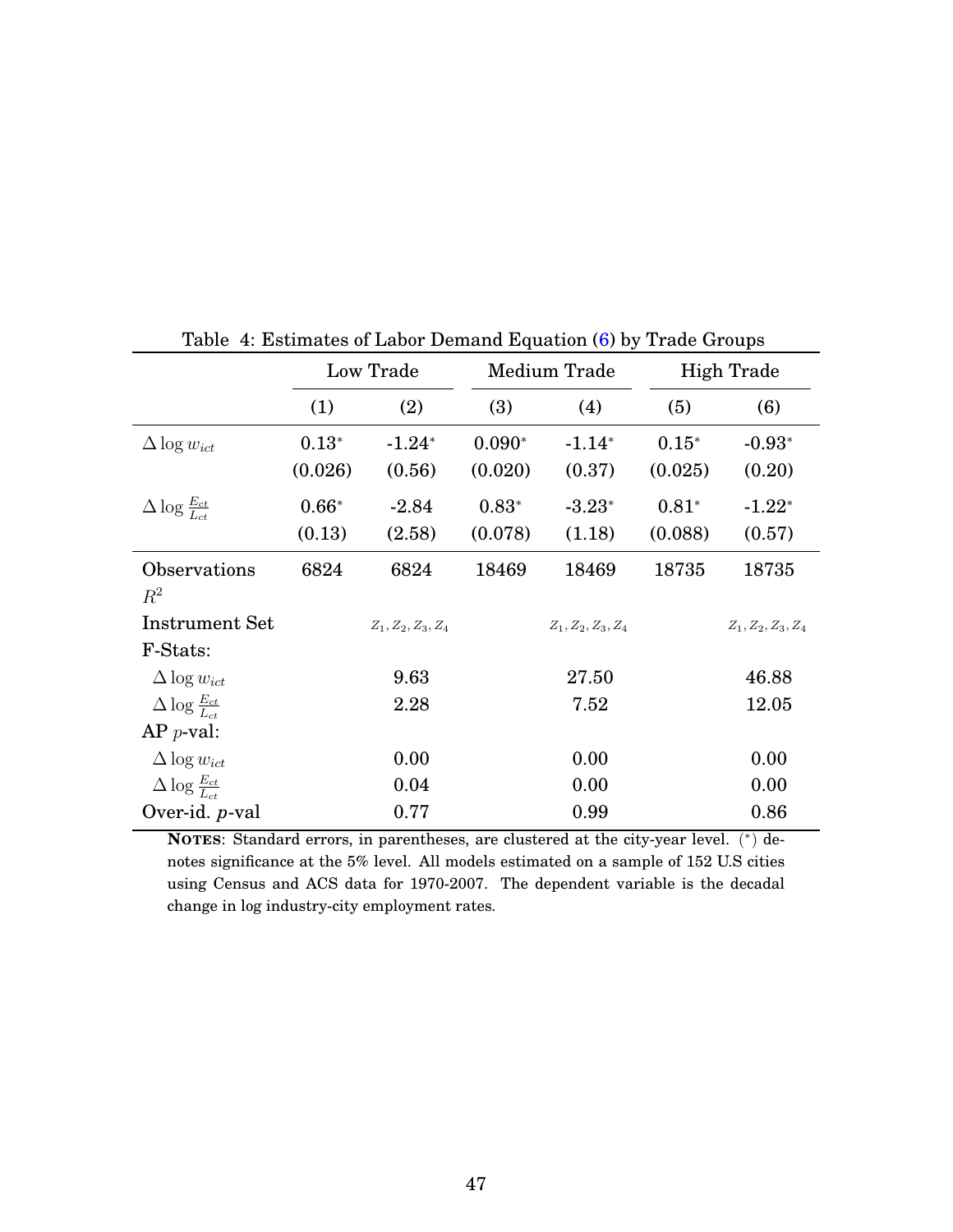|                            | <b>OLS</b> | IV              |
|----------------------------|------------|-----------------|
|                            | (1)        | (2)             |
| Agriculture, Mining, Cons. | $0.20*$    | $-0.51$         |
|                            | (0.069)    | (0.38)          |
| Manufacturing              | $0.21*$    | $-1.51*$        |
|                            | (0.036)    | (0.48)          |
| Transport, Com., Util.     | 0.036      | $-1.18*$        |
|                            | (0.041)    | (0.54)          |
| Retail, Wholesale          | $0.10*$    | $-0.78*$        |
|                            | (0.021)    | (0.25)          |
| F.I.R.E                    | $0.088*$   | $-0.91*$        |
|                            | (0.030)    | (0.29)          |
| Personal, Entertainment.   | 0.046      | $-0.97*$        |
|                            | (0.032)    | (0.26)          |
| Professional               | $0.15*$    | $-0.97*$        |
|                            | (0.036)    | (0.36)          |
| Observations               | 41932      | 41932           |
| $R^2$                      |            |                 |
| Instruments                |            | $Z_1, Z_2, Z_3$ |
| Average                    | 0.14       | $-1.05$         |
| Standard errors,<br>NOTES: | in         |                 |

Table 5: Wage Elasticity Estimates by Industry Aggregates

parentheses, are clustered at the city-year level. ( ∗ ) denotes significance at the 5% level. All models estimated on a sample of 152 U.S cities using Census and ACS data for 1970-2007. The dependent variable is the decadal change in regression adjusted city-industry wages.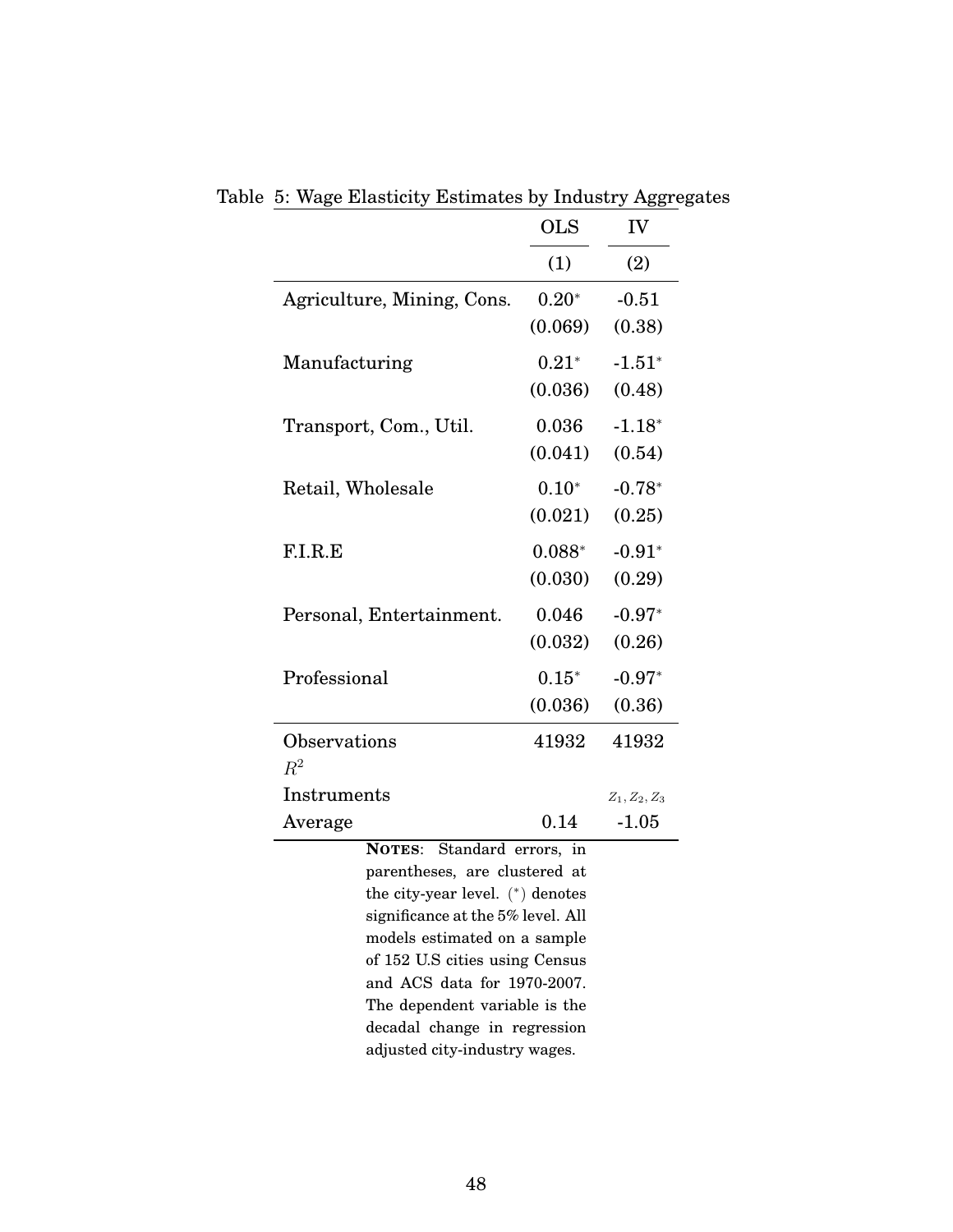<span id="page-49-0"></span>

|                                      |                                                                          |                                                                            | Seattle     |       | San Francisco |       |              | Los Angeles |             |       |
|--------------------------------------|--------------------------------------------------------------------------|----------------------------------------------------------------------------|-------------|-------|---------------|-------|--------------|-------------|-------------|-------|
|                                      | Large Firms                                                              |                                                                            | Small Firms |       |               |       | Large Firms  |             | Small Firms |       |
|                                      | Nominal 2014                                                             |                                                                            | Nominal     | 2014  | Nominal       | 2014  | Nominal 2014 |             | Nominal     | 2014  |
| 2014                                 | 9.32                                                                     |                                                                            | 9.32        | 9.32  | 10.74         | 10.74 | 0.00         | 0.00        | 9.00        | 0.00  |
|                                      |                                                                          |                                                                            | 11.00       | 10.78 | 11.05         | 10.83 |              |             |             |       |
| 2015<br>2016<br>2017<br>2018<br>2020 | $\begin{array}{c} 11.00 \\ 13.00 \\ 15.00 \\ 15.30 \\ 15.61 \end{array}$ | $\begin{array}{c} 9.32 \\ 10.78 \\ 12.50 \\ 14.13 \\ 14.13 \\ \end{array}$ | 12.00       | 11.53 | 12.25         | 11.77 | 10.50        | 10.09       | 10.00       | 9.61  |
|                                      |                                                                          |                                                                            | 13.00       | 12.25 | 13.00         | 12.25 | 12.00        | 11.31       | 10.50       | 9.89  |
|                                      |                                                                          |                                                                            | 14.00       | 12.93 | 14.00         | 12.93 | 13.25        | 12.24       | 12.00       | 11.09 |
|                                      |                                                                          |                                                                            | 15.00       | 13.59 | 15.00         | 13.59 | 14.25        | 12.91       | 13.25       | 12.00 |
|                                      |                                                                          |                                                                            |             |       |               |       | 15.00        | 13.32       | 14.25       | 12.65 |
| 2021                                 |                                                                          |                                                                            |             |       |               |       | 15.00        | 13.06       | 15.00       | 13.06 |
|                                      |                                                                          |                                                                            |             |       |               |       |              |             |             |       |

| ┋<br>Roll<br>ſ     |
|--------------------|
| Wage               |
| anmur.             |
| $\dot{\mathbf{c}}$ |
| Table              |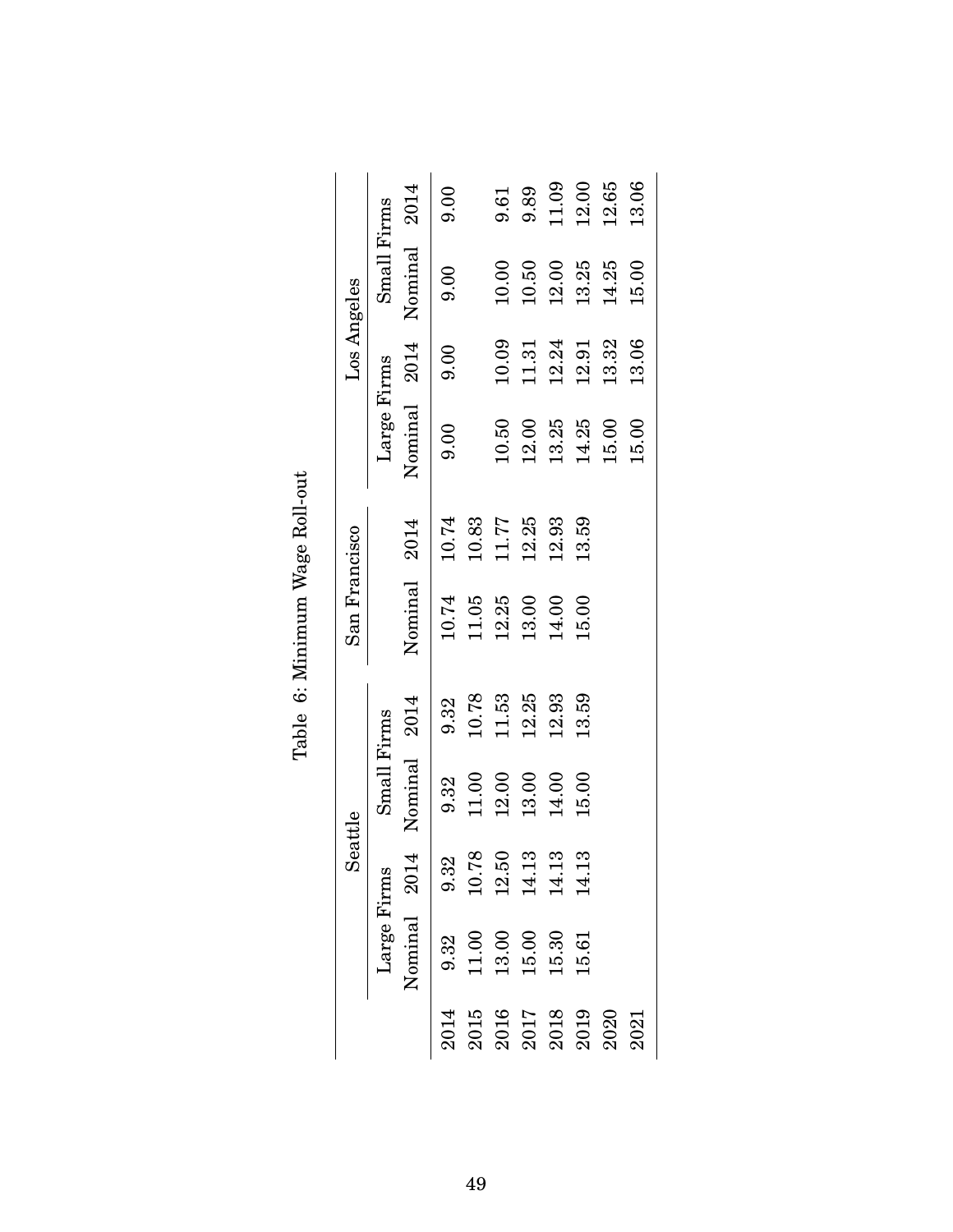<span id="page-50-0"></span>

| Table 7: Wage Impact from Minimum Wage changes - Seattle |          |                                |          |           |           |
|----------------------------------------------------------|----------|--------------------------------|----------|-----------|-----------|
|                                                          | (1)      | (2)                            | (3)      | (4)       | (5)       |
|                                                          | 2015     | 2016                           | 2017     | 2018      | 2019      |
| $(1)$ Initial                                            | $3.04*$  | $3.06*$                        | $3.08*$  | $3.11*$   | $3.12*$   |
|                                                          | (0.016)  | (0.016)                        | (0.015)  | (0.014)   | (0.014)   |
| (2) Direct Impact                                        | $0.021*$ | $0.025*$                       | $0.028*$ | $0.011*$  | $0.011*$  |
|                                                          | (0.0013) | (0.0014)                       | (0.0013) | (0.00070) | (0.00068) |
| $(3)$ End-of-Year                                        | $3.06*$  | $3.08*$                        | $3.11*$  | $3.12*$   | $3.13*$   |
|                                                          | (0.016)  | (0.015)                        | (0.014)  | (0.014)   | (0.014)   |
| (4) Fraction Impacted                                    | $0.16*$  | $0.21*$                        | $0.27*$  | $0.28*$   | $0.30*$   |
|                                                          | (0.0097) | (0.011)                        | (0.011)  | (0.012)   | (0.012)   |
| Total Wage Change                                        |          |                                |          |           | 0.098     |
| s.e.<br>$\overline{\cdots}$                              |          | $\overline{\phantom{a}}$<br>27 |          |           | 0.005     |

**NOTES**: Wage Impacts calculated as follows: Row (1) gives the average log wage at the beginning of the period. Row (2) gives the impact on the average log wage caused by the period's minimum wage increase. Row  $(3)$  gives the end-of-year average log wage  $((1) + (2))$ . Row (4) gives the cumulative fraction of workers impacted by the roll-out of the minimum wage policy. All wage figures are in 2014 dollars.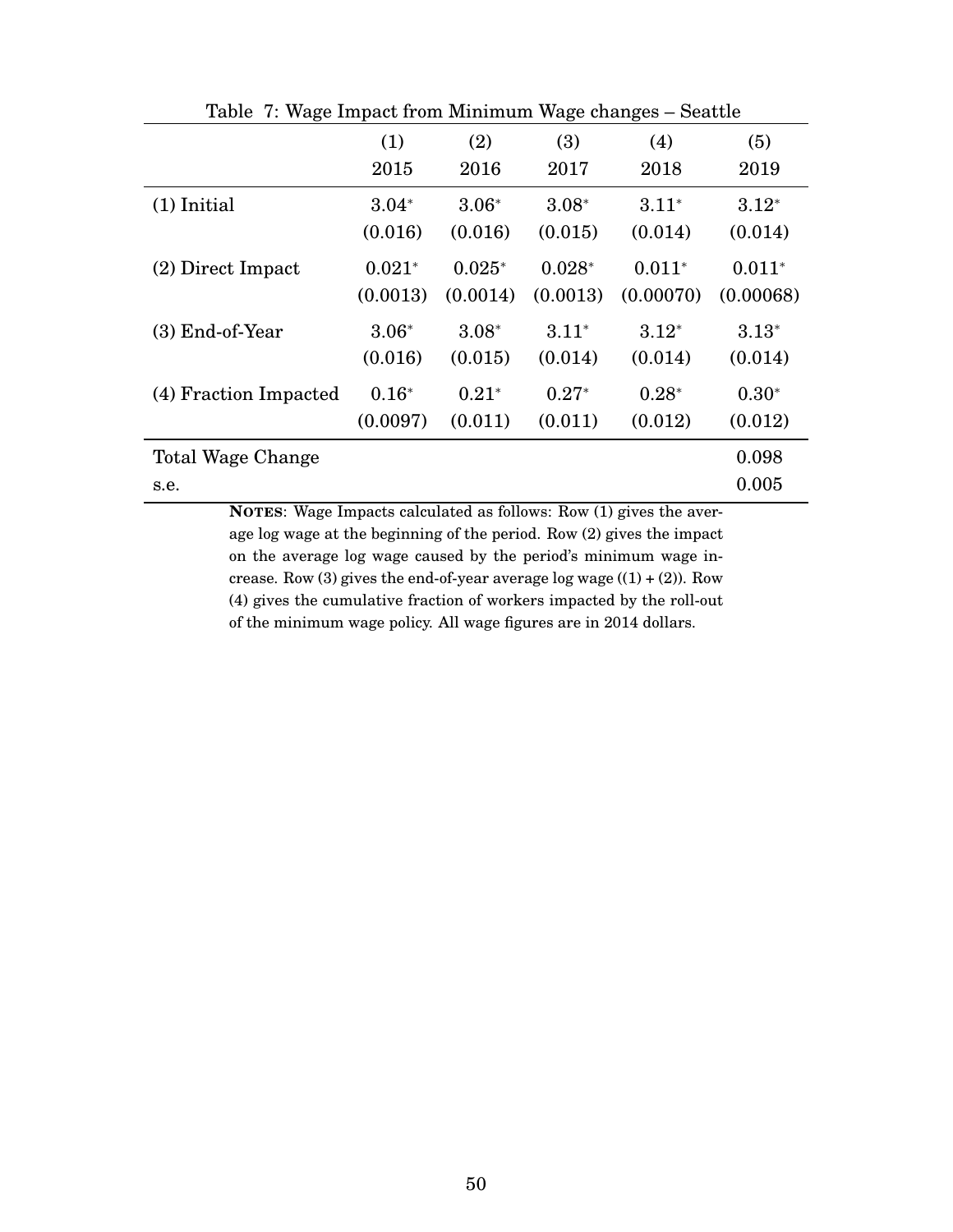<span id="page-51-0"></span>

|                                                                        | (1)      | (2)      | (3)      | (4)      | (5)      |
|------------------------------------------------------------------------|----------|----------|----------|----------|----------|
|                                                                        | 2015     | 2016     | 2017     | 2018     | 2019     |
| $(1)$ Initial                                                          | $71.2*$  | $70.7*$  | $70.2*$  | 69.6*    | $69.3*$  |
|                                                                        | (0.98)   | (1.00)   | (1.08)   | (1.22)   | (1.28)   |
| $(2)$ Wage Only                                                        | $-1.40*$ | $-2.64*$ | $-3.98*$ | $-4.05*$ | $-4.55*$ |
|                                                                        | (0.22)   | (0.43)   | (0.68)   | (0.85)   | (0.95)   |
| $(3)$ Congestion + $(2)$                                               | $-0.44*$ | $-0.54*$ | $-0.62*$ | $-0.24*$ | $-0.25*$ |
|                                                                        | (0.21)   | (0.25)   | (0.27)   | (0.10)   | (0.11)   |
| $(4)$ End-of-Year                                                      | $70.7*$  | $70.2*$  | 69.6*    | $69.3*$  | $69.1*$  |
|                                                                        | (1.00)   | (1.08)   | (1.22)   | (1.28)   | (1.34)   |
| Total Emp. Change                                                      |          |          |          |          | $-2.10$  |
| s.e.<br>Norma, Employment Importa coloulated es follows: Dew (1) gives |          |          |          |          | 0.93     |

Table 8: Employment Impacts from Minimum Wage Changes – Seattle

**NOTES**: Employment Impacts calculated as follows: Row (1) gives the employment rate at the beginning of the period. Row (2) gives the first round effect on the employment rate ( $\beta_1 \times \Delta w_{ict}$ , summed over industries). Row (3) gives the employment effect taking into account congestion effects ( $\frac{\beta_1}{1-\beta_3}\times \Delta w_{ct})$ ). Row (4) gives the end-of-year employment rate.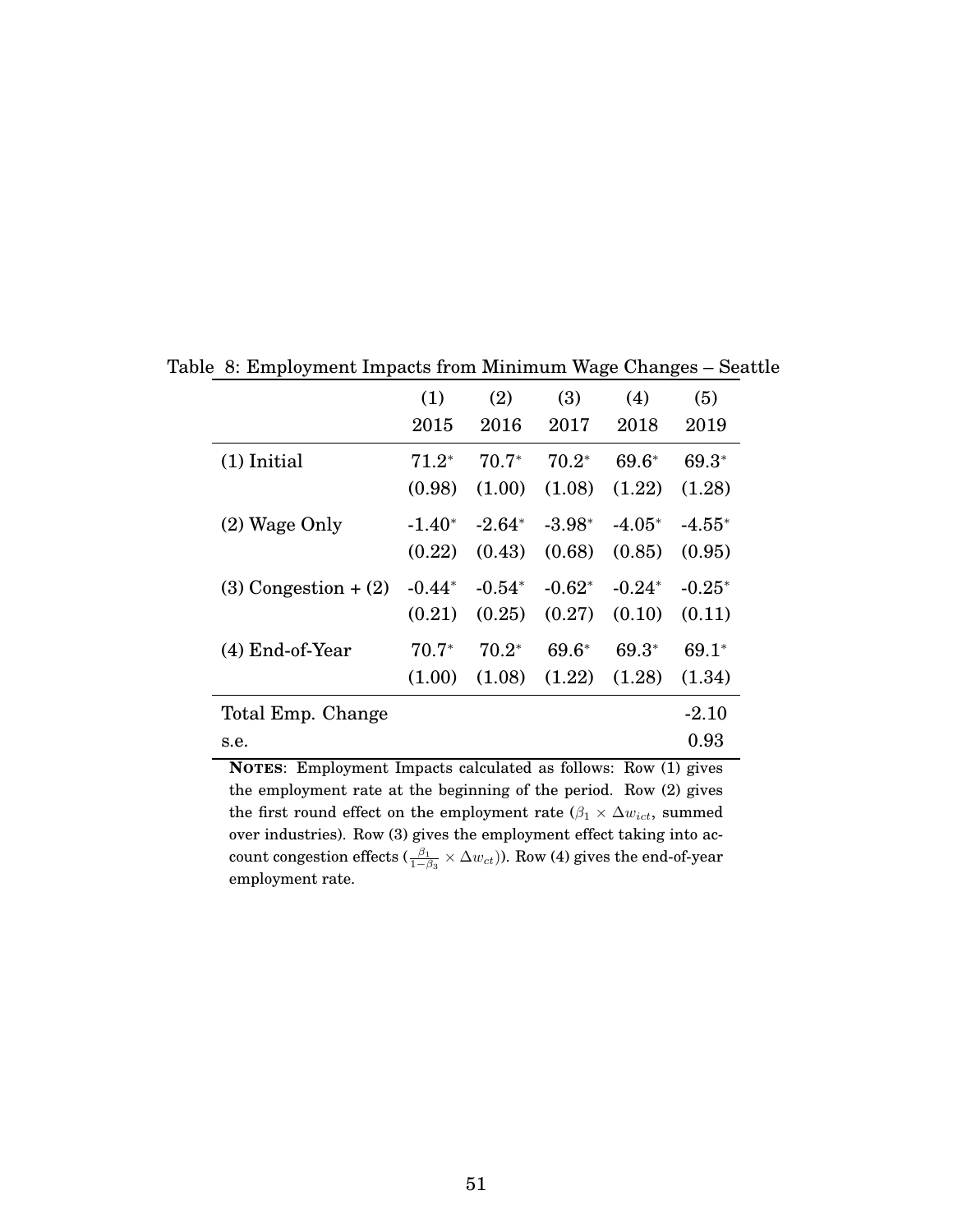|                            | (1)     | (2)       | (3)      | (4)      | (5)       | (6)       | (7)      |
|----------------------------|---------|-----------|----------|----------|-----------|-----------|----------|
|                            | 2014    | 2015      | 2016     | 2017     | 2018      | 2019      | Total    |
| Agriculture, Mining, Cons. | $3.10*$ | $0.020*$  | $0.016*$ | $0.018*$ | $0.015*$  | $0.016*$  | $0.085*$ |
|                            | (0.071) | (0.0062)  | (0.0052) | (0.0047) | (0.0035)  | (0.0035)  | (0.020)  |
| Manufacturing              | $3.20*$ | $0.0087*$ | $0.013*$ | $0.018*$ | $0.0077*$ | $0.0088*$ | $0.057*$ |
|                            | (0.043) | (0.0024)  | (0.0028) | (0.0030) | (0.0016)  | (0.0016)  | (0.0092) |
| Transport, Com., Util.     | $3.10*$ | $0.016*$  | $0.020*$ | $0.024*$ | $0.0097*$ | $0.0099*$ | $0.080*$ |
|                            | (0.054) | (0.0043)  | (0.0046) | (0.0044) | (0.0024)  | (0.0023)  | (0.015)  |
| Retail, Wholesale          | $2.87*$ | $0.025*$  | $0.035*$ | $0.041*$ | $0.010*$  | $0.010*$  | $0.12*$  |
|                            | (0.039) | (0.0034)  | (0.0043) | (0.0042) | (0.0017)  | (0.0017)  | (0.013)  |
| F.I.R.E                    | $3.19*$ | $0.0094*$ | $0.014*$ | $0.016*$ | $0.0056*$ | $0.0059*$ | $0.051*$ |
|                            | (0.057) | (0.0039)  | (0.0041) | (0.0043) | (0.0023)  | (0.0023)  | (0.014)  |
| Personal, Enter.           | $2.56*$ | $0.062*$  | $0.064*$ | $0.064*$ | $0.027*$  | $0.027*$  | $0.24*$  |
|                            | (0.032) | (0.0049)  | (0.0047) | (0.0042) | (0.0027)  | (0.0026)  | (0.015)  |
| Professional               | $3.15*$ | $0.011*$  | $0.017*$ | $0.021*$ | $0.0082*$ | $0.0093*$ | $0.066*$ |
|                            | (0.026) | (0.0015)  | (0.0018) | (0.0018) | (0.0010)  | (0.0010)  | (0.0059) |

#### <span id="page-52-0"></span>Table 9: Wage impacts by Sector from Minimum Wage Changes – Seattle

**NOTES**: Wage impacts by sector. Bootstrap standard errors in parentheses. The first column shows the wage in the sector at the onset of the policy. The rest of the columns show the change in the average log wage in the sector induced by the minimum wage policy implementation from one year to the next.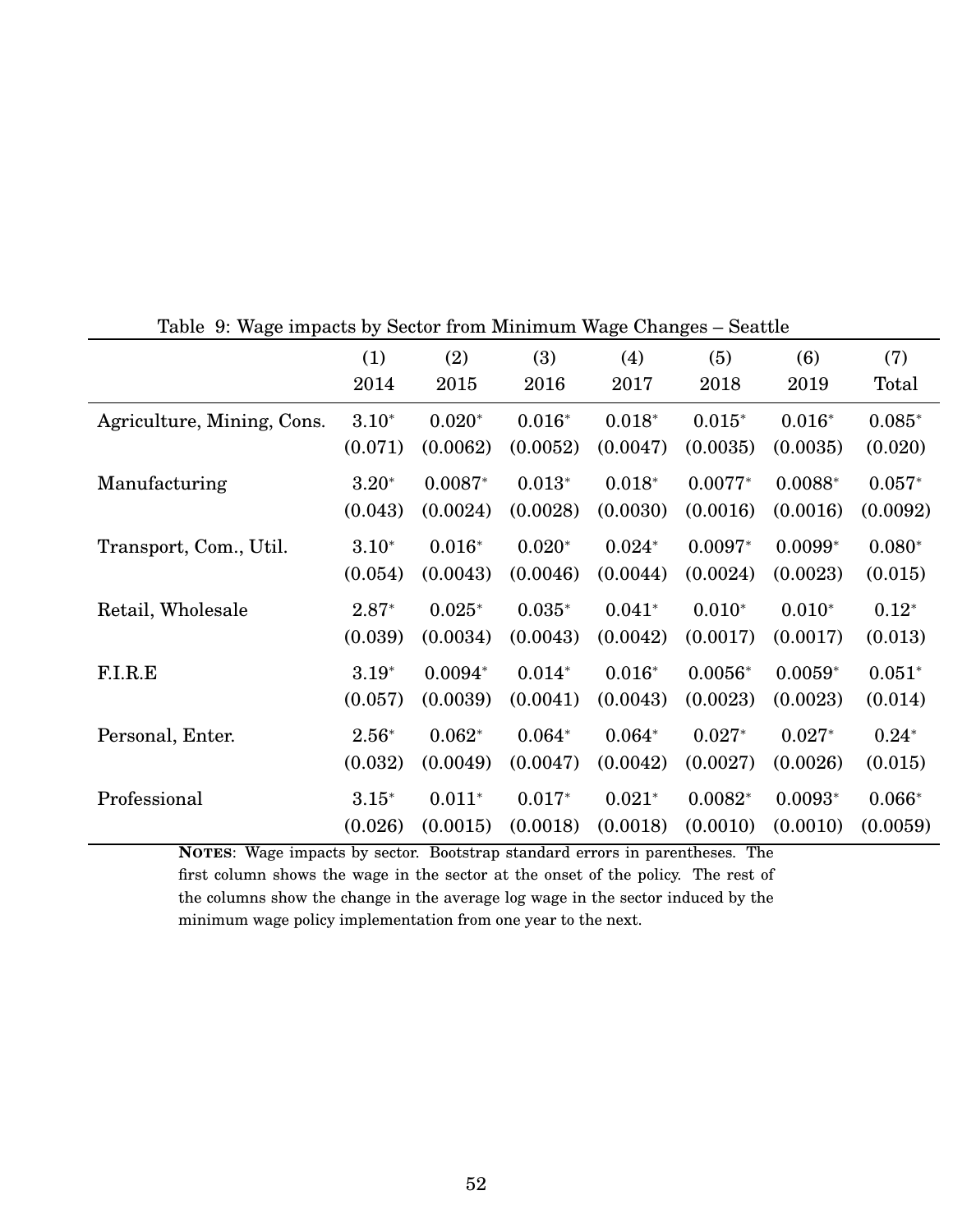| Tavic<br>10. Employment Rate by Dector and minimum wage from out |                              |            |        |                              |              |        | <u>ωσαννισ</u> |
|------------------------------------------------------------------|------------------------------|------------|--------|------------------------------|--------------|--------|----------------|
|                                                                  | (1)                          | (2)        | (3)    | (4)                          | (5)          | (6)    | (7)            |
|                                                                  | 2014                         | 2015       | 2016   | 2017                         | 2018         | 2019   | Total          |
| Agriculture, Mining, Cons.                                       | 3.71                         | 3.67       | 3.64   | 3.61                         | 3.58         | 3.55   | $-0.16$        |
|                                                                  | (0.42)                       | (0.42)     | (0.42) | (0.42)                       | (0.42)       | (0.42) | (0.13)         |
| Manufacturing                                                    | 9.34                         | 9.22       | 9.04   | 8.79                         | 8.69         | 8.58   | $-0.77$        |
|                                                                  | (0.59)                       | (0.58)     | (0.58) | (0.59)                       | (0.59)       | (0.60) | (0.27)         |
| Transport, Com., Util.                                           | 5.72                         | 5.61       | 5.48   | 5.32                         | 5.26         | 5.20   | $-0.52$        |
|                                                                  | (0.53)                       | (0.53)     | (0.53) | (0.54)                       | (0.55)       | (0.55) | (0.23)         |
| Retail, Wholesale                                                | 9.94                         | 9.75       | 9.48   | 9.19                         | 9.11         | 9.04   | $-0.91$        |
|                                                                  | (0.64)                       | (0.63)     | (0.63) | (0.64)                       | (0.64)       | (0.65) | (0.28)         |
| F.I.R.E                                                          | 4.62                         | 4.58       | 4.53   | 4.46                         | 4.44         | 4.41   | $-0.21$        |
|                                                                  | (0.44)                       | (0.44)     | (0.44) | (0.44)                       | (0.43)       | (0.43) | (0.086)        |
| Personal, Enter.                                                 | 9.82                         | 9.23       | 8.66   | 8.14                         | 7.93         | 7.73   | $-2.09$        |
|                                                                  | (0.66)                       | (0.64)     | (0.66) | (0.69)                       | (0.71)       | (0.73) | (0.52)         |
| Professional                                                     | 28.0                         | 27.7       | 27.3   | 26.7                         | 26.5         | 26.3   | $-1.74$        |
|                                                                  | (0.98)                       | (0.97)     | (1.00) | (1.06)                       | (1.09)       | (1.13) | (0.65)         |
| $\mathbf{M}$ $\alpha$ mm $\alpha$                                | $\mathbf{L}$<br>$\mathbf{1}$ | $\sqrt{1}$ |        | $\mathbf{L}$<br>$\mathbf{1}$ | $\mathbf{I}$ |        |                |

<span id="page-53-0"></span>Table 10: Employment Rate by Sector and Minimum Wage Roll-out – Seattle

**NOTES**: Employment rate by sector. Employment rate is calculated as as employment divided by working-age population Each entry is the employment rate in an industry aggregate after policy year t. Bootstrap standard errors in parentheses.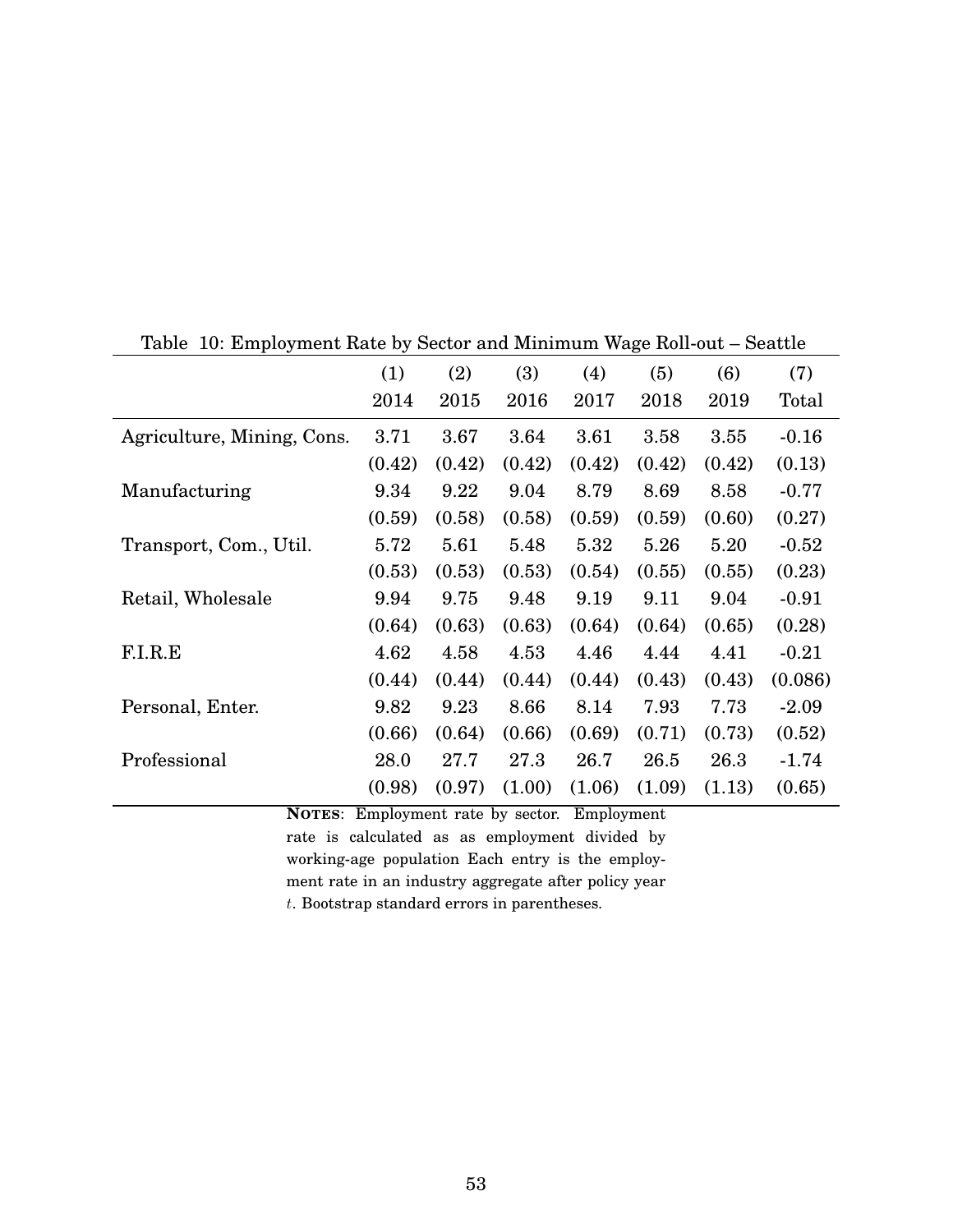<span id="page-54-0"></span>

|            |                         |                                  | Table 11: Summary of Minimum Wage Results                                                                                                                                                                           |                     |                        |                              |                       |                     |                                       |
|------------|-------------------------|----------------------------------|---------------------------------------------------------------------------------------------------------------------------------------------------------------------------------------------------------------------|---------------------|------------------------|------------------------------|-----------------------|---------------------|---------------------------------------|
|            |                         | Seattle                          |                                                                                                                                                                                                                     |                     | San Francisco          |                              |                       | Los Angeles         |                                       |
|            | $\widehat{\Xi}$<br>2015 | 2019<br>$\widehat{\mathfrak{D}}$ | 2019-15<br>$\widehat{\mathfrak{B}}$                                                                                                                                                                                 | 2015<br>$\bigoplus$ | 2019<br>$\overline{6}$ | 2019-15<br>$\widehat{\odot}$ | 2015<br>$\widehat{L}$ | 2021<br>$\circledS$ | $2021 - 15$<br>$\widehat{\mathbf{e}}$ |
| Employment | $71.2*$<br>(0.98)       | (1.34)<br>$69.1*$                | $-2.10*$<br>(0.93)                                                                                                                                                                                                  | (0.88)<br>$69.1*$   | (1.05)<br>$67.8*$      | $-1.33*$<br>(0.63)           | (0.49)<br>$64.0*$     | (1.24)<br>$60.7^*$  | (1.14)<br>$-3.32*$                    |
| Wage       | (0.017)<br>$3.04*$      | (0.017)<br>$3.13*$               | (0.0045)<br>$0.098*$                                                                                                                                                                                                | (0.017)<br>$3.18*$  | (0.017)<br>$3.25*$     | (0.0030)<br>$0.067*$         | (0.0096)<br>$2.85*$   | (0.0096)<br>$3.02*$ | (0.0032)<br>$0.17*$                   |
| Fraction   |                         |                                  | (0.012)<br>$0.30*$                                                                                                                                                                                                  |                     |                        | (0.010)<br>$0.25*$           |                       |                     | (0.0070)<br>$0.42*$                   |
|            |                         |                                  | NOTES: The fist row contains the results for the employment rate, the second row contains the results<br>for the average city log wage, and the third row contains the results for the fraction of workers impacted |                     |                        |                              |                       |                     |                                       |

| くりしてく<br>$\frac{2}{3}$<br>I                                                     |  |
|---------------------------------------------------------------------------------|--|
| ) مەم<br>با<br>Ì                                                                |  |
| <b>、 - - - - - - - -</b> -<br>֚֚֚֚֝<br>֧֧֧֧֧֧֚֚֚֚֚֚֚֚֚֚֚֚֚֚֚֚֚֚֚֚֚֚֝֝֓֝֟֓֝֓֝֬֝֓ |  |
| ר אייר היי האד ד<br> <br> <br> <br>ł                                            |  |
| l                                                                               |  |
| I                                                                               |  |

by ane poincy over the entite roir-out. Ine columns show the results for the start and erm perious of the policy, along with the total change. Standard errors in, parenthesis, are constructed from a bootstrap of 500 replic for the average city log wage, and the third row contains the results for the traction of workers impacted<br>by the policy over the entire roll-out. The columns show the results for the start and end periods of the policy, along with the total change. Standard errors in, parenthesis, are constructed from a bootstrap of for the average city log wage, and the third row contains the results for the fraction of workers impacted by the policy over the entire roll-out. The columns show the results for the start and end periods of the 500 replications.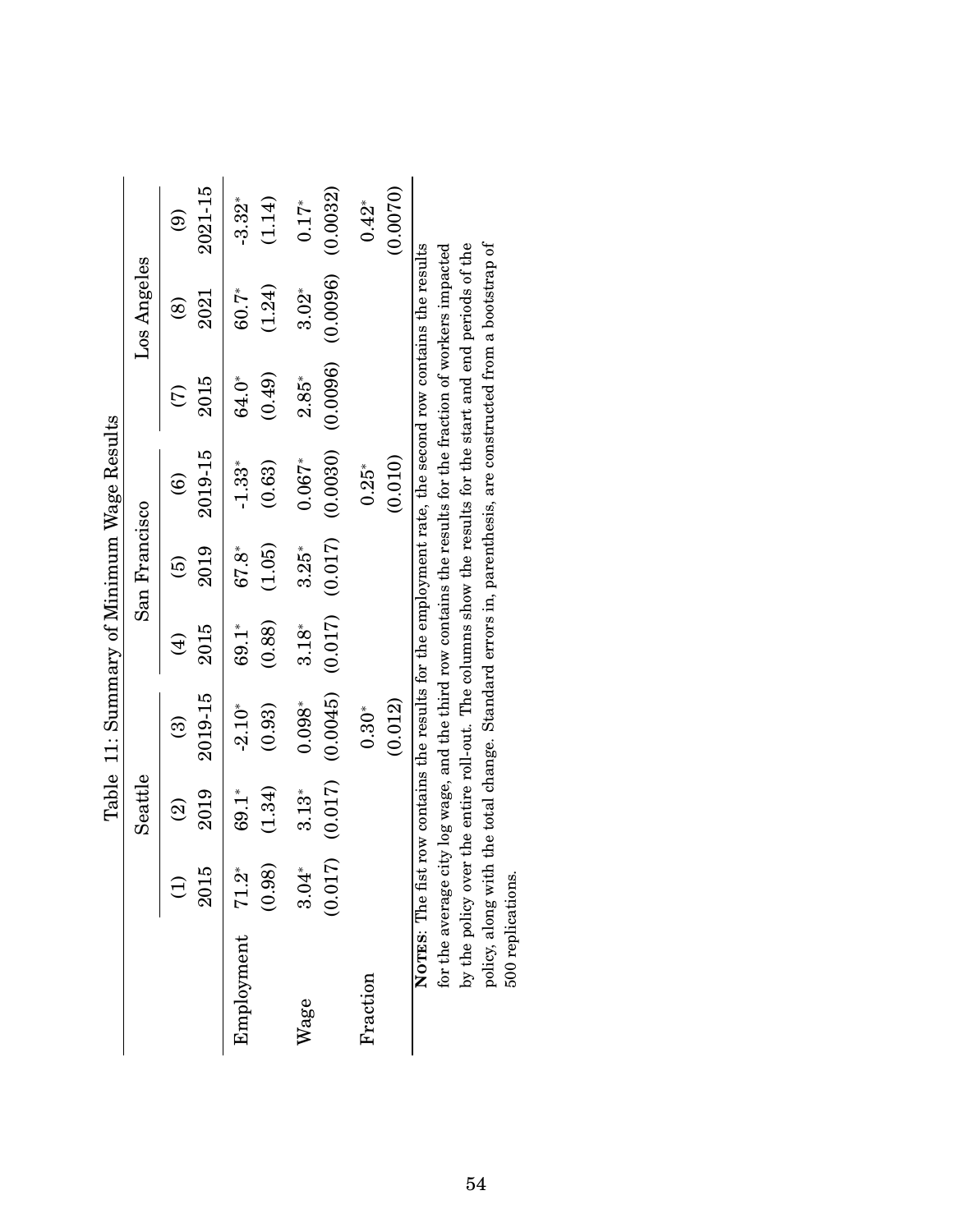## **A Data**

### **A.1 U.S. Census and American Community Survey**

The Census data was obtained with extractions done using the IPUMS system (see [Rug](#page-42-0)[gles et al.](#page-42-0) [\(2015\)](#page-42-0)). The files were the 1980 5% State (A Sample), 1990 State, 2000 5% Census PUMS, and the 2007 American Community Survey. For 1970, Forms 1 and 2 were used for the Metro sample. The initial extraction includes all individuals aged 20 - 65 not living in group quarters. All calculations are made using the sample weights provided. For the 1970 data, we adjust the weights for the fact that we combine two samples. We focus on the log of weekly wages, calculated by dividing wage and salary income by annual weeks worked. We impute incomes for top coded values by multiplying the top code value in each year by 1.5. Since top codes vary by State in 1990 and 2000, we impose common top-code values of 140,000 in 1990 and 175,000 in 2000.

A consistent measure of education is not available for these Census years. We use indicators based on the IPUMS recoded variable EDUCREC that computes comparable categories from the 1980 Census data on years of school completed and later Census years that report categorical schooling only. To calculate potential experience (age minus years of education minus six), we assign group mean years of education from Table 5 in Park [\(1994\)](#page-42-1) to the categorical education values reported in the 1990 and 2000 Censuses.

Census definitions of metropolitan areas are not comparable over time since, in general, the geographic areas covered by them increase over time and their definitions are updated to reflect this expansion. The definition of cities we use attempts to maximize geographic comparability over time and roughly correspond to 1990 definitions of MSAs provided by the U.S. Office of Management and Budget.<sup>[50](#page-55-0)</sup> To create geographically consistent MSAs, we follow a procedure based largely on [Deaton and Lubotsky](#page-40-0) [\(2003\)](#page-40-0) which uses the geographical equivalency files for each year to assign individuals to MSAs or PMSAs based on FIPs state and PUMA codes (in the case of 1990 and 2000) and county group codes (for 1970 and 1980). Each MSA label we use is essentially defined by the PUMAs it spans in 1990. Once we have this information, the equivalency files dictate what counties to include in each city for the other years. Since the 1970 county group definitions are much courser than those in later years, the number of consistent cities we can create is dictated by the 1970 data. This process results in our having 152 MSAs that are consistent across all our sample years. Code for this exercise was generously provided by Ethan G. Lewis. Our definitions differ slightly from those in [Deaton and](#page-40-0) [Lubotsky](#page-40-0) [\(2003\)](#page-40-0) in order to improve the 1970-1980-1990-2000 match.

We use an industry coding that is consistent across Censuses and is based on the IPUMS recoded variable IND1950, which recodes census industry codes to the 1950 definitions. This generates  $144$  consistent industries.<sup>[51](#page-55-1)</sup> We have also replicated our results using data only for the period 1980 to 2000, where we can use 1980 industry

<span id="page-55-0"></span><sup>50</sup>See http://www.census.gov/population/estimates/pastmetro.html for details.

<span id="page-55-1"></span><sup>&</sup>lt;sup>51</sup>See http://usa.ipums.org/usa-action/variableDescription.do?mnemonic=IND1950 for details.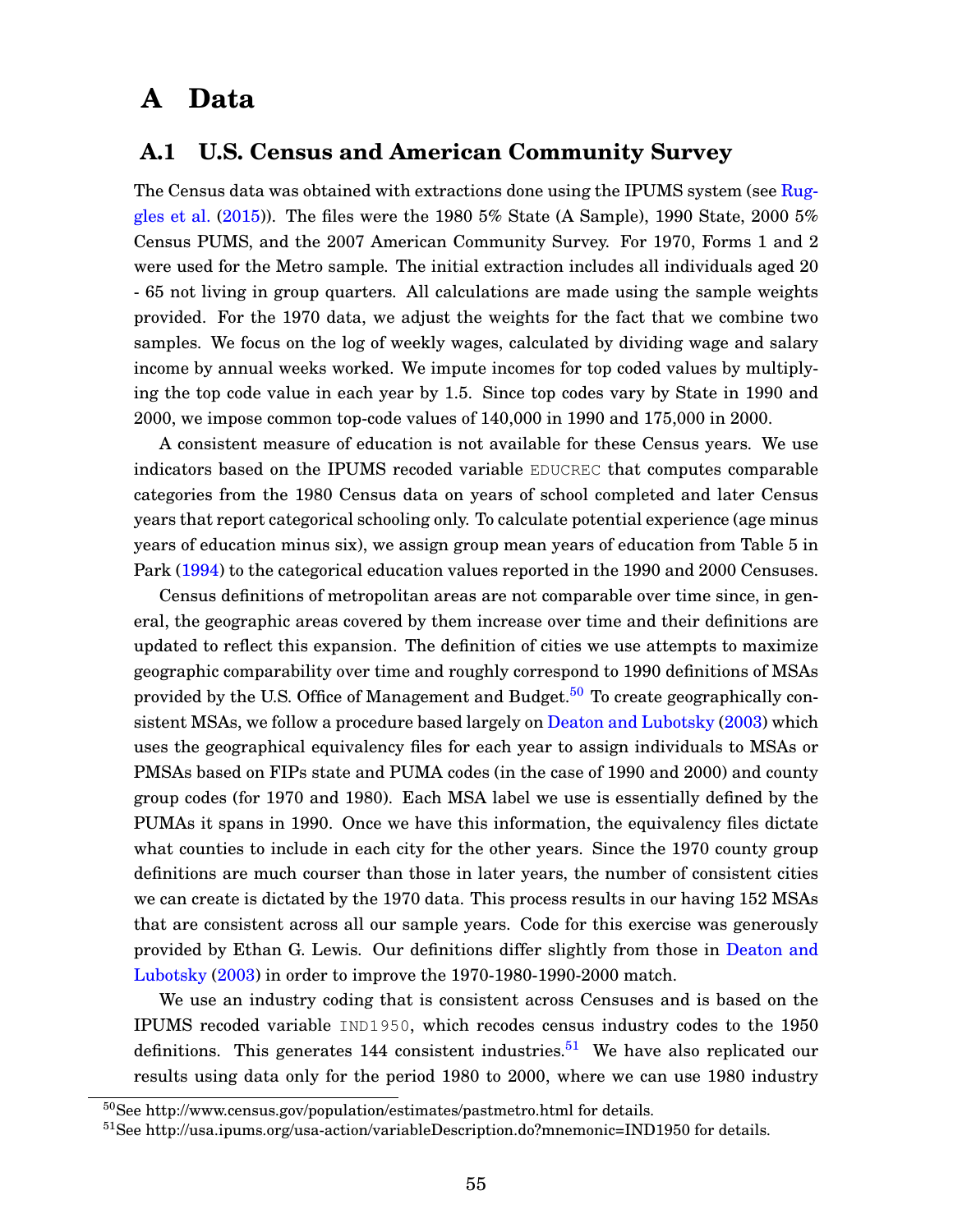definitions to generate a larger number of consistent industry categories.<sup>[52](#page-56-0)</sup> We are also able to define more (231) consistent cities for that period.

### **A.2 Current Population Survey**

Our minimum wage application uses data from the Current Population Survey. The main source of the data is the Outgoing Rotation Group for the survey years 2011-2014 downloaded from the NBER.<sup>[53](#page-56-1)</sup> Our extractions included all individuals between the ages of 16-64.

The construction of our wage data closely follows [Lemieux](#page-41-0) [\(2006\)](#page-41-0). Wage data is based on those who report employment in reference week. In all wage calculations, we set allocated wages to missing. Our hourly wage measure is based on reported hourly wage for those who report hourly payment and not adjusted for topcoding. For workers who are not paid hourly we adjust for topcoded wages by a factor of 1.4 and divide the result by usual hours worked per week. For all wage data, we Winsorize hourly wages below the minimum wage and greater than 100. All wage figures are in 2014 dollars. For all reported wage statistics, we construct a 'labor supply weight' by multiplying the usual weight in the ORG CPS by usual hours divided by 35. Our metro areas use the Core based statistical areas definitions from the NBER extract.

In order to match minimum wage changes to workers, we require a measure of firm size. To do this, we use the Annual Social and Economic Supplement (ASEC) of the Current Population Survey (CPS), downloaded from IPUMS-CPS [\(Flood et al.,](#page-41-1) [2015\)](#page-41-1), and match these data with our ORG data using the procedure outlined in [Pacas and](#page-42-2) [Flood](#page-42-2) [\(2015\)](#page-42-2).

### **A.3 Quarterly Census of Employment and Wages**

Our establishment data comes from the Quarterly Census of Employment and Wages annual county files for the years 1975-2015. It reports establishment counts based on county and industry, subject to disclosure limitations to prevent the release of identifying information regarding single establishments. SIC 2-digit level industrial classifications are available from 1975-2000 and NAICS 4-digit level industrial classifications are available from 1990-2015.

1. As a first-step, we convert QCEW data into industrial classifications matching the Census:

<span id="page-56-0"></span><sup>&</sup>lt;sup>52</sup> The program used to convert 1990 codes to 1980 comparable codes is available at http://www.trinity.edu/bhirsch/unionstats . That site is maintained by Barry Hirsch, Trinity University and David Macpherson, Florida State University. Code to convert 2000 industry codes into 1990 codes was provided by Chris Wheeler and can be found at http://research.stlouisfed.org/publications/review/past/2006. See also a complete table of 2000-1990 industry crosswalks at http://www.census.gov/hhes/www/ioindex/indcswk2k.pdf

<span id="page-56-1"></span><sup>&</sup>lt;sup>53</sup>Links are http://www.nber.org/data/cps\_may.html and http://www.nber.org/data/morg.html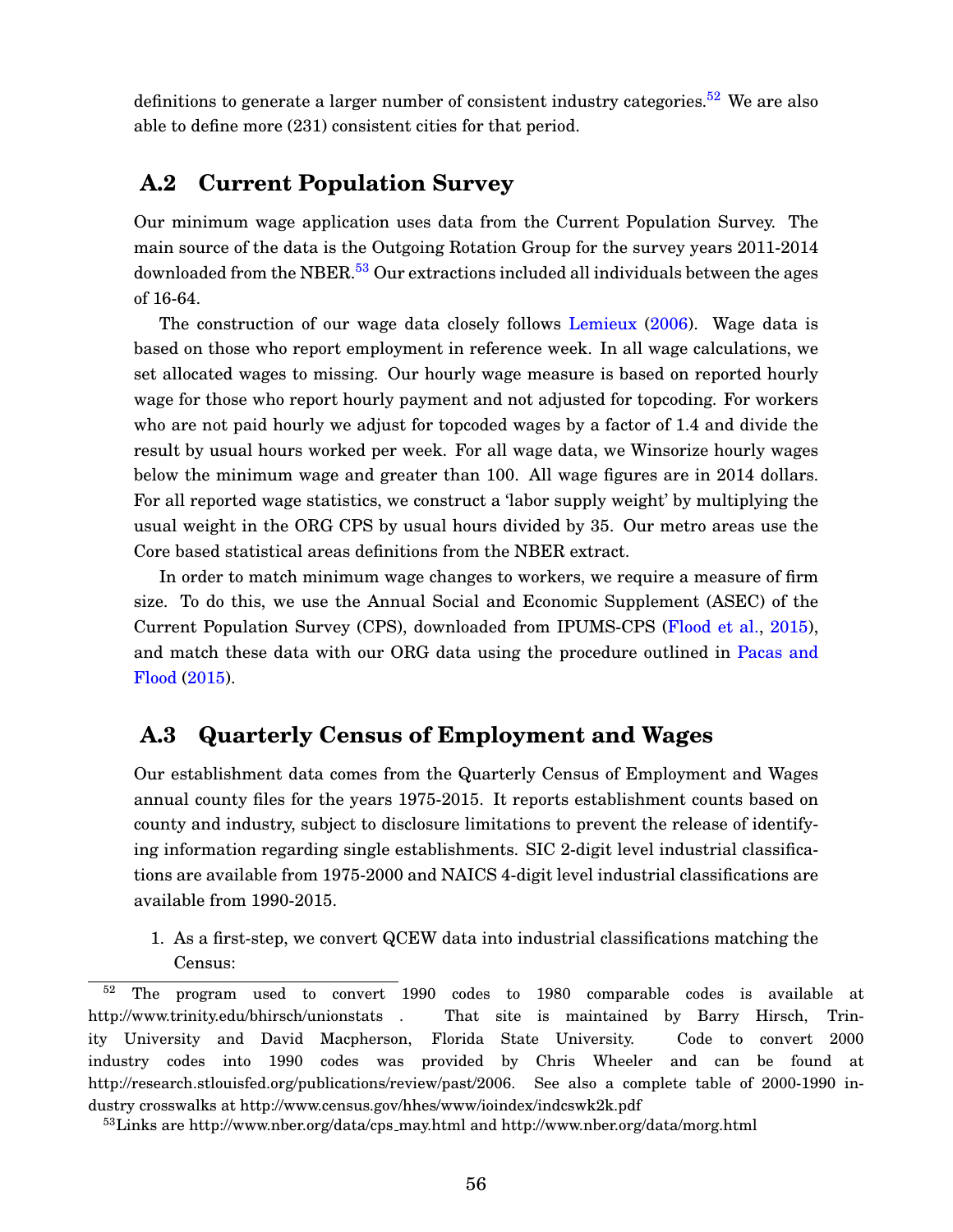- (a) For the years 1975-2000, we extract the QCEW by 2-digit SIC code. These codes are converted into Census classifications based on our own crosswalk. In some cases, SIC industries must be split across Census industrial codes, and this is done based on employment in the Census.
- (b) For the years 2000-2015, we extract the QCEW based on NAICs codes. This is done based on the crosswalks provided by the Census Bureau.<sup>[54](#page-57-1)</sup>
- (c) Our final data set uses decadel changes in the log number of establishments. We compute this using data based on SIC codes for the 1970s, 1980s, and 1990s and using NAICS for 2000-2007 and 2007-2015, and thus avoid differencing between any two years based on different industrial classifications.
- 2. As a second-step, we convert the county-level data to SMSA level data. The first, we convert counties to PUMAS using crosswalks provided by the Missouri Data Center.[55](#page-57-2) We then convert the data to our SMSA-level definitions based on PUMA and state.

# <span id="page-57-0"></span>**B Additional Minimum Wage Results**

|             |              | ີ       | ີ             |         |              |         |
|-------------|--------------|---------|---------------|---------|--------------|---------|
|             | Seattle      |         | San Francisco |         | Los Angeles  |         |
|             | Near Current | Near 15 | Near Current  | Near 15 | Near Current | Near 15 |
| Teenager    | 0.17         | 0.01    | 0.11          | 0.02    | 0.08         | 0.01    |
| Restaurants | 0.30         | 0.10    | 0.24          | 0.06    | 0.20         | 0.05    |
| Female      | 0.52         | 0.58    | 0.52          | 0.63    | 0.52         | 0.45    |
| Non White   | 0.27         | 0.20    | 0.39          | 0.36    | 0.20         | 0.25    |
| Drop Out    | 0.23         | 0.08    | 0.30          | 0.12    | 0.33         | 0.19    |
| High School | 0.26         | 0.27    | 0.25          | 0.21    | 0.29         | 0.32    |
| BA          | 0.13         | 0.25    | 0.15          | 0.25    | 0.11         | 0.18    |

Minimum Wage Demographic Impact

**NOTES**: Each entry in the table is the fraction of each demographic group located within 1 dollar from the current minimum wage or between 14-15 dollars for the indicated city. To calculate this fraction near the 15 dollar value, we inflate wages by 2 percent per year up until the year that the minimum wage reaches 15 dollars in nominal terms.

## **B.1 Los Angeles**

<span id="page-57-2"></span><span id="page-57-1"></span><sup>54</sup>Available from https://www.census.gov/people/io/methodology/

<sup>55</sup>We use http://mcdc.missouri.edu/websas/geocorr14.html for post 2010 data, http://mcdc.missouri.edu/websas/geocorr2k.html for 2000 and 2007, and http://mcdc.missouri.edu/websas/geocorr90.shtml for prior Census years.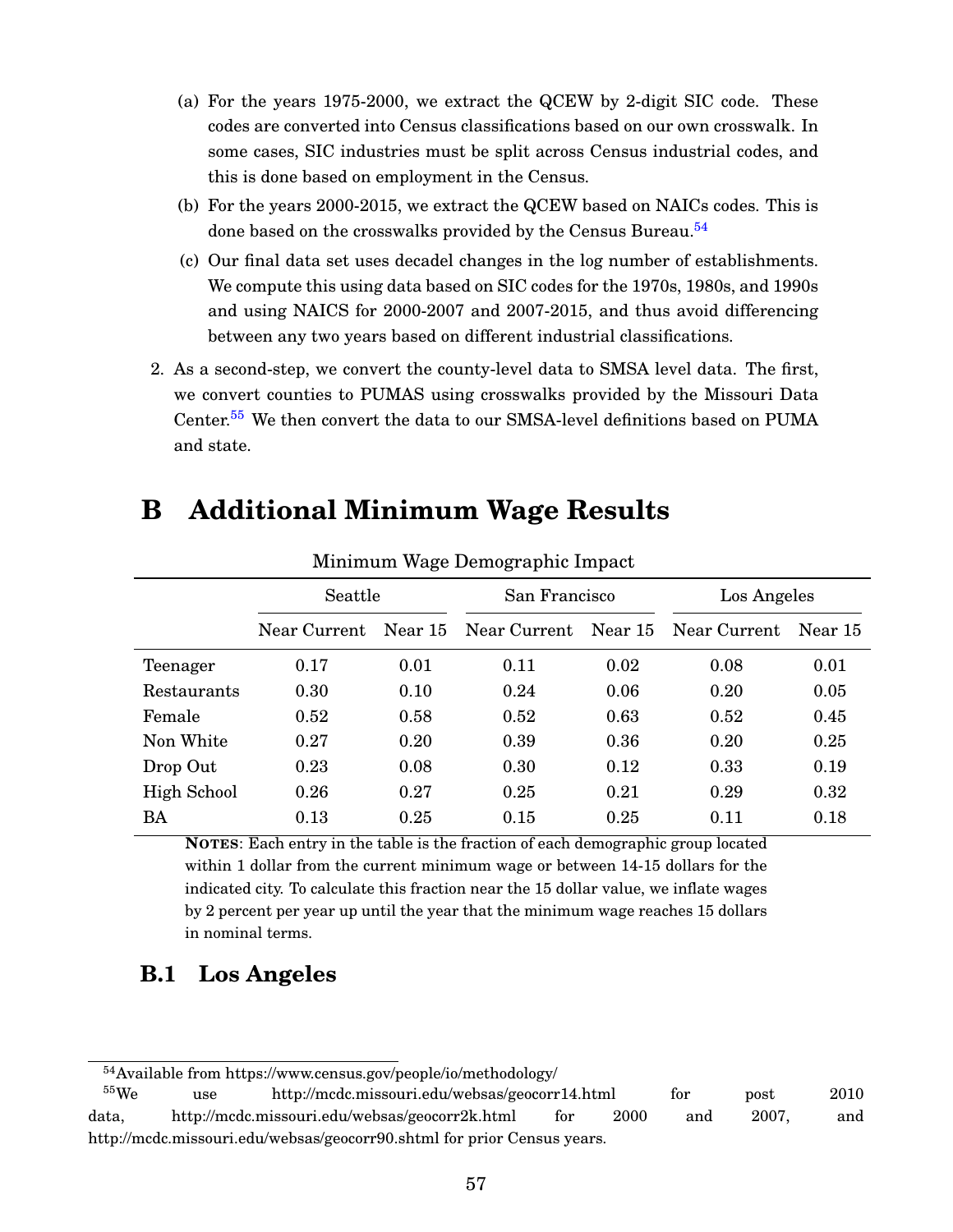|                          | ັ         |           | ັ         | ັ         | $\check{ }$ |          |
|--------------------------|-----------|-----------|-----------|-----------|-------------|----------|
|                          | (1)       | (2)       | (3)       | (4)       | (5)         | (6)      |
|                          | 2016      | 2017      | 2018      | 2019      | 2020        | 2021     |
| $(1)$ Initial            | $2.85*$   | $2.87*$   | $2.91*$   | $2.95*$   | $2.98*$     | $3.00*$  |
|                          | (0.0090)  | (0.0088)  | (0.0082)  | (0.0078)  | (0.0074)    | (0.0072) |
| (2) Direct Impact        | $0.018*$  | $0.042*$  | $0.036*$  | $0.030*$  | $0.023*$    | $0.019*$ |
|                          | (0.00058) | (0.00098) | (0.00075) | (0.00060) | (0.00045)   | (0.0012) |
| $(3)$ End-of-Year        | $2.87*$   | $2.91*$   | $2.95*$   | $2.98*$   | $3.00*$     | $3.02*$  |
|                          | (0.0088)  | (0.0082)  | (0.0078)  | (0.0074)  | (0.0072)    | (0.0069) |
| (4) Fraction Impacted    | $0.17*$   | $0.27*$   | $0.32*$   | $0.36*$   | $0.38*$     | $0.42*$  |
|                          | (0.0051)  | (0.0060)  | (0.0065)  | (0.0066)  | (0.0067)    | (0.0070) |
| <b>Total Wage Change</b> |           |           |           |           |             | 0.171    |
| s.e.                     |           |           |           |           |             | 0.003    |

Table B1: Wage Impact from Minimum Wage changes – Los Angeles

**NOTES**: Wage Impacts calculated as follows: Row (1) gives the average log wage at the beginning of the period. Row (2) gives the impact on the average log wage caused by the period's minimum wage increase. Row (3) gives the end-of-year average log wage  $((1) + (2))$ . Row  $(4)$  gives the cumulative fraction of workers impacted by the roll-out of the minimum wage policy. All wage figures are in 2014 dollars.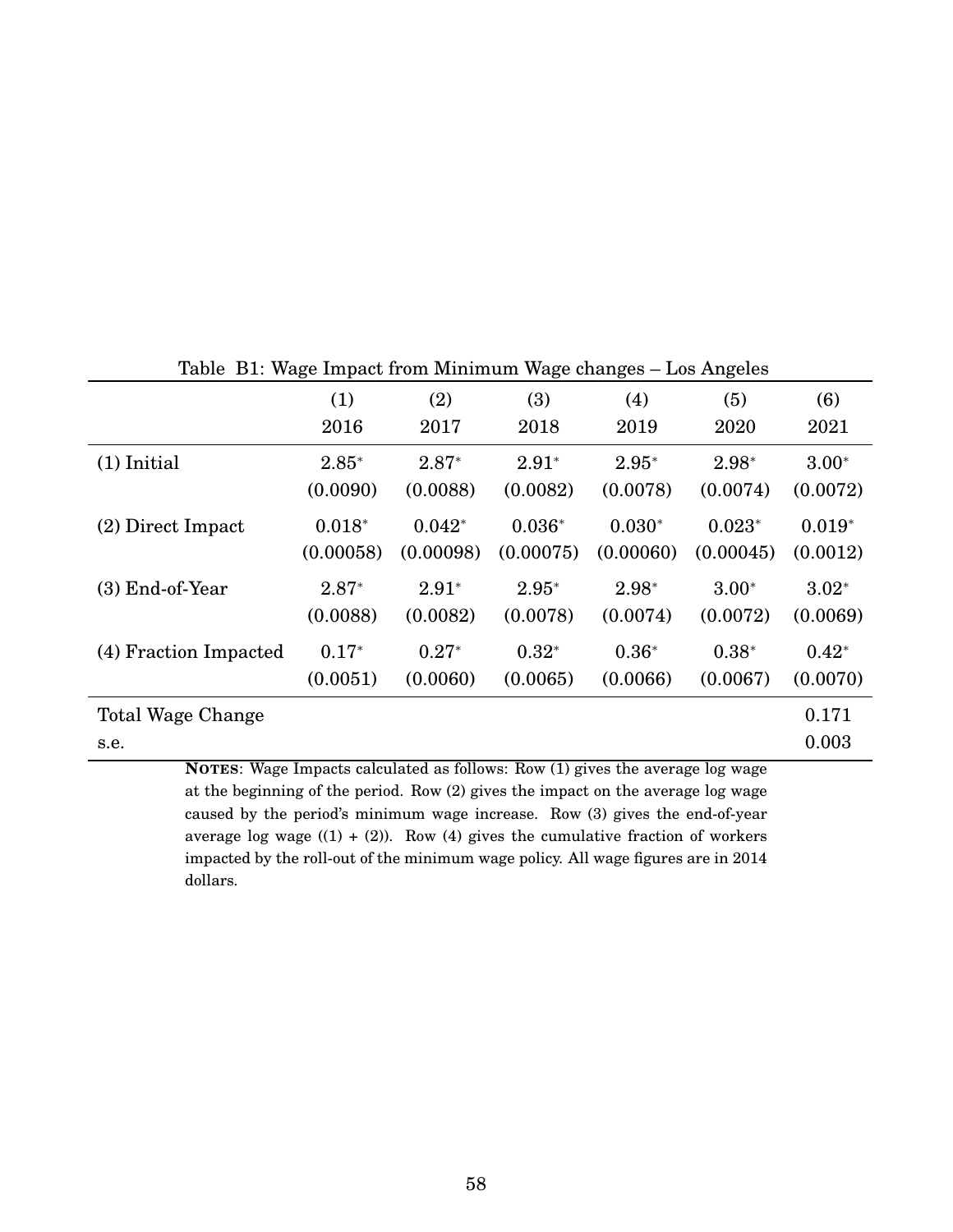|                          | (1)      | (2)      | (3)      | (4)      | (5)      | (6)      |
|--------------------------|----------|----------|----------|----------|----------|----------|
|                          | 2016     | 2017     | 2018     | 2019     | 2020     | 2021     |
| $(1)$ Initial            | $64.0*$  | $63.6*$  | $62.8*$  | $62.1*$  | $61.5*$  | $61.0*$  |
|                          | (0.49)   | (0.51)   | (0.65)   | (0.84)   | (1.01)   | (1.14)   |
| (2) Wage Only            | $-1.14*$ | $-3.38*$ | $-4.68*$ | $-5.67*$ | $-6.36*$ | $-6.91*$ |
|                          | (0.18)   | (0.52)   | (0.78)   | (1.01)   | (1.18)   | (1.32)   |
| $(3)$ Congestion + $(2)$ | $-0.36*$ | $-0.84*$ | $-0.72*$ | $-0.59*$ | $-0.45*$ | $-0.36*$ |
|                          | (0.13)   | (0.30)   | (0.25)   | (0.20)   | (0.15)   | (0.12)   |
| $(4)$ End-of-Year        | $63.6*$  | $62.8*$  | $62.1*$  | $61.5*$  | $61.0*$  | $60.7*$  |
|                          | (0.51)   | (0.65)   | (0.84)   | (1.01)   | (1.14)   | (1.24)   |
| Total Emp. Change        |          |          |          |          |          | $-3.32$  |
| s.e.                     |          |          |          |          |          | 1.14     |

Table B2: Employment Impacts from Minimum Wage Changes – Los Angeles

**NOTES**: Employment Impacts calculated as follows: Row (1) gives the employment rate at the beginning of the period. Row (2) gives the first round effect on the employment rate ( $\beta_1 \times \Delta w_{ict}$ , summed over industries). Row (3) gives the employment effect taking into account congestion effects ( $\frac{\beta_1}{1-\beta_3}\times \Delta w_{ct}$ )). Row (4) gives the end-of-year employment rate.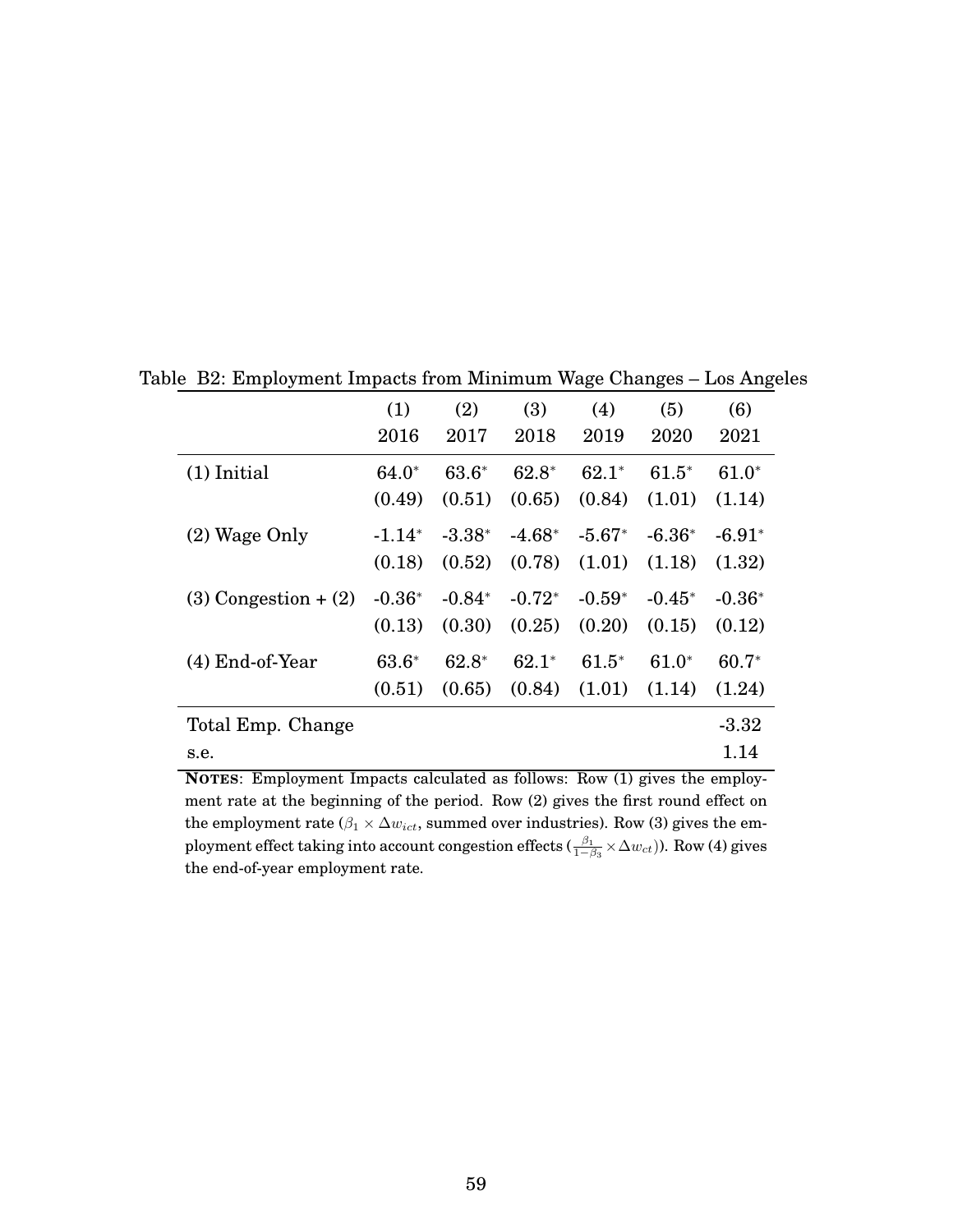| Table B3: Wage impacts by Sector from Minimum Wage Changes –                                                                                                                                                                                                                                |                                         |                       |                      |                      |                       | Los Angeles              |                          |                           |
|---------------------------------------------------------------------------------------------------------------------------------------------------------------------------------------------------------------------------------------------------------------------------------------------|-----------------------------------------|-----------------------|----------------------|----------------------|-----------------------|--------------------------|--------------------------|---------------------------|
|                                                                                                                                                                                                                                                                                             | $\ominus$                               | $\widehat{2}$         | ම                    | $\bigoplus$          | $\widehat{\Theta}$    | $\widehat{\mathfrak{S}}$ | $\widehat{C}$            | $\circledS$               |
|                                                                                                                                                                                                                                                                                             | 2014                                    | 2016                  | 2017                 | 2018                 | 2019                  | 2020                     | 2021                     | $\rm Total$               |
| $\rm{Agriculture, Mining, Cons.}$                                                                                                                                                                                                                                                           | .036<br>$2.87*$                         | (0.0019)<br>$0.0078*$ | (0.0036)<br>$0.027*$ | (0.0031)<br>$0.028*$ | (0.0026)<br>$0.027*$  | (0.0020)<br>$0.022*$     | (0.0059)<br>$0.027*$     | (0.013)<br>$0.14*$        |
| Manufacturing                                                                                                                                                                                                                                                                               | (0.024)<br>$2.84*$                      | (0.0016)<br>$0.020*$  | (0.0028)<br>$0.045*$ | (0.0021)<br>$0.038*$ | (0.0016)<br>$0.032*$  | (0.0011)<br>$0.025*$     | (0.0029)<br>$0.017*$     | (0.0083)<br>$0.18*$       |
| Transport, Com., Util                                                                                                                                                                                                                                                                       | .033)<br>$3.01*$<br>က<br>$\circledcirc$ | (0.0015)<br>$0.011*$  | (0.0030)<br>$0.028*$ | (0.0023)<br>$0.024*$ | (0.0018)<br>$0.022*$  | (0.0013)<br>$0.017*$     | (0.0031)<br>$0.0090^{*}$ | (0.0097)<br>$0.11*$       |
| Retail, Wholesale                                                                                                                                                                                                                                                                           | 0.019<br>$2.65*$<br>$\circledcirc$      | (0.0019)<br>$0.028*$  | (0.0027)<br>$0.058*$ | (0.0020)<br>$0.049*$ | (0.0015)<br>$0.040*$  | (0.0011)<br>$0.030*$     | (0.0038)<br>$0.024*$     | (0.0084)<br>$0.23*$       |
| F.I.R.E                                                                                                                                                                                                                                                                                     | 0.033<br>$3.06*$<br>က<br>$\circledcirc$ | (0.0017)<br>$0.0078*$ | (0.0031)<br>$0.022*$ | (0.0025)<br>$0.022*$ | (0.0019)<br>$0.019*$  | (0.0014)<br>$0.016*$     | (0.0031)<br>$0.011*$     | (0.010)<br>$0.098*$       |
| Personal, Enter.                                                                                                                                                                                                                                                                            | (210.6)<br>$2.51*$<br>$\circ$           | (0.0020)<br>$0.033*$  | (0.0030)<br>$0.077*$ | (0.0020)<br>$0.064*$ | (0.0015)<br>$0.052*$  | (0.0011)<br>$0.039*$     | (0.0041)<br>$0.036*$     | (0.0081)<br>$0.30*$       |
| Professional                                                                                                                                                                                                                                                                                | (0.015)<br>$2.99*$                      | (0.00087)<br>$0.012*$ | (0.0015)<br>$0.030*$ | (0.0012)<br>$0.027*$ | (0.00089)<br>$0.024*$ | (0.00065)<br>$0.019*$    | (0.0017)<br>$0.015*$     | (0.0049)<br>$0.13^{\ast}$ |
| shows the wage in the sector at the onset of the policy. The rest of the columns show the change<br>in the average log wage in the sector induced by the minimum wage policy implementation<br>NOTES: Wage impacts by sector. Bootstrap standard errors in parentheses.<br>from one year to | the next.                               |                       |                      |                      |                       | The first column         |                          |                           |

| ֧֝֟֟֓֟֓֟֓֟׆<br>֪֪֪֪֪֪֪֚֝֝֝                         |
|----------------------------------------------------|
|                                                    |
| J                                                  |
|                                                    |
|                                                    |
| てくそくく<br>)                                         |
| ï                                                  |
|                                                    |
| -<br>{<br>{                                        |
| <br> <br>                                          |
|                                                    |
|                                                    |
|                                                    |
|                                                    |
| - CASCAT ASCHOOL ATA UFCUSAT CU<br> <br> <br> <br> |
|                                                    |
|                                                    |
|                                                    |
|                                                    |
|                                                    |
|                                                    |
|                                                    |
| ว<br>ว                                             |
| l                                                  |
| $\frac{1}{2}$<br>$\frac{1}{2}$                     |
|                                                    |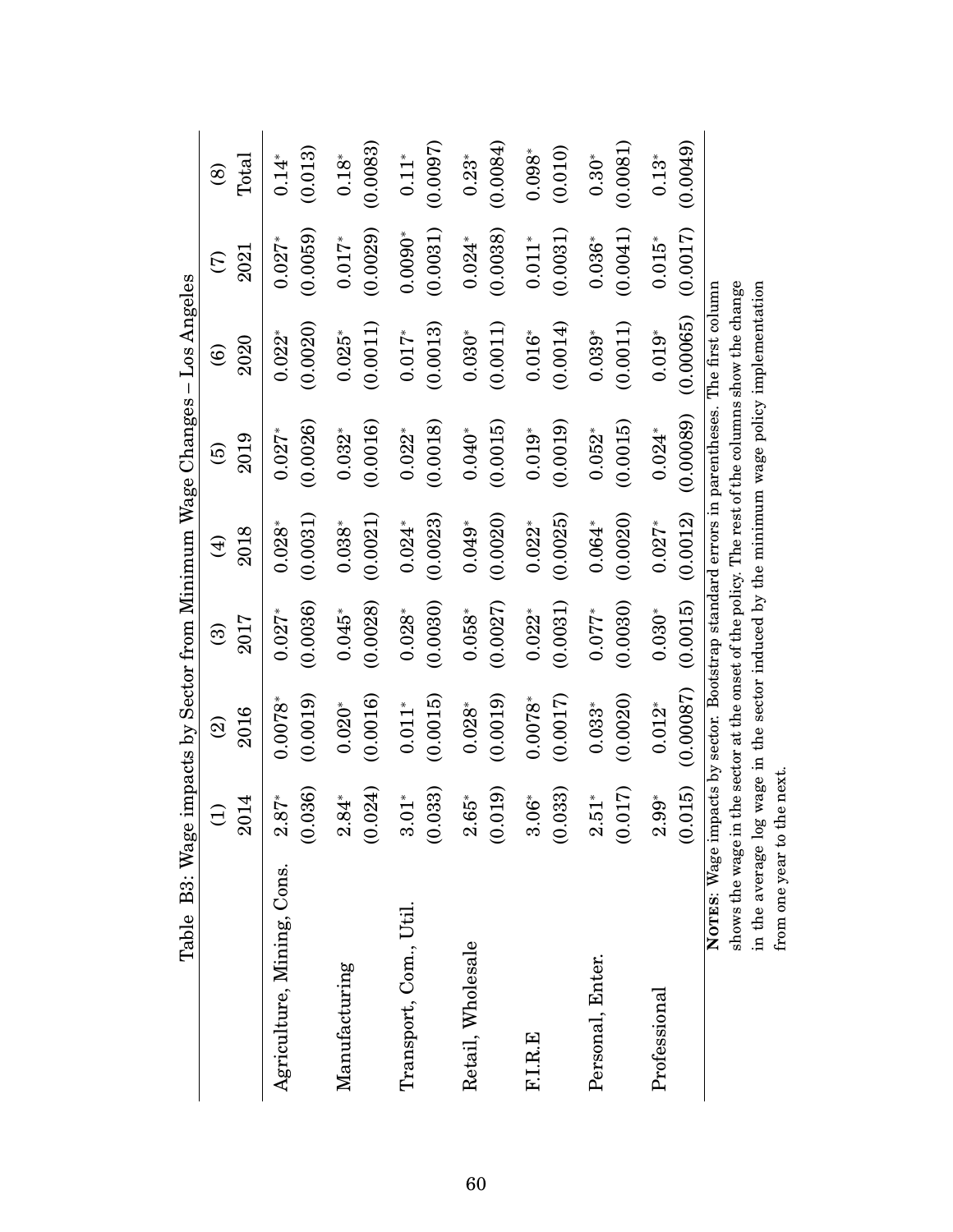|                            | (1)    | (2)    | (3)    | (4)    | (5)    | (6)    | (7)    | (8)     |
|----------------------------|--------|--------|--------|--------|--------|--------|--------|---------|
|                            | 2014   | 2016   | 2017   | 2018   | 2019   | 2020   | 2021   | Total   |
| Agriculture, Mining, Cons. | 3.78   | 3.76   | 3.71   | 3.66   | 3.61   | 3.57   | 3.52   | $-0.26$ |
|                            | (0.21) | (0.21) | (0.22) | (0.23) | (0.24) | (0.25) | (0.27) | (0.19)  |
| Manufacturing              | 7.73   | 7.50   | 7.00   | 6.61   | 6.31   | 6.09   | 5.93   | $-1.80$ |
|                            | (0.28) | (0.28) | (0.34) | (0.41) | (0.47) | (0.51) | (0.55) | (0.51)  |
| Transport, Com., Util.     | 5.33   | 5.26   | 5.09   | 4.94   | 4.82   | 4.72   | 4.67   | $-0.65$ |
|                            | (0.24) | (0.24) | (0.25) | (0.28) | (0.31) | (0.34) | (0.36) | (0.29)  |
| Retail, Wholesale          | 8.91   | 8.72   | 8.32   | 8.00   | 7.75   | 7.58   | 7.43   | $-1.48$ |
|                            | (0.34) | (0.34) | (0.38) | (0.43) | (0.48) | (0.52) | (0.55) | (0.44)  |
| F.I.R.E                    | 4.62   | 4.59   | 4.50   | 4.41   | 4.33   | 4.27   | 4.23   | $-0.40$ |
|                            | (0.23) | (0.23) | (0.23) | (0.23) | (0.24) | (0.24) | (0.25) | (0.13)  |
| Personal, Enter.           | 9.82   | 9.51   | 8.80   | 8.25   | 7.84   | 7.55   | 7.29   | $-2.53$ |
|                            | (0.35) | (0.34) | (0.40) | (0.48) | (0.55) | (0.60) | (0.65) | (0.63)  |
| Professional               | 23.8   | 23.5   | 22.8   | 22.2   | 21.8   | 21.4   | 21.1   | $-2.75$ |
|                            | (0.44) | (0.45) | (0.56) | (0.71) | (0.86) | (0.97) | (1.05) | (0.97)  |

Table B4: Employment Rate by Sector and Minimum Wage Roll-out – Los Angeles

**NOTES**: Employment rate by sector. Employment rate is calculated as as employment divided by working-age population Each entry is the employment rate in an industry aggregate after policy year  $t$ . Bootstrap standard errors in parentheses.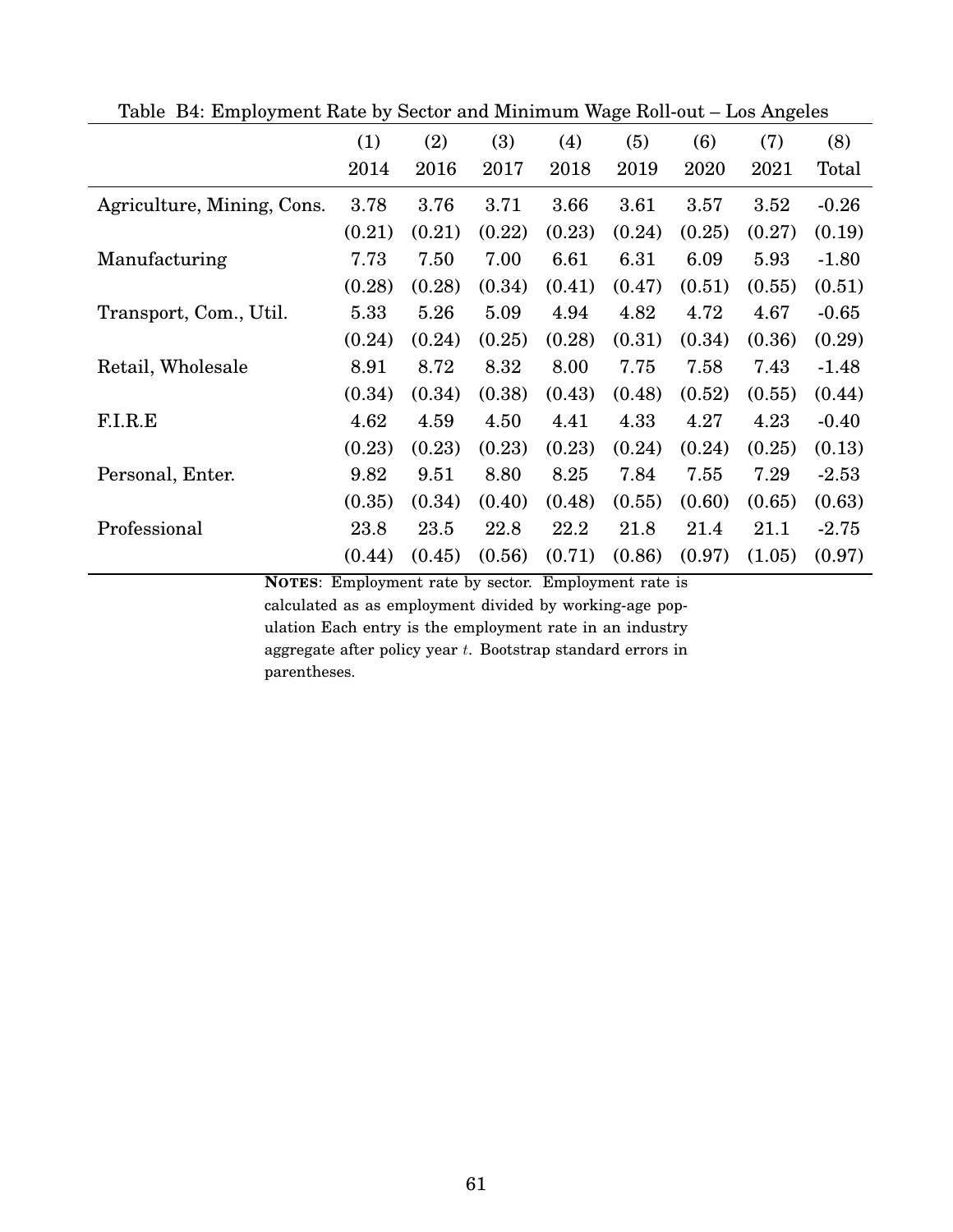## **B.2 San Francisco**

| Table Do. Wage Impace if our Minimum wage changes |                                                                   |           |           | Wall I Tallviov |           |
|---------------------------------------------------|-------------------------------------------------------------------|-----------|-----------|-----------------|-----------|
|                                                   | (1)                                                               | (2)       | (3)       | (4)             | (5)       |
|                                                   | 2015                                                              | 2016      | 2017      | 2018            | 2019      |
| $(1)$ Initial                                     | $3.18*$                                                           | $3.19*$   | $3.21*$   | $3.22*$         | $3.24*$   |
|                                                   | (0.016)                                                           | (0.016)   | (0.016)   | (0.015)         | (0.015)   |
| (2) Direct Impact                                 | $0.0015*$                                                         | $0.019*$  | $0.013*$  | $0.018*$        | $0.013*$  |
|                                                   | (0.000082)                                                        | (0.00100) | (0.00063) | (0.00080)       | (0.00069) |
| $(3)$ End-of-Year                                 | $3.19*$                                                           | $3.21*$   | $3.22*$   | $3.24*$         | $3.25*$   |
|                                                   | (0.016)                                                           | (0.016)   | (0.015)   | (0.015)         | (0.014)   |
| (4) Fraction Impacted                             | $0.16*$                                                           | $0.20*$   | $0.21*$   | $0.23*$         | $0.25*$   |
|                                                   | (0.0088)                                                          | (0.0099)  | (0.010)   | (0.010)         | (0.010)   |
| Total Wage Change                                 |                                                                   |           |           |                 | 0.067     |
| s.e.                                              |                                                                   |           |           |                 | 0.003     |
|                                                   | Norma, Wage Impects coloulated as follows: Day (1) gives the even |           |           |                 |           |

Table B5: Wage Impact from Minimum Wage changes – San Francisco

**NOTES**: Wage Impacts calculated as follows: Row (1) gives the average log wage at the beginning of the period. Row (2) gives the impact on the average log wage caused by the period's minimum wage increase. Row (3) gives the end-of-year average log wage  $((1) + (2))$ . Row (4) gives the cumulative fraction of workers impacted by the roll-out of the minimum wage policy. All wage figures are in 2014 dollars.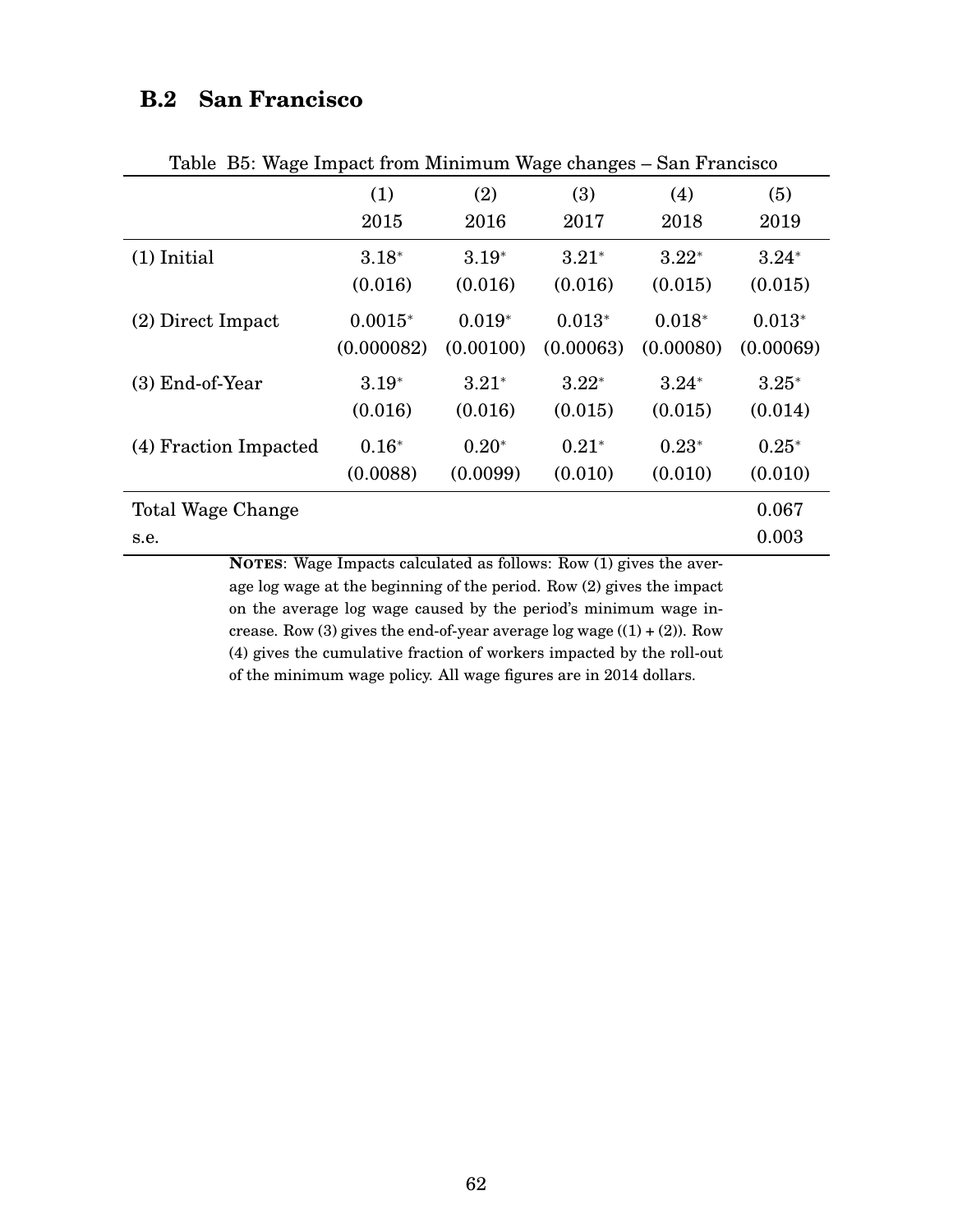|                                   | (1)        | (2)                                           | (3)        | (4)                   | (5)      |
|-----------------------------------|------------|-----------------------------------------------|------------|-----------------------|----------|
|                                   | 2015       | 2016                                          | 2017       | 2018                  | 2019     |
| $(1)$ Initial                     | $69.1*$    | $69.1*$                                       | $68.7*$    | $68.4*$               | $68.0*$  |
|                                   | (0.88)     | (0.88)                                        | (0.89)     | (0.92)                | (0.99)   |
| (2) Wage Only                     | $-0.095*$  | $-1.32*$                                      | $-1.76*$   | $-2.60*$              | $-3.05*$ |
|                                   | (0.027)    | (0.22)                                        | (0.34)     | (0.51)                | (0.65)   |
| $(3)$ Congestion + $(2)$          | $-0.030*$  | $-0.40*$                                      | $-0.27*$   | $-0.36*$              | $-0.27*$ |
|                                   | (0.015)    | (0.19)                                        | (0.13)     | (0.17)                | (0.13)   |
| $(4)$ End-of-Year                 | $69.1*$    | $68.7*$                                       | 68.4*      | 68.0*                 | 67.8*    |
|                                   | (0.88)     | (0.89)                                        | (0.92)     | (0.99)                | (1.05)   |
| Total Emp. Change                 |            |                                               |            |                       | $-1.33$  |
| s.e.<br>. . 1 .<br>$Nomna$ . $ii$ | $\perp$ T. | $\pm 1.5$ , $\pm 1.5$ , $\pm 1.5$ , $\pm 1.5$ | $C - 11$ . | $\mathbf{D}$ .<br>(1) | 0.63     |

Table B6: Employment Impacts from Minimum Wage Changes – San Francisco

**NOTES**: Employment Impacts calculated as follows: Row (1) gives the employment rate at the beginning of the period. Row (2) gives the first round effect on the employment rate ( $\beta_1 \times \Delta w_{ict}$ , summed over industries). Row (3) gives the employment effect taking into account congestion effects ( $\frac{\beta_1}{1-\beta_3}\times \Delta w_{ct})$ ). Row (4) gives the end-of-year employment rate.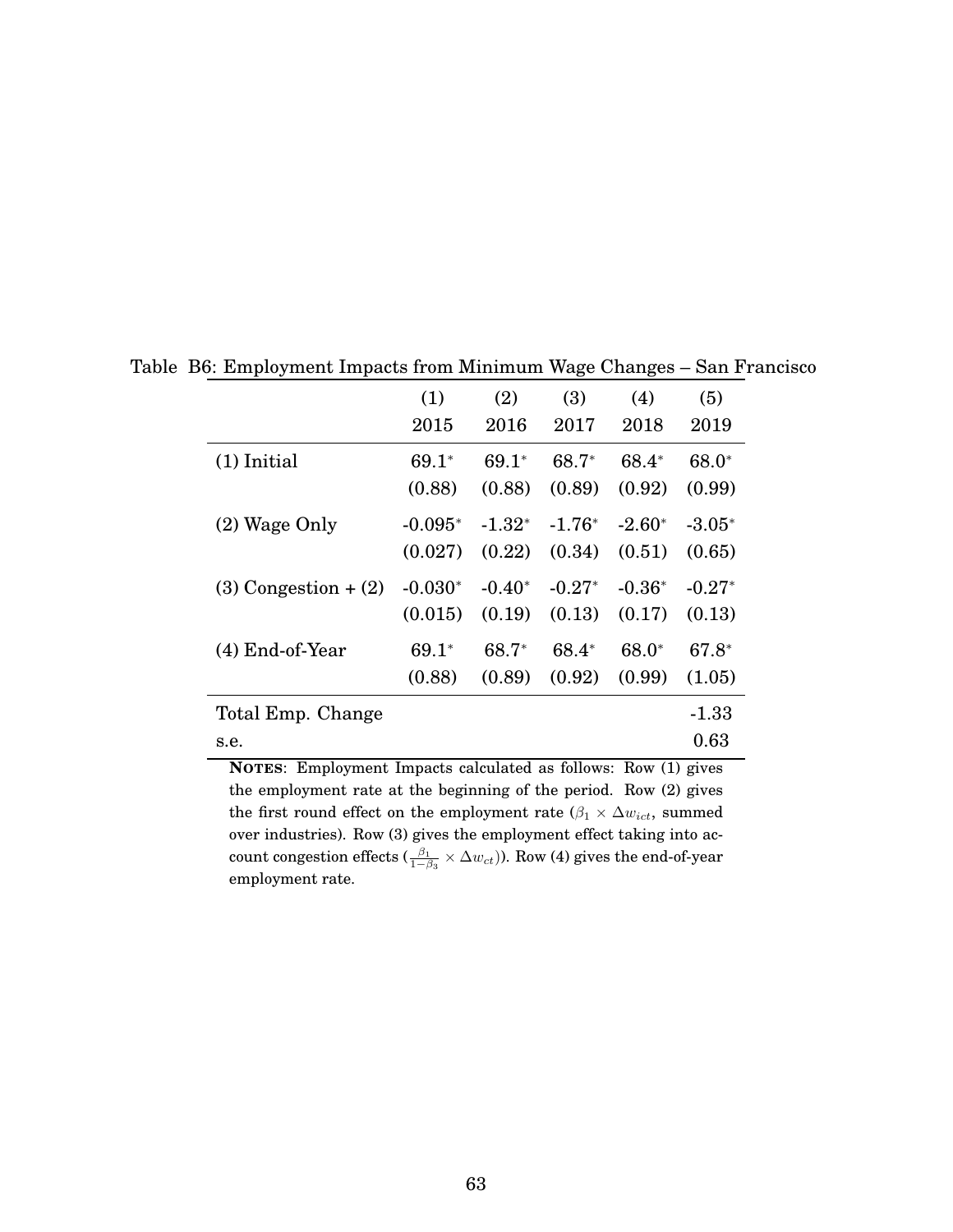| Table B7: Wage impacts by Sector from Minimum Wage Changes – San Francisco |                 |                                                                                                                                                                                                                                                                                                             |           |             |                        |                        |               |
|----------------------------------------------------------------------------|-----------------|-------------------------------------------------------------------------------------------------------------------------------------------------------------------------------------------------------------------------------------------------------------------------------------------------------------|-----------|-------------|------------------------|------------------------|---------------|
|                                                                            | $\widehat{\Xi}$ | $\odot$                                                                                                                                                                                                                                                                                                     | ම         | $\bigoplus$ | $\widehat{\mathbf{b}}$ | $\widehat{\mathbf{e}}$ | $\widehat{C}$ |
|                                                                            | 2014            | 2015                                                                                                                                                                                                                                                                                                        | 2016      | 2017        | 2018                   | 2019                   | Total         |
| Agriculture, Mining, Cons.                                                 | (0.056)         | (0.00034)                                                                                                                                                                                                                                                                                                   | (0.0043)  | (0.0026)    | (0.0035)               | (0.0027)               | (0.012)       |
|                                                                            | $3.06*$         | $0.0014*$                                                                                                                                                                                                                                                                                                   | $0.019*$  | $0.013*$    | $0.019*$               | $0.010*$               | $0.063*$      |
| Manufacturing                                                              | (0.058)         | (0.00022)                                                                                                                                                                                                                                                                                                   | (0.0027)  | (0.0018)    | (0.0023)               | (0.0022)               | (0.0084)      |
|                                                                            | $3.39*$         | $0.0010*$                                                                                                                                                                                                                                                                                                   | $0.013*$  | $0.0090*$   | $0.013*$               | $0.012*$               | $0.048*$      |
| Transport, Com., Util.                                                     | (0.059)         | (0.00027)                                                                                                                                                                                                                                                                                                   | (0.0032)  | (0.0019)    | (0.0025)               | (0.0023)               | (0.0097)      |
|                                                                            | $3.29*$         | $0.0011*$                                                                                                                                                                                                                                                                                                   | $0.013*$  | $0.0079*$   | $0.011*$               | $0.011*$               | $0.045*$      |
| Retail, Wholesale                                                          | (0.041)         | (0.00027)                                                                                                                                                                                                                                                                                                   | (0.0033)  | (0.0020)    | (0.0026)               | (0.0022)               | (0.0094)      |
|                                                                            | 2.94*           | $0.0024*$                                                                                                                                                                                                                                                                                                   | $0.032*$  | $0.021*$    | $0.029*$               | $0.023*$               | $0.11*$       |
| <b>F.I.R.E</b>                                                             | (0.050)         | (0.00014)                                                                                                                                                                                                                                                                                                   | (0.0017)  | (0.0013)    | (0.0018)               | (0.0017)               | (0.0062)      |
|                                                                            | $3.47*$         | $0.00031*$                                                                                                                                                                                                                                                                                                  | $0.0043*$ | $0.0039*$   | $0.0060*$              | $0.0064*$              | $0.021*$      |
| Personal, Enter.                                                           | (0.030)         | (0.00028)                                                                                                                                                                                                                                                                                                   | (0.0034)  | (0.0020)    | (0.0025)               | (0.0025)               | (0.0093)      |
|                                                                            | $2.65*$         | $0.0043*$                                                                                                                                                                                                                                                                                                   | $0.055*$  | $0.036*$    | $0.047*$               | $0.031*$               | $0.17*$       |
| Professional                                                               | (0.022)         | (0.000089)                                                                                                                                                                                                                                                                                                  | (0.0011)  | (0.00077)   | (0.00098)              | (0.00079)              | (0.0034)      |
|                                                                            | $3.34*$         | $0.00066*$                                                                                                                                                                                                                                                                                                  | $0.0099*$ | $0.0077*$   | $0.010*$               | $0.0077*$              | $0.036*$      |
| NOTES:                                                                     |                 | first column shows the wage in the sector at the onset of the policy. The rest of<br>the columns show the change in the average log wage in the sector induced by the<br>Wage impacts by sector. Bootstrap standard errors in parentheses.<br>minimum wage policy implementation from one year to the next. |           |             |                        | The                    |               |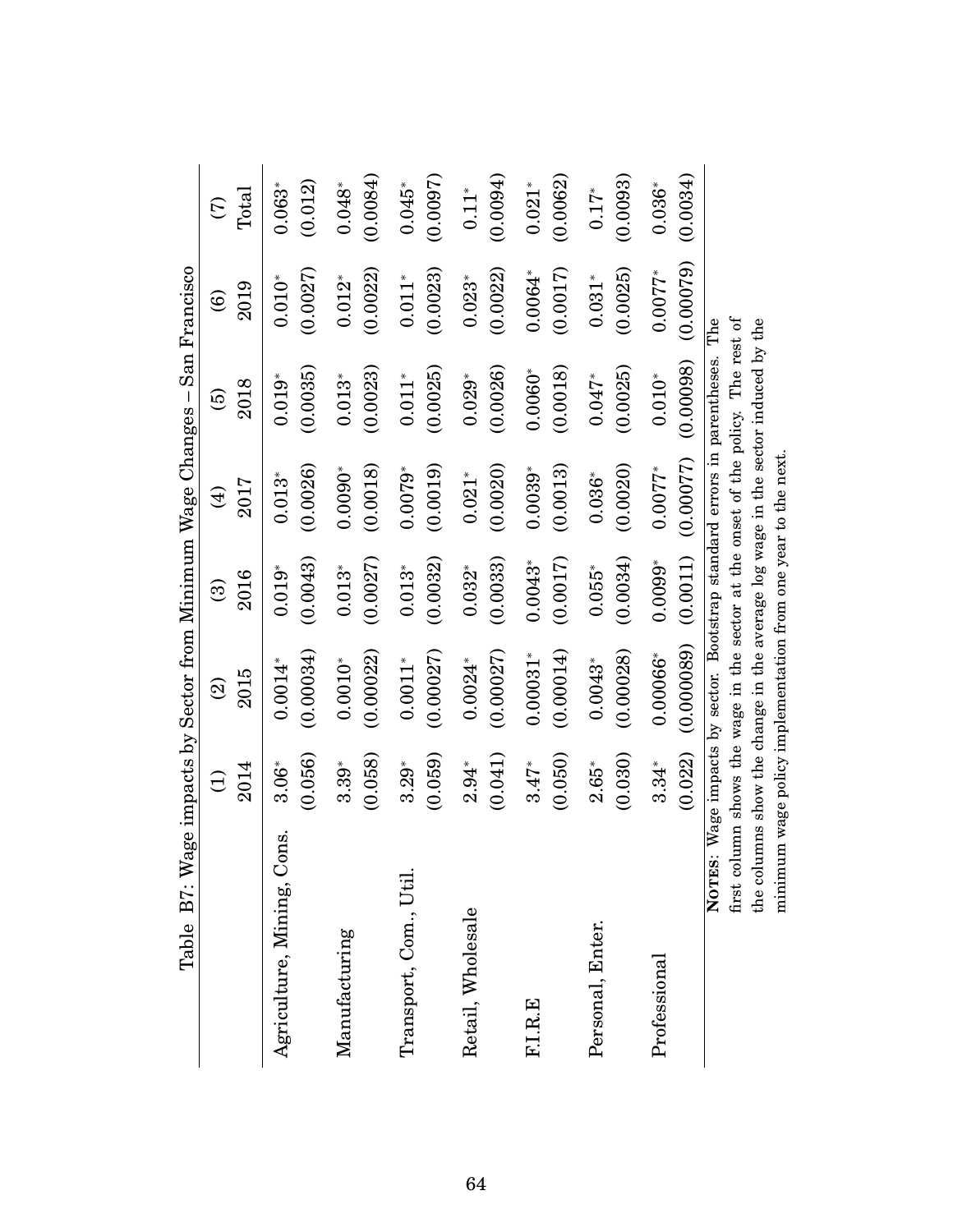|                            | (1)    | (2)    | (3)    | (4)    | (5)    | (6)    | (7)     |
|----------------------------|--------|--------|--------|--------|--------|--------|---------|
|                            | 2014   | 2015   | 2016   | 2017   | 2018   | 2019   | Total   |
| Agriculture, Mining, Cons. | 4.20   | 4.20   | 4.16   | 4.13   | 4.09   | 4.07   | $-0.13$ |
|                            | (0.38) | (0.38) | (0.38) | (0.38) | (0.39) | (0.39) | (0.10)  |
| Manufacturing              | 5.37   | 5.36   | 5.26   | 5.19   | 5.10   | 5.00   | $-0.37$ |
|                            | (0.46) | (0.46) | (0.46) | (0.46) | (0.45) | (0.45) | (0.13)  |
| Transport, Com., Util.     | 5.37   | 5.36   | 5.28   | 5.23   | 5.16   | 5.10   | $-0.28$ |
|                            | (0.44) | (0.44) | (0.43) | (0.43) | (0.43) | (0.43) | (0.13)  |
| Retail, Wholesale          | 8.20   | 8.18   | 7.98   | 7.85   | 7.67   | 7.53   | $-0.66$ |
|                            | (0.51) | (0.51) | (0.51) | (0.50) | (0.51) | (0.52) | (0.21)  |
| F.I.R.E                    | 5.61   | 5.61   | 5.59   | 5.57   | 5.54   | 5.51   | $-0.11$ |
|                            | (0.43) | (0.43) | (0.43) | (0.43) | (0.42) | (0.42) | (0.046) |
| Personal, Enter.           | 9.67   | 9.63   | 9.12   | 8.81   | 8.41   | 8.16   | $-1.51$ |
|                            | (0.59) | (0.58) | (0.57) | (0.57) | (0.60) | (0.62) | (0.41)  |
| Professional               | 30.7   | 30.7   | 30.4   | 30.1   | 29.8   | 29.6   | $-1.06$ |
|                            | (0.90) | (0.90) | (0.90) | (0.91) | (0.93) | (0.95) | (0.41)  |

Table B8: Employment Rate by Sector and Minimum Wage Roll-out – San Francisco

**NOTES**: Employment rate by sector. Employment

rate is calculated as as employment divided by working-age population Each entry is the employment rate in an industry aggregate after policy year t. Bootstrap standard errors in parentheses.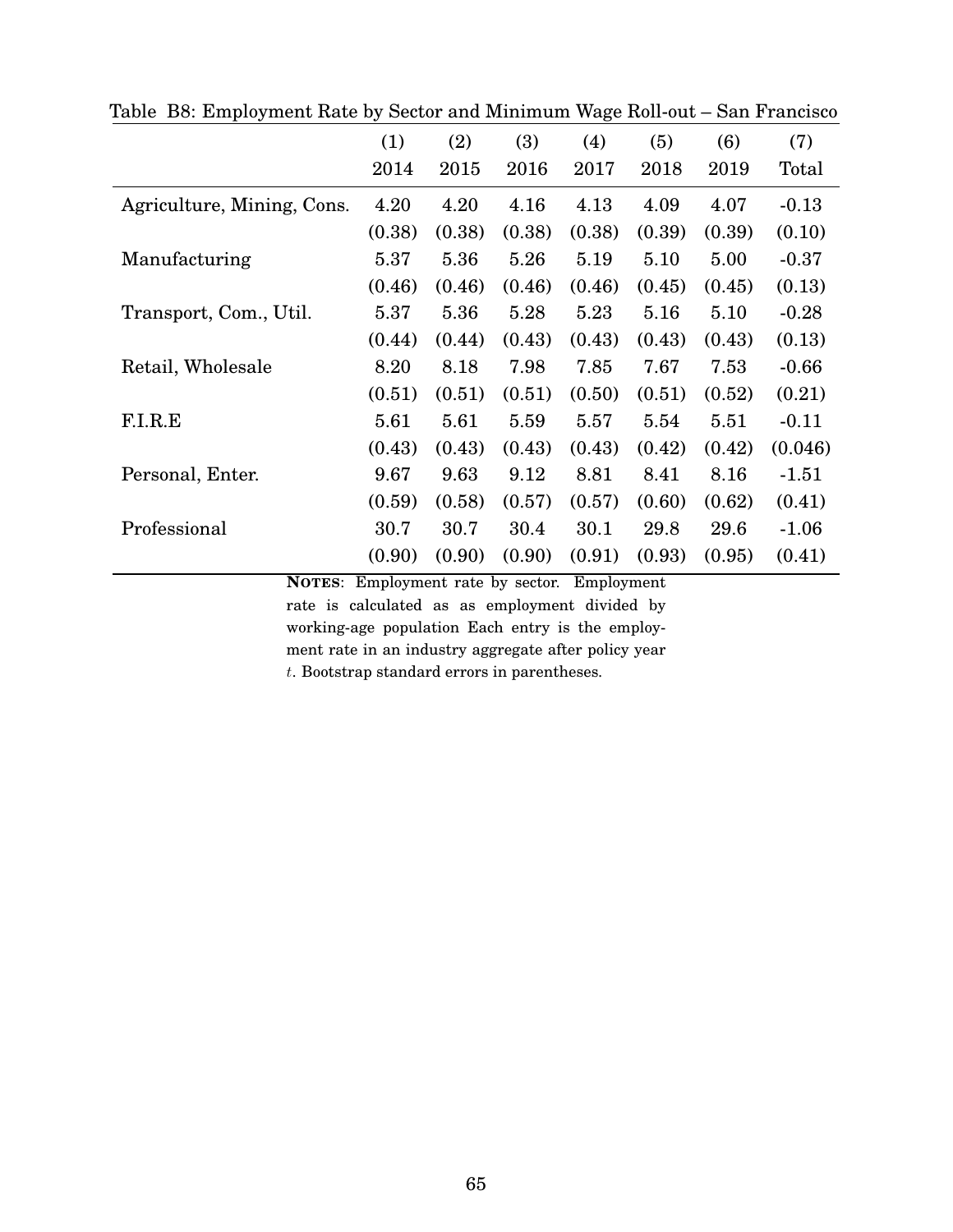## **C Selection Correction**

The approach we use to address the issue of selection on unobservables of workers across cities follows Dahl (2002). Dahl argues that, under a sufficiency assumption, the selection-related error mean term in the wage equation for individual  $i$  can be expressed as a flexible function of the probability that a person born in  $i$ 's state of birth actually chooses to live in city  $c$  in each Census year.<sup>[56](#page-66-0)</sup> Dahl's approach is a two-step procedure that first requires estimates of the probability that  $i$  made the observed choice and then adds functions of these estimates into the wage equation to proxy for the error mean term. Dahl also presents a flexible method of estimating the migration probabilities that groups individuals based on observable characteristics and uses mean migration flows as the probability estimates. We closely follow Dahl's procedure aside from several small changes to account for the fact that we use cities rather than states and to account for the location of foreign born workers.

Dahl's approach first groups observations based on whether they are "stayers" or "movers". Dahl defines stayers as individuals that reside in their state of birth in the Census year. Since we use cities instead of states, we define stayers as those individuals that reside in a city that is at least partially located in individual's state of birth in a given Census year. Movers are defined as individuals that reside in a city that is not located in that individual's state of birth in a given Census year. We also retain foreign born workers, whereas Dahl drops them. For these workers, we essentially treat them as "movers" and use their country of origin as their "state of birth".<sup>[57](#page-66-1)</sup> Within the groups defined as stayers, movers, and immigrants, we additionally divide observations based on gender, education (4 groups), age (5 groups), black, and hispanic indicators. Movers are further divided by state of birth. For stayers, we further divide the cells based on family characteristics.<sup>[58](#page-66-2)</sup> Immigrants are further divided into cells based on country of origin as described above.

As in [Dahl](#page-40-1) [\(2002\)](#page-40-1), we estimate the relevant migration probabilities using the proportion of people within cells, defined above, who made the same move or stayed in their birth state. For each group, we calculate the probability that an individual made the observed choice and for movers, we follow Dahl in also calculating the retention probability (i.e. the probability that individual  $i$  was born in a given state, and remained in a city situated at least partly in that state in general). For movers, the estimated probabilities that individuals are observed in city  $c$  in year  $t$  differ based on individuals' state of birth (and other observable characteristics). Thus, identification of the error

<span id="page-66-0"></span><sup>&</sup>lt;sup>56</sup>This sufficiency assumption essentially says that knowing the probability of an individual's observed or "first-best" choice is all that is relevant for determining the selection effect, and that the probabilities of choices that were not made do not matter in the determination of ones wage in the city where they actually locate.

<span id="page-66-2"></span><span id="page-66-1"></span><sup>&</sup>lt;sup>57</sup>We use the same country of origin groups as for the enclave instrument.

<sup>&</sup>lt;sup>58</sup>Specifically, we use single, married without children, and married with at least one child under the age of 5.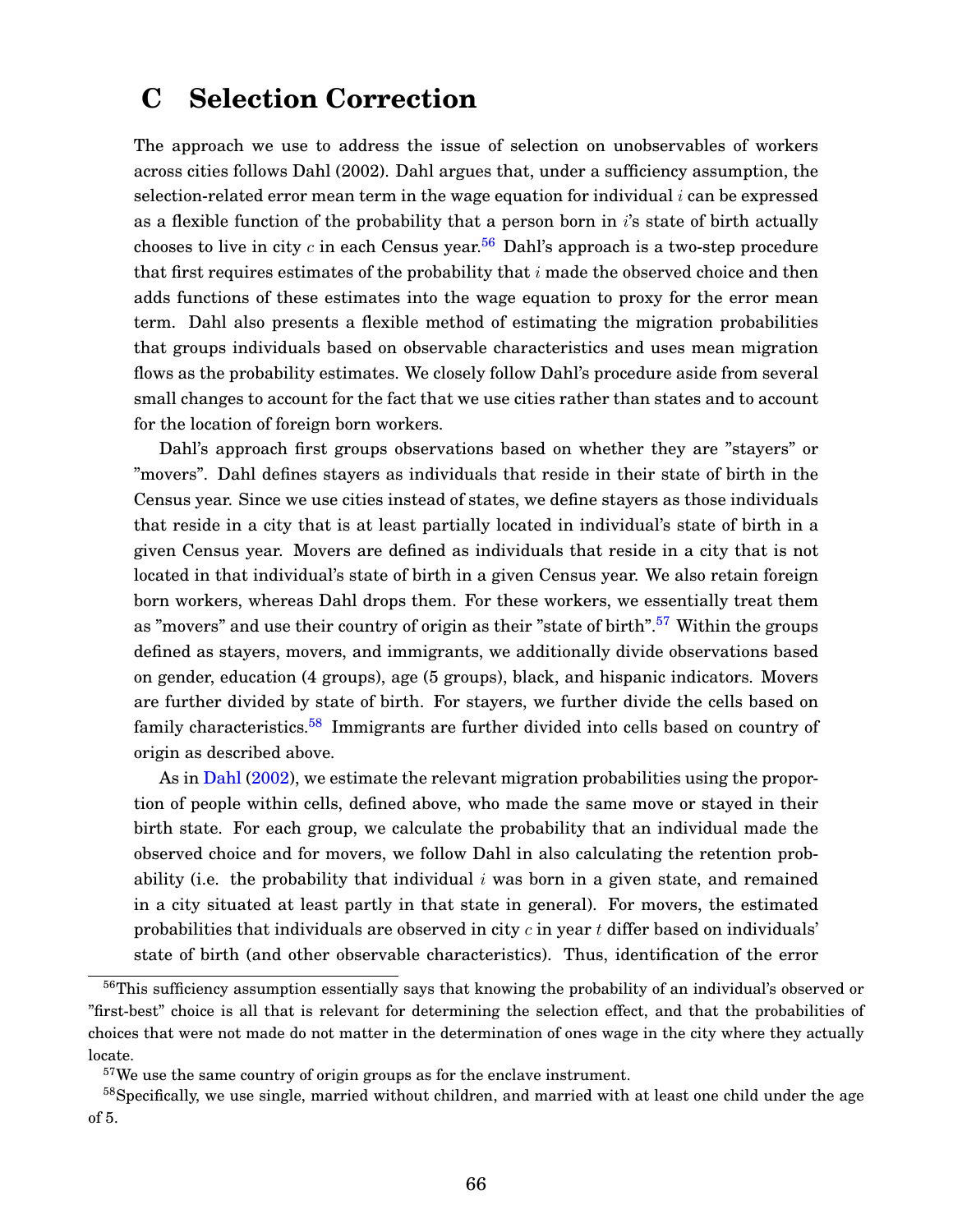mean term comes from the assumption that the state of birth does not affect the determination of individual wages, apart from through the selection term. For stayers, identification comes from differences in the probability of remaining in a city in ones birth state for individuals with different family circumstances. For immigrants, we assign the probability that an individual was observed in city  $c$  in a given Census year using the probabilities from immigrants with the same observable characteristics in the preceding Census year.[59](#page-67-0) This follows the type of ethnic enclave assumption used in several recent papers on immigration, essentially using variation based on the observation that immigrants from a particular region tend to migrate to cities where there are already communities of people with their background.

Having estimated the observed choice or "first-best" choice of stayers, movers, and immigrants and the retention probability for movers, we can then proceed to the second step in adjusting for selection bias. To do this, we add functions of these estimated probabilities into the first stage individual-level regressions used to calculate regression adjusted average city-industry wages. For movers, we add a quadratic of the probability that an observationally similar individual was born in a given state and was observed in a given city and a quadratic of the probability that an observationally similar individual stayed in their birth state. For stayers, we add a quadratic of the probability that an individual remained in their state of birth. For immigrants, we add a quadratic of the probability that an similar individual was observed in a given city in the preceding Census year. Dahl allows the coefficients on these functions to differ by state, whereas we assume that they are the same across all cities.

## **D National level search by Entrepreneurs**

The object of this section is to provide a more complete illustration of how random search by nationally mobile entrepreneurs can give rise to a specification of active entrepreneurship at the city industry level of the form  $N_{ic}^a = \gamma_{0i} G(f^*) L_c^{\gamma_1}$ , where the number of potential entrepreneurs in ic is given by  $N_{ic} = \gamma_{0i} L_c^{\gamma_1}$ . To this end, consider a continuous time environment where unattached entrepreneurs search across market (as specified by a industry and a city) in order to choose where to start a business. Entrepreneurs specialize in different industries. When an entrepreneur looking in industry *i* samples city  $c$  she learns the local wage and labor market tightness for that city, and hence learns the profitability of running a firm in this industry-city cell, which we can denote by  $\pi_{ic}$ . If the entrepreneur decides to start a business in city c, she must pay a fixed cost f that is drawn for the CDF  $G(f)$ . When searching in industry i, an entrepreneur faces a flow cost  $\tau_i.$  Let the value of being an unattached entrepreneur searching in industry  $i$  be given by  $V_i^u$ , and let  $V_{ic}^a$  represent the value of being an active entrepreneur and running a business in industry  $i$  in city  $c$ . These value functions will will satisfy the following Bellman equations.

<span id="page-67-0"></span> $59$  For cities in the 1980 Census not observed in the 1970 Census, we use the 1980 probabilities.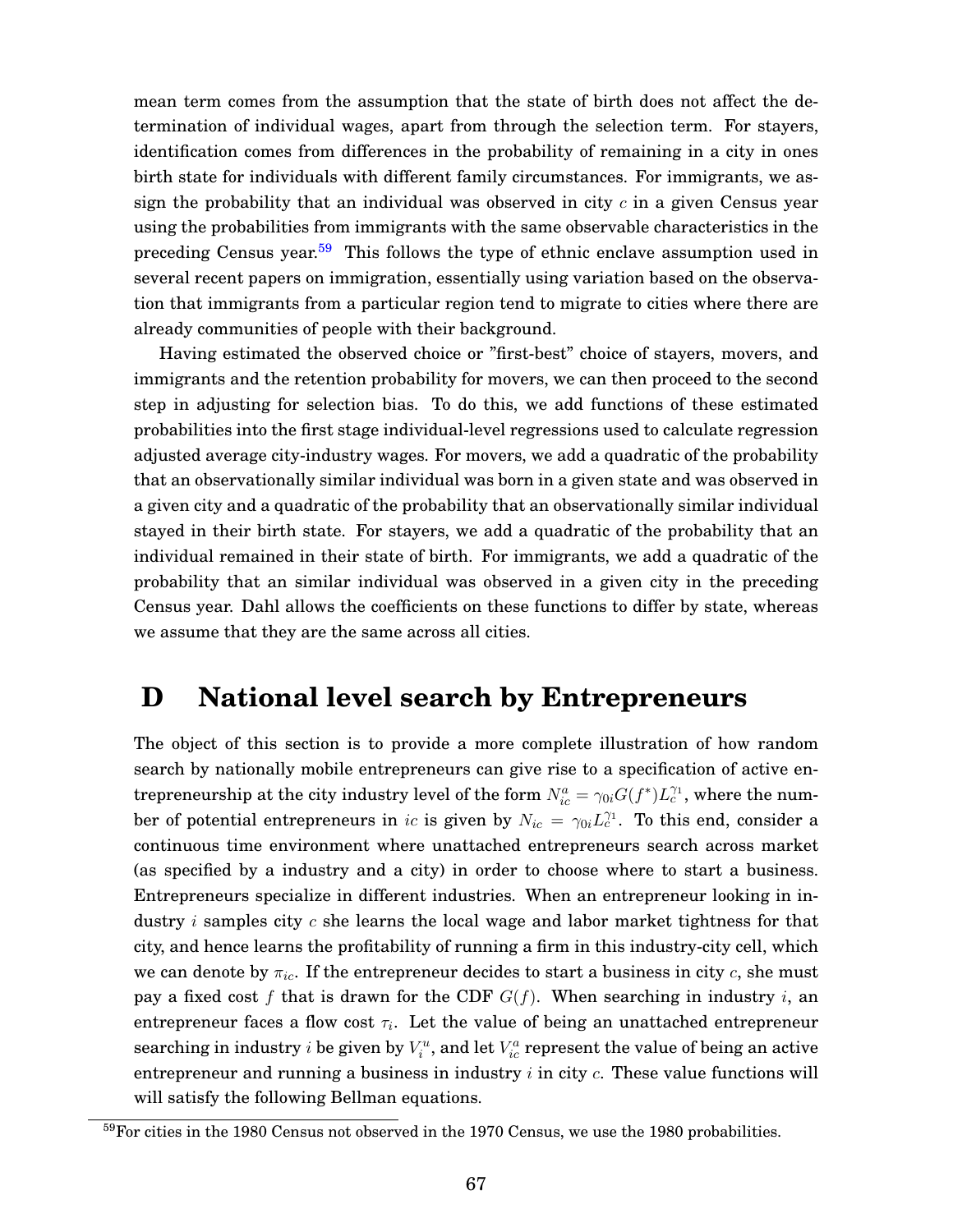$$
\rho V_i^u = -\tau_i + \sum_c \psi_{ic} E[\max[V_{ic}^a - \tilde{f}, V_i^u]
$$

and

$$
\rho V_{ic}^a = \pi_{ic} + \delta[V_i^u - V_{ic}^a]
$$

where  $\rho$  is the entrepreneur's discount rate,  $\psi_c$  is instantaneous probability of sampling city c,  $E[\cdot]$  is the expectation operator where the expectation is taken over the fixed cost f, and  $\delta$  is the instantaneous probability of a firm closure.

Let us denote the total number of entrepreneurs (both unattached and active) in industry *i* by  $N_i$ , and let us assume that entry into entrepreneurship forces  $V_i^u = 0$ . From the Bellman equations, we can then infer that the cutoff entry cost in industrycity cell ic will be given by  $f_{ic}^* = V_{ic}^a$  with  $V_{ic}^a = \frac{\pi_{ic}}{\delta + \rho}$ . The flow equation for each market will then need to satisfy

$$
\delta N_{ic}^a = \psi_{ic} G(\frac{\pi_{ic}}{\delta + \rho})(N_i - \sum_{c'} N_{ic'}).
$$

This implies that

$$
N_{ic}^{a} = \psi_{i} c G(\frac{\pi_{ic}}{\delta + \rho})(1 - \frac{\sum_{c'} \psi_{ic} G(\frac{\pi_{ic}}{\delta + \rho})}{\delta + \sum_{c'} \psi_{ic} G(\frac{\pi_{ic}}{\delta + \rho})} )N_{i},
$$

which is of the form

$$
N_{ic}^a = \psi_{ic} G(f^*) \gamma_i.
$$

If we further assume that the match rate  $\psi_{ic}$  is proportional to local population  $L_c$ , then we get precisely the desired relationship

$$
N_{ic}^a = \gamma_{0i} G(f^*) L_c^{\gamma_1},
$$

where  $\gamma_{oi} L_c^{\gamma_1}$  corresponds to the potential entrepreneurs in industry i city c.

## **E Alternative Estimates**

### **E.1 Alternative Estimates by Trade Groups**

In this subsection, we present the table of results for industries grouped by tradeable status without imposing the restriction that the population coefficient be equal to 1. The implications for the short and longer run wage cost elasticities are very similar to those when the coefficient is restricted to 1, as reported in the main text of the paper.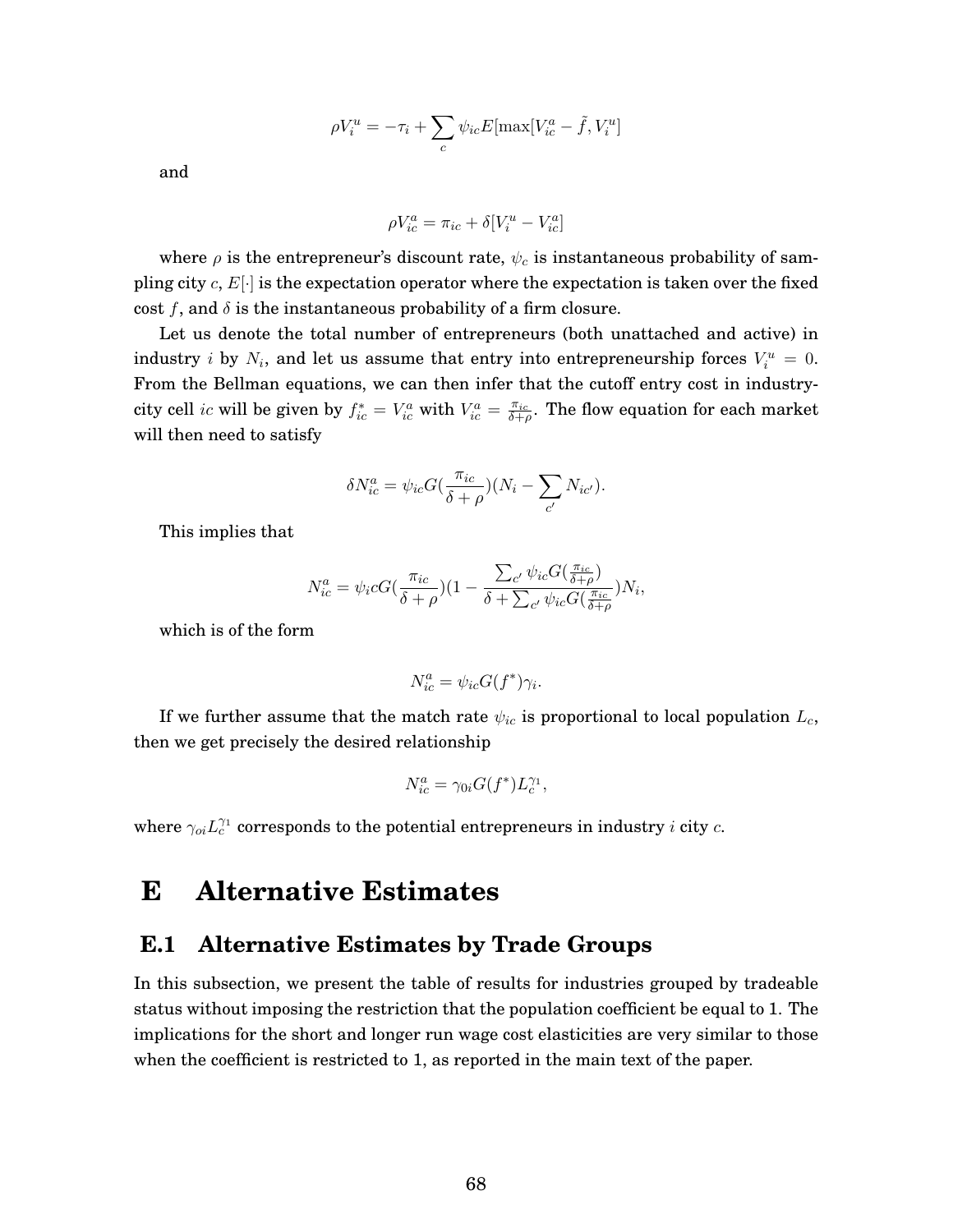|                                     |         | Low Trade            |         | <b>Medium Trade</b>  |         | <b>High Trade</b>    |
|-------------------------------------|---------|----------------------|---------|----------------------|---------|----------------------|
|                                     | (1)     | (2)                  | (3)     | (4)                  | (5)     | (6)                  |
| $\Delta \log w_{ict}$               | $0.13*$ | $-0.73$              | $0.11*$ | $-0.79*$             | $0.18*$ | $-0.79*$             |
|                                     | (0.028) | (0.47)               | (0.020) | (0.30)               | (0.027) | (0.23)               |
| $\Delta \log \frac{E_{ct}}{L_{ct}}$ | $0.51*$ | $-1.96$              | $0.78*$ | $-1.65*$             | $0.89*$ | $-1.33*$             |
|                                     | (0.13)  | (1.36)               | (0.068) | (0.84)               | (0.065) | (0.66)               |
| $\Delta \log L_{ct}$                | $0.82*$ | $0.87*$              | $0.84*$ | $0.86*$              | $0.94*$ | $0.95*$              |
|                                     | (0.036) | (0.15)               | (0.017) | (0.098)              | (0.014) | (0.082)              |
| Observations                        | 5230    | 5220                 | 14078   | 13929                | 14676   | 14399                |
| $R^2$                               | 0.62    |                      | 0.60    |                      | 0.56    |                      |
| <b>Instrument Set</b>               |         | $Z_1, Z_2, Z_3, Z_4$ |         | $Z_1, Z_2, Z_3, Z_4$ |         | $Z_1, Z_2, Z_3, Z_4$ |
| F-Stats:                            |         |                      |         |                      |         |                      |
| $\Delta \log w_{ict}$               |         | 16.59                |         | 21.79                |         | 34.83                |
| $\Delta \log \frac{E_{ct}}{L_{ct}}$ |         | 3.74                 |         | 6.33                 |         | 8.63                 |
| $\Delta \log P_{ct}$                |         | 35.60                |         | 43.09                |         | 36.76                |
| $AP$ <i>p</i> -val:                 |         |                      |         |                      |         |                      |
| $\Delta \log w_{ict}$               |         | 0.00                 |         | 0.00                 |         | 0.00                 |
| $\Delta \log \frac{E_{ct}}{L_{ct}}$ |         | 0.01                 |         | 0.00                 |         | 0.00                 |
| $\Delta \log P_{ct}$                |         | 0.00                 |         | 0.00                 |         | 0.00                 |
| Over-id. <i>p</i> -val              |         | 0.33                 |         | 0.95                 |         | 0.84                 |

Table E9: Estimates of Labor Demand Equation [\(6\)](#page-12-0) by Trade Groups

**NOTES**: Standard errors, in parentheses, are clustered at the city-year level. (\*) denotes significance at the 5% level. All models estimated on a sample of 152 U.S cities using Census and ACS data for 1970-2007. The dependent variable is the decadal change in log industry-city employment.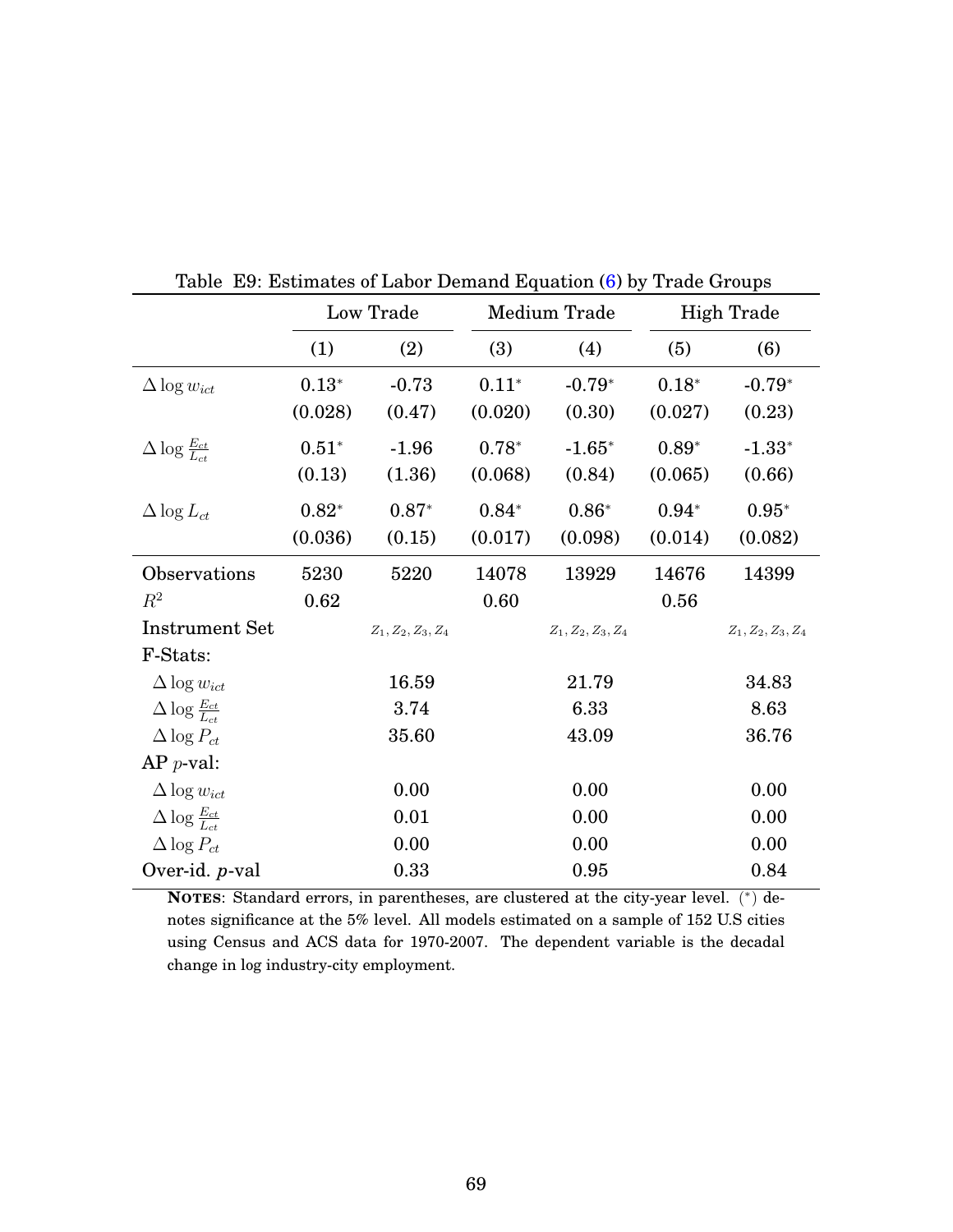### **E.2 Breakdown by Education groups**

The model we developed in section [1](#page-5-0) conceptually applies to workers of a single skill group. In section [2.1](#page-21-0) we discussed how we address worker heterogeneity in our baseline results by adjusting wages in accord with treating individuals as bundles of efficiency units. In this section, we report results from estimating our labor demand curve separately by education group. The education groups we consider are those with high school education or less and those with some post secondary or more.<sup>[60](#page-70-0)</sup> When we perform this exercise, we are assuming that there are two completely segregated markets defined by education.<sup>[61](#page-70-1)</sup> The dependent variable in Table  $E10$  is the change in log city-industry employment rate for a particular education group. Similarly, wages and their instru-ments are constructed separately by education group.<sup>[62](#page-70-2)</sup> Columns 1-4 pertain to the low-education group and columns 5-8 to the high-education group. Inspection of the table reveals that the results for the high school educated group are very similar to those for the full sample. The results for the (smaller) college or more group are more erratic but tend to imply a similar sized wage elasticity.

In our second main robustness check, we allow for lagged wage effects. In the derivation of our labor demand specification, we downplayed potential dynamic effects arising from adjustment costs as our goal was to derive a labor demand specification appropriate for long-differences aimed at capturing the main, low frequency determinants of employment. In this exercise we briefly explore whether this approach could generate biased estimates due to the presence of dynamic effects that extend over periods of more than 10 years. In particular, in our theoretical framework we did not allow for existing firms to move across localities in search of low-wage areas. Firms, for example, may have gradually adjusted from the higher wage Northeastern labor market to the lower wage south and west. If this type of adjustment is present and it operates at low frequencies then this could bias our results. To explore this possibility, we re-estimate our labor demand equation allowing for the initial level of wages to affect the change in employment. The rationale for this extension is that the initial wage should capture incentives for entrepreneurs to move to low-wage cities. Since our measure of initial wages is likely affected by measurement error, we will also treat the initial wage level as an endogenous variable and add to our instrument set the level of wages ten years prior. It turns out that this instrument is an extremely strong predictor of initial wage levels as suggested by the F-statistics reported in Table  $E11.^{63}$  $E11.^{63}$  $E11.^{63}$  $E11.^{63}$  Based on our earlier results,

<span id="page-70-0"></span><sup>&</sup>lt;sup>60</sup>We have assessed the sensitivity of our results to finer breakdowns in education which typically resulted in very imprecise estimates. Finer skill definitions dramatically reduce the number of city-industry cells to work with, resulting in sample size problems.

<span id="page-70-1"></span> $61$ Empirical evidence suggests that workers within our education classes are perfect substitutes, but that there is imperfect substitution of workers between the high- and low-education groups [\(Card,](#page-40-2) [2009\)](#page-40-2). The latter type of substitution is ruled out in this framework.

<span id="page-70-2"></span> $62$ For example,  $Z_{2ct}$  and  $Z_{3ct}$  are constructed using city-industry shares and national wage premia that are estimated with education specific samples.

<span id="page-70-3"></span> $63$ One drawback of using this additional instrument is that it forces us to drop the data for the 1970s.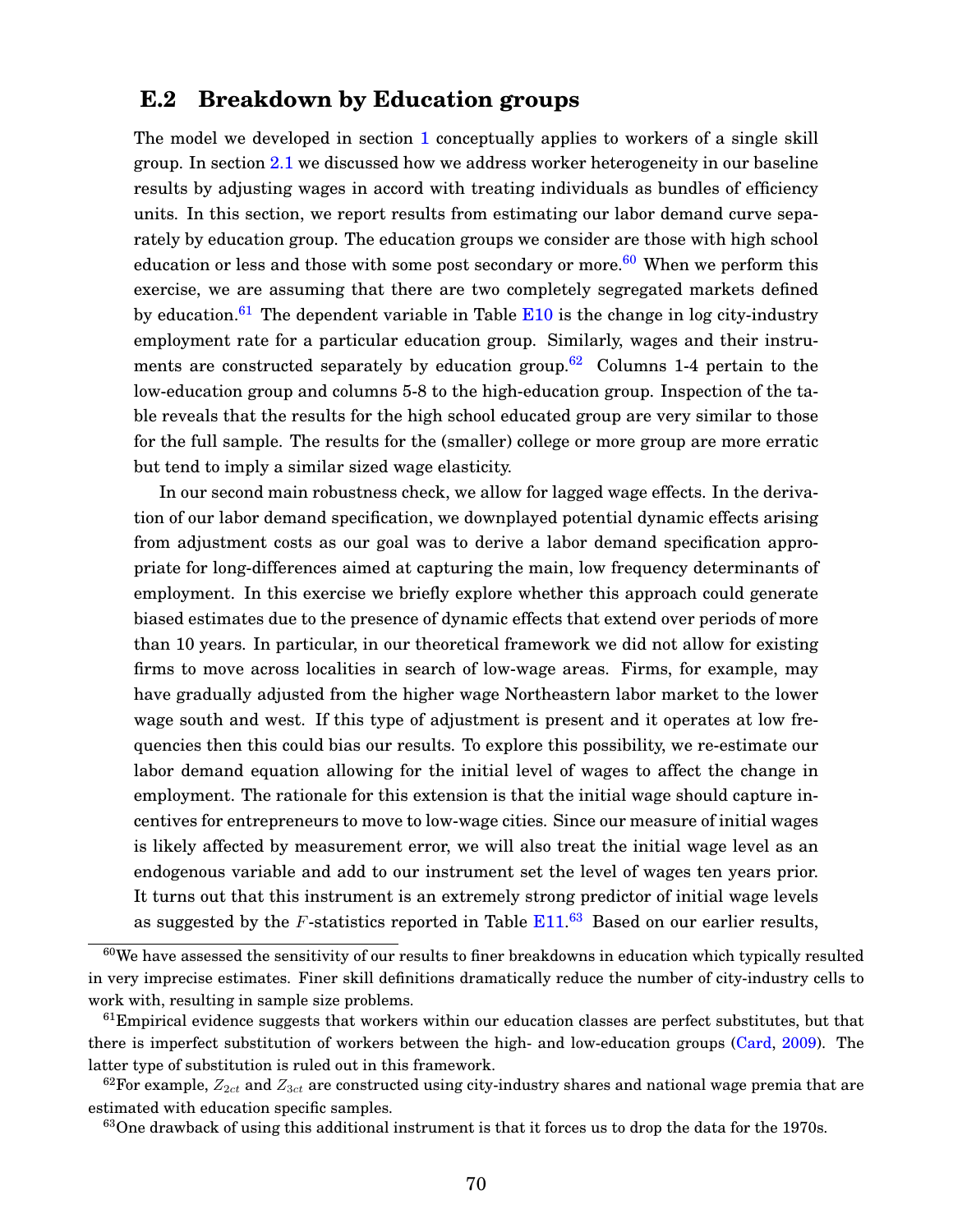|                                     | <b>High School or Less</b> |            |            |                 | College or More |            |            |                 |
|-------------------------------------|----------------------------|------------|------------|-----------------|-----------------|------------|------------|-----------------|
|                                     | <b>OLS</b>                 |            | IV         |                 | <b>OLS</b>      |            | IV         |                 |
|                                     | (1)                        | (2)        | (3)        | (4)             | (5)             | (6)        | (7)        | (8)             |
| $\Delta \log w_{ict}$               | $0.056*$                   | $-0.80$    | $-0.91*$   | $-0.87*$        | $0.12*$         | $-0.68$    | $-1.37*$   | $-1.39*$        |
|                                     | (0.015)                    | (0.43)     | (0.33)     | (0.30)          | (0.020)         | (1.45)     | (0.34)     | (0.36)          |
| $\Delta \log \frac{E_{ct}}{L_{ct}}$ | $0.84*$                    | $-1.94$    | $-1.80*$   | $-1.86*$        | $0.69*$         | $-7.73$    | $-3.27$    | $-3.60$         |
|                                     | (0.045)                    | (1.06)     | (0.84)     | (0.88)          | (0.11)          | (9.80)     | (1.95)     | (2.14)          |
| Observations                        | 24717                      | 24717      | 24717      | 24717           | 11768           | 11768      | 11768      | 11768           |
| $R^2$                               | 0.48                       |            |            |                 | 0.50            |            |            |                 |
| Instruments                         |                            | $Z_1, Z_2$ | $Z_1, Z_3$ | $Z_1, Z_2, Z_3$ |                 | $Z_1, Z_2$ | $Z_1, Z_3$ | $Z_1, Z_2, Z_3$ |
| F-Stats:                            |                            |            |            |                 |                 |            |            |                 |
| $\Delta \log w_{ict}$               |                            | 19.26      | 22.60      | 23.25           |                 | 6.91       | 23.94      | 16.18           |
| $\Delta \log \frac{E_{ct}}{L_{ct}}$ |                            | 4.75       | 8.65       | 5.78            |                 | 1.68       | 5.25       | 3.69            |
| $\Delta \log L_{ct}$                |                            |            |            |                 |                 |            |            |                 |
| $AP$ <i>p</i> -val:                 |                            |            |            |                 |                 |            |            |                 |
| $\Delta \log w_{ict}$               |                            | 0.00       | 0.00       | 0.00            |                 | 0.02       | 0.00       | 0.00            |
| $\Delta \log \frac{E_{ct}}{L_{ct}}$ |                            | 0.00       | 0.00       | 0.00            |                 | 0.31       | 0.00       | 0.01            |
| $\Delta \log L_{ct}$                |                            |            |            |                 |                 |            |            |                 |
| Over-id. p-val                      |                            |            |            | 0.82            |                 |            |            | 0.51            |

Table E10: Estimates of Labour Demand Equation [\(6\)](#page-12-0) By Education Group

**NOTES**: Standard errors, in parentheses, are clustered at the city-year level. (\*) denotes significance at the 5% level. All models estimated on a sample of 152 U.S cities using Census and ACS data for 1970-2007. The dependent variable is the decadal change in log industry-city employment rates.